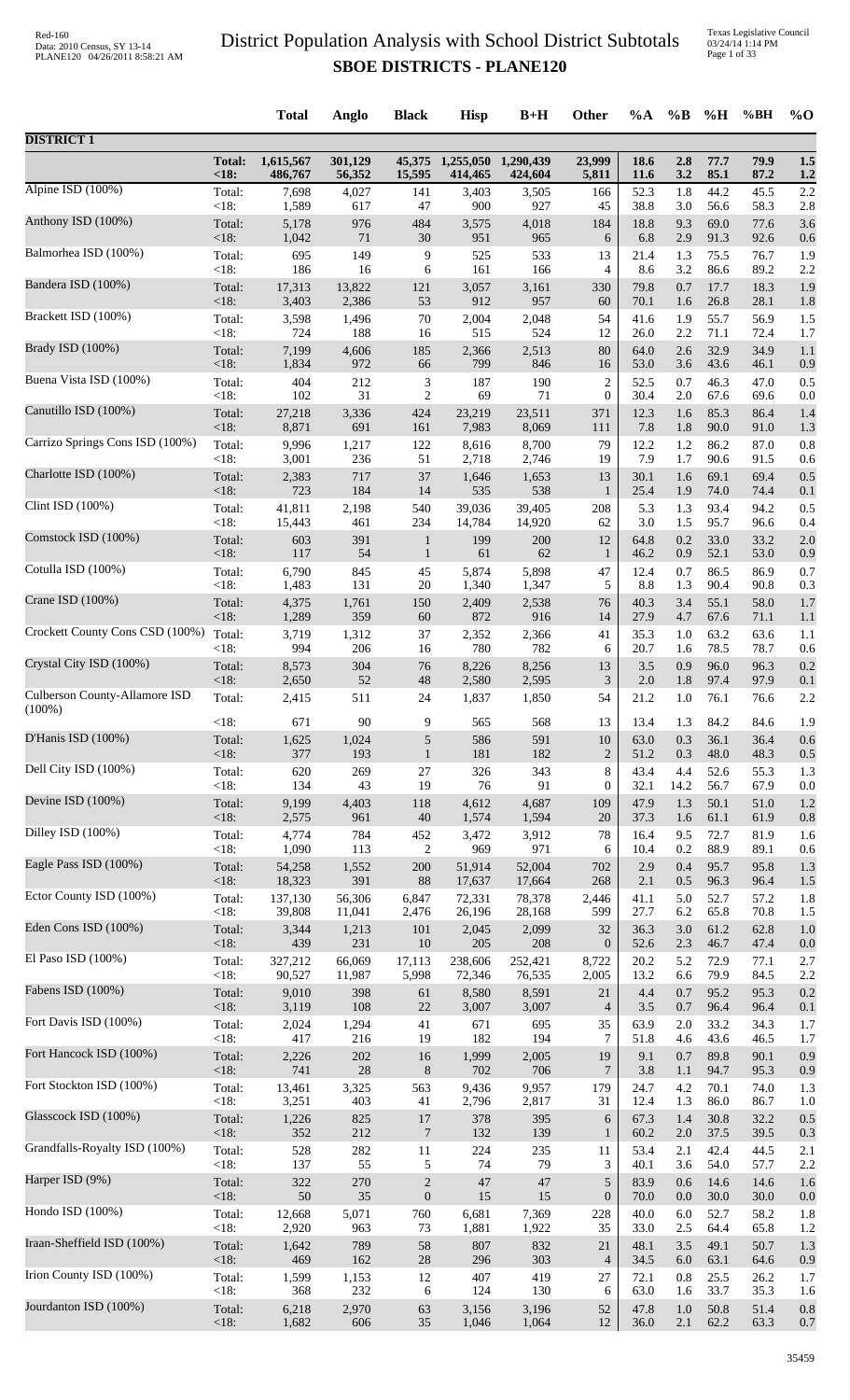Texas Legislative Council 03/24/14 1:14 PM Page 2 of 33

|                                          |                   | <b>Total</b>   | Anglo          | <b>Black</b>                     | <b>Hisp</b>   | $B+H$            | Other                 | %A           | $\%B$      | %H           | %BH          | $%$ <sup>O</sup> |
|------------------------------------------|-------------------|----------------|----------------|----------------------------------|---------------|------------------|-----------------------|--------------|------------|--------------|--------------|------------------|
| <b>DISTRICT 1</b>                        |                   |                |                |                                  |               |                  |                       |              |            |              |              |                  |
| Junction ISD $(100\%)$                   | Total:            | 4,279          | 3,175          | 19                               | 1,029         | 1,048            | 56                    | 74.2         | 0.4        | 24.0         | 24.5         | 1.3              |
| Karnes City ISD (2%)                     | < 18:             | 889            | 520            | 7                                | 358           | 365              | 4                     | 58.5         | 0.8        | 40.3         | 41.1         | 0.4              |
|                                          | Total:            | 81             | 66             | $\boldsymbol{0}$                 | 14            | 14               | $\mathbf{1}$          | 81.5         | 0.0        | 17.3         | 17.3         | 1.2              |
|                                          | <18:              | $\overline{4}$ | $\overline{4}$ | $\boldsymbol{0}$                 | $\mathbf{0}$  | $\boldsymbol{0}$ | $\boldsymbol{0}$      | 100.0        | $0.0\,$    | 0.0          | 0.0          | 0.0              |
| Kermit ISD (100%)                        | Total:            | 6,108          | 2,327          | 174                              | 3,542         | 3,672            | 109                   | 38.1         | 2.8        | 58.0         | 60.1         | 1.8              |
|                                          | <18:              | 1,803          | 458            | 71                               | 1,262         | 1,305            | 40                    | 25.4         | 3.9        | 70.0         | 72.4         | 2.2              |
| Knippa ISD (100%)                        | Total:            | 929            | 437            | $\overline{c}$                   | 488           | 489              | $\mathfrak{Z}$        | 47.0         | 0.2        | 52.5         | 52.6         | 0.3              |
|                                          | $<18$ :           | 254            | 83             | $\boldsymbol{0}$                 | 171           | 171              | $\boldsymbol{0}$      | 32.7         | $0.0\,$    | 67.3         | 67.3         | 0.0              |
| La Pryor ISD (100%)                      | Total:            | 1,913          | 239            | 29                               | 1,653         | 1,661            | 13                    | 12.5         | 1.5        | 86.4         | 86.8         | 0.7              |
| Laredo ISD (100%)                        | $<18$ :           | 641            | 54             | 13                               | 582           | 584              | 3                     | 8.4          | $2.0\,$    | 90.8         | 91.1         | 0.5              |
|                                          | Total:            | 92,261         | 1,963          | 419                              | 89,834        | 89,929           | 369                   | 2.1          | 0.5        | 97.4         | 97.5         | 0.4              |
|                                          | <18:              | 30,946         | 494            | 169                              | 30,333        | 30,359           | 93                    | 1.6          | 0.5        | 98.0         | 98.1         | 0.3              |
| Leakey ISD (100%)                        | Total:            | 2,138          | 1,613          | 18                               | 460           | 477              | 48                    | 75.4         | 0.8        | 21.5         | 22.3         | 2.2              |
|                                          | <18:              | 413            | 240            | 15                               | 150           | 164              | 9                     | 58.1         | 3.6        | 36.3         | 39.7         | 2.2              |
| Lohn ISD (100%)                          | Total:            | 247            | 212            | $\boldsymbol{0}$                 | 34            | 34               | $\mathbf{1}$          | 85.8         | 0.0        | 13.8         | 13.8         | 0.4              |
| Lytle ISD $(100\%)$                      | $<18$ :           | 35             | 25             | $\boldsymbol{0}$                 | 10            | 10               | $\boldsymbol{0}$      | 71.4         | 0.0        | 28.6         | 28.6         | 0.0              |
|                                          | Total:            | 6,968          | 2,123          | 102                              | 4,691         | 4,760            | 85                    | 30.5         | 1.5        | 67.3         | 68.3         | 1.2              |
| Marathon ISD (100%)                      | <18:              | 2,074          | 430            | $42\,$                           | 1,600         | 1,625            | 19                    | 20.7         | 2.0<br>0.2 | 77.1<br>39.3 | 78.4<br>39.3 | 0.9              |
|                                          | Total:<br>$<18$ : | 535<br>91      | 319<br>43      | $\mathbf{1}$<br>$\boldsymbol{0}$ | $210\,$<br>48 | 210<br>48        | 6<br>$\boldsymbol{0}$ | 59.6<br>47.3 | 0.0        | 52.7         | 52.7         | 1.1<br>0.0       |
| Marfa ISD (100%)                         | Total:            | 2,675          | 845            | $30\,$                           | 1,780         | 1,799            | 31                    | 31.6         | 1.1        | 66.5         | 67.3         | 1.2              |
|                                          | < 18:             | 578            | 100            | 19                               | 460           | 472              | 6                     | 17.3         | 3.3        | 79.6         | 81.7         | 1.0              |
| Mason ISD (2%)                           | Total:            | 92             | 73             | $\sqrt{2}$                       | 17            | 19               | $\boldsymbol{0}$      | 79.3         | 2.2        | 18.5         | 20.7         | 0.0              |
| McCamey ISD (100%)                       | $<18$ :           | 18             | 8              | $\boldsymbol{0}$                 | 10            | 10               | $\boldsymbol{0}$      | 44.4         | 0.0        | 55.6         | 55.6         | 0.0              |
|                                          | Total:            | 2,247          | 910            | 55                               | 1,267         | 1,305            | 32                    | 40.5         | 2.4        | 56.4         | 58.1         | 1.4              |
| Medina ISD (98%)                         | <18:              | 619            | 174            | 23                               | 423           | 435              | 10                    | 28.1         | 3.7        | 68.3         | 70.3         | 1.6              |
|                                          | Total:            | 2,050          | 1,810          | 17                               | 195           | 212              | 28                    | 88.3         | 0.8        | 9.5          | 10.3         | 1.4              |
|                                          | $<18$ :           | 423            | 315            | 12                               | 89            | 101              | $\tau$                | 74.5         | 2.8        | 21.0         | 23.9         | 1.7              |
| Medina Valley ISD (77%)                  | Total:            | 14,567         | 8,227          | $202\,$                          | 5,924         | 6,096            | 244                   | 56.5         | 1.4        | 40.7         | 41.8         | 1.7              |
|                                          | <18:              | 3,746          | 1,718          | 84                               | 1,893         | 1,961            | 67                    | 45.9         | 2.2        | 50.5         | 52.3         | 1.8              |
| Menard ISD (100%)                        | Total:            | 2,171          | 1,372          | 14                               | 774           | 783              | 16                    | 63.2         | 0.6        | 35.7         | 36.1         | 0.7              |
| Monahans-Wickett-Pyote ISD               | <18:              | 423            | 201            | $\overline{4}$                   | 220           | 221              | $\mathbf{1}$          | 47.5         | 0.9        | 52.0         | 52.2         | 0.2              |
|                                          | Total:            | 9,697          | 4,537          | 598                              | 4,529         | 5,031            | 129                   | 46.8         | 6.2        | 46.7         | 51.9         | 1.3              |
| $(100\%)$                                | <18:              | 2,682          | 895            | 256                              | 1,570         | 1,750            | 37                    | 33.4         | 9.5        | 58.5         | 65.2         | 1.4              |
| Natalia ISD (100%)                       | Total:            | 5,675          | 1,933          | 92                               | 3,615         | 3,664            | 78                    | 34.1         | 1.6        | 63.7         | 64.6         | 1.4              |
| Northside ISD (Bexar) (0%)               | $<18$ :           | 1,516          | 336            | 43                               | 1,140         | 1,155            | 25                    | 22.2         | 2.8        | 75.2         | 76.2         | 1.6              |
|                                          | Total:            | 1,326          | 944            | 8                                | 339           | 346              | 36                    | 71.2         | 0.6        | 25.6         | 26.1         | 2.7              |
| Nueces Canyon Cons ISD (100%)            | <18:              | 325            | 187            | $\overline{2}$                   | 127           | 129              | 9                     | 57.5         | 0.6        | 39.1         | 39.7         | 2.8              |
|                                          | Total:            | 1,934          | 1,394          | 15                               | 493           | 503              | 37                    | 72.1         | 0.8        | 25.5         | 26.0         | 1.9              |
|                                          | $<18$ :           | 368            | 200            | $\sqrt{6}$                       | 159           | 162              | 6                     | 54.3         | 1.6        | 43.2         | 44.0         | 1.6              |
| Paint Rock ISD (100%)                    | Total:            | 672            | 540            | $\sqrt{5}$                       | 115           | 119              | 13                    | 80.4         | 0.7        | 17.1         | 17.7         | 1.9              |
|                                          | <18:              | 124            | 74             | $\mathfrak{2}$                   | 43            | 45               | 5                     | 59.7         | 1.6        | 34.7         | 36.3         | 4.0              |
| Pearsall ISD (100%)                      | Total:            | 11,901         | 1,737          | 177                              | 9,674         | 9,773            | 391                   | 14.6         | 1.5        | 81.3         | 82.1         | 3.3              |
| Pecos-Barstow-Toyah ISD (100%)           | $<18$ :           | 3,034          | 299            | 44                               | 2,692         | 2,709            | 26                    | 9.9          | 1.5        | 88.7         | 89.3         | 0.9              |
|                                          | Total:            | 13,521         | 2,644          | 708                              | 10,029        | 10,709           | 168                   | 19.6         | 5.2        | 74.2         | 79.2         | 1.2              |
| Pleasanton ISD (100%)                    | <18:              | 3,057          | 305            | 62                               | 2,661         | 2,716            | 36                    | 10.0         | 2.0        | 87.0         | 88.8         | 1.2              |
|                                          | Total:            | 17,159         | 7,523          | 142                              | 9,307         | 9,418            | 218                   | 43.8         | 0.8        | 54.2         | 54.9         | 1.3              |
|                                          | $<18$ :           | 4,725          | 1,523          | 52                               | 3,122         | 3,158            | 44                    | 32.2         | 1.1        | 66.1         | 66.8         | 0.9              |
| Poteet ISD (100%)                        | Total:            | 8,485          | 2,128          | 84                               | 6,209         | 6,252            | 105                   | 25.1         | 1.0        | 73.2         | 73.7         | 1.2              |
|                                          | $<18$ :           | 2,462          | 444            | 32                               | 1,987         | 2,000            | 18                    | 18.0         | 1.3        | 80.7         | 81.2         | 0.7              |
| Presidio ISD (100%)                      | Total:            | 5,143          | 291            | 39                               | 4,741         | 4,764            | 88                    | 5.7          | 0.8        | 92.2         | 92.6         | 1.7              |
| Rankin ISD (100%)                        | $<18$ :           | 1,686          | 73             | $21\,$                           | 1,563         | 1,576            | 37                    | 4.3          | 1.2        | 92.7         | 93.5         | 2.2              |
|                                          | Total:            | 1,108          | 701            | 19                               | 377           | 391              | 16                    | 63.3         | 1.7        | 34.0         | 35.3         | 1.4              |
| Reagan County ISD (100%)                 | <18:              | 296            | 174            | 6                                | 114           | 117              | 5                     | 58.8         | 2.0        | 38.5         | 39.5         | 1.7              |
|                                          | Total:            | 3,367          | 1,219          | 94                               | 2,051         | 2,125            | 23                    | 36.2         | 2.8        | 60.9         | 63.1         | 0.7              |
|                                          | $<18$ :           | 1,010          | 212            | 28                               | 769           | 790              | 8                     | 21.0         | 2.8        | 76.1         | 78.2         | 0.8              |
| Rochelle ISD (100%)                      | Total:            | 893            | 792            | $\boldsymbol{2}$                 | 89            | 90               | 11                    | 88.7         | 0.2        | 10.0         | 10.1         | 1.2              |
|                                          | <18:              | 182            | 143            | $\boldsymbol{2}$                 | 33            | 34               | 5                     | 78.6         | 1.1        | 18.1         | 18.7         | 2.7              |
| Rocksprings ISD (100%)                   | Total:            | 1,632          | 626            | $12\,$                           | 986           | 996              | 10                    | 38.4         | 0.7        | 60.4         | 61.0         | 0.6              |
| Sabinal ISD (100%)                       | <18:              | 370            | 93             | $\sqrt{5}$                       | 273           | 277              | $\theta$              | 25.1         | 1.4        | 73.8         | 74.9         | 0.0              |
|                                          | Total:            | 2,641          | 1,144          | 19                               | 1,452         | 1,466            | 31                    | 43.3         | 0.7        | 55.0         | 55.5         | 1.2              |
|                                          | < 18:             | 681            | 196            | 12                               | 462           | 470              | 15                    | 28.8         | 1.8        | 67.8         | 69.0         | 2.2              |
| San Elizario ISD (100%)                  | Total:            | 13,751         | 145            | 30                               | 13,545        | 13,555           | 51                    | 1.1          | 0.2        | 98.5         | 98.6         | 0.4              |
|                                          | $<18$ :           | 5,057          | 33             | 16                               | 5,006         | 5,011            | 13                    | 0.7          | 0.3        | 99.0         | 99.1         | 0.3              |
| San Felipe-Del Rio Cons ISD<br>$(100\%)$ | Total:            | 48,272         | 8,157          | 923                              | 38,996        | 39,620           | 495                   | 16.9         | 1.9        | 80.8         | 82.1         | 1.0              |
| San Vicente ISD (100%)                   | <18:              | 14,446         | 1,432          | 305                              | 12,733        | 12,886           | 128                   | 9.9          | 2.1        | 88.1         | 89.2         | 0.9              |
|                                          | Total:            | 219            | 158            | $\boldsymbol{0}$                 | 58            | 58               | $\mathfrak{Z}$        | 72.1         | 0.0        | 26.5         | 26.5         | 1.4              |
|                                          | $<18$ :           | 38             | 15             | $\boldsymbol{0}$                 | 21            | 21               | $\sqrt{2}$            | 39.5         | 0.0        | 55.3         | 55.3         | 5.3              |
| Schleicher ISD (100%)                    | Total:            | 3,461          | 1,872          | 55                               | 1,536         | 1,572            | 17                    | 54.1         | 1.6        | 44.4         | 45.4         | 0.5              |
|                                          | <18:              | 1,103          | 564            | 26                               | 518           | 535              | 4                     | 51.1         | 2.4        | 47.0         | 48.5         | 0.4              |
| Sierra Blanca ISD (100%)                 | Total:            | 613            | 150            | 19                               | 433           | 450              | 13                    | 24.5         | 3.1        | 70.6         | 73.4         | 2.1              |
| Socorro ISD (100%)                       | $<18$ :           | 168            | 16             | $\mathbf{1}$                     | 148           | 149              | 3                     | 9.5          | 0.6        | 88.1         | 88.7         | 1.8              |
|                                          | Total:            | 179,659        | 13,248         | 4,985                            | 160,093       | 163,942          | 2,469                 | 7.4          | 2.8        | 89.1         | 91.3         | 1.4              |
|                                          | <18:              | 60,818         | 2,946          | 1,847                            | 55,923        | 57,105           | 767                   | 4.8          | 3.0        | 92.0         | 93.9         | 1.3              |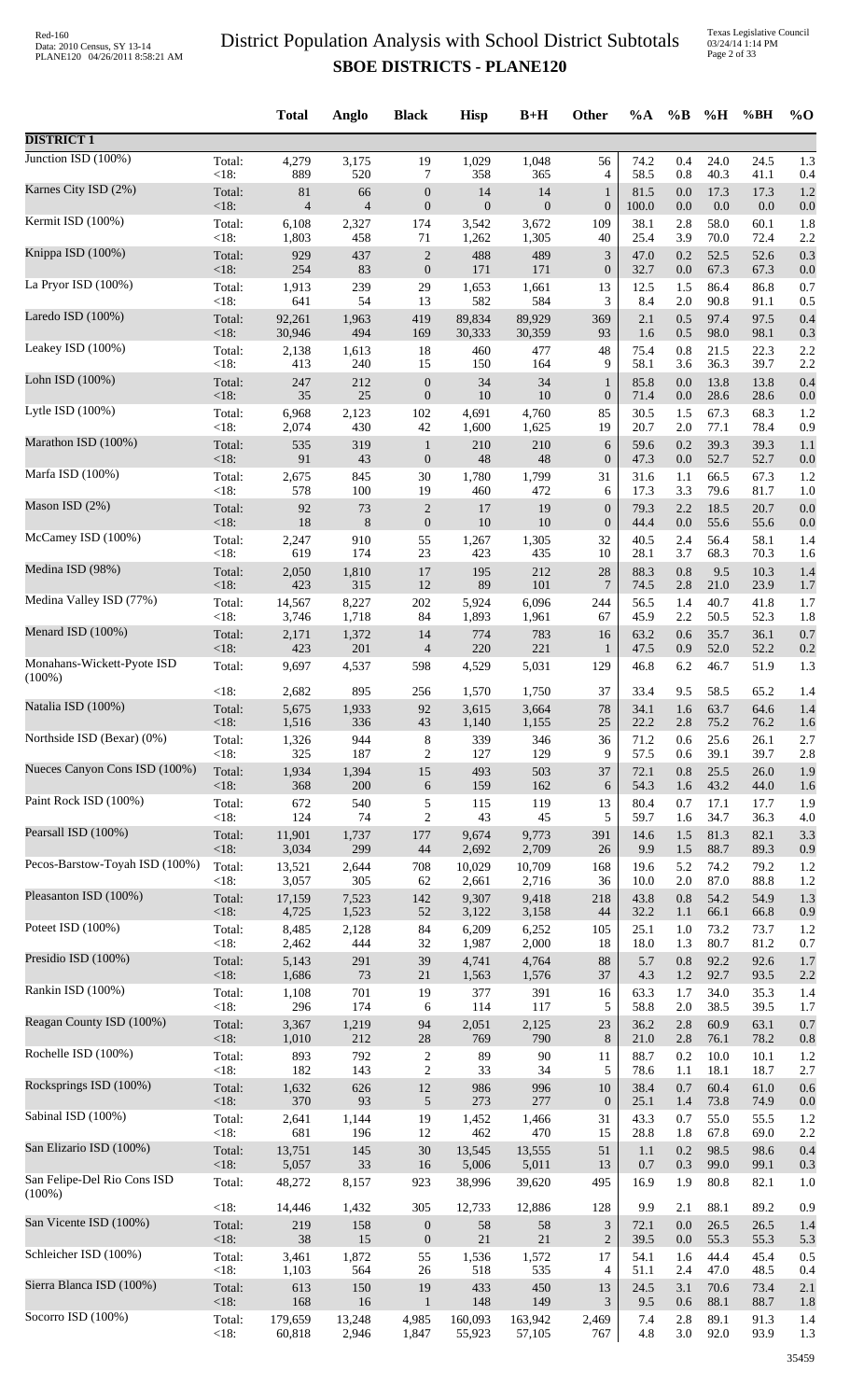Texas Legislative Council 03/24/14 1:14 PM Page 3 of 33

|                            |                           | <b>Total</b>         | Anglo                     | <b>Black</b>        | <b>Hisp</b>          | $B+H$                | Other                     | %A                   | $\%B$              | %H           | %BH                  | $%$ <sup>O</sup>  |
|----------------------------|---------------------------|----------------------|---------------------------|---------------------|----------------------|----------------------|---------------------------|----------------------|--------------------|--------------|----------------------|-------------------|
| <b>DISTRICT 1</b>          |                           |                      |                           |                     |                      |                      |                           |                      |                    |              |                      |                   |
| Somerset ISD (37%)         | Total:                    | 5,612                | 1,198                     | 85                  | 4,281                | 4,341                | 73                        | 21.3                 | 1.5                | 76.3         | 77.4                 | 1.3               |
| Sonora ISD (100%)          | < 18:<br>Total:           | 1,841<br>4,128       | 254<br>1,639              | 44<br>38            | 1,541<br>2,459       | 1,570<br>2,470       | 17<br>19                  | 13.8<br>39.7         | 2.4<br>0.9         | 83.7<br>59.6 | 85.3<br>59.8         | 0.9<br>0.5        |
|                            | <18:                      | 1,134                | 339                       | 17                  | 786                  | 791                  | 4                         | 29.9                 | 1.5                | 69.3         | 69.8                 | 0.4               |
| Terlingua CSD (100%)       | Total:<br><18:            | 780<br>159           | 507<br>$47\,$             | 7<br>$\overline{4}$ | 247<br>107           | 251<br>109           | 22<br>$\mathfrak{Z}$      | 65.0<br>29.6         | 0.9<br>2.5         | 31.7<br>67.3 | 32.2<br>68.6         | 2.8<br>1.9        |
| Terrell County ISD (100%)  | Total:<br><18:            | 984<br>218           | 495<br>88                 | 9<br>3              | 467<br>124           | 475<br>127           | 14<br>3                   | 50.3<br>40.4         | 0.9<br>1.4         | 47.5<br>56.9 | 48.3<br>58.3         | 1.4<br>1.4        |
| Tornillo ISD (100%)        | Total:                    | 3,717                | 76                        | 16                  | 3,637                | 3,641                | $\boldsymbol{0}$          | 2.0                  | 0.4                | 97.8         | 98.0                 | 0.0               |
| United ISD (100%)          | <18:<br>Total:            | 1,515<br>156,720     | 15<br>6,300               | 11<br>1,011         | 1,497<br>148,586     | 1,500<br>149,042     | $\boldsymbol{0}$<br>1,378 | 1.0<br>4.0           | 0.7<br>0.6         | 98.8<br>94.8 | 99.0<br>95.1         | 0.0<br>0.9        |
|                            | $<18$ :                   | 56,803               | 1,591                     | 392                 | 54,734               | 54,863               | 349                       | 2.8                  | 0.7                | 96.4         | 96.6                 | 0.6               |
| Utopia ISD (100%)          | Total:<br><18:            | 1,389<br>221         | 1,224<br>174              | 5<br>$\mathfrak{Z}$ | 140<br>41            | 145<br>44            | 20<br>3                   | 88.1<br>78.7         | 0.4<br>1.4         | 10.1<br>18.6 | 10.4<br>19.9         | 1.4<br>1.4        |
| Uvalde Cons ISD (100%)     | Total:                    | 22,959               | 5,321                     | 208                 | 17,266               | 17,384               | 254                       | 23.2                 | 0.9                | 75.2         | 75.7                 | 1.1               |
| Valentine ISD (100%)       | $<18$ :<br>Total:         | 6,873<br>318         | 912<br>196                | 84<br>$\sqrt{2}$    | 5,836<br>119         | 5,882<br>121         | 79<br>$\mathbf{1}$        | 13.3<br>61.6         | 1.2<br>0.6         | 84.9<br>37.4 | 85.6<br>38.1         | 1.1<br>0.3        |
| Webb Cons ISD (100%)       | <18:                      | $47\,$               | 18                        | $\boldsymbol{0}$    | 29                   | 29                   | $\boldsymbol{0}$          | 38.3                 | 0.0                | 61.7         | 61.7                 | 0.0               |
|                            | Total:<br><18:            | 1,323<br>409         | 82<br>6                   | 12<br>5             | 1,233<br>402         | 1,236<br>403         | 5<br>$\overline{0}$       | 6.2<br>1.5           | 0.9<br>1.2         | 93.2<br>98.3 | 93.4<br>98.5         | 0.4<br>0.0        |
| Wink-Loving ISD (100%)     | Total:<br>$<18$ :         | 1,084<br>315         | 757<br>193                | $17\,$<br>9         | 300<br>113           | 313<br>119           | 14<br>3                   | 69.8<br>61.3         | 1.6<br>2.9         | 27.7<br>35.9 | 28.9<br>37.8         | 1.3<br>1.0        |
| Ysleta ISD (100%)          | Total:                    | 193,091              | 18,800                    | 5,893               | 167,843              | 172,050              | 2,241                     | 9.7                  | 3.1                | 86.9         | 89.1                 | 1.2               |
| Zapata County ISD (100%)   | < 18:<br>Total:           | 54,421<br>14,018     | 2,850<br>861              | 2,074<br>26         | 49,945<br>13,084     | 51,076<br>13,097     | 495<br>60                 | 5.2<br>6.1           | 3.8<br>0.2         | 91.8<br>93.3 | 93.9<br>93.4         | 0.9<br>0.4        |
|                            | $<18$ :                   | 4,805                | 113                       | 10                  | 4,673                | 4,677                | 15                        | 2.4                  | $0.2\,$            | 97.3         | 97.3                 | 0.3               |
| <b>DISTRICT 2</b>          |                           |                      |                           |                     |                      |                      |                           |                      |                    |              |                      |                   |
|                            | <b>Total:</b><br>< 18:    | 1,664,048<br>503,028 | 378,807<br>65,404         | 49,497<br>16,306    | 1,217,928<br>419,556 | 1,259,436<br>431,103 | 25,805<br>6,521           | 22.8<br>13.0         | 3.0<br>3.2         | 73.2<br>83.4 | 75.7<br>85.7         | 1.6<br>1.3        |
| Agua Dulce ISD (72%)       | Total:                    | 1,110                | 301                       | 22                  | 782                  | 796                  | 13                        | 27.1                 | 2.0                | 70.5         | 71.7                 | 1.2               |
| Aransas County ISD (100%)  | <18:<br>Total:            | 340<br>20,983        | 64<br>14,924              | 14<br>354           | 263<br>5,059         | 271<br>5,342         | 5<br>717                  | 18.8<br>71.1         | 4.1<br>1.7         | 77.4<br>24.1 | 79.7<br>25.5         | 1.5<br>3.4        |
| Aransas Pass ISD (100%)    | $<18$ :<br>Total:         | 4,037<br>11,057      | 2,081<br>6,380            | 130<br>354          | 1,730<br>4,118       | 1,815<br>4,407       | 141<br>270                | 51.5<br>57.7         | 3.2<br>3.2         | 42.9<br>37.2 | 45.0<br>39.9         | 3.5<br>2.4        |
| Austwell-Tivoli ISD (100%) | <18:                      | 2,671                | 1,090                     | 144                 | 1,432                | 1,528                | 53                        | 40.8                 | 5.4                | 53.6         | 57.2                 | 2.0               |
|                            | Total:<br>$<18$ :         | 850<br>181           | 313<br>41                 | 13<br>$\mathbf{1}$  | 518<br>137           | 527<br>137           | 10<br>3                   | 36.8<br>22.7         | 1.5<br>0.6         | 60.9<br>75.7 | 62.0<br>75.7         | 1.2<br>1.7        |
| Banquete ISD (100%)        | Total:<br>< 18:           | 3,989<br>1,092       | 1,450<br>308              | 46<br>18            | 2,482<br>767         | 2,518<br>779         | 21<br>5                   | 36.3<br>28.2         | 1.2<br>1.6         | 62.2<br>70.2 | 63.1<br>71.3         | 0.5<br>0.5        |
| Bay City ISD (100%)        | Total:                    | 20,201               | 8,617                     | 3,081               | 8,332                | 11,276               | 308                       | 42.7                 | 15.3               | 41.2         | 55.8                 | 1.5               |
| Bishop Cons ISD (100%)     | $<18$ :<br>Total:         | 5,510<br>5,365       | 1,627<br>1,634            | 913<br>103          | 2,983<br>3,618       | 3,814<br>3,676       | 69<br>55                  | 29.5<br>30.5         | 16.6<br>1.9        | 54.1<br>67.4 | 69.2<br>68.5         | 1.3<br>1.0        |
| Bloomington ISD (100%)     | <18:                      | 1,462                | 300                       | 44                  | 1,123                | 1,148                | 14                        | 20.5                 | 3.0                | 76.8         | 78.5                 | 1.0               |
|                            | Total:<br><18:            | 4,103<br>1,277       | 1,045<br>203              | 227<br>77           | 2,826<br>1,002       | 3,035<br>1,064       | 23<br>10                  | 25.5<br>15.9         | 5.5<br>6.0         | 68.9<br>78.5 | 74.0<br>83.3         | 0.6<br>0.8        |
| Boling ISD (100%)          | Total:<br>$<18$ :         | 4,208<br>1,081       | 2,131<br>428              | 622<br>133          | 1,444<br>528         | 2,050<br>651         | 27<br>$\overline{2}$      | 50.6<br>39.6         | 14.8<br>12.3       | 34.3<br>48.8 | 48.7<br>60.2         | 0.6<br>0.2        |
| Brownsville ISD (100%)     | Total:                    | 189,748              | 10,576                    | 989                 | 177,308              | 177,706              | 1,466                     | 5.6                  | 0.5                | 93.4         | 93.7                 | 0.8               |
| Calallen ISD (100%)        | <18:<br>Total:            | 65,165<br>20,286     | 1,882<br>10,560           | 423<br>354          | 62,767<br>9,138      | 62,890<br>9,427      | 393<br>299                | 2.9<br>52.1          | 0.6<br>1.7         | 96.3<br>45.0 | 96.5<br>46.5         | 0.6<br>1.5        |
|                            | $<18$ :                   | 5,610                | 2,235                     | 156                 | 3,181                | 3,295                | 80                        | 39.8                 | 2.8                | 56.7         | 58.7                 | 1.4               |
| Calhoun County ISD (100%)  | Total:<br>$<18$ :         | 21,381<br>5,671      | 9,794<br>1,729            | 655<br>193          | 9,922<br>3,506       | 10,484<br>3,645      | 1,103<br>297              | 45.8<br>30.5         | 3.1<br>3.4         | 46.4<br>61.8 | 49.0<br>64.3         | 5.2<br>5.2        |
| Columbus ISD (96%)         | Total:                    | 9,791<br>2,254       | 6,753                     | 1,068<br>324        | 1,929<br>726         | 2,931<br>1,007       | 107                       | 69.0                 | 10.9               | 19.7<br>32.2 | 29.9                 | 1.1               |
| Corpus Christi ISD (100%)  | $<18$ :<br>Total:<br><18: | 235,270<br>60,205    | 1,215<br>66,854<br>10,537 | 12,085<br>3,759     | 151,590<br>45,465    | 161,957<br>48,145    | 32<br>6,459<br>1,523      | 53.9<br>28.4<br>17.5 | 14.4<br>5.1<br>6.2 | 64.4<br>75.5 | 44.7<br>68.8<br>80.0 | 1.4<br>2.7<br>2.5 |
| Cuero ISD (100%)           | Total:                    | 10,463               | 5,026                     | 1,602               | 3,768                | 5,252                | 185                       | 48.0                 | 15.3               | 36.0         | 50.2                 | 1.8               |
| Donna ISD (100%)           | <18:<br>Total:            | 2,293<br>58,681      | 840<br>4,241              | 405<br>184          | 1,049<br>54,273      | 1,373<br>54,319      | 80<br>121                 | 36.6<br>7.2          | 17.7<br>0.3        | 45.7<br>92.5 | 59.9<br>92.6         | 3.5<br>0.2        |
| Driscoll ISD (100%)        | $<18$ :<br>Total:         | 22,391<br>1,406      | 445<br>212                | 98<br>5             | 21,884<br>1,183      | 21,904<br>1,188      | 42<br>6                   | 2.0<br>15.1          | 0.4<br>0.4         | 97.7<br>84.1 | 97.8<br>84.5         | 0.2<br>0.4        |
|                            | < 18:                     | 433                  | 42                        | 4                   | 386                  | 390                  | 1                         | 9.7                  | 0.9                | 89.1         | 90.1                 | 0.2               |
| East Bernard ISD (100%)    | Total:<br>$<18$ :         | 4,142<br>1,135       | 2,857<br>706              | 296<br>95           | 977<br>340           | 1,257<br>426         | 28<br>$\mathfrak{Z}$      | 69.0<br>62.2         | 7.1<br>8.4         | 23.6<br>30.0 | 30.3<br>37.5         | 0.7<br>0.3        |
| Edcouch-Elsa ISD (100%)    | Total:                    | 18,102               | 398                       | 122                 | 17,666               | 17,690               | 14                        | 2.2                  | 0.7                | 97.6         | 97.7                 | 0.1               |
| Edinburg Cons ISD (16%)    | <18:<br>Total:            | 6,579<br>22,230      | 104<br>739                | 59<br>49            | 6,464<br>21,428      | 6,473<br>21,441      | $\overline{c}$<br>50      | 1.6<br>3.3           | 0.9<br>0.2         | 98.3<br>96.4 | 98.4<br>96.5         | 0.0<br>0.2        |
| Edna ISD (100%)            | <18:<br>Total:            | 8,827<br>7,840       | 216                       | 23<br>942           | 8,590                | 8,594<br>3,119       | 17<br>95                  | 2.4<br>59.0          | 0.3<br>12.0        | 97.3<br>28.6 | 97.4                 | 0.2<br>1.2        |
|                            | $<18$ :                   | 2,030                | 4,626<br>923              | 332                 | 2,246<br>803         | 1,086                | 21                        | 45.5                 | 16.4               | 39.6         | 39.8<br>53.5         | 1.0               |
| El Campo ISD (100%)        | Total:<br>$<18$ :         | 17,808<br>5,029      | 8,083<br>1,548            | 2,009<br>664        | 7,678<br>2,853       | 9,576<br>3,454       | 149<br>27                 | 45.4<br>30.8         | 11.3<br>13.2       | 43.1<br>56.7 | 53.8<br>68.7         | 0.8<br>0.5        |
| Flour Bluff ISD (100%)     | Total:                    | 30,542               | 20,412                    | 1,226               | 7,496                | 8,573                | 1,557                     | 66.8                 | 4.0                | 24.5         | 28.1                 | 5.1               |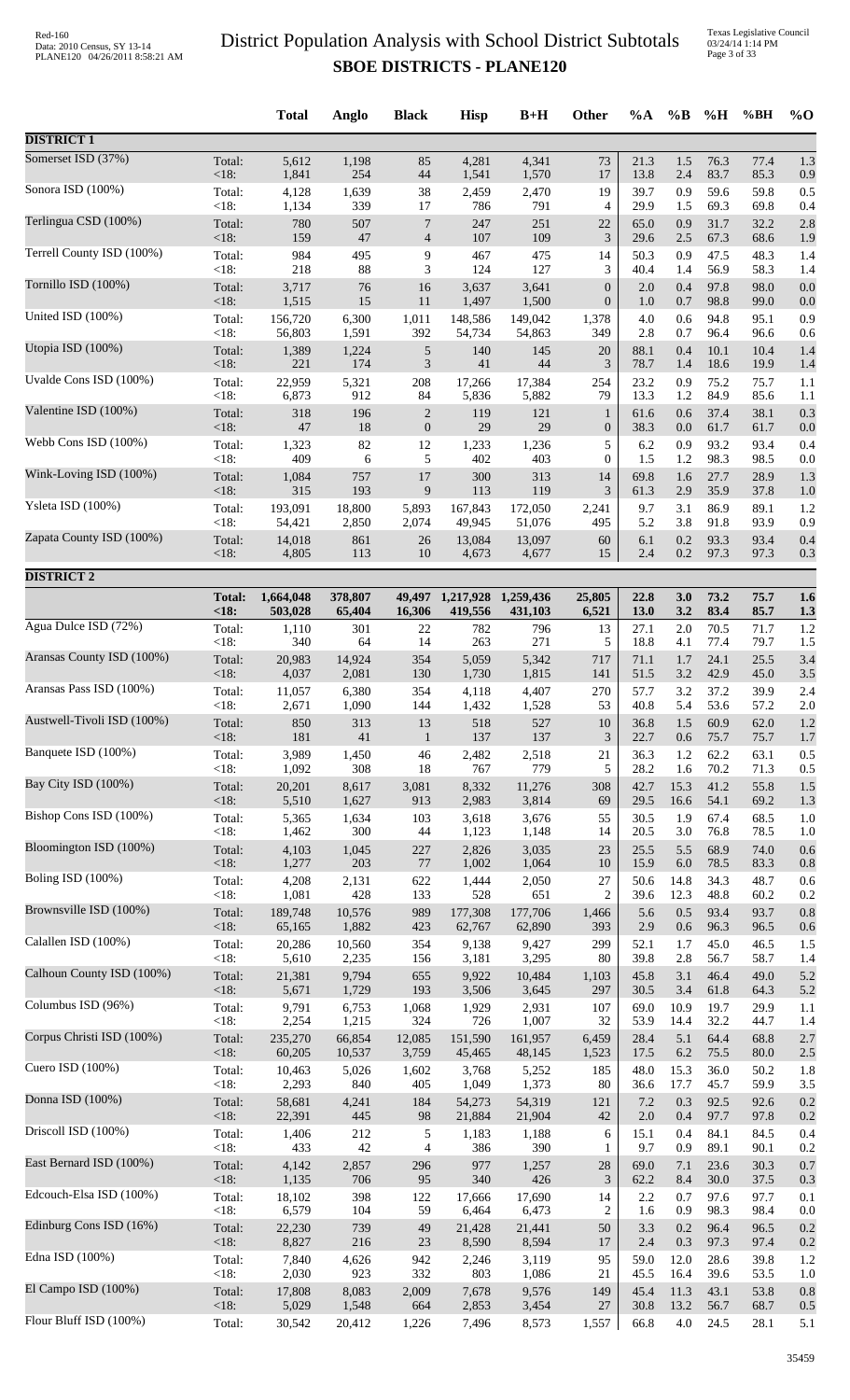|                                 |                    | <b>Total</b>     | Anglo            | <b>Black</b>     | <b>Hisp</b>      | $B+H$            | Other            | $\%A$      | $\%B$      | %H           | %BH          | $%$ <sup>O</sup> |
|---------------------------------|--------------------|------------------|------------------|------------------|------------------|------------------|------------------|------------|------------|--------------|--------------|------------------|
| <b>DISTRICT 2</b>               |                    |                  |                  |                  |                  |                  |                  |            |            |              |              |                  |
| Ganado ISD (100%)               | $\overline{<}18$ : | 7,173            | 3,837            | 490              | 2,623            | 3,011            | $\overline{325}$ | 53.5       | 6.8        | 36.6         | 42.0         | 4.5              |
|                                 | Total:             | 3,217            | 1,990            | 71               | 1,136            | 1,199            | $28\,$           | 61.9       | 2.2        | 35.3         | 37.3         | 0.9              |
|                                 | $<18$ :            | 793              | 362              | 19               | 406              | 421              | 10               | 45.6       | 2.4        | 51.2         | 53.1         | 1.3              |
| Goliad ISD (100%)               | Total:             | 7,210            | 4,337            | 385              | 2,462            | 2,794            | 79               | 60.2       | 5.3        | 34.1         | 38.8         | 1.1              |
|                                 | < 18:              | 1,648            | 765              | 123              | 778              | 867              | 16               | 46.4       | 7.5        | 47.2         | 52.6         | 1.0              |
| Gregory-Portland ISD (100%)     | Total:             | 18,384           | 9,939            | 348              | 7,696            | 7,993            | 452              | 54.1       | 1.9        | 41.9         | 43.5         | 2.5              |
|                                 | <18:               | 5,199            | 2,372            | 137              | 2,585            | 2,694            | 133              | 45.6       | 2.6        | 49.7         | 51.8         | 2.6              |
| Hallettsville ISD (0%)          | Total:             | $\boldsymbol{0}$ | $\boldsymbol{0}$ | $\boldsymbol{0}$ | $\boldsymbol{0}$ | $\boldsymbol{0}$ | $\boldsymbol{0}$ | 0.0        | 0.0        | 0.0          | 0.0          | 0.0              |
| Harlingen Cons ISD (100%)       | $<18$ :            | $\overline{0}$   | $\overline{0}$   | $\boldsymbol{0}$ | $\boldsymbol{0}$ | $\theta$         | $\mathbf{0}$     | 0.0        | 0.0        | 0.0          | 0.0          | 0.0              |
|                                 | Total:             | 83,679           | 15,694           | 918              | 66,155           | 66,738           | 1,247            | 18.8       | 1.1        | 79.1         | 79.8         | 1.5              |
| Hidalgo ISD (100%)              | $<18$ :            | 25,279           | 2,285            | 376              | 22,485           | 22,650           | 344              | 9.0        | 1.5        | 88.9         | 89.6         | 1.4              |
|                                 | Total:             | 8,019            | 178              | 43               | 7,824            | 7,832            | 9                | 2.2        | 0.5        | 97.6         | 97.7         | 0.1              |
|                                 | $<18$ :            | 2,832            | 26               | 25               | 2,800            | 2,804            | $\overline{c}$   | 0.9        | 0.9        | 98.9         | 99.0         | 0.1              |
| Industrial ISD (100%)           | Total:             | 4,153            | 3,198            | 79               | 861              | 918              | 37               | 77.0       | 1.9        | 20.7         | 22.1         | 0.9              |
|                                 | <18:               | 1,156            | 805              | 42               | 322              | 347              | $\overline{4}$   | 69.6       | 3.6        | 27.9         | 30.0         | 0.3              |
| Ingleside ISD (100%)            | Total:             | 10,056           | 5,552            | 250              | 3,953            | 4,171            | 333              | 55.2       | 2.5        | 39.3         | 41.5         | 3.3              |
| Kenedy County-Wide CSD (100%)   | <18:               | 2,979            | 1,307            | 110              | 1,488            | 1,577            | 95               | 43.9       | 3.7        | 49.9         | 52.9         | 3.2              |
|                                 | Total:             | 413              | 85               | $8\,$            | 317              | 319              | 9                | 20.6       | 1.9        | 76.8         | 77.2         | 2.2              |
| Kingsville ISD (100%)           | <18:               | 102              | 18               | $\overline{4}$   | 78               | 79               | $\sqrt{5}$       | 17.6       | 3.9        | 76.5         | 77.5         | 4.9              |
|                                 | Total:             | 26,603           | 5,677            | 1,341            | 18,927           | 20,055           | 871              | 21.3       | 5.0        | 71.1         | 75.4         | 3.3              |
| La Feria ISD (100%)             | <18:               | 6,568            | 862              | 365              | 5,352            | 5,587            | 119              | 13.1       | 5.6        | 81.5         | 85.1         | 1.8              |
|                                 | Total:             | 15,141           | 2,497            | 77               | 12,512           | 12,540           | 104              | 16.5       | 0.5        | 82.6         | 82.8         | 0.7              |
|                                 | $<18$ :            | 4,794            | 348              | 37               | 4,412            | 4,427            | 19               | 7.3        | 0.8        | 92.0         | 92.3         | 0.4              |
| La Joya ISD (5%)                | Total:             | 4,981            | 55               | 13               | 4,905            | 4,907            | 19               | 1.1        | 0.3        | 98.5         | 98.5         | 0.4              |
|                                 | < 18:              | 1,865            | 18               | 5                | 1,840            | 1,840            | 7                | 1.0        | 0.3        | 98.7         | 98.7         | 0.4              |
| La Villa ISD (100%)             | Total:             | 3,270            | 84               | 28               | 3,171            | 3,183            | $\mathfrak{Z}$   | 2.6        | 0.9        | 97.0         | 97.3         | 0.1              |
| Lasara ISD (100%)               | $<18$ :            | 842              | 16               | 12               | 821              | 826              | $\boldsymbol{0}$ | 1.9        | 1.4        | 97.5         | 98.1         | 0.0              |
|                                 | Total:             | 1,408            | 100              | 16               | 1,305            | 1,307            | 1                | 7.1        | 1.1        | 92.7         | 92.8         | 0.1              |
| London ISD (100%)               | <18:               | 460              | 21               | 7                | 439              | 439              | $\mathbf{0}$     | 4.6        | 1.5        | 95.4         | 95.4         | 0.0              |
|                                 | Total:             | 1,526            | 793              | 26               | 674              | 699              | 34               | 52.0       | 1.7        | 44.2         | 45.8         | 2.2              |
|                                 | $<18$ :            | 491              | 233              | 9                | 234              | 243              | 15               | 47.5       | 1.8        | 47.7         | 49.5         | 3.1              |
| Los Fresnos Cons ISD (100%)     | Total:             | 41,340           | 4,152            | 334              | 36,588           | 36,791           | 397              | 10.0       | 0.8        | 88.5         | 89.0         | 1.0              |
|                                 | <18:               | 14,121           | 775              | 97               | 13,225           | 13,259           | 87               | 5.5        | 0.7        | 93.7         | 93.9         | 0.6              |
| Louise ISD (100%)               | Total:             | 2,414            | 1,640            | 118              | 640              | 753              | 21               | 67.9       | 4.9        | 26.5         | 31.2         | 0.9              |
|                                 | <18:               | 614              | 350              | 31               | 229              | 257              | 7                | 57.0       | 5.0        | 37.3         | 41.9         | 1.1              |
| Lyford Cons ISD (100%)          | Total:             | 6,335            | 588              | 55               | 5,707            | 5,722            | 25               | 9.3        | 0.9        | 90.1         | 90.3         | 0.4              |
| Matagorda ISD (100%)            | $<18$ :            | 1,976            | 127              | 33               | 1,834            | 1,840            | 9                | 6.4        | 1.7        | 92.8         | 93.1         | 0.5              |
|                                 | Total:             | 1,034            | 905              | 18               | 103              | 118              | 11               | 87.5       | 1.7        | 10.0         | 11.4         | 1.1              |
| Mathis ISD (91%)                | $<18$ :            | 144              | 107              | $\overline{4}$   | 34               | 37               | $\boldsymbol{0}$ | 74.3       | 2.8        | 23.6         | 25.7         | 0.0              |
|                                 | Total:             | 8,123            | 1,726            | 107              | 6,292            | 6,364            | 33               | 21.2       | 1.3        | 77.5         | 78.3         | 0.4              |
|                                 | $<18$ :            | 2,251            | 233              | 37               | 1,990            | 2,010            | 8                | 10.4       | 1.6        | 88.4         | 89.3         | 0.4              |
| McAllen ISD (79%)               | Total:             | 94,297           | 9,030            | 938              | 82,620           | 83,156           | 2,111            | 9.6        | 1.0        | 87.6         | 88.2         | 2.2              |
|                                 | <18:               | 27,969           | 1,471            | 367              | 25,752           | 25,911           | 587              | 5.3        | 1.3        | 92.1         | 92.6         | 2.1              |
| Mercedes ISD (100%)             | Total:             | 20,673           | 849              | 110              | 19,739           | 19,765           | 59               | 4.1        | 0.5        | 95.5         | 95.6         | 0.3              |
|                                 | <18:               | 7,536            | 201              | 60               | 7,305            | 7,320            | 15               | 2.7        | 0.8        | 96.9         | 97.1         | 0.2              |
| Meyersville ISD (100%)          | Total:             | 1,194            | 1,051            | 19               | 121              | 138              | $\sqrt{5}$       | 88.0       | 1.6        | 10.1         | 11.6         | 0.4              |
| Mission Cons ISD (69%)          | $<18$ :            | 265              | 215              | 5                | 43               | 48               | $\mathbf{2}$     | 81.1       | 1.9        | 16.2         | 18.1         | 0.8              |
|                                 | Total:             | 42,287           | 4,571            | 328              | 37,288           | 37,421           | 295              | 10.8       | 0.8        | 88.2         | 88.5         | 0.7              |
|                                 | $<18$ :            | 13,443           | 435              | 136              | 12,896           | 12,935           | 73               | 3.2        | 1.0        | 95.9         | 96.2         | 0.5              |
| Monte Alto ISD (100%)           | Total:             | 3,380            | 260              | 10               | 3,106            | 3,111            | 9                | 7.7        | 0.3        | 91.9         | 92.0         | 0.3              |
|                                 | <18:               | 1,269            | 71               | $\overline{7}$   | 1,191            | 1,194            | $\overline{4}$   | 5.6        | 0.6        | 93.9         | 94.1         | 0.3              |
| Nordheim ISD (99%)              | Total:             | 694              | 520              | 13               | 160              | 171              | 3                | 74.9       | 1.9        | 23.1         | 24.6         | 0.4              |
|                                 | < 18:              | 126              | 86               | 3                | 39               | 40               | $\boldsymbol{0}$ | 68.3       | 2.4        | 31.0         | 31.7         | 0.0              |
| Nursery ISD (100%)              | Total:             | 1,537            | 1,128            | 46               | 358              | 398              | 11               | 73.4       | 3.0        | 23.3         | 25.9         | 0.7              |
| Odem-Edroy ISD (100%)           | $<18$ :            | 340              | 222              | 18               | 100              | 113              | 5                | 65.3       | 5.3        | 29.4         | 33.2         | 1.5              |
|                                 | Total:             | 4,882            | 1,463            | 35               | 3,377            | 3,392            | 27               | 30.0       | 0.7        | 69.2         | 69.5         | 0.6              |
| Palacios ISD (100%)             | $<18$ :            | 1,457            | 331              | 15               | 1,116            | 1,119            | $\tau$           | 22.7       | 1.0        | 76.6         | 76.8         | 0.5              |
|                                 | Total:             | 6,825            | 2,643            | 272              | 3,361            | 3,580            | 602              | 38.7       | 4.0        | 49.2         | 52.5         | 8.8              |
| Pharr-San Juan-Alamo ISD (100%) | $<18$ :            | 1,903            | 412              | 109              | 1,228            | 1,295            | 196              | 21.7       | 5.7        | 64.5         | 68.1         | 10.3             |
|                                 | Total:             | 121,264          | 7,675            | 686              | 112,562          | 112,818          | 771              | 6.3        | 0.6        | 92.8         | 93.0         | 0.6              |
|                                 | $<18$ :            | 41,907           | 747              | 325              | 40,888           | 40,978           | 182              | 1.8        | 0.8        | 97.6         | 97.8         | 0.4              |
| Point Isabel ISD (100%)         | Total:             | 15,783           | 6,022            | 130              | 9,489            | 9,554            | 207              | 38.2       | 0.8        | 60.1         | 60.5         | 1.3              |
|                                 | <18:               | 3,836            | 658              | 38               | 3,130            | 3,142            | 36               | 17.2       | 1.0        | 81.6         | 81.9         | 0.9              |
| Port Aransas ISD (100%)         | Total:             | 3,585            | 3,168            | 19               | 282              | 297              | 120              | 88.4       | 0.5        | 7.9          | 8.3          | 3.3              |
|                                 | $<18$ :            | 580              | 460              | 8                | 85               | 92               | 28               | 79.3       | 1.4        | 14.7         | 15.9         | 4.8              |
| Progreso ISD (100%)             | Total:<br>$<18$ :  | 7,463<br>2,783   | 298<br>70        | 26               | 7,155            | 7,159<br>2,710   | 6<br>3           | 4.0        | 0.3        | 95.9<br>97.3 | 95.9         | 0.1              |
| Raymondville ISD (100%)         | Total:             | 13,612           | 1,314            | 10<br>457        | 2,709<br>11,743  | 12,128           | 170              | 2.5<br>9.7 | 0.4<br>3.4 | 86.3         | 97.4<br>89.1 | 0.1<br>1.2       |
| Refugio ISD (98%)               | $<18$ :            | 3,273            | 237              | 57               | 2,994            | 3,016            | 20               | 7.2        | 1.7        | 91.5         | 92.1         | 0.6              |
|                                 | Total:             | 3,824            | 1,602            | 405              | 1,817            | 2,188            | 34               | 41.9       | 10.6       | 47.5         | 57.2         | 0.9              |
| Ricardo ISD (100%)              | $<18$ :            | 963              | 284              | 128              | 573              | 673              | 6                | 29.5       | 13.3       | 59.5         | 69.9         | 0.6              |
|                                 | Total:             | 3,849            | 1,061            | 42               | 2,716            | 2,728            | 60               | 27.6       | 1.1        | 70.6         | 70.9         | 1.6              |
|                                 | <18:               | 1,121            | 213              | 23               | 879              | 886              | 22               | 19.0       | 2.1        | 78.4         | 79.0         | 2.0              |
| Rice Cons ISD (100%)            | Total:             | 6,843            | 2,903            | 1,323            | 2,656            | 3,890            | 50               | 42.4       | 19.3       | 38.8         | 56.8         | 0.7              |
|                                 | <18:               | 1,790            | 493              | 423              | 917              | 1,289            | 8                | 27.5       | 23.6       | 51.2         | 72.0         | 0.4              |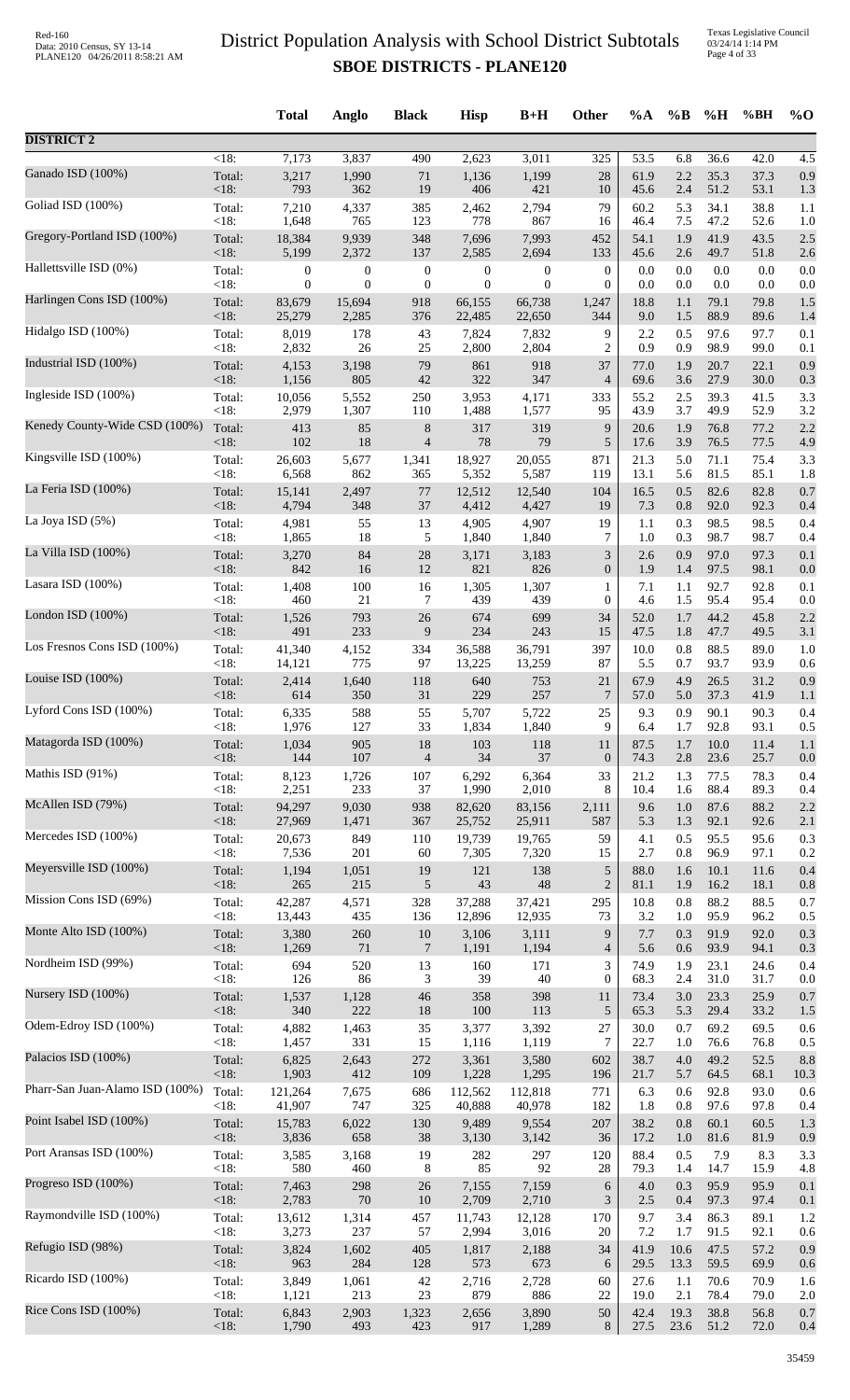Texas Legislative Council 03/24/14 1:14 PM Page 5 of 33

|                                   |                       | <b>Total</b>         | Anglo                 | <b>Black</b>                     | <b>Hisp</b>                            | $B+H$                | Other                                | $\%A$        | $\%B$        | %H            | %BH           | $%$ O      |
|-----------------------------------|-----------------------|----------------------|-----------------------|----------------------------------|----------------------------------------|----------------------|--------------------------------------|--------------|--------------|---------------|---------------|------------|
| <b>DISTRICT 2</b>                 |                       |                      |                       |                                  |                                        |                      |                                      |              |              |               |               |            |
| Rio Hondo ISD (100%)              | Total:                | 9,805                | 1,215                 | 65                               | 8,516                                  | 8,532                | 58                                   | 12.4         | 0.7          | 86.9          | 87.0          | 0.6        |
| Riviera ISD (100%)                | <18:<br>Total:        | 3,142<br>1,582       | 218<br>728            | 38<br>$\sqrt{5}$                 | 2,904<br>839                           | 2,911<br>841         | 13<br>13                             | 6.9<br>46.0  | 1.2<br>0.3   | 92.4<br>53.0  | 92.6<br>53.2  | 0.4<br>0.8 |
|                                   | <18:                  | 354                  | 111                   | $\overline{2}$                   | 241                                    | 241                  | $\mathbf{2}$                         | 31.4         | 0.6          | 68.1          | 68.1          | 0.6        |
| Robstown ISD (100%)               | Total:<br><18:        | 15,441<br>4,558      | 945<br>181            | 238<br>102                       | 14,292<br>4,327                        | 14,436<br>4,368      | 60<br>9                              | 6.1<br>4.0   | 1.5<br>2.2   | 92.6<br>94.9  | 93.5<br>95.8  | 0.4<br>0.2 |
| San Benito Cons ISD (100%)        | Total:                | 42,834               | 2,966                 | 216                              | 39,626                                 | 39,695               | 173                                  | 6.9          | 0.5          | 92.5          | 92.7          | 0.4        |
| San Perlita ISD (100%)            | <18:<br>Total:        | 15,131<br>959        | 432<br>276            | 101<br>$\overline{4}$            | 14,633<br>677                          | 14,660<br>677        | 39<br>6                              | 2.9<br>28.8  | 0.7<br>0.4   | 96.7<br>70.6  | 96.9<br>70.6  | 0.3<br>0.6 |
|                                   | <18:                  | 261                  | 38                    | 3                                | 221                                    | 221                  | $\overline{c}$                       | 14.6         | 1.1          | 84.7          | 84.7          | 0.8        |
| Santa Gertrudis ISD (100%)        | Total:<br>$<18$ :     | $30\,$<br>7          | 14<br>$\sqrt{5}$      | $\mathbf{0}$<br>$\mathbf{0}$     | 15<br>2                                | 15<br>$\overline{2}$ | $\mathbf{1}$<br>$\boldsymbol{0}$     | 46.7<br>71.4 | 0.0<br>0.0   | 50.0<br>28.6  | 50.0<br>28.6  | 3.3<br>0.0 |
| Santa Maria ISD (100%)            | Total:                | 2,542                | 77                    | 13                               | 2,455                                  | 2,460                | 5                                    | 3.0          | 0.5          | 96.6          | 96.8          | 0.2        |
| Santa Rosa ISD (100%)             | <18:<br>Total:        | 952<br>5,225         | 16<br>214             | 9<br>20                          | 934<br>4,989                           | 936<br>4,990         | $\overline{0}$<br>21                 | 1.7<br>4.1   | 0.9<br>0.4   | 98.1<br>95.5  | 98.3<br>95.5  | 0.0<br>0.4 |
| Sharyland ISD (81%)               | $<18$ :<br>Total:     | 1,752<br>32,240      | 32                    | 14<br>374                        | 1,716                                  | 1,716                | $\overline{4}$                       | 1.8          | 0.8          | 97.9<br>76.7  | 97.9          | 0.2        |
|                                   | <18:                  | 10,697               | 5,935<br>1,128        | 165                              | 24,722<br>9,014                        | 24,991<br>9,115      | 1,314<br>454                         | 18.4<br>10.5 | 1.2<br>1.5   | 84.3          | 77.5<br>85.2  | 4.1<br>4.2 |
| Sinton ISD (100%)                 | Total:<br><18:        | 9,354<br>2,636       | 2,690<br>493          | 198<br>71                        | 6,447<br>2,085                         | 6,598<br>2,127       | 66<br>16                             | 28.8<br>18.7 | 2.1<br>2.7   | 68.9<br>79.1  | 70.5<br>80.7  | 0.7<br>0.6 |
| Skidmore-Tynan ISD (1%)           | Total:                | 17                   | 2                     | $\boldsymbol{0}$                 | 15                                     | 15                   | $\boldsymbol{0}$                     | 11.8         | 0.0          | 88.2          | 88.2          | 0.0        |
| Taft ISD (100%)                   | $<18$ :<br>Total:     | 9<br>5,120           | $\mathbf{0}$<br>1,018 | $\mathbf{0}$<br>113              | 9<br>3,981                             | 9<br>4,058           | $\overline{0}$<br>44                 | 0.0<br>19.9  | 0.0<br>2.2   | 100.0<br>77.8 | 100.0<br>79.3 | 0.0<br>0.9 |
|                                   | <18:                  | 1,559                | 168                   | 42                               | 1,357                                  | 1,376                | 15                                   | 10.8         | 2.7          | 87.0          | 88.3          | 1.0        |
| Tidehaven ISD (100%)              | Total:<br><18:        | 4,070<br>1,083       | 2,360<br>487          | $200\,$<br>65                    | 1,476<br>532                           | 1,669<br>591         | 41<br>5                              | 58.0<br>45.0 | 4.9<br>6.0   | 36.3<br>49.1  | 41.0<br>54.6  | 1.0<br>0.5 |
| Tuloso-Midway ISD (100%)          | Total:                | 12,480               | 4,757                 | 294                              | 7,339                                  | 7,547                | 176                                  | 38.1         | 2.4          | 58.8          | 60.5          | 1.4        |
| Valley View ISD (Hidalgo) (100%)  | <18:<br>Total:        | 3,706<br>14,539      | 989<br>129            | 122<br>71                        | 2,620<br>14,379                        | 2,689<br>14,391      | 28<br>19                             | 26.7<br>0.9  | 3.3<br>0.5   | 70.7<br>98.9  | 72.6<br>99.0  | 0.8<br>0.1 |
| Van Vleck ISD (100%)              | <18:                  | 5,788                | 51                    | 34                               | 5,727                                  | 5,733                | 4                                    | 0.9          | 0.6          | 98.9          | 99.0          | 0.1        |
|                                   | Total:<br><18:        | 4,945<br>1,068       | 3,314<br>606          | 766<br>181                       | 818<br>274                             | 1,570<br>447         | 61<br>15                             | 67.0<br>56.7 | 15.5<br>16.9 | 16.5<br>25.7  | 31.7<br>41.9  | 1.2<br>1.4 |
| Victoria ISD (100%)               | Total:<br>$<18$ :     | 79,038<br>20,988     | 37,582<br>7,094       | 5,820<br>1,998                   | 34,662<br>11,819                       | 39,969<br>13,463     | 1,487<br>431                         | 47.5<br>33.8 | 7.4<br>9.5   | 43.9<br>56.3  | 50.6<br>64.1  | 1.9<br>2.1 |
| Weimar ISD (94%)                  | Total:                | 4,240                | 2,840                 | 518                              | 867                                    | 1,352                | 48                                   | 67.0         | 12.2         | 20.4          | 31.9          | 1.1        |
| Weslaco ISD (100%)                | $<18$ :<br>Total:     | 924<br>67,754        | 431<br>6,613          | 155<br>413                       | 354<br>60,439                          | 480<br>60,584        | 13<br>557                            | 46.6<br>9.8  | 16.8<br>0.6  | 38.3<br>89.2  | 51.9<br>89.4  | 1.4<br>0.8 |
|                                   | $<18$ :               | 22,893               | 711                   | 190                              | 21,972                                 | 22,023               | 159                                  | 3.1          | 0.8          | 96.0          | 96.2          | 0.7        |
| West Oso ISD (100%)               | Total:<br><18:        | 9,209<br>2,605       | 770<br>137            | 1,046<br>291                     | 7,417<br>2,224                         | 8,358<br>2,445       | 81<br>23                             | 8.4<br>5.3   | 11.4<br>11.2 | 80.5<br>85.4  | 90.8<br>93.9  | 0.9<br>0.9 |
| Westhoff ISD (100%)               | Total:                | 483                  | 377                   | 10                               | $88\,$                                 | 93                   | 13                                   | 78.1         | 2.1          | 18.2          | 19.3          | 2.7        |
| Wharton ISD (100%)                | <18:<br>Total:        | 72<br>13,007         | 41<br>5,113           | 5<br>3,107                       | $26\,$<br>4,757                        | 26<br>7,759          | 5<br>135                             | 56.9<br>39.3 | 6.9<br>23.9  | 36.1<br>36.6  | 36.1<br>59.7  | 6.9<br>1.0 |
|                                   | $<18$ :               | 3,278                | 850                   | 845                              | 1,617                                  | 2,388                | 40                                   | 25.9         | 25.8         | 49.3          | 72.8          | 1.2        |
| Woodsboro ISD (100%)              | Total:<br><18:        | 2,757<br>650         | 1,457<br>278          | 117<br>$40\,$                    | 1,162<br>336                           | 1,253<br>360         | 47<br>12                             | 52.8<br>42.8 | 4.2<br>6.2   | 42.1<br>51.7  | 45.4<br>55.4  | 1.7<br>1.8 |
| Yoakum ISD (46%)                  | Total:<br><18:        | 4,009<br>1,031       | 2,429<br>468          | 307<br>101                       | 1,276<br>474                           | 1,561<br>556         | 19<br>$\overline{7}$                 | 60.6<br>45.4 | 7.7<br>9.8   | 31.8<br>46.0  | 38.9<br>53.9  | 0.5<br>0.7 |
| Yorktown ISD (100%)               | Total:                | 3,514                | 2,312                 | $80\,$                           | 1,115                                  | 1,178                | 24                                   | 65.8         | 2.3          | 31.7          | 33.5          | 0.7        |
|                                   | <18:                  | 763                  | 402                   | 28                               | 339                                    | 355                  | 6                                    | 52.7         | 3.7          | 44.4          | 46.5          | 0.8        |
| <b>DISTRICT 3</b>                 |                       |                      |                       |                                  |                                        |                      |                                      |              |              |               |               |            |
|                                   | <b>Total:</b><br><18: | 1,688,404<br>490,473 | 326,631<br>55,446     | 35,914                           | 118,476 1,219,095 1,322,824<br>398,930 | 426,469              | 38,949<br>8,558                      | 19.3<br>11.3 | 7.0<br>7.3   | 72.2<br>81.3  | 78.3<br>87.0  | 2.3<br>1.7 |
| Agua Dulce ISD (28%)              | Total:<br>$<18$ :     | 427<br>123           | 154<br>38             | $\mathbf{1}$<br>$\mathbf{0}$     | 270<br>85                              | 271<br>85            | $\overline{2}$<br>$\boldsymbol{0}$   | 36.1<br>30.9 | 0.2<br>0.0   | 63.2<br>69.1  | 63.5<br>69.1  | 0.5<br>0.0 |
| Alamo Heights ISD (14%)           | Total:                | 3,951                | 905                   | 186                              | 2,804                                  | 2,960                | 86                                   | 22.9         | 4.7          | 71.0          | 74.9          | 2.2        |
| Alice ISD (100%)                  | <18:<br>Total:        | 1,084<br>25,647      | 133<br>3,420          | 66<br>204                        | 877<br>21,872                          | 927<br>21,995        | 24<br>232                            | 12.3<br>13.3 | 6.1<br>0.8   | 80.9<br>85.3  | 85.5<br>85.8  | 2.2<br>0.9 |
|                                   | <18:                  | 7,390                | 571                   | 87                               | 6,728                                  | 6,764                | 55                                   | 7.7          | 1.2          | 91.0          | 91.5          | 0.7        |
| Beeville ISD (100%)               | Total:<br>< 18:       | 26,742<br>5,631      | 8,508<br>1,084        | 2,661<br>199                     | 15,350<br>4,333                        | 17,890<br>4,469      | 344<br>78                            | 31.8<br>19.3 | 10.0<br>3.5  | 57.4<br>76.9  | 66.9<br>79.4  | 1.3<br>1.4 |
| Ben Bolt-Palito Blanco ISD (100%) | Total:                | 2,571                | 290                   | $\boldsymbol{9}$                 | 2,270                                  | 2,272                | 9                                    | 11.3         | 0.4          | 88.3          | 88.4          | 0.4        |
| Benavides ISD (100%)              | <18:<br>Total:        | 803<br>2,211         | $76\,$<br>167         | $\mathfrak{Z}$<br>$\mathfrak{Z}$ | 723<br>2,030                           | 723<br>2,031         | $\overline{4}$<br>13                 | 9.5<br>7.6   | 0.4<br>0.1   | 90.0<br>91.8  | 90.0<br>91.9  | 0.5<br>0.6 |
| Brooks County ISD (100%)          | <18:                  | 513                  | 29                    | $\overline{2}$                   | 479                                    | 479                  | 5                                    | 5.7          | 0.4          | 93.4          | 93.4          | 1.0        |
|                                   | Total:<br><18:        | 7,223<br>2,006       | 573<br>113            | 48<br>$18\,$                     | 6,590<br>1,878                         | 6,612<br>1,885       | 38<br>8                              | 7.9<br>5.6   | 0.7<br>0.9   | 91.2<br>93.6  | 91.5<br>94.0  | 0.5<br>0.4 |
| Cuero ISD $(0\%)$                 | Total:<br><18:        | 21<br>4              | 18<br>3               | $\overline{c}$<br>$\mathbf{1}$   | 1<br>$\boldsymbol{0}$                  | 3<br>$\mathbf{1}$    | $\boldsymbol{0}$<br>$\boldsymbol{0}$ | 85.7<br>75.0 | 9.5<br>25.0  | 4.8<br>0.0    | 14.3<br>25.0  | 0.0<br>0.0 |
| East Central ISD (63%)            | Total:                | 28,272               | 6,090                 | 3,360                            | 18,783                                 | 21,813               | 369                                  | 21.5         | 11.9         | 66.4          | 77.2          | 1.3        |
| Edgewood ISD (Bexar) (100%)       | <18:<br>Total:        | 8,676<br>58,041      | 1,097<br>1,344        | 1,007<br>1,451                   | 6,688<br>55,320                        | 7,484<br>56,371      | 95<br>326                            | 12.6<br>2.3  | 11.6<br>2.5  | 77.1<br>95.3  | 86.3<br>97.1  | 1.1<br>0.6 |
|                                   | <18:                  | 17,822               | 234                   | 422                              | 17,281                                 | 17,491               | 97                                   | 1.3          | 2.4          | 97.0          | 98.1          | 0.5        |
| Edinburg Cons ISD (84%)           | Total:                | 114,823              | 7,768                 | 1,586                            | 103,814                                | 104,967              | 2,088                                | 6.8          | 1.4          | 90.4          | 91.4          | 1.8        |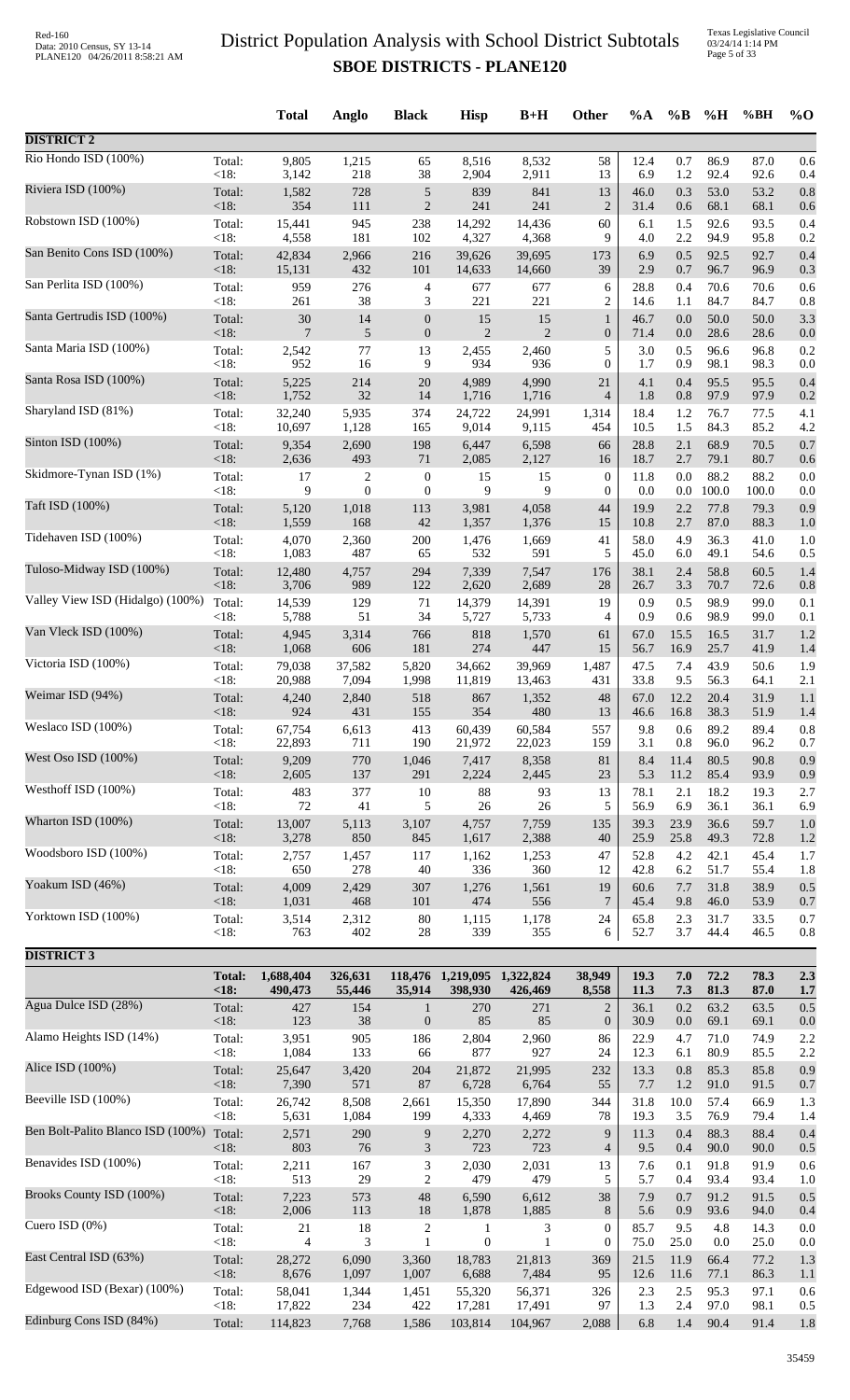|                                 |                 | <b>Total</b>     | Anglo            | <b>Black</b>                | <b>Hisp</b>      | $B+H$            | Other            | $\%A$        | $\%$ B      | %H           | %BH          | $\%$ O     |
|---------------------------------|-----------------|------------------|------------------|-----------------------------|------------------|------------------|------------------|--------------|-------------|--------------|--------------|------------|
| <b>DISTRICT 3</b>               |                 |                  |                  |                             |                  |                  |                  |              |             |              |              |            |
| Ezzell ISD (100%)               | $<18$ :         | 38,465           | 1,254            | 435                         | 36,420           | 36,631           | 580              | 3.3          | 1.1         | 94.7         | 95.2         | 1.5        |
|                                 | Total:          | 727              | 685              | $\ensuremath{\mathfrak{Z}}$ | 27               | 30               | 12               | 94.2         | 0.4         | 3.7          | 4.1          | 1.7        |
|                                 | < 18:           | 160              | 146              | $\mathbf{1}$                | 11               | 12               | $\overline{c}$   | 91.3         | 0.6         | 6.9          | 7.5          | 1.3        |
| Falls City ISD (100%)           | Total:          | 1,745            | 1,474            | 12                          | 244              | 254              | 17               | 84.5         | 0.7         | 14.0         | 14.6         | 1.0        |
|                                 | <18:            | 437              | 351              | $\,8\,$                     | 73               | 80               | 6                | 80.3         | 1.8         | 16.7         | 18.3         | 1.4        |
| Floresville ISD (100%)          | Total:          | 21,588           | 9,939            | 496                         | 10,956           | 11,385           | 264              | 46.0         | 2.3         | 50.8         | 52.7         | 1.2        |
| Fort Sam Houston ISD (0%)       | < 18:           | 5,563            | 1,983            | 133                         | 3,419            | 3,512            | 68               | 35.6         | 2.4         | 61.5         | 63.1         | 1.2        |
|                                 | Total:          | $\boldsymbol{0}$ | $\boldsymbol{0}$ | $\boldsymbol{0}$            | $\mathbf{0}$     | $\boldsymbol{0}$ | $\boldsymbol{0}$ | 0.0          | 0.0         | $0.0\,$      | 0.0          | 0.0        |
| Freer ISD (100%)                | < 18:           | $\mathbf{0}$     | $\mathbf{0}$     | $\boldsymbol{0}$            | $\mathbf{0}$     | $\mathbf{0}$     | $\boldsymbol{0}$ | 0.0          | 0.0         | 0.0          | 0.0          | 0.0        |
|                                 | Total:          | 3,269            | 606              | 20                          | 2,633            | 2,638            | 25               | 18.5         | 0.6         | 80.5         | 80.7         | 0.8        |
|                                 | < 18:           | 956              | 142              | 6                           | 809              | 809              | 5                | 14.9         | 0.6         | 84.6         | 84.6         | 0.5        |
| George West ISD (100%)          | Total:          | 6,550            | 4,203            | 56                          | 2,215            | 2,253            | 94               | 64.2         | 0.9         | 33.8         | 34.4         | 1.4        |
|                                 | < 18:           | 1,415            | 741              | 24                          | 631              | 649              | 25               | 52.4         | 1.7         | 44.6         | 45.9         | 1.8        |
| Gonzales ISD (98%)              | Total:          | 12,726           | 5,979            | 1,226                       | 5,502            | 6,605            | 142              | 47.0         | 9.6         | 43.2         | 51.9         | 1.1        |
|                                 | $<18$ :         | 3,469            | 1,103            | 374                         | 2,018            | 2,319            | 47               | 31.8         | 10.8        | 58.2         | 66.8         | 1.4        |
| Hallettsville ISD (100%)        | Total:          | 6,840            | 5,497            | 633                         | 672              | 1,276            | 67               | 80.4         | 9.3         | 9.8          | 18.7         | 1.0        |
|                                 | $<18$ :         | 1,431            | 1,004            | 196                         | 236              | 411              | 16               | 70.2         | 13.7        | 16.5         | 28.7         | 1.1        |
| Harlandale ISD (100%)           | Total:          | 61,015           | 4,953            | 685                         | 55,469           | 55,709           | 353              | 8.1          | 1.1         | 90.9         | 91.3         | 0.6        |
| Hidalgo ISD (0%)                | < 18:           | 17,529           | 745              | 300                         | 16,661           | 16,729           | 55               | 4.3          | 1.7         | 95.0         | 95.4         | 0.3        |
|                                 | Total:          | $\boldsymbol{0}$ | $\boldsymbol{0}$ | $\boldsymbol{0}$            | $\boldsymbol{0}$ | $\boldsymbol{0}$ | $\boldsymbol{0}$ | 0.0          | 0.0         | 0.0          | 0.0          | 0.0        |
| Jim Hogg County ISD (100%)      | < 18:           | $\mathbf{0}$     | $\mathbf{0}$     | $\boldsymbol{0}$            | $\overline{0}$   | $\mathbf{0}$     | $\boldsymbol{0}$ | 0.0          | 0.0         | 0.0          | 0.0          | 0.0        |
|                                 | Total:          | 5,300            | 334              | 31                          | 4,907            | 4,928            | 38               | 6.3          | 0.6         | 92.6         | 93.0         | 0.7        |
| Judson ISD (54%)                | < 18:           | 1,538            | 51               | 12                          | 1,463            | 1,470            | 17               | 3.3          | 0.8         | 95.1         | 95.6         | 1.1        |
|                                 | Total:          | 61,288           | 12,869           | 18,364                      | 29,152           | 45,972           | 2,447            | 21.0         | 30.0        | 47.6         | 75.0         | 4.0        |
|                                 | < 18:           | 20,088           | 2,563            | 6,789                       | 11,041           | 16,882           | 643              | 12.8         | 33.8        | 55.0         | 84.0         | 3.2        |
| Karnes City ISD (98%)           | Total:          | 4,561            | 2,028            | 163                         | 2,375            | 2,518            | 15               | 44.5         | 3.6         | 52.1         | 55.2         | 0.3        |
|                                 | < 18:           | 1,073            | 366              | 56                          | 660              | 705              | $\overline{c}$   | 34.1         | 5.2         | 61.5         | 65.7         | 0.2        |
| Kenedy ISD (100%)               | Total:          | 7,058            | 1,918            | 1,218                       | 3,865            | 5,058            | 82               | 27.2         | 17.3        | 54.8         | 71.7         | 1.2        |
|                                 | < 18:           | 1,084            | 201              | 25                          | 844              | 859              | 24               | 18.5         | 2.3         | 77.9         | 79.2         | 2.2        |
| La Gloria ISD (100%)            | Total:          | 285              | 56               | $\mathbf{1}$                | 227              | 227              | $\overline{2}$   | 19.6         | 0.4         | 79.6         | 79.6         | 0.7        |
| La Joya ISD (95%)               | < 18:           | 65               | 10               | $\mathbf{1}$                | 55               | 55               | $\boldsymbol{0}$ | 15.4         | 1.5         | 84.6         | 84.6         | 0.0        |
|                                 | Total:          | 88,910           | 5,460            | 146                         | 83,255           | 83,291           | 159              | 6.1          | 0.2         | 93.6         | 93.7         | 0.2        |
| La Vernia ISD (92%)             | $<18$ :         | 34,816           | 1,036            | 79                          | 33,736           | 33,750           | 30               | 3.0          | 0.2         | 96.9         | 96.9         | 0.1        |
|                                 | Total:          | 12,976           | 9,879            | 250                         | 2,604            | 2,838            | 259              | 76.1         | 1.9         | 20.1         | 21.9         | 2.0        |
| Lackland ISD (100%)             | <18:            | 3,643            | 2,561            | 87                          | 936              | 1,013            | 69               | 70.3         | 2.4         | 25.7         | 27.8         | 1.9        |
|                                 | Total:          | 11,714           | 7,864            | 1,983                       | 1,122            | 3,036            | 814              | 67.1         | 16.9        | 9.6          | 25.9         | 6.9        |
|                                 | <18:            | 976              | 502              | 219                         | 232              | 415              | 59               | 51.4         | 22.4        | 23.8         | 42.5         | 6.0        |
| Mathis ISD (9%)                 | Total:          | 793              | 564              | $\sqrt{2}$                  | 216              | 218              | 11               | 71.1         | 0.3         | 27.2         | 27.5         | 1.4        |
|                                 | < 18:           | 131              | 68               | $\boldsymbol{0}$            | 61               | 61               | $\overline{c}$   | 51.9         | 0.0         | 46.6         | 46.6         | 1.5        |
| McAllen ISD (21%)               | Total:          | 24,923           | 4,361            | 473                         | 18,955           | 19,305           | 1,257            | 17.5         | 1.9         | 76.1         | 77.5         | 5.0        |
|                                 | <18:            | 7,876            | 975              | 182                         | 6,443            | 6,552            | 349              | 12.4         | 2.3         | 81.8         | 83.2         | 4.4        |
| McMullen County ISD (100%)      | Total:          | 707              | 432              | $\,8\,$                     | 261              | 269              | 6                | 61.1         | 1.1         | 36.9         | 38.0         | 0.8        |
|                                 | < 18:           | 119              | 53               | $\sqrt{2}$                  | 64               | 66               | $\boldsymbol{0}$ | 44.5         | 1.7         | 53.8         | 55.5         | 0.0        |
| Medina Valley ISD (21%)         | Total:          | 4,052            | 1,776            | 146                         | 2,090            | 2,219            | 57               | 43.8         | 3.6         | 51.6         | 54.8         | 1.4        |
| Mission Cons ISD (31%)          | < 18:           | 992              | 251              | 47                          | 686              | 730              | 11               | 25.3         | 4.7         | 69.2         | 73.6         | 1.1        |
|                                 | Total:          | 19,181           | 1,143            | 32                          | 17,980           | 18,004           | 34               | 6.0          | 0.2         | 93.7         | 93.9         | 0.2        |
| Moulton ISD (100%)              | < 18:           | 7,080            | 291              | 14                          | 6,765            | 6,775            | 14               | 4.1          | 0.2         | 95.6         | 95.7         | 0.2        |
|                                 | Total:          | 2,146            | 1,716            | 18                          | 393              | 409              | 21               | 80.0         | 0.8         | 18.3         | 19.1         | 1.0        |
| Nixon-Smiley Cons ISD (98%)     | < 18:           | 450              | 311              | $\mathbf{1}$                | 135              | 135              | $\overline{4}$   | 69.1         | 0.2         | 30.0         | 30.0         | 0.9        |
|                                 | Total:          | 4,837            | 1,936            | 146                         | 2,747            | 2,856            | 45               | 40.0         | 3.0         | 56.8         | 59.0         | 0.9        |
|                                 | < 18:           | 1,348            | 340              | $50\,$                      | 976              | 999              | 9                | 25.2         | 3.7         | 72.4         | 74.1         | 0.7        |
| Nordheim ISD (1%)               | Total:          | $8\,$            | $\overline{7}$   | $\boldsymbol{0}$            | $\boldsymbol{0}$ | $\boldsymbol{0}$ | $\mathbf{1}$     | 87.5         | 0.0         | $0.0\,$      | 0.0          | 12.5       |
|                                 | < 18:           | $\overline{2}$   | $\sqrt{2}$       | $\boldsymbol{0}$            | $\mathbf{0}$     | $\mathbf{0}$     | $\boldsymbol{0}$ | 100.0        | 0.0         | $0.0\,$      | 0.0          | 0.0        |
| North East ISD (24%)            | Total:          | 96,368           | 22,962           | 13,349                      | 58,702           | 70,593           | 2,813            | 23.8         | 13.9        | 60.9         | 73.3         | 2.9        |
|                                 | < 18:           | 26,064           | 2,925            | 4,628                       | 18,800           | 22,591           | 548              | 11.2         | 17.8        | 72.1         | 86.7         | 2.1        |
| Northside ISD (Bexar) (79%)     | Total:<br>< 18: | 406,908          | 111,308          | 35,464                      | 243,864          | 274,513          | 21,087           | 27.4<br>17.7 | 8.7<br>10.2 | 59.9<br>70.4 | 67.5         | 5.2<br>4.2 |
| Orange Grove ISD (100%)         | Total:          | 111,157<br>7,286 | 19,699<br>3,483  | 11,362<br>65                | 78,275<br>3,684  | 86,828<br>3,723  | 4,630<br>80      | 47.8         | 0.9         | 50.6         | 78.1<br>51.1 | 1.1        |
| Pawnee ISD (100%)               | < 18:           | 2,097            | 866              | 34                          | 1,196            | 1,211            | 20               | 41.3         | 1.6         | 57.0         | 57.7         | 1.0        |
|                                 | Total:          | 602              | 303              | $\boldsymbol{0}$            | 295              | 295              | $\overline{4}$   | 50.3         | 0.0         | 49.0         | 49.0         | 0.7        |
| Pettus ISD (100%)               | < 18:           | 114              | 44               | $\boldsymbol{0}$            | 70               | 70               | $\boldsymbol{0}$ | 38.6         | 0.0         | 61.4         | 61.4         | 0.0        |
|                                 | Total:          | 1,766            | 1,013            | 15                          | 715              | 730              | 23               | 57.4         | 0.8         | 40.5         | 41.3         | 1.3        |
|                                 | < 18:           | 476              | 190              | 5                           | 276              | 281              | 5                | 39.9         | 1.1         | 58.0         | 59.0         | 1.1        |
| Poth ISD (100%)                 | Total:          | 3,754            | 2,243            | $27\,$                      | 1,476            | 1,496            | 15               | 59.7         | 0.7         | 39.3         | 39.9         | 0.4        |
|                                 | < 18:           | 981              | 474              | 15                          | 493              | 501              | 6                | 48.3         | 1.5         | 50.3         | 51.1         | 0.6        |
| Premont ISD (100%)              | Total:          | 3,636            | 553              | 16                          | 3,064            | 3,069            | 14               | 15.2         | 0.4         | 84.3         | 84.4         | 0.4        |
|                                 | < 18:           | 961              | 111              | 8                           | 845              | 848              | $\overline{c}$   | 11.6         | $0.8\,$     | 87.9         | 88.2         | 0.2        |
| Ramirez CSD (100%)              | Total:          | 337              | 36               | $\mathbf{1}$                | 299              | 300              | $\mathbf{1}$     | 10.7         | 0.3         | 88.7         | 89.0         | 0.3        |
|                                 | < 18:           | 75               | $8\phantom{1}$   | $\mathbf{1}$                | 66               | 67               | $\mathbf{0}$     | 10.7         | 1.3         | 88.0         | 89.3         | 0.0        |
| Refugio ISD (2%)                | Total:          | 95               | 63               | $\boldsymbol{0}$            | 31               | 31               | 1                | 66.3         | 0.0         | 32.6         | 32.6         | 1.1        |
| Rio Grande City Cons ISD (100%) | < 18:           | 14               | 5                | $\boldsymbol{0}$            | 9                | 9                | $\mathbf{0}$     | 35.7         | 0.0         | 64.3         | 64.3         | 0.0        |
|                                 | Total:          | 36,386           | 1,350            | 68                          | 34,875           | 34,892           | 144              | 3.7          | 0.2         | 95.8         | 95.9         | 0.4        |
| Roma ISD (100%)                 | < 18:           | 12,437           | 408              | 31                          | 11,978           | 11,984           | 45               | 3.3          | 0.2         | 96.3         | 96.4         | 0.4        |
|                                 | Total:          | 23,556           | 1,003            | 17                          | 22,541           | 22,545           | 8                | 4.3          | 0.1         | 95.7         | 95.7         | 0.0        |
|                                 | <18:            | 7,998            | 356              | 7                           | 7,639            | 7,640            | $\overline{c}$   | 4.5          | 0.1         | 95.5         | 95.5         | 0.0        |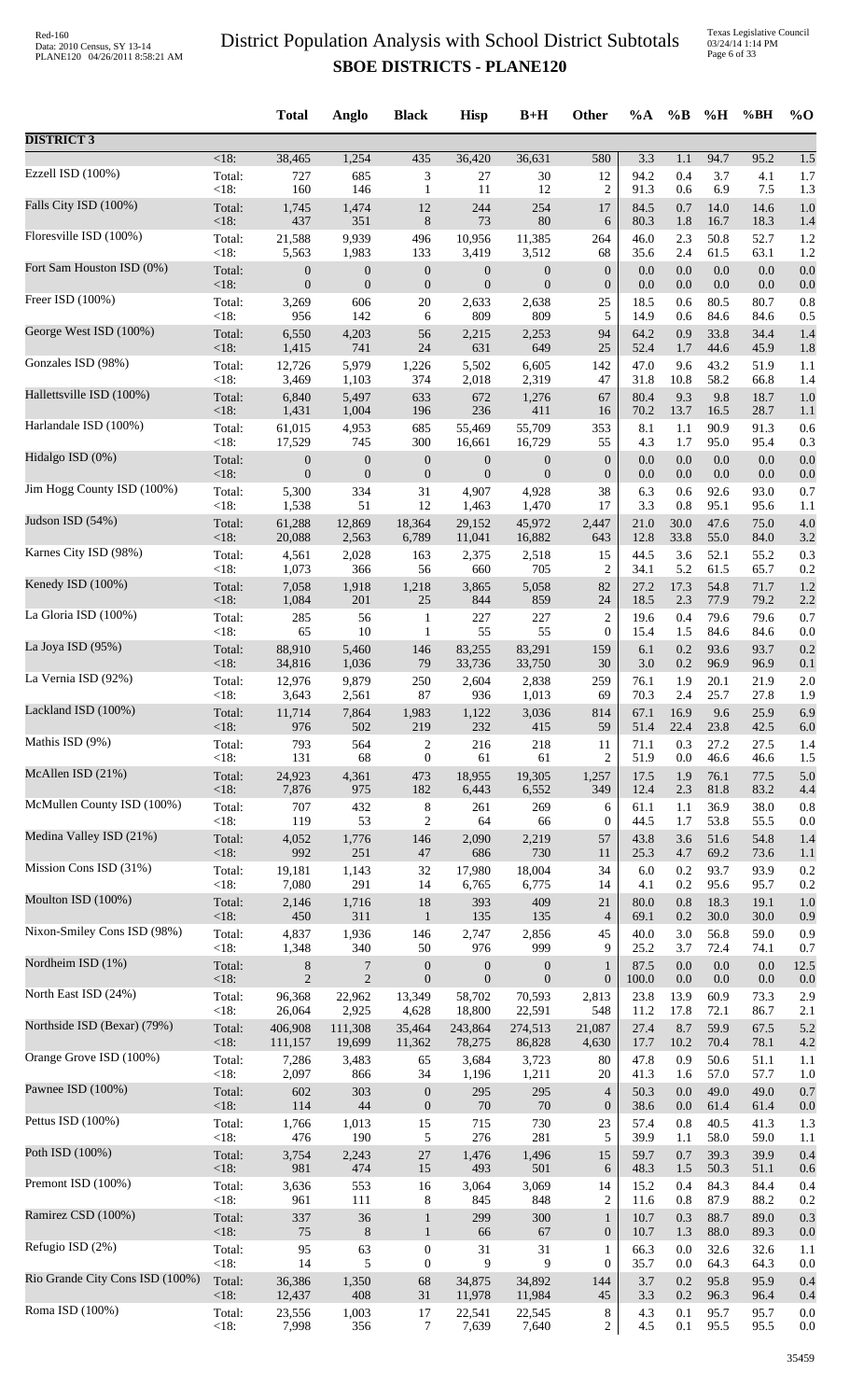Texas Legislative Council 03/24/14 1:14 PM Page 7 of 33

|                              |                 | <b>Total</b>                       | Anglo                              | <b>Black</b>                | <b>Hisp</b>                        | $B+H$                              | Other                   | %A           | $\%B$       | %H           | %BH          | $%$ O       |
|------------------------------|-----------------|------------------------------------|------------------------------------|-----------------------------|------------------------------------|------------------------------------|-------------------------|--------------|-------------|--------------|--------------|-------------|
| <b>DISTRICT 3</b>            |                 |                                    |                                    |                             |                                    |                                    |                         |              |             |              |              |             |
| Runge ISD (100%)             | Total:          | 1,326                              | 507                                | 30                          | 789                                | 813                                | $\sqrt{6}$              | 38.2         | 2.3         | 59.5         | 61.3         | 0.5         |
|                              | <18:            | 369                                | 111                                | 9                           | 252                                | 258                                | $\boldsymbol{0}$        | 30.1         | 2.4         | 68.3         | 69.9         | 0.0         |
| San Antonio ISD (99%)        | Total:          | 305,055                            | 35,266                             | 27,987                      | 241,716                            | 266,615                            | 3,174                   | 11.6         | 9.2         | 79.2         | 87.4         | 1.0         |
| San Diego ISD (100%)         | < 18:           | 80,980                             | 3,724                              | 7,113                       | 71,258                             | 76,749                             | 507                     | 4.6          | 8.8         | 88.0         | 94.8         | 0.6         |
|                              | Total:          | 6,951                              | 503                                | 110                         | 6,329                              | 6,417                              | 31                      | 7.2          | 1.6         | 91.1         | 92.3         | 0.4         |
| San Isidro ISD (100%)        | < 18:           | 1,850                              | 95                                 | 16                          | 1,745                              | 1,752                              | 3                       | 5.1          | 0.9         | 94.3         | 94.7         | 0.2         |
|                              | Total:          | 1,026                              | 96                                 | $\ensuremath{\mathfrak{Z}}$ | 921                                | 921                                | 9                       | 9.4          | 0.3         | 89.8         | 89.8         | 0.9         |
|                              | < 18:           | 243                                | 11                                 | $\boldsymbol{0}$            | 230                                | 230                                | $\overline{2}$          | 4.5          | 0.0         | 94.7         | 94.7         | 0.8         |
| Sharyland ISD (19%)          | Total:          | 7,695                              | 737                                | 31                          | 6,899                              | 6,919                              | 39                      | 9.6          | 0.4         | 89.7         | 89.9         | 0.5         |
|                              | <18:            | 2,614                              | 135                                | 14                          | 2,467                              | 2,474                              | 5                       | 5.2          | 0.5         | 94.4         | 94.6         | 0.2         |
| Shiner ISD (100%)            | Total:          | 3,910                              | 3,335                              | 279                         | 275                                | 534                                | 41                      | 85.3         | 7.1         | 7.0          | 13.7         | 1.0         |
|                              | < 18:           | 889                                | 696                                | 95                          | 103                                | 182                                | 11                      | 78.3         | 10.7        | 11.6         | 20.5         | 1.2         |
| Skidmore-Tynan ISD (99%)     | Total:          | 2,869                              | 1,192                              | 41                          | 1,615                              | 1,645                              | 32                      | 41.5         | 1.4         | 56.3         | 57.3         | 1.1         |
| Somerset ISD (63%)           | < 18:           | 782                                | 236                                | 16                          | 534                                | 542                                | $\overline{4}$          | 30.2         | 2.0         | 68.3         | 69.3         | 0.5         |
|                              | Total:          | 9,441                              | 2,124                              | 126                         | 7,159                              | 7,232                              | 85                      | 22.5         | 1.3         | 75.8         | 76.6         | 0.9         |
| South San Antonio ISD (100%) | < 18:           | 2,940                              | 404                                | 59                          | 2,503                              | 2,522                              | 14                      | 13.7         | 2.0         | 85.1         | 85.8         | 0.5         |
|                              | Total:          | 44.855                             | 3,125                              | 1,144                       | 40.608                             | 41,419                             | 311                     | 7.0          | 2.6         | 90.5         | 92.3         | 0.7         |
| Southside ISD (100%)         | < 18:           | 14,109                             | 519                                | 423                         | 13,311                             | 13,541                             | 49                      | 3.7          | 3.0         | 94.3         | 96.0         | 0.3         |
|                              | Total:          | 23,246                             | 4,178                              | 506                         | 18,453                             | 18,783                             | 285                     | 18.0         | 2.2         | 79.4         | 80.8         | 1.2         |
| Southwest ISD (100%)         | < 18:           | 7,449                              | 888                                | 198                         | 6,403                              | 6,510                              | 51                      | 11.9         | 2.7         | 86.0         | 87.4         | 0.7         |
|                              | Total:          | 51,570                             | 6,907                              | 2,336                       | 41,930                             | 43,844                             | 819                     | 13.4         | 4.5         | 81.3         | 85.0         | 1.6         |
|                              | < 18:           | 17,099                             | 1,320                              | 758                         | 15,066                             | 15,569                             | 210                     | 7.7          | 4.4         | 88.1         | 91.1         | 1.2         |
| Stockdale ISD (100%)         | Total:          | 4,325                              | 2,839                              | 61                          | 1,391                              | 1,440                              | 46                      | 65.6         | 1.4         | 32.2         | 33.3         | 1.1         |
|                              | < 18:           | 1,095                              | 583                                | 24                          | 482                                | 498                                | 14                      | 53.2         | 2.2         | 44.0         | 45.5         | 1.3         |
| Sweet Home ISD (100%)        | Total:          | 781                                | 702                                | 24                          | 56                                 | 77                                 | $\overline{2}$          | 89.9         | 3.1         | 7.2          | 9.9          | 0.3         |
|                              | < 18:           | 184                                | 149                                | 11                          | 26                                 | 34                                 | $\mathbf{1}$            | 81.0         | 6.0         | 14.1         | 18.5         | 0.5         |
| Three Rivers ISD (100%)      | Total:<br>< 18: | 4,269<br>830                       | 2,106<br>377                       | 475                         | 1,642                              | 2,078                              | 85<br>$\overline{4}$    | 49.3<br>45.4 | 11.1        | 38.5<br>53.4 | 48.7         | 2.0         |
| Vysehrad ISD (100%)          | Total:          | 751                                | 670                                | 11<br>43                    | 443<br>37                          | 449<br>80                          | $\mathbf{1}$            | 89.2         | 1.3<br>5.7  | 4.9          | 54.1<br>10.7 | 0.5<br>0.1  |
| Waelder ISD (90%)            | < 18:           | 177                                | 151                                | 14                          | 12                                 | 26                                 | $\boldsymbol{0}$        | 85.3         | 7.9         | 6.8          | 14.7         | 0.0         |
|                              | Total:          | 1,812                              | 520                                | 206                         | 1,086                              | 1,280                              | 12                      | 28.7         | 11.4        | 59.9         | 70.6         | 0.7         |
| Weimar ISD (0%)              | <18:            | 438                                | 65                                 | 53                          | 331                                | 372                                | $\mathbf{1}$            | 14.8         | 12.1        | 75.6         | 84.9         | 0.2         |
|                              | Total:          | 12                                 | 12                                 | $\boldsymbol{0}$            | $\boldsymbol{0}$                   | $\boldsymbol{0}$                   | $\boldsymbol{0}$        | 100.0        | 0.0         | 0.0          | 0.0          | 0.0         |
| Yoakum ISD (54%)             | < 18:           | $\mathbf{0}$                       | $\mathbf{0}$                       | $\boldsymbol{0}$            | $\boldsymbol{0}$                   | $\boldsymbol{0}$                   | $\boldsymbol{0}$        | 0.0          | 0.0         | 0.0          | 0.0          | 0.0         |
|                              | Total:          | 4,688                              | 2,579                              | 429                         | 1,672                              | 2,057                              | 52                      | 55.0         | 9.2         | 35.7         | 43.9         | 1.1         |
|                              | < 18:           | 1,293                              | 468                                | 163                         | 670                                | 804                                | 21                      | 36.2         | 12.6        | 51.8         | 62.2         | 1.6         |
| <b>DISTRICT 4</b>            | <b>Total:</b>   | 1,677,829                          | 193,742                            | 551,212                     |                                    | 881,826 1,416,967                  | 67,120                  | 11.5         | 32.9        | 52.6         | 84.5         | 4.0         |
|                              | <18             | 503,789                            | 25,825                             | 156,102                     | 315,854                            | 464,361                            | 13,603                  | 5.1          | 31.0        | 62.7         | 92.2         | 2.7         |
| Aldine ISD (95%)             | Total:          | 251,999                            | 22,767                             | 73,890                      | 150,135                            | 221,464                            | 7,768                   | 9.0          | 29.3        | 59.6         | 87.9         | 3.1         |
|                              | <18:            | 84,612                             | 3,105                              | 24,259                      | 56,758                             | 79,746                             | 1,761                   | 3.7          | 28.7        | 67.1         | 94.2         | 2.1         |
| Alief ISD (18%)              | Total:          | 45,770                             | 3,285                              | 15,098                      | 20,964                             | 35,518                             | 6,967                   | 7.2          | 33.0        | 45.8         | 77.6         | 15.2        |
|                              | < 18:           | 14,097                             | 397                                | 4,937                       | 7,671                              | 12,378                             | 1,322                   | 2.8          | 35.0        | 54.4         | 87.8         | 9.4         |
| Channelview ISD (72%)        | Total:          | 26,332                             | 4,803                              | 5,184                       | 15,761                             | 20,739                             | 790                     | 18.2         | 19.7        | 59.9         | 78.8         | 3.0         |
| Clear Creek ISD (1%)         | < 18:           | 9,180                              | 958                                | 1,795                       | 6,327                              | 8,007                              | 215                     | 10.4         | 19.6        | 68.9         | 87.2         | 2.3         |
|                              | Total:          | 1,598                              | 536                                | 223                         | 394                                | 610                                | 452                     | 33.5         | 14.0        | 24.7         | 38.2         | 28.3        |
| Cypress-Fairbanks ISD (0%)   | < 18:<br>Total: | 461                                | 121                                | 76<br>$\boldsymbol{0}$      | 133                                | 204                                | 136<br>$\boldsymbol{0}$ | 26.2<br>0.0  | 16.5<br>0.0 | 28.9<br>0.0  | 44.3<br>0.0  | 29.5<br>0.0 |
|                              | < 18:           | $\boldsymbol{0}$<br>$\overline{0}$ | $\boldsymbol{0}$<br>$\overline{0}$ | $\boldsymbol{0}$            | $\boldsymbol{0}$<br>$\overline{0}$ | $\boldsymbol{0}$<br>$\overline{0}$ | $\boldsymbol{0}$        | 0.0          | 0.0         | 0.0          | 0.0          | 0.0         |
| Deer Park ISD (2%)           | Total:          | 1,069                              | 155                                | 13                          | 890                                | 903                                | 11                      | 14.5         | 1.2         | 83.3         | 84.5         | 1.0         |
|                              | < 18:           | 348                                | 25                                 | 8                           | 313                                | 321                                | $\overline{2}$          | 7.2          | 2.3         | 89.9         | 92.2         | 0.6         |
| Fort Bend ISD (25%)          | Total:          | 87,846                             | 6,281                              | 53,568                      | 26,182                             | 78,680                             | 2,885                   | 7.2          | 61.0        | 29.8         | 89.6         | 3.3         |
|                              | < 18:           | 27,081                             | 1,014                              | 16,292                      | 9,653                              | 25,438                             | 629                     | 3.7          | 60.2        | 35.6         | 93.9         | 2.3         |
| Galena Park ISD (100%)       | Total:          | 83,545                             | 11,848                             | 15,989                      | 54,529                             | 69,794                             | 1,903                   | 14.2         | 19.1        | 65.3         | 83.5         | 2.3         |
|                              | < 18:           | 26,892                             | 1,730                              | 4,702                       | 20,455                             | 24,769                             | 393                     | 6.4          | 17.5        | 76.1         | 92.1         | 1.5         |
| Houston ISD (62%)            | Total:          | 841,577                            | 94,539                             | 303,705                     | 422,236                            | 718,364                            | 28,674                  | 11.2         | 36.1        | 50.2         | 85.4         | 3.4         |
|                              | < 18:           | 231,248                            | 10,369                             | 76,188                      | 143,342                            | 216,160                            | 4,719                   | 4.5          | 32.9        | 62.0         | 93.5         | 2.0         |
| Humble ISD (19%)             | Total:          | 32,445                             | 9,583                              | 9,784                       | 11,872                             | 21,358                             | 1,504                   | 29.5         | 30.2        | 36.6         | 65.8         | 4.6         |
|                              | <18:            | 9,326                              | 1,932                              | 2,808                       | 4,309                              | 7,000                              | 394                     | 20.7         | 30.1        | 46.2         | 75.1         | 4.2         |
| Klein ISD (15%)              | Total:          | 32,001                             | 2,761                              | 10,065                      | 15,846                             | 25,612                             | 3,628                   | 8.6          | 31.5        | 49.5         | 80.0         | 11.3        |
| Pasadena ISD (63%)           | <18:            | 10,295                             | 428                                | 3,145                       | 5,984                              | 8,993                              | 874                     | 4.2          | 30.5        | 58.1         | 87.4         | 8.5         |
|                              | Total:          | 153,951                            | 22,299                             | 14,358                      | 112,520                            | 125,561                            | 6,091                   | 14.5         | 9.3         | 73.1         | 81.6         | 4.0         |
| Sheldon ISD (89%)            | <18:            | 50,920                             | 3,404                              | 5,076                       | 41,685                             | 46,029                             | 1,487                   | 6.7          | 10.0        | 81.9         | 90.4         | 2.9         |
|                              | Total:          | 27,269                             | 4,546                              | 7,013                       | 15,460                             | 22,228                             | 495                     | 16.7         | 25.7        | 56.7         | 81.5         | 1.8         |
|                              | < 18:           | 9,855                              | 907                                | 2,499                       | 6,434                              | 8,801                              | 147                     | 9.2          | 25.4        | 65.3         | 89.3         | 1.5         |
| Spring ISD (51%)             | Total:          | 84,877                             | 8,654                              | 39,957                      | 32,534                             | 71,335                             | 4,888                   | 10.2         | 47.1        | 38.3         | 84.0         | 5.8         |
|                              | < 18:           | 27,422                             | 1,186                              | 13,541                      | 11,950                             | 24,939                             | 1,297                   | 4.3          | 49.4        | 43.6         | 90.9         | 4.7         |
| Stafford MSD (44%)           | Total:          | 7,550                              | 1,685                              | 2,365                       | 2,503                              | 4,801                              | 1,064                   | 22.3         | 31.3        | 33.2         | 63.6         | 14.1        |
|                              | $<18$ :         | 2,052                              | 249                                | 776                         | 840                                | 1,576                              | 227                     | 12.1         | 37.8        | 40.9         | 76.8         | 11.1        |
| <b>DISTRICT 5</b>            |                 |                                    |                                    |                             |                                    |                                    |                         |              |             |              |              |             |
|                              | <b>Total:</b>   | 1,689,618                          | 938,063                            | 112,231                     | 576,632                            | 677,834                            | 73,721                  | 55.5         | 6.6         | 34.1         | 40.1         | 4.4         |
|                              | <18             | 405,870                            | 170,817                            | 33,618                      | 190,200                            | 217,823                            | 17,230                  | 42.1         | 8.3         | 46.9         | 53.7         | 4.2         |
| Alamo Heights ISD (86%)      | Total:          | 24,903                             | 19,162                             | 329                         | 4,727                              | 5,012                              | 729                     | 76.9         | 1.3         | 19.0         | 20.1         | 2.9         |
|                              | < 18:           | 5,522                              | 3,857                              | 86                          | 1,389                              | 1,454                              | 211                     | 69.8         | 1.6         | 25.2         | 26.3         | 3.8         |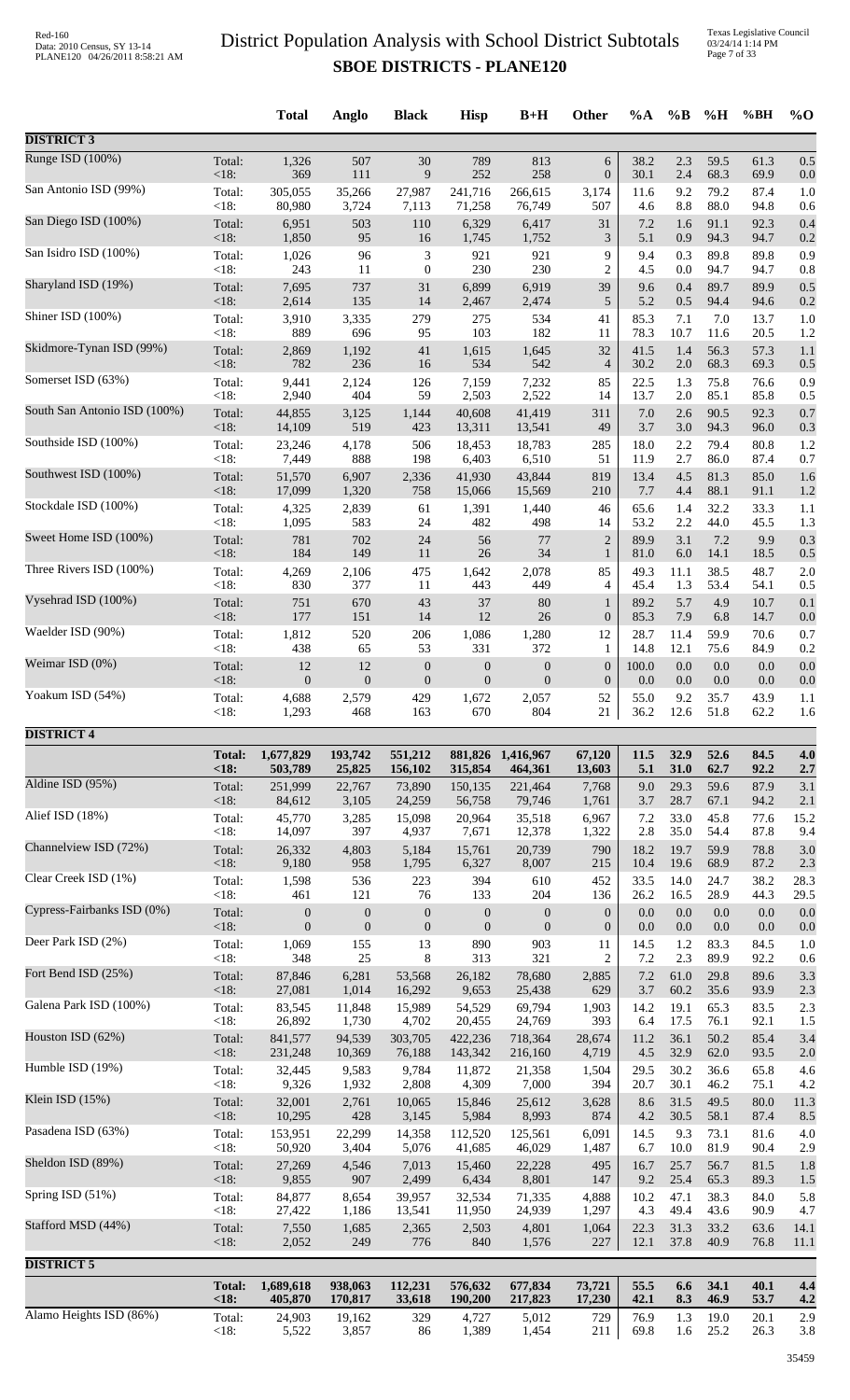Texas Legislative Council 03/24/14 1:14 PM Page 8 of 33

|                             |                 | <b>Total</b>    | Anglo          | <b>Black</b>     | <b>Hisp</b>      | $B+H$            | Other            | %A           | $\%B$      | %H               | %BH          | $%$ <sup>O</sup> |
|-----------------------------|-----------------|-----------------|----------------|------------------|------------------|------------------|------------------|--------------|------------|------------------|--------------|------------------|
| <b>DISTRICT 5</b>           |                 |                 |                |                  |                  |                  |                  |              |            |                  |              |                  |
| Austin ISD (72%)            | Total:          | 455,086         | 225,437        | 40,328           | 165,638          | 202,533          | 27,116           | 49.5         | 8.9        | 36.4             | 44.5         | 6.0              |
| Blanco ISD (100%)           | $<18$ :         | 97,036          | 30,613         | 10,997           | 52,397           | 61,694           | 4,729            | 31.5         | 11.3       | 54.0             | 63.6         | 4.9              |
|                             | Total:          | 6,615           | 5,166          | 63               | 1,280            | 1,330            | 119              | 78.1         | 1.0        | 19.3             | 20.1         | 1.8              |
| Boerne ISD (100%)           | < 18:           | 1,418           | 942            | 17               | 438              | 450              | 26               | 66.4         | 1.2        | 30.9             | 31.7         | 1.8              |
|                             | Total:          | 34,870          | 27,609         | 273              | 6,309            | 6,532            | 729              | 79.2         | 0.8        | 18.1             | 18.7         | 2.1              |
|                             | <18:            | 8,573           | 6,075          | 116              | 2,196            | 2,277            | 221              | 70.9         | 1.4        | 25.6             | 26.6         | 2.6              |
| Burnet Cons ISD (11%)       | Total:          | 2,341           | 2,223          | 5                | 71               | 76               | 42               | 95.0         | 0.2        | 3.0              | 3.2          | 1.8              |
|                             | <18:            | 231             | 213            | $\mathbf{1}$     | 13               | 14               | 4                | 92.2         | 0.4        | 5.6              | 6.1          | 1.7              |
| Center Point ISD (100%)     | Total:          | 4,002           | 2,707          | 38               | 1,186            | 1,204            | 91               | 67.6         | 0.9        | 29.6             | 30.1         | 2.3              |
| Cherokee ISD (100%)         | $<18$ :         | 1,022           | 496            | 26               | 488              | 500              | 26               | 48.5         | 2.5        | 47.7             | 48.9         | 2.5              |
|                             | Total:          | 596             | 495            | 9                | 82               | 90               | 11               | 83.1         | 1.5        | 13.8             | 15.1         | 1.8              |
| Comal ISD (100%)            | $<18$ :         | 139             | 99             | 8                | 29               | 37               | 3                | 71.2         | 5.8        | 20.9             | 26.6         | 2.2              |
|                             | Total:          | 99,194          | 71,135         | 2,604            | 23,155           | 25,457           | 2,602            | 71.7         | 2.6        | 23.3             | 25.7         | 2.6              |
| Comfort ISD (100%)          | <18:            | 24,673          | 14,983         | 890              | 8,282            | 8,986            | 704              | 60.7         | 3.6        | 33.6             | 36.4         | 2.9              |
|                             | Total:          | 7,624           | 5,085          | 49               | 2,393            | 2,418            | 121              | 66.7         | 0.6        | 31.4             | 31.7         | 1.6              |
|                             | < 18:           | 1,704           | 826            | 15               | 850              | 859              | 19               | 48.5         | 0.9        | 49.9             | 50.4         | 1.1              |
| Del Valle ISD (98%)         | Total:          | 58,128          | 12,459         | 8,091            | 36,074           | 43,468           | 2,201            | 21.4         | 13.9       | 62.1             | 74.8         | 3.8              |
|                             | <18:            | 16,337          | 1,346          | 2,182            | 12,914           | 14,755           | 236              | 8.2          | 13.4       | 79.0             | 90.3         | 1.4              |
| Divide ISD (100%)           | Total:          | 174             | 146            | 0                | 28               | 28               | $\boldsymbol{0}$ | 83.9         | 0.0        | 16.1             | 16.1         | 0.0              |
|                             | < 18:           | 36              | 26             | $\boldsymbol{0}$ | 10               | 10               | $\boldsymbol{0}$ | 72.2         | 0.0        | 27.8             | 27.8         | 0.0              |
| Doss Cons CSD (100%)        | Total:          | 307             | 277            | $\mathbf{2}$     | 21               | 23               | 7                | 90.2         | 0.7        | 6.8              | 7.5          | 2.3              |
|                             | <18:            | 56              | 47             | $\boldsymbol{0}$ | $\overline{7}$   | $\overline{7}$   | $\overline{2}$   | 83.9         | 0.0        | 12.5             | 12.5         | 3.6              |
| Dripping Springs ISD (99%)  | Total:          | 22,737          | 18,951         | 304              | 2,747            | 3,020            | 766              | 83.3         | 1.3        | 12.1             | 13.3         | 3.4              |
| Eanes ISD (100%)            | < 18:           | 6,416           | 5,007          | 130              | 1,051            | 1,159            | 250              | 78.0         | $2.0\,$    | 16.4             | 18.1         | 3.9              |
|                             | Total:          | 35,421          | 28,987         | 342              | 2,838            | 3,149            | 3,285            | 81.8         | 1.0        | 8.0              | 8.9          | 9.3              |
| East Central ISD (37%)      | <18:            | 9,754           | 7,472          | 135<br>955       | 1,002            | 1,122            | 1,160            | 76.6<br>57.2 | 1.4<br>5.6 | 10.3<br>36.3     | 11.5<br>41.5 | 11.9             |
|                             | Total:<br>< 18: | 16,951<br>4,237 | 9,701<br>1,854 | 297              | 6,161<br>2,085   | 7,030<br>2,330   | 220<br>53        | 43.8         | 7.0        | 49.2             | 55.0         | 1.3<br>1.3       |
| Fort Sam Houston ISD (100%) | Total:          | 7,129           | 4,227          | 1,263            | 1,200            | 2,373            | 529              | 59.3         | 17.7       | 16.8             | 33.3         | 7.4              |
|                             | $<18$ :         | 1,545           | 726            | 372              | 392              | 707              | 112              | 47.0         | 24.1       | 25.4             | 45.8         | 7.2              |
| Fredericksburg ISD (100%)   | Total:          | 21,951          | 16,881         | 110              | 4,723            | 4,789            | 281              | 76.9         | 0.5        | 21.5             | 21.8         | 1.3              |
|                             | < 18:           | 4,490           | 2,657          | 37               | 1,727            | 1,752            | 81               | 59.2         | 0.8        | 38.5             | 39.0         | 1.8              |
| Gonzales ISD (2%)           | Total:          | 302             | 230            | 12               | 56               | 68               | 4                | 76.2         | 4.0        | 18.5             | 22.5         | 1.3              |
|                             | <18:            | 51              | 31             | 3                | 17               | $20\,$           | $\boldsymbol{0}$ | 60.8         | 5.9        | 33.3             | 39.2         | 0.0              |
| Harper ISD (91%)            | Total:          | 3,273           | 2,938          | 12               | 280              | 287              | 48               | 89.8         | 0.4        | 8.6              | 8.8          | 1.5              |
| Hays Cons ISD (100%)        | <18:<br>Total:  | 631<br>67,879   | 512<br>31,499  | 4<br>3,214       | 109<br>32,231    | 110<br>34,946    | 9<br>1,434       | 81.1<br>46.4 | 0.6        | 17.3<br>4.7 47.5 | 17.4<br>51.5 | 1.4<br>2.1       |
| Hunt ISD (100%)             | <18:            | 21,715          | 7,807          | 1,239            | 12,546           | 13,485           | 423              | 36.0         | 5.7        | 57.8             | 62.1         | 1.9              |
|                             | Total:          | 1,686           | 1,484          | 2                | 179              | 181              | 21               | 88.0         | 0.1        | 10.6             | 10.7         | 1.2              |
| Ingram ISD (100%)           | $<18$ :         | 260             | 195            | 1                | 59               | 60               | 5                | 75.0         | 0.4        | 22.7             | 23.1         | 1.9              |
|                             | Total:          | 8,319           | 6,411          | 103              | 1,665            | 1,743            | 165              | 77.1         | 1.2        | $20.0\,$         | 21.0         | 2.0              |
|                             | <18:            | 1,708           | 999            | 60               | 621              | 665              | 44               | 58.5         | 3.5        | 36.4             | 38.9         | 2.6              |
| Johnson City ISD (100%)     | Total:          | 5,412           | 4,515          | 55               | 766              | 810              | 87               | 83.4         | $1.0\,$    | 14.2             | 15.0         | 1.6              |
|                             | <18:            | 1,164           | 861            | 33               | 262              | 288              | 15               | 74.0         | 2.8        | 22.5             | 24.7         | 1.3              |
| Judson ISD (46%)            | Total:          | 52,698          | 23,454         | 8,707            | 18,868           | 26,745           | 2,499            | 44.5         | 16.5       | 35.8             | 50.8         | 4.7              |
|                             | <18:            | 14,087          | 4,349          | 3,001            | 6,662            | 9,179            | 559              | 30.9         | 21.3       | 47.3             | 65.2         | 4.0              |
| Kerrville ISD (100%)        | Total:          | 33,259          | 23,526         | 936              | 8,272            | 9,047            | 686              | 70.7         | 2.8        | 24.9             | 27.2         | 2.1              |
|                             | $<18$ :         | 6,536           | 3,410          | 290              | 2,803            | 2,994            | 132              | 52.2         | 4.4        | 42.9             | 45.8         | 2.0              |
| La Vernia ISD (8%)          | Total:          | 1,090           | 895            | $24\,$           | 147              | 171              | 24               | 82.1         | 2.2        | 13.5             | 15.7         | 2.2              |
| Lake Travis ISD (0%)        | <18:            | 251             | 184            | $\sqrt{6}$       | 55               | 61               | 6                | 73.3         | 2.4        | 21.9             | 24.3         | 2.4              |
|                             | Total:          | 41              | 38             | $\boldsymbol{0}$ | $\mathfrak{Z}$   | 3                | $\boldsymbol{0}$ | 92.7         | 0.0        | 7.3              | 7.3          | 0.0              |
| Llano ISD (100%)            | <18:            | 14              | 14             | $\boldsymbol{0}$ | $\boldsymbol{0}$ | $\boldsymbol{0}$ | $\boldsymbol{0}$ | 100.0        | 0.0        | 0.0              | 0.0          | 0.0              |
|                             | Total:          | 16,958          | 15,078         | 158              | 1,471            | 1,604            | 276              | 88.9         | 0.9        | 8.7              | 9.5          | 1.6              |
|                             | <18:            | 2,846           | 2,189          | $74\,$           | 533              | 587              | 70               | 76.9         | 2.6        | 18.7             | 20.6         | 2.5              |
| Lockhart ISD (100%)         | Total:          | 23,727          | 10,645         | 1,787            | 11,134           | 12,783           | 299              | 44.9         | 7.5        | 46.9             | 53.9         | 1.3              |
|                             | <18:            | 6,384           | 2,002          | 482              | 3,905            | 4,300            | 82               | 31.4         | 7.6        | 61.2             | 67.4         | 1.3              |
| Luling ISD (100%)           | Total:          | 7,581           | 3,578          | 604              | 3,394            | 3,914            | 89               | 47.2         | 8.0        | 44.8             | 51.6         | 1.2              |
|                             | <18:            | 1,981           | 613            | 185              | 1,230            | 1,354            | 14               | 30.9         | 9.3        | 62.1             | 68.3         | 0.7              |
| Manor ISD (25%)             | Total:          | 8,884           | 1,320          | 2,173            | 5,362            | 7,460            | 104              | 14.9         | 24.5       | 60.4             | 84.0         | 1.2              |
|                             | <18:            | 2,808           | 140            | 601              | 2,088            | 2,652            | 16               | 5.0          | 21.4       | 74.4             | 94.4         | 0.6              |
| Marion ISD (100%)           | Total:          | 7,024<br>1,739  | 4,861          | 190              | 1,842            | 2,015<br>712     | 148              | 69.2         | 2.7        | 26.2             | 28.7<br>40.9 | 2.1              |
| Mason ISD (98%)             | <18:<br>Total:  | 4,046           | 1,002<br>3,119 | 68<br>$26\,$     | 657<br>866       | 888              | 25<br>39         | 57.6<br>77.1 | 3.9<br>0.6 | 37.8<br>21.4     | 21.9         | 1.4<br>1.0       |
| Medina ISD (2%)             | $<18$ :         | 862             | 572            | 12               | 273              | 282              | 8                | 66.4         | 1.4        | 31.7             | 32.7         | 0.9              |
|                             | Total:          | 51              | $41\,$         | $\boldsymbol{0}$ | 9                | $\boldsymbol{9}$ | $\mathbf{1}$     | 80.4         | 0.0        | 17.6             | 17.6         | 2.0              |
| Medina Valley ISD (2%)      | <18:            | 14              | 9              | $\boldsymbol{0}$ | 5                | $\sqrt{5}$       | $\boldsymbol{0}$ | 64.3         | 0.0        | 35.7             | 35.7         | 0.0              |
|                             | Total:          | 415             | 259            | $\,8\,$          | 144              | 149              | $\overline{7}$   | 62.4         | 1.9        | 34.7             | 35.9         | 1.7              |
|                             | $<18$ :         | 85              | 44             | $\mathbf{2}$     | 41               | 41               | $\boldsymbol{0}$ | 51.8         | 2.4        | 48.2             | 48.2         | 0.0              |
| Navarro ISD (100%)          | Total:          | 6,907           | 4,157          | 192              | 2,468            | 2,614            | 136              | 60.2         | 2.8        | 35.7             | 37.8         | 2.0              |
|                             | <18:            | 1,956           | 1,019          | 71               | 855              | 899              | 38               | 52.1         | 3.6        | 43.7             | 46.0         | 1.9              |
| New Braunfels ISD (100%)    | Total:          | 44,455          | 28,246         | 877              | 14,643           | 15,377           | 832              | 63.5         | $2.0\,$    | 32.9             | 34.6         | 1.9              |
|                             | <18:            | 11,583          | 6,095          | 319              | 5,020            | 5,261            | 227              | 52.6         | 2.8        | 43.3             | 45.4         | 2.0              |
| Nixon-Smiley Cons ISD (2%)  | Total:          | 120             | 114            | $\boldsymbol{0}$ | 6                | 6                | $\boldsymbol{0}$ | 95.0         | 0.0        | 5.0              | 5.0          | 0.0              |
| North East ISD (76%)        | <18:            | 29              | $28\,$         | $\boldsymbol{0}$ | $\mathbf{1}$     | $\mathbf{1}$     | $\boldsymbol{0}$ | 96.6         | 0.0        | 3.4              | 3.4          | 0.0              |
|                             | Total:          | 300,036         | 159,276        | 20,391           | 106,949          | 125,159          | 15,601           | 53.1         | 6.8        | 35.6             | 41.7         | 5.2              |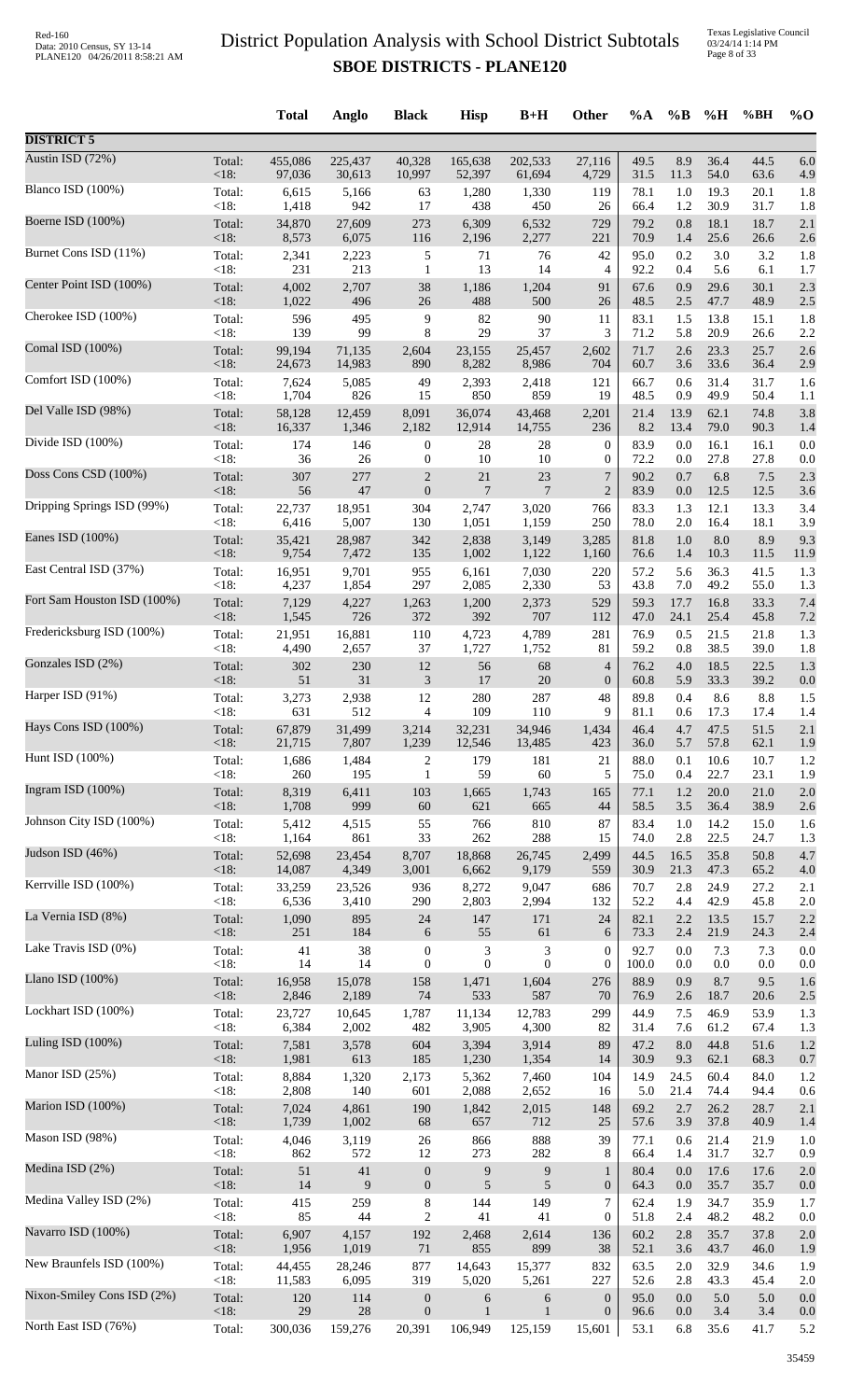|                                                |                    | <b>Total</b>      | Anglo             | <b>Black</b>       | <b>Hisp</b>      | $B+H$            | Other                 | $\%A$        | $\%B$        | %H           | %BH          | $%$ <sup>O</sup> |
|------------------------------------------------|--------------------|-------------------|-------------------|--------------------|------------------|------------------|-----------------------|--------------|--------------|--------------|--------------|------------------|
| <b>DISTRICT 5</b>                              |                    |                   |                   |                    |                  |                  |                       |              |              |              |              |                  |
| Northside ISD (Bexar) (21%)                    | $\overline{<}18$ : | 74,621            | 31,439            | 6,423              | 33,550           | 38,775           | 4,407                 | 42.1         | 8.6          | 45.0         | 52.0         | 5.9              |
|                                                | Total:             | 108,074           | 56,642            | 4,478              | 40,771           | 44,697           | 6,735                 | 52.4         | 4.1          | 37.7         | 41.4         | 6.2              |
|                                                | <18:               | 28,060            | 11,983            | 1,421              | 13,031           | 14,134           | 1,943                 | 42.7         | 5.1          | 46.4         | 50.4         | 6.9              |
| Prairie Lea ISD (100%)                         | Total:             | 1,311             | 759               | 67                 | 448              | 515              | 37                    | 57.9         | 5.1          | 34.2         | 39.3         | 2.8              |
|                                                | < 18:              | 346               | 157               | 24                 | 153              | 177              | 12                    | 45.4         | 6.9          | 44.2         | 51.2         | 3.5              |
| Randolph Field ISD (100%)                      | Total:             | 1,241             | 827               | 172                | 188              | 339              | 75                    | 66.6         | 13.9         | 15.1         | 27.3         | 6.0              |
| Richland Springs ISD (100%)                    | <18:               | 516               | 323               | 79                 | 99               | 164              | 29                    | 62.6         | 15.3         | 19.2         | 31.8         | 5.6              |
|                                                | Total:             | 939               | 810               | $20\,$             | 100              | 111              | 18                    | 86.3         | 2.1          | 10.6         | 11.8         | 1.9              |
| San Antonio ISD (1%)                           | <18:               | 212               | 158               | 16                 | 42               | 50               | 4                     | 74.5         | 7.5          | 19.8         | 23.6         | 1.9              |
|                                                | Total:             | 2,459             | 1,407             | 115                | 881              | 986              | 66                    | 57.2         | 4.7          | 35.8         | 40.1         | 2.7              |
|                                                | <18:               | 123               | 60                | $\mathbf{2}$       | 58               | 59               | $\overline{4}$        | 48.8         | 1.6          | 47.2         | 48.0         | 3.3              |
| San Marcos Cons ISD (100%)                     | Total:             | 64,257            | 32,598            | 3,533              | 26,723           | 29,791           | 1,868                 | 50.7         | 5.5          | 41.6         | 46.4         | 2.9              |
|                                                | <18:               | 11,243            | 3,197             | 822                | 7,151            | 7,735            | 311                   | 28.4         | 7.3          | 63.6         | 68.8         | 2.8              |
| San Saba ISD (100%)                            | Total:             | 4,537             | 2,779             | 184                | 1,530            | 1,710            | 48                    | 61.3         | 4.1          | 33.7         | 37.7         | 1.1              |
|                                                | <18:               | 921               | 448               | 5                  | 461              | 462              | 11                    | 48.6         | 0.5          | 50.1         | 50.2         | 1.2              |
| Schertz-Cibolo-Universal City ISD<br>$(100\%)$ | Total:             | 58,437            | 33,954            | 6,565              | 15,717           | 21,784           | 2,699                 | 58.1         | 11.2         | 26.9         | 37.3         | 4.6              |
|                                                | <18:               | 16,787            | 8,327             | 2,236              | 5,718            | 7,658            | 802                   | 49.6         | 13.3         | 34.1         | 45.6         | 4.8              |
| Seguin ISD (100%)                              | Total:             | 42,952            | 20,595            | 2,786              | 19,346           | 21,784           | 573                   | 47.9         | 6.5          | 45.0         | 50.7         | 1.3              |
|                                                | <18:               | 10,541            | 3,449             | 809                | 6,369            | 6,966            | 126                   | 32.7         | 7.7          | 60.4         | 66.1         | 1.2              |
| Waelder ISD (10%)                              | Total:<br><18:     | 210<br>33         | 143<br>19         | 8                  | 56<br>13         | 64<br>14         | 3<br>$\boldsymbol{0}$ | 68.1         | 3.8          | 26.7<br>39.4 | 30.5         | 1.4              |
| Wimberley ISD (100%)                           | Total:             | 13,009            | 11,217            | $\mathbf{1}$<br>67 | 1,484            | 1,542            | 250                   | 57.6<br>86.2 | 3.0<br>0.5   | 11.4         | 42.4<br>11.9 | 0.0<br>1.9       |
| <b>DISTRICT 6</b>                              | <18:               | 2,574             | 1,943             | $20\,$             | 543              | 560              | 71                    | 75.5         | $0.8\,$      | 21.1         | 21.8         | 2.8              |
|                                                | <b>Total:</b>      | 1,682,301         | 750,027           | 211,125            | 548,266          | 747,495          | 184,779               | 44.6         | 12.5         | 32.6         | 44.4         | 11.0             |
| Aldine ISD $(3%)$                              | < 18:              | 432,240           | 147,152           | 64,255             | 181,937          | 240,865          | 44,223                | 34.0         | 14.9         | 42.1         | 55.7         | 10.2             |
|                                                | Total:             | 7,540             | 998               | 653                | 5,781            | 6,367            | 175                   | 13.2         | 8.7          | 76.7         | 84.4         | 2.3              |
|                                                | <18:               | 2,472             | 108               | 227                | 2,127            | 2,325            | 39                    | 4.4          | 9.2          | 86.0         | 94.1         | 1.6              |
| Alief ISD (82%)                                | Total:             | 210,684           | 24,924            | 60,288             | 89,075           | 146,576          | 39,184                | 11.8         | 28.6         | 42.3         | 69.6         | 18.6             |
|                                                | <18:               | 58,966            | 3,240             | 19,156             | 29,737           | 47,709           | 8,017                 | 5.5          | 32.5         | 50.4         | 80.9         | 13.6             |
| Cypress-Fairbanks ISD (84%)                    | Total:             | 416,269           | 193,612           | 53,892             | 124,535          | 175,564          | 47,093                | 46.5         | 12.9         | 29.9         | 42.2         | 11.3             |
|                                                | <18:               | 120,029           | 45,346            | 17,843             | 45,279           | 61,617           | 13,066                | 37.8         | 14.9         | 37.7         | 51.3         | 10.9             |
| Houston ISD (38%)                              | Total:<br><18:     | 522,780           | 249,199           | 51,459             | 173,967          | 222,062          | 51,519                | 47.7         | 9.8<br>11.3  | 33.3         | 42.5         | 9.9              |
| Katy ISD (36%)                                 | Total:             | 104,913<br>92,343 | 34,393<br>51,706  | 11,834<br>8,005    | 49,946<br>22,555 | 60,589<br>30,025 | 9,931<br>10,612       | 32.8<br>56.0 | 8.7          | 47.6<br>24.4 | 57.8<br>32.5 | 9.5<br>11.5      |
| Klein ISD (85%)                                | <18:               | 25,332            | 12,081            | 2,689              | 7,787            | 10,216           | 3,035                 | 47.7<br>59.0 | 10.6         | 30.7         | 40.3         | 12.0<br>9.3      |
|                                                | Total:<br><18:     | 185,772<br>53,477 | 109,633<br>26,980 | 18,977<br>6,556    | 40,682<br>15,146 | 58,786<br>21,211 | 17,353<br>5,286       | 50.5         | 10.2<br>12.3 | 21.9<br>28.3 | 31.6<br>39.7 | 9.9              |
| Spring Branch ISD (100%)                       | Total:             | 172,268           | 76,953            | 8,814              | 74,646           | 82,398           | 12,917                | 44.7         | 5.1          | 43.3         | 47.8         | 7.5              |
|                                                | $<18$ :            | 47,024            | 15,471            | 3,001              | 25,799           | 28,330           | 3,223                 | 32.9         | 6.4          | 54.9         | 60.2         | 6.9              |
| Spring ISD (15%)                               | Total:             | 24,697            | 8,409             | 6,223              | 7,537            | 13,555           | 2,733                 | 34.0         | 25.2         | 30.5         | 54.9         | 11.1             |
|                                                | <18:               | 6,216             | 1,160             | 1,990              | 2,587            | 4,457            | 599                   | 18.7         | 32.0         | 41.6         | 71.7         | 9.6              |
| Tomball ISD (87%)                              | Total:             | 48,211            | 33,617            | 2,760              | 8,832            | 11,459           | 3,135                 | 69.7         | 5.7          | 18.3         | 23.8         | 6.5              |
|                                                | < 18:              | 13,281            | 8,138             | 930                | 3,272            | 4,131            | 1,012                 | 61.3         | 7.0          | 24.6         | 31.1         | 7.6              |
| Waller ISD (5%)                                | Total:             | 1,737             | 976               | 54                 | 656              | 703              | 58                    | 56.2         | 3.1          | 37.8         | 40.5         | 3.3              |
| <b>DISTRICT 7</b>                              | $<18$ :            | 530               | 235               | 29                 | 257              | 280              | 15                    | 44.3         | 5.5          | 48.5         | 52.8         | 2.8              |
|                                                | <b>Total:</b>      | 1,685,861         | 919,642           | 281,844            | 337,445          | 611,656          | 154,563               | 54.6         | 16.7         | 20.0         | 36.3         | 9.2              |
| Alvin ISD (100%)                               | <18:               | 450,923           | 205,518           | 85,191             | 119,745          | 200,694          | 44,711                | 45.6         | 18.9         | 26.6         | 44.5         | 9.9              |
|                                                | Total:             | 86,711            | 41,290            | 10,430             | 27,288           | 37,386           | 8,035                 | 47.6         | 12.0         | 31.5         | 43.1         | 9.3              |
|                                                | <18:               | 24,895            | 8,996             | 3,407              | 10,144           | 13,348           | 2,551                 | 36.1         | 13.7         | 40.7         | 53.6         | 10.2             |
| Anahuac ISD (100%)                             | Total:             | 6,780             | 4,055             | 1,147              | 1,425            | 2,552            | 173                   | 59.8         | 16.9         | 21.0         | 37.6         | 2.6              |
|                                                | <18:               | 1,660             | 847               | $272\,$            | 512              | 772              | 41                    | 51.0         | 16.4         | 30.8         | 46.5         | 2.5              |
| Angleton ISD (100%)                            | Total:             | 38,961            | 19,648            | 6,979              | 11,950           | 18,714           | 599                   | 50.4         | 17.9         | 30.7         | 48.0         | 1.5              |
| Barbers Hill ISD (100%)                        | <18:               | 8,721             | 3,767             | 1,222              | 3,702            | 4,815            | 139                   | 43.2         | 14.0         | 42.4         | 55.2         | 1.6              |
|                                                | Total:             | 14,411            | 12,007            | 524                | 1,672            | 2,149            | 255                   | 83.3         | 3.6          | 11.6         | 14.9         | 1.8              |
| Beaumont ISD (100%)                            | <18:               | 4,340             | 3,384             | 198                | 700              | 867              | 89                    | 78.0         | 4.6          | 16.1         | 20.0         | 2.1              |
|                                                | Total:             | 132,225           | 46,691            | 61,677             | 19,459           | 80,399           | 5,135                 | 35.3         | 46.6         | 14.7         | 60.8         | 3.9              |
| Brazos ISD (49%)                               | < 18:              | 30,313            | 6,750             | 16,958             | 5,725            | 22,357           | 1,206                 | 22.3         | 55.9         | 18.9         | 73.8         | 4.0              |
|                                                | Total:             | 2,167             | 1,226             | 136                | 785              | 913              | 28                    | 56.6         | 6.3          | 36.2         | 42.1         | 1.3              |
|                                                | <18:               | 550               | 243               | 33                 | 271              | 300              | $\overline{7}$        | 44.2         | 6.0          | 49.3         | 54.5         | 1.3              |
| Brazosport ISD (100%)                          | Total:             | 61,787            | 33,042            | 5,527              | 21,893           | 26,999           | 1,746                 | 53.5         | 8.9          | 35.4         | 43.7         | 2.8              |
|                                                | < 18:              | 17,381            | 6,975             | 1,966              | 8,264            | 9,946            | 460                   | 40.1         | 11.3         | 47.5         | 57.2         | 2.6              |
| Bridge City ISD (100%)                         | Total:             | 12,918            | 11,308            | 142                | 1,091            | 1,222            | 388                   | 87.5         | 1.1          | 8.4          | 9.5          | 3.0              |
|                                                | <18:               | 3,227             | 2,618             | 62                 | 430              | 488              | 121                   | 81.1         | 1.9          | 13.3         | 15.1         | 3.7              |
| Broaddus ISD (100%)                            | Total:             | 2,930             | 2,716             | 85                 | 95               | 179              | 35                    | 92.7         | 2.9          | 3.2          | 6.1          | 1.2              |
|                                                | < 18:              | 595               | 518               | $25\,$             | 42               | 66               | 11                    | 87.1         | 4.2          | 7.1          | 11.1         | 1.8              |
| Brookeland ISD (100%)                          | Total:             | 2,407             | 2,129             | 178                | $70\,$           | 242              | 36                    | 88.5         | 7.4          | 2.9          | 10.1         | 1.5              |
|                                                | <18:               | 500               | 405               | 61                 | 31               | 88               | $\overline{7}$        | 81.0         | 12.2         | 6.2          | 17.6         | 1.4              |
| <b>Buna ISD</b> (100%)                         | Total:             | 7,887             | 7,327             | 249                | 200              | 441              | 119                   | 92.9         | 3.2          | 2.5          | 5.6          | 1.5              |
| Burkeville ISD (100%)                          | < 18:              | 1,987             | 1,793             | 79                 | $80\,$           | 155              | 39                    | 90.2         | 4.0          | 4.0          | 7.8          | 2.0              |
|                                                | Total:             | 2,390             | 1,720             | 592                | 45               | 636              | 34                    | 72.0         | 24.8         | 1.9          | 26.6         | 1.4              |
|                                                | <18:               | 479               | 317               | 134                | 19               | 153              | 9                     | 66.2         | $28.0\,$     | $4.0\,$      | 31.9         | 1.9              |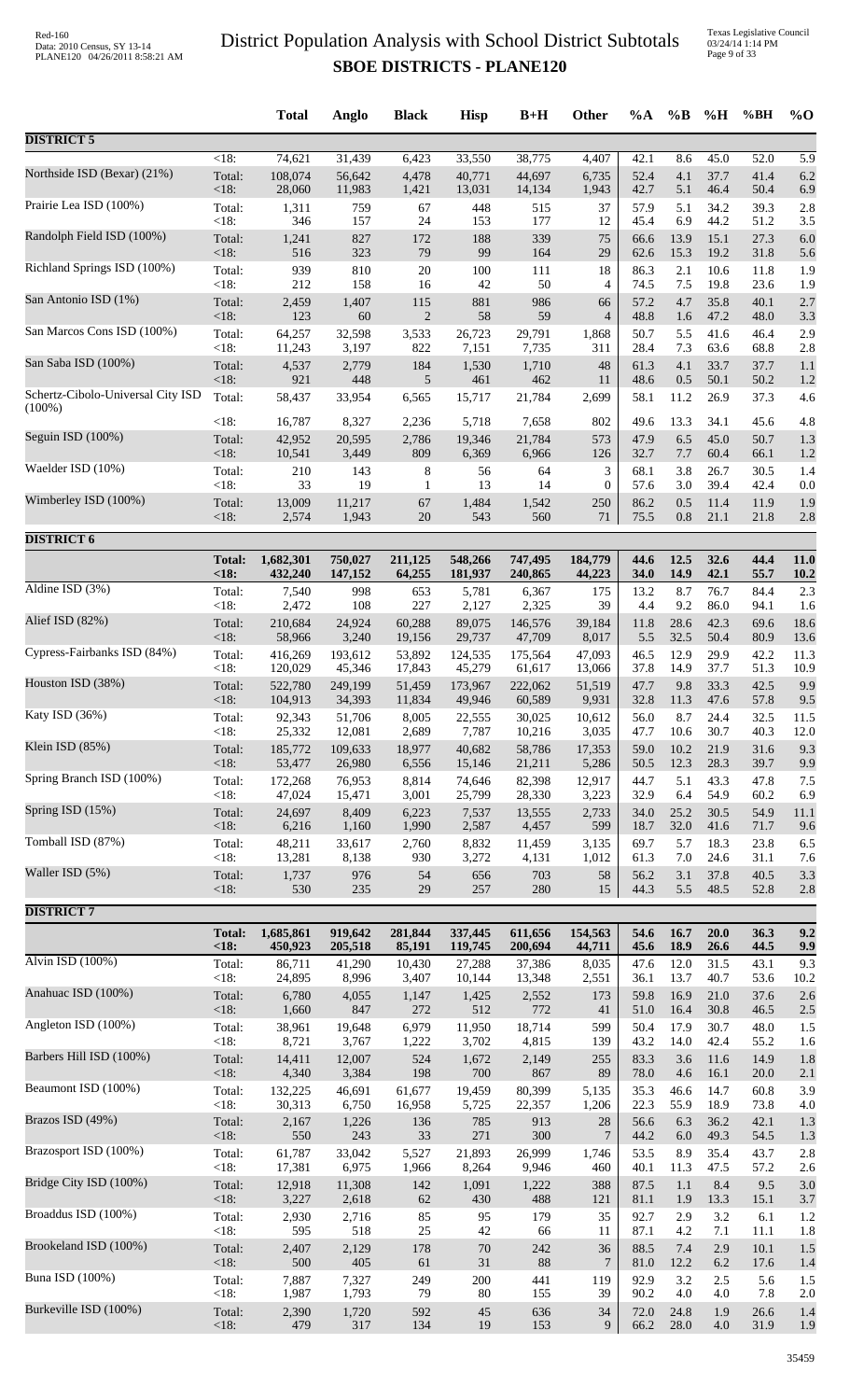Texas Legislative Council 03/24/14 1:14 PM Page 10 of 33

|                                                |                 | <b>Total</b>     | Anglo            | <b>Black</b>     | <b>Hisp</b>      | $B+H$            | Other            | $\%A$        | $\%B$        | %H           | %BH          | $\%$ O      |
|------------------------------------------------|-----------------|------------------|------------------|------------------|------------------|------------------|------------------|--------------|--------------|--------------|--------------|-------------|
| <b>DISTRICT 7</b>                              |                 |                  |                  |                  |                  |                  |                  |              |              |              |              |             |
| Chester ISD (62%)                              | Total:          | 791              | 751              | 13               | 18               | 31               | 9                | 94.9         | 1.6          | 2.3          | 3.9          | 1.1         |
| Chireno ISD (11%)                              | < 18:           | 198              | 188              | $\overline{c}$   | 5                | 7                | 3                | 94.9         | 1.0          | 2.5          | 3.5          | 1.5         |
|                                                | Total:          | 188              | 174              | 10               | $\overline{4}$   | 14               | $\boldsymbol{0}$ | 92.6         | 5.3          | 2.1          | 7.4          | 0.0         |
| Clear Creek ISD (36%)                          | <18:            | 41               | 41               | $\boldsymbol{0}$ | $\mathbf{0}$     | $\mathbf{0}$     | $\boldsymbol{0}$ | 100.0        | $0.0\,$      | $0.0\,$      | 0.0          | 0.0         |
|                                                | Total:          | 75,417           | 53,142           | 4,955            | 12,475           | 17,186           | 5,089            | 70.5         | 6.6          | 16.5         | 22.8         | 6.7         |
|                                                | <18:            | 21,390           | 13,728           | 1,652            | 4,594            | 6,111            | 1,551            | 64.2         | 7.7          | 21.5         | 28.6         | 7.3         |
| Cleveland ISD (84%)                            | Total:          | 16,703           | 9,886            | 2,100            | 4,454            | 6,491            | 326              | 59.2         | 12.6         | 26.7         | 38.9         | 2.0         |
|                                                | <18:            | 4,693            | 2,254            | 622              | 1,766            | 2,354            | 85               | 48.0         | 13.3         | 37.6         | 50.2         | 1.8         |
| Colmesneil ISD (100%)                          | Total:          | 2,428            | 2,251            | 80               | 63               | 142              | 35               | 92.7         | 3.3          | 2.6          | 5.8          | 1.4         |
| Columbia-Brazoria ISD (100%)                   | <18:            | 543              | 490              | 19               | 27               | 45               | 8                | 90.2         | 3.5          | 5.0          | 8.3          | 1.5         |
|                                                | Total:          | 18,784           | 13,297           | 2,005            | 3,220            | 5,158            | 329              | 70.8         | 10.7         | 17.1         | 27.5         | 1.8         |
| Damon ISD (100%)                               | <18:            | 4,716            | 2,863            | 606              | 1,200            | 1,758            | 95               | 60.7         | 12.8         | 25.4         | 37.3         | 2.0         |
|                                                | Total:          | 1,232            | 828              | 27               | 354              | 376              | 28               | 67.2         | 2.2          | 28.7         | 30.5         | 2.3         |
| Danbury ISD (100%)                             | < 18:           | 329              | 171              | 14               | 140              | 149              | 9                | 52.0         | 4.3          | 42.6         | 45.3         | 2.7         |
|                                                | Total:          | 4,331            | 3,428            | 227              | 605              | 827              | 76               | 79.2         | 5.2          | 14.0         | 19.1         | 1.8         |
|                                                | $<18$ :         | 1,018            | 795              | 22               | 171              | 192              | 31               | 78.1         | 2.2          | 16.8         | 18.9         | 3.0         |
| Dayton ISD (100%)                              | Total:          | 28,131           | 18,672           | 3,324            | 5,746            | 9,002            | 457              | 66.4         | 11.8         | 20.4         | 32.0         | 1.6         |
|                                                | <18:            | 6,722            | 4,077            | 677              | 1,901            | 2,546            | 99               | 60.7         | 10.1         | 28.3         | 37.9         | 1.5         |
| Devers ISD (100%)                              | Total:          | 941              | 706              | 73               | 153              | 223              | 12               | 75.0         | 7.8          | 16.3         | 23.7         | 1.3         |
|                                                | <18:            | 245              | 172              | $17\,$           | 57               | $72\,$           | $\mathbf{1}$     | 70.2         | 6.9          | 23.3         | 29.4         | 0.4         |
| Deweyville ISD (100%)                          | Total:          | 3,701            | 3,487            | 36               | 97               | 132              | 82               | 94.2         | 1.0          | 2.6          | 3.6          | 2.2         |
| Dickinson ISD (100%)                           | < 18:           | 882              | 808              | 14               | 41               | 54               | 20               | 91.6         | 1.6          | 4.6          | 6.1          | 2.3         |
|                                                | Total:          | 51,434           | 27,204           | 6,557            | 15,656           | 21,910           | 2,320            | 52.9         | 12.7         | 30.4         | 42.6         | 4.5         |
| East Chambers ISD (100%)                       | <18:            | 13,791<br>6,277  | 5,220<br>4,191   | 2,179<br>543     | 5,957            | 7,959            | 612<br>89        | 37.9         | 15.8<br>8.7  | 43.2         | 57.7         | 4.4         |
|                                                | Total:<br>< 18: | 1,708            | 938              | 137              | 1,478<br>626     | 1,997<br>751     | 19               | 66.8<br>54.9 | 8.0          | 23.5<br>36.7 | 31.8<br>44.0 | 1.4<br>1.1  |
| Evadale ISD (100%)                             | Total:          | 1,636            | 1,587            | 12               | $32\,$           | 44               | $\sqrt{5}$       | 97.0         | 0.7          | 2.0          | 2.7          | 0.3         |
|                                                | < 18:           | 440              | 420              | 11               | 9                | 20               | $\boldsymbol{0}$ | 95.5         | 2.5          | 2.0          | 4.5          | 0.0         |
| Fort Bend ISD (75%)                            | Total:          | 260,680          | 92,329           | 46,081           | 46,225           | 90,881           | 77,470           | 35.4         | 17.7<br>20.9 | 17.7<br>21.6 | 34.9         | 29.7        |
| Friendswood ISD (100%)                         | <18:<br>Total:  | 73,813<br>25,524 | 21,455<br>21,036 | 15,449<br>527    | 15,918<br>2,542  | 30,632<br>3,045  | 21,726<br>1,443  | 29.1<br>82.4 | 2.1          | 10.0         | 41.5<br>11.9 | 29.4<br>5.7 |
| Galveston ISD (100%)                           | <18:            | 7,088            | 5,521            | 174              | 944              | 1,109            | 458              | 77.9         | 2.5          | 13.3         | 15.6         | 6.5         |
|                                                | Total:          | 50,606           | 23,855           | 9,580            | 15,307           | 24,487           | 2,264            | 47.1         | 18.9         | 30.2         | 48.4         | 4.5         |
|                                                | $<18$ :         | 9,630            | 2,625            | 2,443            | 4,395            | 6,619            | 386              | 27.3         | 25.4         | 45.6         | 68.7         | 4.0         |
| Goose Creek Consolidated ISD (8%) Total:       | $<$ 18:         | 7,628<br>2,303   | 4,514<br>1,119   | 878<br>301       | 2,060<br>830     | 2,911<br>1,112   | 203<br>72        | 59.2<br>48.6 | 11.5<br>13.1 | 27.0<br>36.0 | 38.2<br>48.3 | 2.7<br>3.1  |
| Hamshire-Fannett ISD (100%)                    | Total:          | 9,116            | 7,636            | 530              | 814              | 1,338            | 142              | 83.8         | 5.8          | 8.9          | 14.7         | 1.6         |
|                                                | $<18$ :         | 2,266            | 1,759            | 151              | 327              | 472              | 35               | 77.6         | 6.7          | 14.4         | 20.8         | 1.5         |
| Hardin ISD (100%)                              | Total:          | 6,874            | 5,978            | 254              | 549              | 795              | 101              | 87.0         | 3.7          | 8.0          | 11.6         | 1.5         |
| Hardin-Jefferson ISD (100%)                    | <18:            | 1,709            | 1,390            | 78               | 219              | 291              | $28\,$           | 81.3         | 4.6          | 12.8         | 17.0         | 1.6         |
|                                                | Total:          | 10,790           | 8,872            | 1,059            | 727              | 1,773            | 145              | 82.2         | 9.8          | 6.7          | 16.4         | 1.3         |
| Hemphill ISD (100%)                            | < 18:           | 2,536            | 1,993            | 256              | 265              | 517              | 26               | 78.6         | 10.1         | 10.4         | 20.4         | 1.0         |
|                                                | Total:          | 7,636            | 6,680            | 585              | 237              | 821              | 135              | 87.5         | 7.7          | 3.1          | 10.8         | 1.8         |
|                                                | <18:            | 1,281            | 1,017            | 153              | 83               | 235              | 29               | 79.4         | 11.9         | 6.5          | 18.3         | 2.3         |
| High Island ISD (100%)                         | Total:          | 537              | 477              | 5                | 43               | 48               | 12               | 88.8         | 0.9          | $8.0\,$      | 8.9          | 2.2         |
|                                                | < 18:           | 88               | 73               | $\mathbf{0}$     | 14               | 14               | 1                | 83.0         | $0.0\,$      | 15.9         | 15.9         | 1.1         |
| Hitchcock ISD (100%)                           | Total:          | 8,599            | 4,039            | 2,680            | 1,839            | 4,450            | 110              | 47.0         | 31.2         | 21.4         | 51.8         | 1.3         |
|                                                | <18:            | 2,169            | 716              | 815              | 664              | 1,432            | 21               | 33.0         | 37.6         | 30.6         | 66.0         | 1.0         |
| Hull-Daisetta ISD (100%)                       | Total:          | 3,079            | 2,277            | 569              | 194              | 749              | 53               | 74.0         | 18.5         | 6.3          | 24.3         | 1.7         |
| Jasper ISD (100%)                              | < 18:           | 747              | 537              | 127              | 77               | 203              | 7                | 71.9         | 17.0         | 10.3         | 27.2         | 0.9         |
|                                                | Total:          | 16,714           | 10,015           | 5,000            | 1,431            | 6,393            | 306              | 59.9         | 29.9         | 8.6          | 38.2         | 1.8         |
| Katy ISD (32%)                                 | < 18:           | 4,214            | 2,019            | 1,587            | 533              | 2,098            | 97               | 47.9         | 37.7         | 12.6         | 49.8         | 2.3         |
|                                                | Total:          | 80,912           | 49,265           | 4,729            | 13,429           | 17,854           | 13,793           | 60.9         | 5.8          | 16.6         | 22.1         | 17.0        |
| Kirbyville Cons ISD (100%)                     | < 18:           | 28,509           | 16,069           | 1,879            | 5,422            | 7,120            | 5,320            | 56.4         | 6.6          | 19.0         | 25.0         | 18.7        |
|                                                | Total:          | 7,872            | 6,454            | 1,001            | 303              | 1,299            | 119              | 82.0         | 12.7         | 3.8          | 16.5         | 1.5         |
|                                                | <18:            | 1,900            | 1,451            | 280              | 126              | 404              | 45               | 76.4         | 14.7         | 6.6          | 21.3         | 2.4         |
| Kountze ISD (100%)                             | Total:          | 7,711            | 6,623            | 690              | 300              | 983              | 105              | 85.9         | 8.9          | 3.9          | 12.7         | 1.4         |
|                                                | <18:            | 1,925            | 1,583            | 213              | 104              | 316              | 26               | 82.2         | 11.1         | 5.4          | 16.4         | 1.4         |
| La Marque ISD (100%)                           | Total:<br><18:  | 27,698<br>6,493  | 9,558<br>1,157   | 12,775<br>3,671  | 5,119<br>1,731   | 17,629<br>5,233  | 511<br>103       | 34.5<br>17.8 | 46.1<br>56.5 | 18.5<br>26.7 | 63.6<br>80.6 | 1.8         |
| La Porte ISD (0%)                              | Total:          | $\boldsymbol{0}$ | $\boldsymbol{0}$ | $\boldsymbol{0}$ | $\boldsymbol{0}$ | $\boldsymbol{0}$ | $\boldsymbol{0}$ | 0.0          | 0.0          | 0.0          | 0.0          | 1.6<br>0.0  |
| Lamar Cons ISD (100%)                          | < 18:           | $\overline{0}$   | $\mathbf{0}$     | $\boldsymbol{0}$ | $\overline{0}$   | $\theta$         | $\overline{0}$   | 0.0          | 0.0          | 0.0          | 0.0          | 0.0         |
|                                                | Total:          | 123,963          | 50,639           | 20,805           | 44,004           | 63,894           | 9,430            | 40.9         | 16.8         | 35.5         | 51.5         | 7.6         |
| Liberty ISD (100%)                             | < 18:           | 36,180           | 11,458           | 7,134            | 15,448           | 22,068           | 2,654            | 31.7         | 19.7         | 42.7         | 61.0         | 7.3         |
|                                                | Total:          | 11,256           | 6,772            | 2,195            | 2,127            | 4,293            | 191              | 60.2         | 19.5         | 18.9         | 38.1         | 1.7         |
|                                                | <18:            | 2,866            | 1,459            | 559              | 824              | 1,370            | 37               | 50.9         | 19.5         | 28.8         | 47.8         | 1.3         |
| Little Cypress-Mauriceville Cons<br>ISD (100%) | Total:          | 18,866           | 16,294           | 1,148            | 992              | 2,120            | 452              | 86.4         | 6.1          | 5.3          | 11.2         | 2.4         |
| Lumberton ISD (100%)                           | $<18$ :         | 4,967            | 4,002            | 425              | 404              | 817              | 148              | 80.6         | 8.6          | 8.1          | 16.4         | 3.0         |
|                                                | Total:          | 19,598           | 18,170           | 111              | 981              | 1,081            | 347              | 92.7         | 0.6          | 5.0          | 5.5          | 1.8         |
|                                                | < 18:           | 5,307            | 4,770            | 55               | 386              | 436              | 101              | 89.9         | 1.0          | 7.3          | 8.2          | 1.9         |
| Nederland ISD (100%)                           | Total:          | 27,029           | 21,636           | 1,252            | 2,894            | 4,081            | 1,312            | 80.0         | 4.6          | 10.7         | 15.1         | 4.9         |
|                                                | <18:            | 6,244            | 4,427            | 471              | 987              | 1,416            | 401              | 70.9         | 7.5          | 15.8         | 22.7         | 6.4         |
| Needville ISD (100%)                           | Total:          | 13,015           | 8,183            | 655              | 4,034            | 4,649            | 183              | 62.9         | 5.0          | 31.0         | 35.7         | 1.4         |
|                                                | <18:            | 3,588            | 1,860            | 190              | 1,504            | 1,668            | 60               | 51.8         | 5.3          | 41.9         | 46.5         | 1.7         |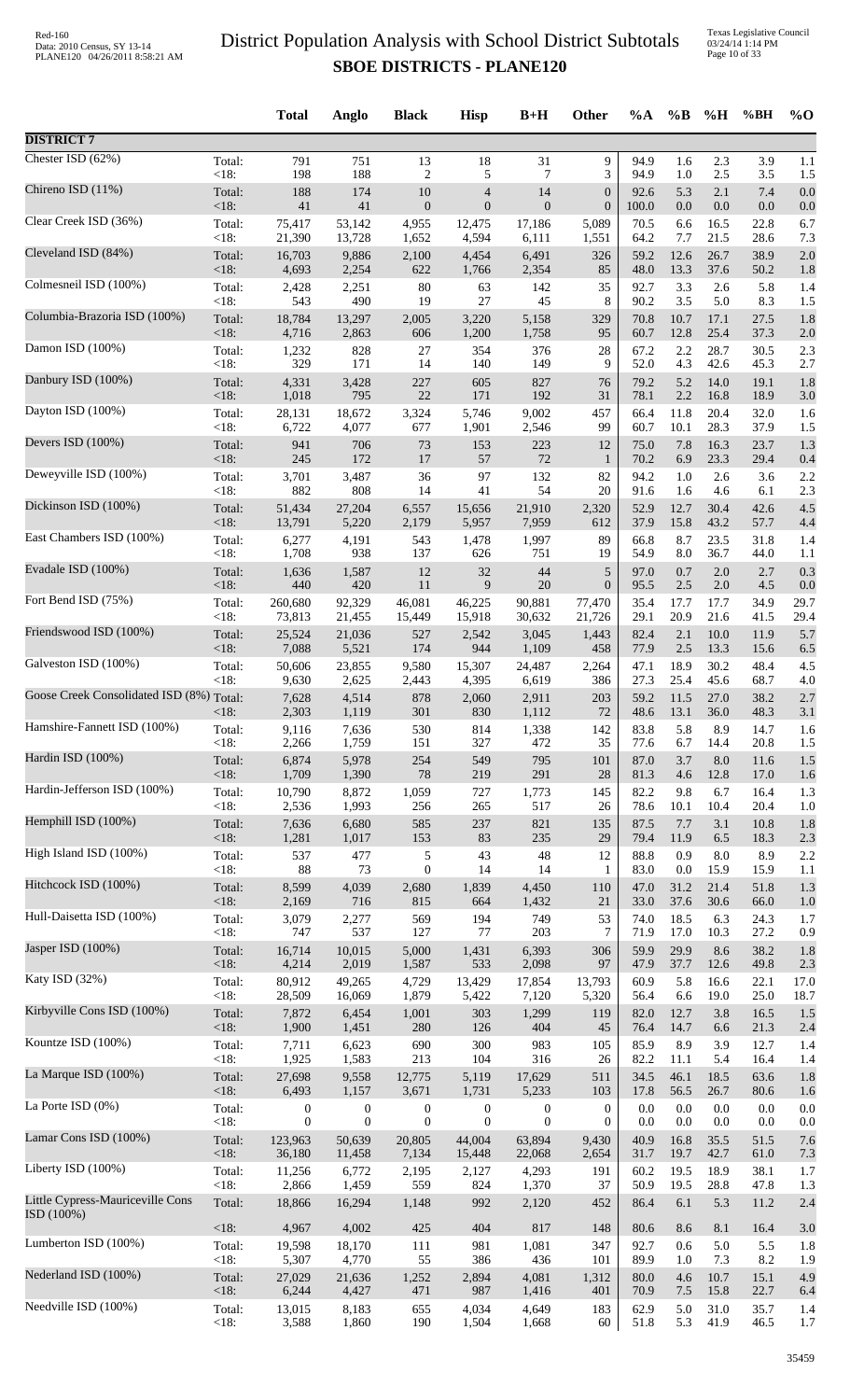Texas Legislative Council 03/24/14 1:14 PM Page 11 of 33

|                                           |               | <b>Total</b> | Anglo   | <b>Black</b>            | <b>Hisp</b> | $B+H$          | Other            | $\%A$ | $\%B$   | %H   | %BH  | $\%$ O |
|-------------------------------------------|---------------|--------------|---------|-------------------------|-------------|----------------|------------------|-------|---------|------|------|--------|
| <b>DISTRICT 7</b>                         |               |              |         |                         |             |                |                  |       |         |      |      |        |
| Newton ISD (100%)                         | Total:        | 7,611        | 5,117   | 2,147                   | 243         | 2,381          | 113              | 67.2  | 28.2    | 3.2  | 31.3 | 1.5    |
| Orangefield ISD (100%)                    | < 18:         | 1,810        | 1,108   | 589                     | 94          | 677            | 25               | 61.2  | 32.5    | 5.2  | 37.4 | 1.4    |
|                                           | Total:        | 7,726        | 7,067   | 77                      | 340         | 414            | 245              | 91.5  | 1.0     | 4.4  | 5.4  | 3.2    |
|                                           | <18:          | 2,031        | 1,765   | 37                      | 150         | 186            | 80               | 86.9  | 1.8     | 7.4  | 9.2  | 3.9    |
| Pearland ISD (98%)                        | Total:        | 91,267       | 48,182  | 13,529                  | 19,890      | 32,981         | 10,104           | 52.8  | 14.8    | 21.8 | 36.1 | 11.1   |
|                                           | <18:          | 27,388       | 12,424  | 4,606                   | 7,404       | 11,750         | 3,214            | 45.4  | 16.8    | 27.0 | 42.9 | 11.7   |
| Port Arthur ISD (100%)                    | Total:        | 52,259       | 11,333  | 22,051                  | 16,278      | 37,949         | 2,977            | 21.7  | 42.2    | 31.1 | 72.6 | 5.7    |
|                                           | $<18$ :       | 14,131       | 1,274   | 6,137                   | 6,114       | 12,054         | 803              | 9.0   | 43.4    | 43.3 | 85.3 | 5.7    |
| Port Neches-Groves ISD (100%)             | Total:        | 26,407       | 21,407  | 925                     | 3,003       | 3,872          | 1,128            | 81.1  | 3.5     | 11.4 | 14.7 | 4.3    |
| Sabine Pass ISD (100%)                    | < 18:         | 6,303        | 4,574   | 344                     | 1,119       | 1,427          | 302              | 72.6  | 5.5     | 17.8 | 22.6 | 4.8    |
|                                           | Total:        | 396          | 354     | 21                      | 16          | 37             | 5                | 89.4  | 5.3     | 4.0  | 9.3  | 1.3    |
|                                           | <18:          | 66           | 59      | $\mathbf{1}$            | 6           | $\tau$         | $\overline{0}$   | 89.4  | 1.5     | 9.1  | 10.6 | 0.0    |
| San Augustine ISD (99%)                   | Total:        | 5,559        | 3,108   | 1,963                   | 431         | 2,390          | 61               | 55.9  | 35.3    | 7.8  | 43.0 | 1.1    |
|                                           | $<18$ :       | 1,214        | 513     | 512                     | 175         | 685            | 16               | 42.3  | 42.2    | 14.4 | 56.4 | 1.3    |
| Santa Fe ISD (100%)                       | Total:        | 24,183       | 20,123  | 317                     | 3,338       | 3,628          | 432              | 83.2  | 1.3     | 13.8 | 15.0 | 1.8    |
|                                           | $<18$ :       | 6,022        | 4,663   | 130                     | 1,128       | 1,244          | 115              | 77.4  | 2.2     | 18.7 | 20.7 | 1.9    |
| Shelbyville ISD (1%)                      | Total:        | 53           | 29      | 18                      | $\sqrt{6}$  | 24             | $\boldsymbol{0}$ | 54.7  | 34.0    | 11.3 | 45.3 | 0.0    |
| Silsbee ISD (100%)                        | < 18:         | 14           | 10      | 3                       | 1           | $\overline{4}$ | $\boldsymbol{0}$ | 71.4  | 21.4    | 7.1  | 28.6 | 0.0    |
|                                           | Total:        | 16,892       | 13,574  | 2,413                   | 699         | 3,104          | 214              | 80.4  | 14.3    | 4.1  | 18.4 | 1.3    |
|                                           | <18:          | 4,352        | 3,247   | 760                     | 297         | 1,052          | 53               | 74.6  | 17.5    | 6.8  | 24.2 | 1.2    |
| Spurger ISD (100%)                        | Total:        | 2,188        | 2,069   | 36                      | 56          | 91             | 28               | 94.6  | 1.6     | 2.6  | 4.2  | 1.3    |
|                                           | < 18:         | 520          | 475     | 9                       | 26          | 35             | 10               | 91.3  | 1.7     | 5.0  | 6.7  | 1.9    |
| Stafford MSD (56%)                        | Total:        | 9,545        | 2,162   | 2,457                   | 1,986       | 4,328          | 3,055            | 22.7  | 25.7    | 20.8 | 45.3 | 32.0   |
|                                           | <18:          | 2,152        | 276     | 691                     | 662         | 1,294          | 582              | 12.8  | 32.1    | 30.8 | 60.1 | 27.0   |
| Sweeny ISD (100%)                         | Total:        | 10,079       | 6,954   | 1,561                   | 1,442       | 2,958          | 167              | 69.0  | 15.5    | 14.3 | 29.3 | 1.7    |
| Tarkington ISD (100%)                     | < 18:         | 2,531        | 1,531   | 450                     | 519         | 947            | 53               | 60.5  | 17.8    | 20.5 | 37.4 | 2.1    |
|                                           | Total:        | 8,659        | 8,030   | 141                     | 379         | 520            | 109              | 92.7  | 1.6     | 4.4  | 6.0  | 1.3    |
|                                           | $<18$ :       | 2,385        | 2,167   | 41                      | 150         | 191            | 27               | 90.9  | 1.7     | 6.3  | 8.0  | 1.1    |
| Texas City ISD (100%)                     | Total:        | 27,325       | 13,223  | 4,889                   | 8,952       | 13,635         | 467              | 48.4  | 17.9    | 32.8 | 49.9 | 1.7    |
|                                           | < 18:         | 7,502        | 2,692   | 1,649                   | 3,194       | 4,694          | 116              | 35.9  | 22.0    | 42.6 | 62.6 | 1.5    |
| Vidor ISD (100%)                          | Total:        | 25,473       | 23,707  | 54                      | 1,189       | 1,239          | 527              | 93.1  | 0.2     | 4.7  | 4.9  | 2.1    |
|                                           | <18:          | 6,554        | 5,912   | 25                      | 458         | 482            | 160              | 90.2  | 0.4     | 7.0  | 7.4  | 2.4    |
| Warren ISD (100%)                         | Total:        | 6,113        | 5,699   | 153                     | 155         | 307            | 107              | 93.2  | 2.5     | 2.5  | 5.0  | 1.8    |
| West Hardin County Cons ISD               | $<18$ :       | 1,354        | 1,224   | 51                      | 54          | 105            | 25               | 90.4  | 3.8     | 4.0  | 7.8  | 1.8    |
|                                           | Total:        | 3,643        | 3,504   | 5                       | 85          | 90             | 49               | 96.2  | 0.1     | 2.3  | 2.5  | 1.3    |
| $(100\%)$                                 | <18:          | 902          | 870     | $\overline{\mathbf{c}}$ | 14          | 16             | 16               | 96.5  | 0.2     | 1.6  | 1.8  | 1.8    |
| West Orange-Cove Cons ISD (100%)Total:    |               | 17,359       | 10,001  | 5,877                   | 1,163       | 7,005          | 353              | 57.6  | 33.9    | 6.7  | 40.4 | 2.0    |
| West Sabine ISD (100%)                    | $<$ 18:       | 3,871        | 1,568   | 1,849                   | 388         | 2,223          | 80               | 40.5  | 47.8    | 10.0 | 57.4 | 2.1    |
|                                           | Total:        | 2,711        | 2,358   | 240                     | 93          | 325            | 28               | 87.0  | 8.9     | 3.4  | 12.0 | 1.0    |
|                                           | <18:          | 726          | 606     | 83                      | 37          | 114            | 6                | 83.5  | 11.4    | 5.1  | 15.7 | 0.8    |
| Woodville ISD (100%)                      | Total:        | 11,142       | 7,576   | 2,233                   | 1,222       | 3,439          | 127              | 68.0  | 20.0    | 11.0 | 30.9 | 1.1    |
|                                           | < 18:         | 1,908        | 1,322   | 422                     | 136         | 552            | 34               | 69.3  | 22.1    | 7.1  | 28.9 | 1.8    |
| <b>DISTRICT 8</b>                         |               |              |         |                         |             |                |                  |       |         |      |      |        |
|                                           | <b>Total:</b> | 1,682,598    | 989,084 | 181,999                 | 439,416     | 613,126        | 80,388           | 58.8  | 10.8    | 26.1 | 36.4 | 4.8    |
|                                           | < 18:         | 447,906      | 210,318 | 59,144                  | 161,387     | 216,084        | 21,504           | 47.0  | 13.2    | 36.0 | 48.2 | 4.8    |
| Aldine ISD $(2\%)$                        | Total:        | 4,664        | 1,676   | 1,079                   | 1,804       | 2,847          | 141              | 35.9  | 23.1    | 38.7 | 61.0 | 3.0    |
| Anderson-Shiro Cons ISD (100%)            | $<18$ :       | 1,245        | 190     | 368                     | 671         | 1,021          | 34               | 15.3  | 29.6    | 53.9 | 82.0 | 2.7    |
|                                           | Total:        | 3,360        | 2,677   | 319                     | 337         | 644            | 39               | 79.7  | 9.5     | 10.0 | 19.2 | 1.2    |
|                                           | < 18:         | 765          | 552     | 73                      | 134         | 201            | 12               | 72.2  | 9.5     | 17.5 | 26.3 | 1.6    |
| Apple Springs ISD (100%)                  | Total:        | 1,214        | 1,028   | 136                     | 36          | 172            | 14               | 84.7  | 11.2    | 3.0  | 14.2 | 1.2    |
|                                           | $<18$ :       | 264          | 224     | $22\,$                  | 15          | 37             | 3                | 84.8  | 8.3     | 5.7  | 14.0 | 1.1    |
| Big Sandy ISD (Polk) (100%)               | Total:        | 2,158        | 1,439   | $30\,$                  | 138         | 165            | 554              | 66.7  | 1.4     | 6.4  | 7.6  | 25.7   |
|                                           | <18:          | 553          | 315     | 18                      | 55          | 70             | 168              | 57.0  | 3.3     | 9.9  | 12.7 | 30.4   |
| Bryan ISD (100%)                          | Total:        | 92,278       | 44,197  | 15,427                  | 31,046      | 45,926         | 2,155            | 47.9  | 16.7    | 33.6 | 49.8 | 2.3    |
| Centerville ISD (Trinity) (100%)          | $<18$ :       | 23,637       | 7,239   | 5,079                   | 11,301      | 16,067         | 331              | 30.6  | 21.5    | 47.8 | 68.0 | 1.4    |
|                                           | Total:        | 721          | 668     | $\sqrt{5}$              | $30\,$      | 35             | 18               | 92.6  | 0.7     | 4.2  | 4.9  | 2.5    |
|                                           | $<18$ :       | 166          | 142     | $\boldsymbol{0}$        | 15          | 15             | 9                | 85.5  | 0.0     | 9.0  | 9.0  | 5.4    |
| Channelview ISD (28%)                     | Total:        | 10,218       | 3,361   | 176                     | 6,615       | 6,739          | 118              | 32.9  | 1.7     | 64.7 | 66.0 | 1.2    |
|                                           | < 18:         | 3,417        | 630     | 69                      | 2,721       | 2,764          | 23               | 18.4  | $2.0\,$ | 79.6 | 80.9 | 0.7    |
| Chester ISD (38%)                         | Total:        | 483          | 312     | 137                     | 31          | 165            | 6                | 64.6  | 28.4    | 6.4  | 34.2 | 1.2    |
|                                           | $<18$ :       | 89           | 58      | $22\,$                  | $10\,$      | 31             | $\boldsymbol{0}$ | 65.2  | 24.7    | 11.2 | 34.8 | 0.0    |
| Clear Creek ISD (63%)                     | Total:        | 133,530      | 80,636  | 11,297                  | 25,008      | 35,655         | 17,239           | 60.4  | 8.5     | 18.7 | 26.7 | 12.9   |
| Cleveland ISD (16%)                       | < 18:         | 32,548       | 16,414  | 3,530                   | 8,321       | 11,506         | 4,628            | 50.4  | 10.8    | 25.6 | 35.4 | 14.2   |
|                                           | Total:        | 3,133        | 2,383   | 140                     | 572         | 707            | 43               | 76.1  | 4.5     | 18.3 | 22.6 | 1.4    |
|                                           | $<18$ :       | 990          | 663     | 49                      | 266         | 313            | 14               | 67.0  | 4.9     | 26.9 | 31.6 | 1.4    |
| Coldspring-Oakhurst Cons ISD<br>$(100\%)$ | Total:        | 13,347       | 10,536  | 1,938                   | 658         | 2,564          | 247              | 78.9  | 14.5    | 4.9  | 19.2 | 1.9    |
| College Station ISD (100%)                | $<18$ :       | 2,528        | 1,751   | 511                     | 214         | 708            | 69               | 69.3  | 20.2    | 8.5  | 28.0 | 2.7    |
|                                           | Total:        | 101,196      | 70,115  | 7,097                   | 14,067      | 20,824         | 10,257           | 69.3  | $7.0\,$ | 13.9 | 20.6 | 10.1   |
|                                           | $<18$ :       | 15,856       | 9,275   | 2,189                   | 2,886       | 4,896          | 1,685            | 58.5  | 13.8    | 18.2 | 30.9 | 10.6   |
| Conroe ISD (100%)                         | Total:        | 258,544      | 175,812 | 14,352                  | 58,042      | 71,453         | 11,279           | 68.0  | 5.6     | 22.4 | 27.6 | 4.4    |
|                                           | <18:          | 72,462       | 42,632  | 4,980                   | 21,687      | 26,223         | 3,607            | 58.8  | 6.9     | 29.9 | 36.2 | 5.0    |
| Corrigan-Camden ISD (100%)                | Total:        | 4,887        | 2,591   | 1,133                   | 1,127       | 2,250          | 46               | 53.0  | 23.2    | 23.1 | 46.0 | 0.9    |
|                                           | $<18$ :       | 1,315        | 533     | 364                     | 415         | 773            | 9                | 40.5  | 27.7    | 31.6 | 58.8 | 0.7    |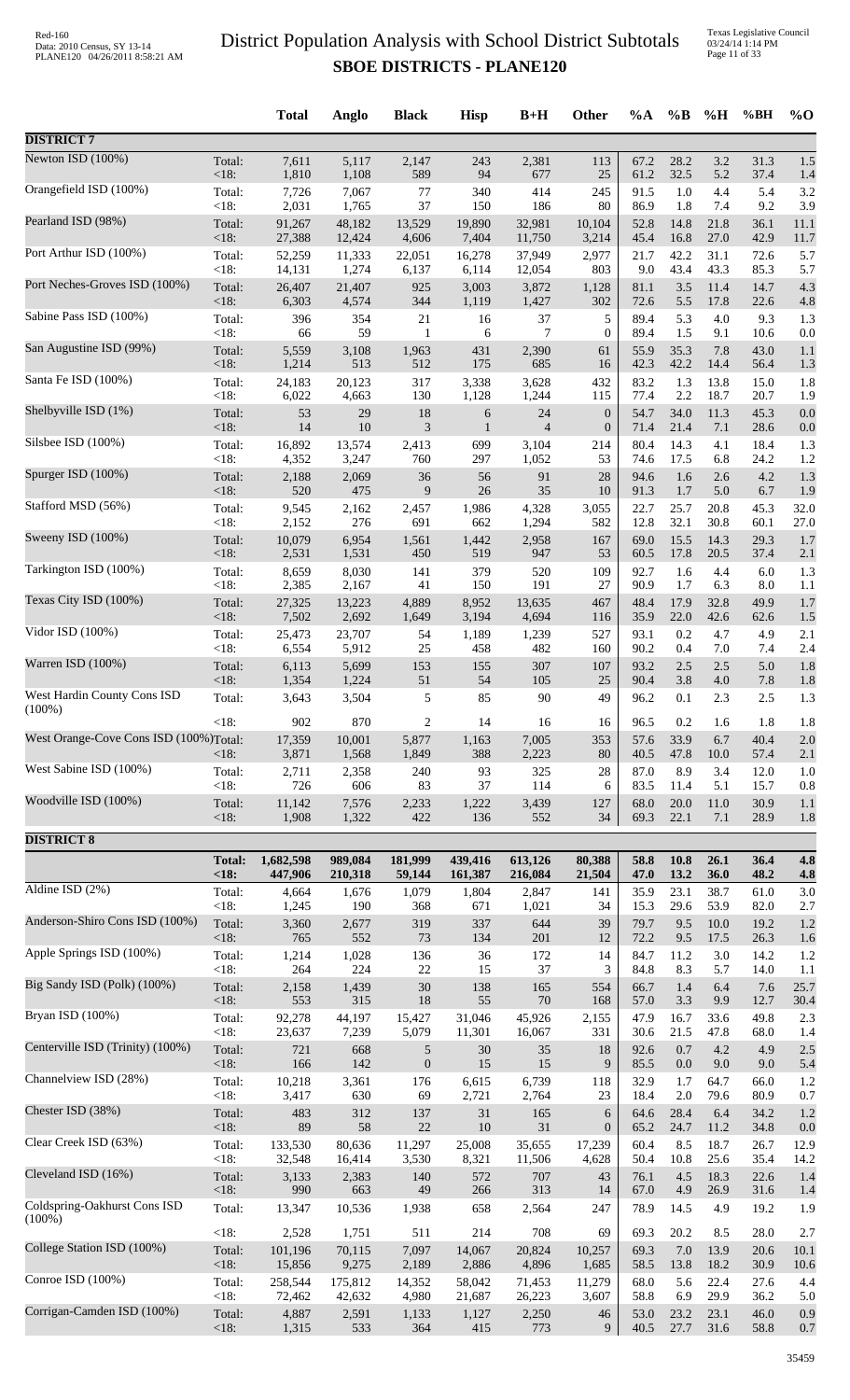Texas Legislative Council 03/24/14 1:14 PM Page 12 of 33

|                              |                 | <b>Total</b>     | Anglo            | <b>Black</b>                | <b>Hisp</b>      | $B+H$            | <b>Other</b>     | $\%A$        | $\%B$        | %H           | %BH          | $\%$ O      |
|------------------------------|-----------------|------------------|------------------|-----------------------------|------------------|------------------|------------------|--------------|--------------|--------------|--------------|-------------|
| <b>DISTRICT 8</b>            |                 |                  |                  |                             |                  |                  |                  |              |              |              |              |             |
| Crockett ISD (100%)          | Total:          | 9,477            | 4,401            | 3,648                       | 1,322            | 4,930            | 146              | 46.4         | 38.5         | 13.9         | 52.0         | 1.5         |
| Crosby ISD (100%)            | <18:            | 2,319            | 673              | 1,060                       | 543              | 1,587            | 59               | 29.0         | 45.7         | 23.4         | 68.4         | 2.5         |
|                              | Total:          | 24,689           | 15,435           | 4,154                       | 4,815            | 8,894            | 360              | 62.5         | 16.8         | 19.5         | 36.0         | 1.5         |
| Cypress-Fairbanks ISD (16%)  | <18:            | 6,898            | 3,654            | 1,259                       | 1,939            | 3,143            | 101              | 53.0         | 18.3         | 28.1         | 45.6         | 1.5         |
|                              | Total:          | 80,492           | 22,378           | 18,239                      | 35,134           | 52,236           | 5,878            | 27.8         | 22.7         | 43.6         | 64.9         | 7.3         |
|                              | < 18:           | 28,834           | 6,151            | 7,337                       | 14,105           | 20,811           | 1,872            | 21.3         | 25.4         | 48.9         | 72.2         | 6.5         |
| Dayton ISD (0%)              | Total:          | 39               | $25\,$           | $\boldsymbol{0}$            | 13               | 13               | $\mathbf{1}$     | 64.1         | $0.0\,$      | 33.3         | 33.3         | 2.6         |
|                              | <18:            | 12               | 5                | $\boldsymbol{0}$            | $\overline{7}$   | $\overline{7}$   | $\boldsymbol{0}$ | 41.7         | 0.0          | 58.3         | 58.3         | 0.0         |
| Deer Park ISD (98%)          | Total:          | 48,430           | 29,908           | 1,458                       | 15,687           | 16,975           | 1,547            | 61.8         | 3.0          | 32.4         | 35.1         | 3.2         |
|                              | <18:            | 13,261           | 6,455            | 616                         | 5,922            | 6,430            | 376              | 48.7         | 4.6          | 44.7         | 48.5         | 2.8         |
| Elkhart ISD (1%)             | Total:          | 63               | 60               | $\ensuremath{\mathfrak{Z}}$ | $\boldsymbol{0}$ | 3                | $\boldsymbol{0}$ | 95.2         | 4.8          | 0.0          | 4.8          | 0.0         |
| Galena Park ISD (0%)         | <18:            | 16               | 15               | $\mathbf{1}$                | $\mathbf{0}$     | $\mathbf{1}$     | $\mathbf{0}$     | 93.8         | 6.3          | 0.0          | 6.3          | 0.0         |
|                              | Total:          | 314              | 74               | 7                           | 234              | 240              | $\mathbf{0}$     | 23.6         | 2.2          | 74.5         | 76.4         | 0.0         |
| Goodrich ISD (100%)          | <18:            | 89               | 10               | $\overline{2}$              | 77               | 79               | $\mathbf{0}$     | 11.2         | 2.2          | 86.5         | 88.8         | 0.0         |
|                              | Total:          | 2,130            | 1,482            | 283                         | 347              | 628              | 20               | 69.6         | 13.3         | 16.3         | 29.5         | 0.9         |
| Goose Creek Consolidated ISD | <18:<br>Total:  | 453              | 256<br>36,914    | 56                          | 139              | 194              | 3<br>2,153       | 56.5         | 12.4<br>16.3 | 30.7         | 42.8         | 0.7         |
| (92%)                        | <18:            | 91,444<br>26,846 | 7,208            | 14,892<br>4,863             | 38,136<br>14,585 | 52,377<br>19,097 | 541              | 40.4<br>26.8 | 18.1         | 41.7<br>54.3 | 57.3<br>71.1 | 2.4<br>2.0  |
| Grapeland ISD (100%)         | Total:          | 4,089            | 3,177            | 749                         | 126              | 870              | 42               | 77.7         | 18.3         | 3.1          | 21.3         | 1.0         |
| Groveton ISD (100%)          | <18:            | 888              | 628              | 194                         | 55               | 247              | 13               | 70.7         | 21.8         | 6.2          | 27.8         | 1.5         |
|                              | Total:          | 5,166            | 4,459            | 334                         | 305              | 639              | 68               | 86.3         | 6.5          | 5.9          | 12.4         | 1.3         |
|                              | <18:            | 1,032            | 829              | 82                          | 99               | 181              | 22               | 80.3         | 7.9          | 9.6          | 17.5         | 2.1         |
| Huffman ISD (100%)           | Total:          | 14,985           | 12,365           | 433                         | 1,859            | 2,272            | 348              | 82.5         | 2.9          | 12.4         | 15.2         | 2.3         |
|                              | <18:            | 4,125            | 3,186            | 147                         | 708              | 843              | 96               | 77.2         | 3.6          | 17.2         | 20.4         | 2.3         |
| Humble ISD (81%)             | Total:          | 135,038          | 86,770           | 16,878                      | 25,927           | 42,107           | 6,161            | 64.3         | 12.5         | 19.2         | 31.2         | 4.6         |
|                              | <18:            | 39,307           | 22,085           | 6,037                       | 9,713            | 15,344           | 1,878            | 56.2         | 15.4         | 24.7         | 39.0         | 4.8         |
| Huntsville ISD (100%)        | Total:          | 62,255           | 35,422           | 14,909                      | 10,967           | 25,636           | 1,197            | 56.9         | 23.9         | 17.6         | 41.2         | 1.9         |
| Iola ISD (100%)              | <18:            | 9,860            | 4,559            | 2,571                       | 2,606            | 5,072            | 229              | 46.2         | 26.1         | 26.4         | 51.4         | 2.3         |
|                              | Total:          | 2,518            | 2,157            | 48                          | 276              | 317              | 44               | 85.7         | 1.9          | 11.0         | 12.6         | 1.7         |
| Katy ISD (32%)               | $<18$ :         | 624              | 471              | 29                          | 116              | 141              | 12               | 75.5         | 4.6          | 18.6         | 22.6         | 1.9         |
|                              | Total:          | 81,321           | 32,704           | 11,140                      | 33,021           | 43,497           | 5,120            | 40.2         | 13.7         | 40.6         | 53.5         | 6.3         |
| Kennard ISD (100%)           | <18:            | 25,877           | 7,984            | 4,266                       | 12,416           | 16,346           | 1,547            | 30.9         | 16.5         | 48.0         | 63.2         | 6.0         |
|                              | Total:          | 2,240            | 1,775            | 381                         | 46               | 425              | 40               | 79.2         | 17.0         | 2.1          | 19.0         | 1.8         |
|                              | <18:            | 463              | 333              | 103                         | 18               | 120              | 10               | 71.9         | 22.2         | 3.9          | 25.9         | 2.2         |
| Klein ISD (0%)               | Total:          | $\boldsymbol{0}$ | $\boldsymbol{0}$ | $\boldsymbol{0}$            | $\boldsymbol{0}$ | $\boldsymbol{0}$ | $\mathbf{0}$     | 0.0          | 0.0          | 0.0          | 0.0          | 0.0         |
|                              | $<18$ :         | $\boldsymbol{0}$ | $\mathbf{0}$     | $\boldsymbol{0}$            | $\mathbf{0}$     | $\boldsymbol{0}$ | $\overline{0}$   | $0.0\,$      | 0.0          | 0.0          | 0.0          | 0.0         |
| La Porte ISD $(100\%)$       | Total:          | 41,528           | 25,918           | 2,575                       | 12,108           | 14,502           | 1,108            | 62.4         | 6.2          | 29.2         | 34.9         | 2.7         |
|                              | < 18:           | 11,595           | 5,970            | 894                         | 4,520            | 5,322            | 303              | 51.5         | 7.7          | 39.0         | 45.9         | 2.6         |
| Latexo ISD (100%)            | Total:          | 2,307            | 2,014            | 111                         | 154              | 262              | 31               | 87.3         | 4.8          | 6.7          | 11.4         | 1.3         |
| Leggett ISD (100%)           | $<18$ :         | 502              | 392              | 43                          | 63               | 103              | $\overline{7}$   | 78.1         | 8.6          | 12.5         | 20.5         | 1.4         |
|                              | Total:          | 1,243            | 830              | 245                         | 151              | 380              | 33               | 66.8         | 19.7         | 12.1         | 30.6         | 2.7         |
| Livingston ISD (100%)        | < 18:           | 317              | 185              | 76                          | 52               | 117              | 15               | 58.4         | 24.0         | 16.4         | 36.9         | 4.7         |
|                              | Total:          | 27,301           | 19,580           | 3,410                       | 3,883            | 7,244            | 477              | 71.7         | 12.5         | 14.2         | 26.5         | 1.7         |
| Lovelady ISD (100%)          | <18:            | 5,541            | 3,645            | 693                         | 1,103            | 1,769            | 127              | 65.8         | 12.5         | 19.9         | 31.9         | 2.3         |
|                              | Total:          | 5,452            | 3,302            | 1,400                       | 711              | 2,104            | 46               | 60.6         | 25.7         | 13.0         | 38.6         | 0.8         |
|                              | < 18:           | 713              | 573              | 76                          | 50               | 126              | 14               | 80.4         | 10.7         | 7.0          | 17.7         | 2.0         |
| Madisonville Cons ISD (16%)  | Total:          | 2,143            | 1,658            | 185                         | 235              | 413              | 72               | 77.4         | 8.6          | 11.0         | 19.3         | 3.4         |
|                              | <18:            | 529              | 355              | 63                          | 93               | 149              | 25               | 67.1         | 11.9         | 17.6         | 28.2         | 4.7         |
| Magnolia ISD (100%)          | Total:<br><18:  | 53,729           | 41,551<br>11,011 | 1,340<br>448                | 9,721            | 10,976           | 1,202<br>375     | 77.3<br>70.0 | 2.5<br>2.8   | 18.1<br>25.0 | 20.4         | 2.2         |
| Montgomery ISD (100%)        | Total:          | 15,724<br>36,501 | 31,523           | 1,260                       | 3,926<br>2,888   | 4,338<br>4,100   | 878              | 86.4         | 3.5          | 7.9          | 27.6<br>11.2 | 2.4<br>2.4  |
| Navasota ISD (100%)          | <18:            | 8,741            | 7,012            | 418                         | 1,085            | 1,477            | 252              | 80.2         | 4.8          | 12.4         | 16.9         | 2.9         |
|                              | Total:          | 19,326           | 10,087           | 4,052                       | 5,054            | 9,039            | 200              | 52.2         | 21.0         | 26.2         | 46.8         | 1.0         |
| New Caney ISD (100%)         | < 18:           | 4,345            | 1,684            | 925                         | 1,733            | 2,613            | 48               | 38.8         | 21.3         | 39.9         | 60.1         | 1.1         |
|                              | Total:          | 50,152           | 32,742           | 2,192                       | 13,727           | 15,773           | 1,637            | 65.3         | 4.4          | 27.4         | 31.5         | 3.3         |
|                              | <18:            | 13,865           | 7,317            | 702                         | 5,479            | 6,102            | 446              | 52.8         | 5.1          | 39.5         | 44.0         | 3.2         |
| New Waverly ISD (100%)       | Total:          | 4,598            | 3,379            | 783                         | 362              | 1,134            | 85               | 73.5         | 17.0         | 7.9          | 24.7         | 1.8         |
|                              | < 18:           | 1,219            | 739              | 285                         | 183              | 459              | 21               | 60.6         | 23.4         | 15.0         | 37.7         | 1.7         |
| Onalaska ISD (100%)          | Total:          | 7,173            | 6,562            | 209                         | 282              | 488              | 123              | 91.5         | 2.9          | 3.9          | 6.8          | 1.7         |
|                              | <18:            | 1,296            | 1,109            | 62                          | 101              | 163              | 24               | 85.6         | 4.8          | 7.8          | 12.6         | 1.9         |
| Pasadena ISD (37%)           | Total:          | 88,740           | 31,862           | 5,215                       | 47,618           | 52,284           | 4,594            | 35.9         | 5.9          | 53.7         | 58.9         | 5.2         |
| Pearland ISD (2%)            | <18:            | 25,242           | 5,055            | 1,827                       | 17,521           | 19,066           | 1,121            | 20.0         | 7.2          | 69.4         | 75.5         | 4.4         |
|                              | Total:          | 1,791            | 1,226            | 103                         | 251              | 354              | 211              | 68.5         | 5.8          | 14.0         | 19.8         | 11.8        |
| Richards ISD (100%)          | <18:            | 382<br>1,576     | 192<br>1,341     | 36<br>135                   | 92<br>82         | 128<br>216       | 62<br>19         | 50.3<br>85.1 | 9.4<br>8.6   | 24.1<br>5.2  | 33.5<br>13.7 | 16.2<br>1.2 |
|                              | Total:<br>< 18: | 336              | 276              | 26                          | 31               | 57               | 3                | 82.1         | 7.7          | 9.2          | 17.0         | 0.9         |
| Sheldon ISD (11%)            | Total:          | 3,300            | 1,946            | 251                         | 1,000            | 1,235            | 119              | 59.0         | 7.6          | 30.3         | 37.4         | 3.6         |
|                              | <18:            | 821              | 344              | 97                          | 365              | 450              | 27               | 41.9         | 11.8         | 44.5         | 54.8         | 3.3         |
| Shepherd ISD (100%)          | Total:          | 9,172            | 6,724            | 788                         | 1,513            | 2,245            | 203              | 73.3         | 8.6          | 16.5         | 24.5         | 2.2         |
|                              | < 18:           | 2,603            | 1,718            | 212                         | 646              | 835              | 50               | 66.0         | 8.1          | 24.8         | 32.1         | 1.9         |
| Splendora ISD (100%)         | Total:          | 14,308           | 11,393           | 245                         | 2,449            | 2,665            | 250              | 79.6         | 1.7          | 17.1         | 18.6         | 1.7         |
| Spring ISD (34%)             | <18:            | 4,131            | 2,950            | 86                          | 1,045            | 1,119            | 62               | 71.4         | 2.1          | 25.3         | 27.1         | 1.5         |
|                              | Total:          | 57,330           | 25,925           | 12,239                      | 17,050           | 28,773           | 2,632            | 45.2         | 21.3         | 29.7         | 50.2         | 4.6         |
|                              | <18:            | 17,434           | 5,744            | 4,733                       | 6,432            | 10,856           | 834              | 32.9         | 27.1         | 36.9         | 62.3         | 4.8         |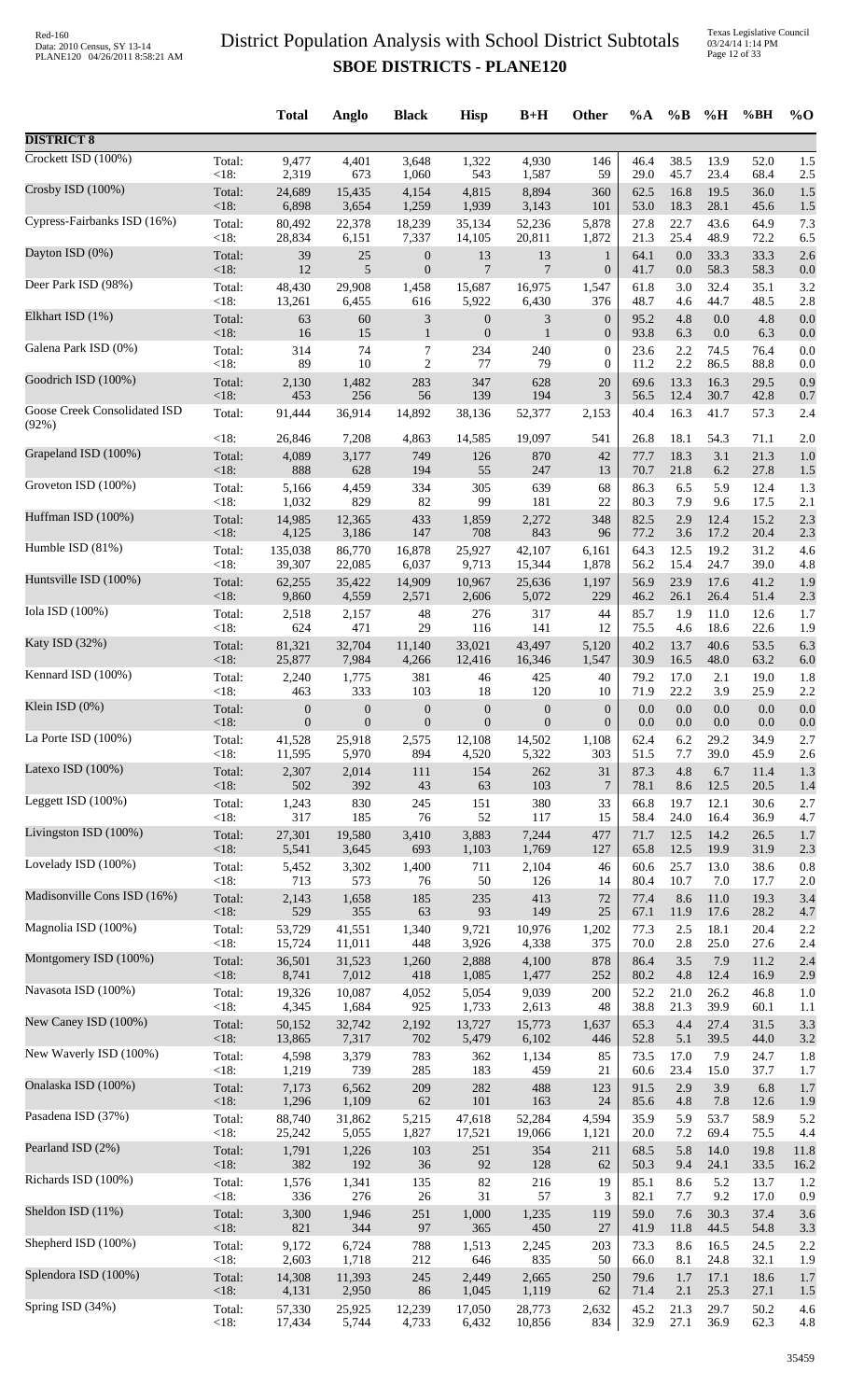Texas Legislative Council 03/24/14 1:14 PM Page 13 of 33

|                                |                 | <b>Total</b>   | Anglo            | <b>Black</b>     | <b>Hisp</b>      | $B+H$            | <b>Other</b>     | $\%A$        | $\%$ B     | %H         | %BH        | $\%$ O     |
|--------------------------------|-----------------|----------------|------------------|------------------|------------------|------------------|------------------|--------------|------------|------------|------------|------------|
| <b>DISTRICT 8</b>              |                 |                |                  |                  |                  |                  |                  |              |            |            |            |            |
| Tomball ISD (13%)              | Total:          | 7,358          | 6,058            | 142              | 1,037            | 1,169            | 131              | 82.3         | 1.9        | 14.1       | 15.9       | 1.8        |
|                                | < 18:           | 1,924          | 1,421            | 56               | 423              | 471              | 32               | 73.9         | 2.9        | 22.0       | 24.5       | 1.7        |
| Trinity ISD (100%)             | Total:          | 8,000          | 6,102            | 993              | 783              | 1,775            | 123              | 76.3         | 12.4       | 9.8        | 22.2       | 1.5        |
|                                | $<18$ :         | 1,705          | 1,070            | 297              | 311              | 608              | 27               | 62.8         | 17.4       | 18.2       | 35.7       | 1.6        |
| Waller ISD (27%)               | Total:          | 8,720          | 4,025            | 1,012            | 3,532            | 4,510            | 185              | 46.2         | 11.6       | 40.5       | 51.7       | 2.1        |
|                                | < 18:           | 2,736          | 899              | 345              | 1,448            | 1,778            | 59               | 32.9         | 12.6       | 52.9       | 65.0       | 2.2        |
| Willis ISD (100%)              | Total:          | 36,389         | 26,365           | 2,291            | 7,099            | 9,279            | 745              | 72.5         | 6.3        | 19.5       | 25.5       | 2.0        |
| Woodville ISD (0%)             | <18:            | 9,453          | 5,524            | 847              | 2,926            | 3,710            | 219              | 58.4         | 9.0        | 31.0       | 39.2       | 2.3        |
|                                | Total:          | 38             | 34               | $\mathbf{1}$     | $\boldsymbol{0}$ | $\mathbf{1}$     | $\mathfrak{Z}$   | 89.5         | 2.6        | 0.0        | 2.6        | 7.9        |
| <b>DISTRICT 9</b>              | <18:            | 13             | 13               | $\boldsymbol{0}$ | $\mathbf{0}$     | $\boldsymbol{0}$ | $\mathbf{0}$     | 100.0        | 0.0        | 0.0        | 0.0        | 0.0        |
|                                | <b>Total:</b>   | 1,711,047      | 1,192,906        | 245,422          | 239,367          | 480,112          | 38,029           | 69.7         | 14.3       | 14.0       | 28.1       | 2.2        |
| Alba-Golden ISD (100%)         | <18             | 427,509        | 253,402          | 70,565           | 95,681           | 163,584          | 10,523           | 59.3         | 16.5       | 22.4       | 38.3       | 2.5        |
|                                | Total:          | 5,387          | 4,844            | 37               | 386              | 421              | 122              | 89.9         | 0.7        | 7.2        | 7.8        | 2.3        |
| Alto ISD (100%)                | $<18$ :         | 1,184          | 997              | 20               | 140              | 159              | 28               | 84.2         | 1.7        | 11.8       | 13.4       | 2.4        |
|                                | Total:          | 3,642          | 2,220            | 812              | 573              | 1,384            | 38               | 61.0         | 22.3       | 15.7       | 38.0       | 1.0        |
| Arp ISD (100%)                 | < 18:           | 927            | 433              | 239              | 238              | 476              | 18               | 46.7         | 25.8       | 25.7       | 51.3       | 1.9        |
|                                | Total:          | 5,356          | 4,350            | 628              | 302              | 926              | 80               | 81.2         | 11.7       | 5.6        | 17.3       | 1.5        |
|                                | <18:            | 1,272          | 980              | 165              | 109              | 273              | 19               | 77.0         | 13.0       | 8.6        | 21.5       | 1.5        |
| Athens ISD (100%)              | Total:          | 22,073         | 14,667           | 2,681            | 4,437            | 7,041            | 365              | 66.4         | 12.1       | 20.1       | 31.9       | 1.7        |
|                                | < 18:           | 5,243          | 2,615            | 804              | 1,793            | 2,542            | 86               | 49.9         | 15.3       | 34.2       | 48.5       | 1.6        |
| Atlanta ISD (100%)             | Total:          | 10,518         | 7,510            | 2,482            | 380              | 2,856            | 152              | 71.4         | 23.6       | 3.6        | 27.2       | 1.4        |
|                                | <18:            | 2,500          | 1,555            | 726              | 166              | 890              | 55               | 62.2         | 29.0       | 6.6        | 35.6       | 2.2        |
| Avery ISD (100%)               | Total:          | 1,612          | 1,446            | 68               | 74               | 138              | 28               | 89.7         | 4.2        | 4.6        | 8.6        | 1.7        |
|                                | < 18:           | 358            | 318              | $\overline{7}$   | 29               | 33               | 7                | 88.8         | $2.0\,$    | 8.1        | 9.2        | 2.0        |
| Avinger ISD (100%)             | Total:          | 1,191          | 982              | 124              | 65               | 189              | 20               | 82.5         | 10.4       | 5.5        | 15.9       | 1.7        |
| Beckville ISD (100%)           | < 18:           | 217            | 145              | 37               | 33               | 70               | $\overline{c}$   | 66.8         | 17.1       | 15.2       | 32.3       | 0.9        |
|                                | Total:          | 2,645          | 2,105            | 324              | 198              | 521              | 19               | 79.6         | 12.2       | 7.5        | 19.7       | 0.7        |
| Bells ISD (100%)               | <18:            | 704            | 529              | 89               | 79               | 168              | $\tau$           | 75.1         | 12.6       | 11.2       | 23.9       | 1.0        |
|                                | Total:          | 3,733          | 3,455            | 44               | 116              | 159              | 119              | 92.6         | 1.2        | 3.1        | 4.3        | 3.2        |
| Big Sandy ISD (Upshur) (100%)  | < 18:           | 961            | 843              | 22               | 46               | 67               | 51               | 87.7         | 2.3        | 4.8        | 7.0        | 5.3        |
|                                | Total:          | 4,312          | 3,515            | 485              | 234              | 714              | 83               | 81.5         | 11.2       | 5.4        | 16.6       | 1.9        |
| Bland ISD (93%)                | < 18:           | 1,073          | 809              | 136              | 103              | 237              | 27               | 75.4         | 12.7       | 9.6        | 22.1       | 2.5        |
|                                | Total:          | 3,005          | 2,371            | 61               | 526              | 581              | 53               | 78.9         | 2.0        | 17.5       | 19.3       | 1.8        |
| Bloomburg ISD (100%)           | $<18$ :         | 845            | 567              | 24               | 243              | 263              | 15               | 67.1         | 2.8        | 28.8       | 31.1       | 1.8<br>1.9 |
|                                | Total:<br>< 18: | 1,374<br>317   | 1,252<br>283     | 60<br>14         | 38<br>12         | 96<br>24         | 26<br>10         | 91.1<br>89.3 | 4.4<br>4.4 | 2.8<br>3.8 | 7.0<br>7.6 | 3.2        |
| Blue Ridge ISD (0%)            | Total:          | 16             | $\overline{4}$   | $\boldsymbol{0}$ | 12               | 12               | $\boldsymbol{0}$ | 25.0         | 0.0        | 75.0       | 75.0       | 0.0        |
|                                | $<18$ :         | 10             | $\overline{2}$   | $\boldsymbol{0}$ | 8                | $\,8\,$          | $\boldsymbol{0}$ | 20.0         | 0.0        | 80.0       | 80.0       | 0.0        |
| <b>Boles ISD (100%)</b>        | Total:          | 689            | 581              | $25\,$           | 60               | 85               | 23               | 84.3         | 3.6        | 8.7        | 12.3       | 3.3        |
|                                | <18:            | 238            | 185              | 18               | 29               | 47               | 6                | 77.7         | 7.6        | 12.2       | 19.7       | 2.5        |
| Bonham ISD (100%)              | Total:          | 14,351         | 11,649           | 879              | 1,479            | 2,327            | 375              | 81.2         | 6.1        | 10.3       | 16.2       | 2.6        |
|                                | $<18$ :         | 3,174          | 2,337            | 213              | 547              | 744              | 93               | 73.6         | 6.7        | 17.2       | 23.4       | 2.9        |
| Brownsboro ISD (100%)          | Total:          | 15,836         | 13,429           | 1,072            | 1,080            | 2,130            | 277              | 84.8         | 6.8        | 6.8        | 13.5       | 1.7        |
|                                | <18:            | 3,716          | 2,891            | 304              | 456              | 746              | 79               | 77.8         | 8.2        | 12.3       | 20.1       | 2.1        |
| Bullard ISD (100%)             | Total:          | 11,016         | 9,717            | 553              | 550              | 1,089            | 210              | 88.2         | 5.0        | 5.0        | 9.9        | 1.9        |
| Caddo Mills ISD (100%)         | <18:            | 2,755          | 2,285            | 193              | 223              | 408              | 62               | 82.9         | 7.0        | 8.1        | 14.8       | 2.3        |
|                                | Total:          | 6,470          | 5,636            | 171              | 570              | 734              | 100              | 87.1         | 2.6        | 8.8        | 11.3       | 1.5        |
| Campbell ISD (100%)            | < 18:           | 1,859          | 1,558            | $62\,$           | 215              | 271              | 30               | 83.8         | 3.3        | 11.6       | 14.6       | 1.6        |
|                                | Total:          | 2,224          | 1,957            | 32               | 178              | 208              | 59               | 88.0         | 1.4        | 8.0        | 9.4        | 2.7        |
| Canton ISD (100%)              | $<18$ :         | 497            | 398              | 15               | 73               | 87               | 12               | 80.1         | 3.0        | 14.7       | 17.5       | 2.4        |
|                                | Total:          | 11,346         | 10,080           | 256              | 732              | 979              | 287              | 88.8         | 2.3        | 6.5        | 8.6        | 2.5        |
| Carlisle ISD (100%)            | <18:            | 2,563          | 2,125            | 90               | 271              | 357              | 81               | 82.9         | 3.5        | 10.6       | 13.9       | $3.2\,$    |
|                                | Total:          | 2,458          | 1,404            | 170              | 860              | 1,030            | 24               | 57.1         | 6.9        | 35.0       | 41.9       | 1.0        |
| Carthage ISD (100%)            | < 18:           | 747            | 317              | 32               | 390              | 422              | $\,8\,$          | 42.4         | 4.3        | 52.2       | 56.5       | 1.1        |
|                                | Total:          | 16,558         | 11,640           | 3,191            | 1,518            | 4,686            | 232              | 70.3         | 19.3       | 9.2        | 28.3       | 1.4        |
|                                | < 18:           | 4,084          | 2,477            | 897              | 654              | 1,540            | 67               | 60.7         | 22.0       | 16.0       | 37.7       | 1.6        |
| Cayuga ISD (100%)              | Total:          | 10,041         | 4,602            | 3,503            | 1,862            | 5,357            | 82               | 45.8         | 34.9       | 18.5       | 53.4       | 0.8        |
|                                | <18:            | 699            | 559              | 60               | 64               | 122              | 18               | 80.0         | 8.6        | 9.2        | 17.5       | 2.6        |
| Celeste ISD (100%)             | Total:          | 2,365          | 2,131            | 63               | 128              | 186              | 48               | 90.1         | 2.7        | 5.4        | 7.9        | $2.0\,$    |
|                                | <18:            | 610            | 517              | 31               | 56               | 82               | 11               | 84.8         | 5.1        | 9.2        | 13.4       | 1.8        |
| Celina ISD (0%)                | Total:          | 6              | 6                | $\boldsymbol{0}$ | $\boldsymbol{0}$ | $\boldsymbol{0}$ | $\boldsymbol{0}$ | 100.0        | 0.0        | $0.0\,$    | 0.0        | 0.0        |
|                                | $<18$ :         | $\overline{0}$ | $\boldsymbol{0}$ | $\boldsymbol{0}$ | $\mathbf{0}$     | $\overline{0}$   | $\overline{0}$   | 0.0          | 0.0        | 0.0        | 0.0        | 0.0        |
| Center ISD (100%)              | Total:          | 11,740         | 6,332            | 2,441            | 2,886            | 5,299            | 109              | 53.9         | 20.8       | 24.6       | 45.1       | 0.9        |
| Central Heights ISD (100%)     | <18:            | 3,241          | 1,315            | 715              | 1,199            | 1,897            | 29               | 40.6         | 22.1       | 37.0       | 58.5       | 0.9        |
|                                | Total:          | 3,237          | 2,622            | 268              | 293              | 549              | 66               | 81.0         | 8.3        | 9.1        | 17.0       | 2.0        |
| Central ISD (100%)             | $<18$ :         | 906            | 688              | 70               | 133              | 194              | 24               | 75.9         | 7.7        | 14.7       | 21.4       | 2.6        |
|                                | Total:          | 8,334          | 6,767            | 557              | 918              | 1,467            | 100              | 81.2         | 6.7        | 11.0       | 17.6       | 1.2        |
| Chapel Hill ISD (Smith) (100%) | < 18:           | 2,120          | 1,564            | 160              | 381              | 534              | 22               | 73.8         | 7.5        | 18.0       | 25.2       | 1.0        |
|                                | Total:          | 21,258         | 13,275           | 3,889            | 3,718            | 7,529            | 454              | 62.4         | 18.3       | 17.5       | 35.4       | $2.1$      |
| Chapel Hill ISD (Titus) (100%) | $<18$ :         | 5,091          | 2,507            | 1,006            | 1,512            | 2,475            | 109              | 49.2         | 19.8       | 29.7       | 48.6       | 2.1        |
|                                | Total:          | 3,126          | 2,299            | 143              | 631              | 771              | 56               | 73.5         | 4.6        | 20.2       | 24.7       | 1.8        |
| Chireno ISD (89%)              | $<18$ :         | 921            | 560              | 61               | 283              | 341              | 20               | 60.8         | 6.6        | 30.7       | 37.0       | 2.2        |
|                                | Total:          | 1,454          | 1,158            | 155              | 125              | 277              | 19               | 79.6         | 10.7       | 8.6        | 19.1       | 1.3        |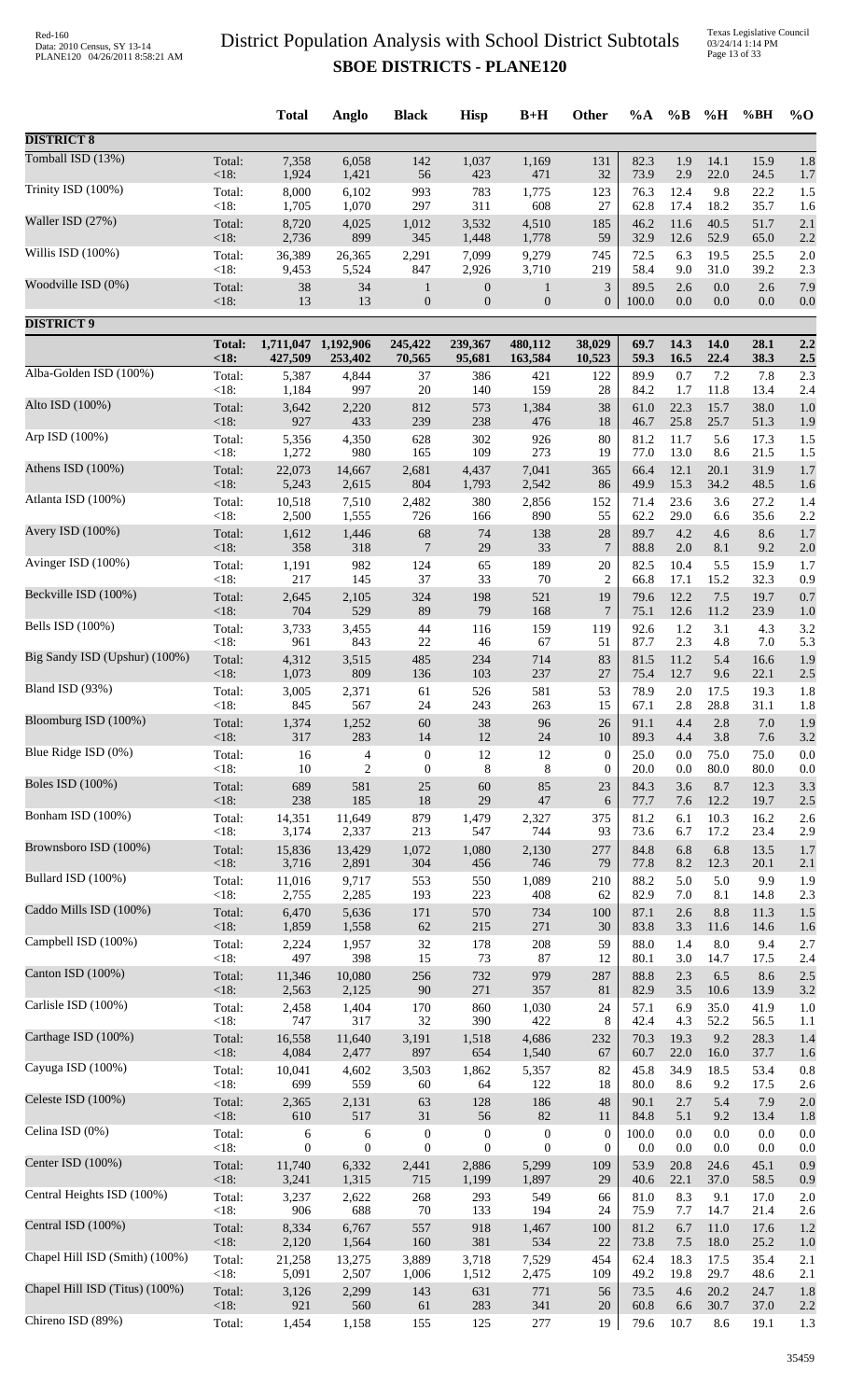Texas Legislative Council 03/24/14 1:14 PM Page 14 of 33

| $<18$ :<br>385<br>282<br>45<br>58<br>101<br>$\overline{c}$<br>73.2<br>11.7<br>15.1<br>26.2<br>0.5<br>Chisum ISD (100%)<br>3,714<br>3,067<br>195<br>364<br>557<br>90<br>82.6<br>5.3<br>9.8<br>Total:<br>15.0<br>2.4<br>< 18:<br>971<br>739<br>54<br>161<br>213<br>76.1<br>5.6<br>19<br>16.6<br>21.9<br>2.0<br>Clarksville ISD (100%)<br>580<br>99<br>57.8<br>31.7<br>9.2<br>40.6<br>Total:<br>6,326<br>3,659<br>2,008<br>2,568<br>1.6<br><18:<br>1,285<br>535<br>233<br>$22\,$<br>39.3<br>505<br>758<br>41.6<br>18.1<br>59.0<br>1.7<br>199<br>90.7<br>0.8<br>Total:<br>2,873<br>2,607<br>24<br>220<br>46<br>6.9<br>7.7<br>1.6<br>< 18:<br>620<br>91<br>734<br>15<br>103<br>84.5<br>2.0<br>12.4<br>14.0<br>11<br>1.5<br>3<br>Total:<br>$\overline{2}$<br>5<br>$\mathbf{0}$<br>54.5<br>18.2<br>27.3<br>11<br>6<br>45.5<br>0.0<br><18:<br>$\boldsymbol{0}$<br>$\mathbf{0}$<br>2<br>$\overline{2}$<br>$0.0\,$<br>100.0<br>2<br>$\boldsymbol{0}$<br>0.0<br>100.0<br>0.0<br>65.1<br>Total:<br>10,944<br>7,127<br>2,023<br>1,221<br>3,190<br>627<br>18.5<br>11.2<br>29.1<br>5.7<br>< 18:<br>457<br>976<br>23.1<br>19.4<br>2,359<br>1,279<br>545<br>104<br>54.2<br>41.4<br>4.4<br>Total:<br>$70\,$<br>3<br>2.9<br>64<br>$\overline{c}$<br>3<br>91.4<br>1.4<br>4.3<br>4.3<br>$\mathbf{1}$<br><18:<br>$21\,$<br>20<br>$\boldsymbol{0}$<br>0.0<br>4.8<br>4.8<br>$\mathbf{1}$<br>1<br>$\mathbf{0}$<br>95.2<br>0.0<br>Total:<br>152<br>45<br>70.0<br>$4.0\,$<br>25.1<br>28.8<br>3,791<br>2,653<br>950<br>1,093<br>1.2<br><18:<br>1,079<br>598<br>53<br>467<br>39.0<br>421<br>14<br>55.4<br>4.9<br>43.3<br>1.3<br>5.6<br>Total:<br>4,731<br>3,922<br>403<br>264<br>654<br>82.9<br>8.5<br>13.8<br>3.3<br>155<br>< 18:<br>1,095<br>814<br>112<br>241<br>10.2<br>22.0<br>136<br>40<br>74.3<br>12.4<br>3.7<br>Crandall ISD (100%)<br>Total:<br>9,213<br>1,103<br>1,445<br>2,517<br>248<br>76.9<br>9.2<br>12.1<br>21.0<br>11,978<br>2.1<br>< 18:<br>417<br>611<br>27.1<br>3,721<br>2,635<br>1,008<br>70.8<br>11.2<br>16.4<br>2.1<br>78<br>Cross Roads ISD (100%)<br>2,725<br>185<br>90.5<br>6.1<br>Total:<br>3,010<br>62<br>239<br>46<br>2.1<br>7.9<br>1.5<br><18:<br>785<br>676<br>34<br>73<br>102<br>7<br>4.3<br>86.1<br>9.3<br>13.0<br>0.9<br>6.2<br>Total:<br>2,148<br>1,957<br>16<br>133<br>148<br>43<br>91.1<br>0.7<br>6.9<br>2.0<br><18:<br>519<br>442<br>52<br>63<br>11<br>14<br>85.2<br>2.1<br>10.0<br>12.1<br>2.7<br>199<br>85.4<br>5.7<br>6.8<br>Total:<br>2,932<br>2,504<br>168<br>366<br>12.5<br>2.1<br>62<br>< 18:<br>656<br>543<br>29<br>68<br>97<br>82.8<br>4.4<br>10.4<br>14.8<br>16<br>2.4<br>Total:<br>8,514<br>5,355<br>2,307<br>3,032<br>127<br>62.9<br>27.1<br>8.6<br>35.6<br>735<br>1.5<br>< 18:<br>975<br>328<br>49.5<br>32.8<br>1,969<br>646<br>966<br>28<br>16.7<br>49.1<br>1.4<br>929<br>Total:<br>3,335<br>201<br>1,117<br>72.8<br>20.3<br>4.4<br>24.4<br>4,580<br>128<br>2.8<br><18:<br>86<br>336<br>39<br>1,065<br>690<br>258<br>64.8<br>24.2<br>8.1<br>31.5<br>3.7<br>2,303<br>Total:<br>27,503<br>21,811<br>2,333<br>4,569<br>1,123<br>79.3<br>8.4<br>8.5<br>16.6<br>4.1<br>< 18:<br>13.1<br>6,263<br>4,255<br>818<br>938<br>1,712<br>296<br>67.9<br>15.0<br>27.3<br>4.7<br>Detroit ISD (100%)<br>231<br>87.2<br>2.8<br>Total:<br>2,227<br>1,941<br>173<br>63<br>55<br>7.8<br>10.4<br>2.5<br>< 18:<br>537<br>$22\,$<br>13.2<br>447<br>51<br>71<br>19<br>83.2<br>9.5<br>4.1<br>3.5<br>Diboll ISD (100%)<br>1,324<br>47.5<br>14.7<br>37.4<br>51.7<br>Total:<br>9,015<br>4,282<br>3,374<br>4,657<br>76<br>0.8<br>< 18:<br>339<br>1,225<br>35<br>13.7<br>2,468<br>900<br>1,533<br>36.5<br>49.6<br>62.1<br>1.4<br>Dodd City ISD (100%)<br>32<br>92.6<br>3.1<br>3.2<br>6.3<br>Total:<br>1,007<br>932<br>31<br>63<br>12<br>1.2<br>3<br>83.3<br>$9.0\,$<br><18:<br>233<br>194<br>21<br>15<br>36<br>6.4<br>15.5<br>1.3<br>1,945<br>109<br>186<br>293<br>83.6<br>5.6<br>15.1<br>1.3<br>Total:<br>1,626<br>26<br>9.6<br>484<br>380<br>98<br>$<18$ :<br>24<br>75<br>78.5<br>5.0<br>15.5<br>20.2<br>6<br>1.2<br>Total:<br>3,149<br>754<br>23.9<br>1,787<br>561<br>1,306<br>56.7<br>17.8<br>41.5<br>1.8<br>56<br>< 18:<br>276<br>242<br>16<br>87.7<br>1.4<br>5.8<br>7.2<br>$\overline{4}$<br>20<br>14<br>5.1<br>Edgewood ISD (Van Zandt) (100%) Total:<br>6.2<br>4,525<br>227<br>321<br>539<br>87<br>87.8<br>4.4<br>10.5<br>5,151<br>1.7<br>1,243<br>1,015<br>$88\,$<br>122<br>203<br>25<br><18:<br>81.7<br>7.1<br>9.8<br>16.3<br>2.0<br>744<br>6.4<br>Total:<br>6,117<br>5,266<br>390<br>366<br>107<br>86.1<br>6.0<br>12.2<br>1.7<br>< 18:<br>1,578<br>1,289<br>112<br>252<br>81.7<br>7.1<br>16.0<br>146<br>37<br>9.3<br>2.3<br>Total:<br>749<br>75<br>79.2<br>15.4<br>4,852<br>3,841<br>195<br>936<br>$4.0\,$<br>19.3<br>1.5<br>< 18:<br>1,226<br>949<br>185<br>76<br>$21\,$<br>77.4<br>15.1<br>6.2<br>256<br>20.9<br>1.7<br>Etoile ISD (100%)<br>Total:<br>43<br>54<br>15<br>95.3<br>$0.8\,$<br>3.0<br>3.7<br>1,453<br>1,384<br>11<br>1.0<br><18:<br>302<br>276<br>$\,8\,$<br>13<br>21<br>5<br>7.0<br>91.4<br>2.6<br>4.3<br>1.7<br>Eustace ISD (100%)<br>Total:<br>8,007<br>443<br>591<br>149<br>90.8<br>5.5<br>7,267<br>155<br>1.9<br>7.4<br>1.9<br><18:<br>1,684<br>1,420<br>53<br>179<br>225<br>39<br>84.3<br>3.1<br>10.6<br>13.4<br>2.3<br>Excelsior ISD (100%)<br>$87\,$<br>85.6<br>1.8<br>12.4<br>Total:<br>613<br>525<br>11<br>76<br>14.2<br>0.2<br>1<br><18:<br>122<br>$\ensuremath{\mathfrak{Z}}$<br>159<br>34<br>37<br>$\boldsymbol{0}$<br>1.9<br>21.4<br>23.3<br>76.7<br>0.0<br>74<br>Total:<br>1,079<br>285<br>358<br>30<br>73.6<br>19.4<br>5.0<br>24.4<br>1,467<br>2.0<br><18:<br>332<br>193<br>101<br>$29\,$<br>130<br>9<br>58.1<br>30.4<br>8.7<br>39.2<br>2.7<br>Total:<br>31,980<br>22,911<br>3,435<br>4,924<br>8,243<br>826<br>71.6<br>10.7<br>25.8<br>15.4<br>2.6<br><18:<br>10,636<br>6,965<br>1,316<br>2,131<br>3,375<br>296<br>65.5<br>12.4<br>20.0<br>31.7<br>2.8<br>Total:<br>3,775<br>434<br>234<br>79<br>83.6<br>5.2<br>4,514<br>660<br>9.6<br>14.6<br>1.8<br><18:<br>1,044<br>798<br>91<br>228<br>141<br>18<br>76.4<br>13.5<br>8.7<br>21.8<br>1.7 |                                   |        | <b>Total</b> | Anglo | <b>Black</b> | <b>Hisp</b> | $B+H$ | Other | $\%A$ | $\%B$ | %H  | %BH  | $%$ <sup>O</sup> |
|------------------------------------------------------------------------------------------------------------------------------------------------------------------------------------------------------------------------------------------------------------------------------------------------------------------------------------------------------------------------------------------------------------------------------------------------------------------------------------------------------------------------------------------------------------------------------------------------------------------------------------------------------------------------------------------------------------------------------------------------------------------------------------------------------------------------------------------------------------------------------------------------------------------------------------------------------------------------------------------------------------------------------------------------------------------------------------------------------------------------------------------------------------------------------------------------------------------------------------------------------------------------------------------------------------------------------------------------------------------------------------------------------------------------------------------------------------------------------------------------------------------------------------------------------------------------------------------------------------------------------------------------------------------------------------------------------------------------------------------------------------------------------------------------------------------------------------------------------------------------------------------------------------------------------------------------------------------------------------------------------------------------------------------------------------------------------------------------------------------------------------------------------------------------------------------------------------------------------------------------------------------------------------------------------------------------------------------------------------------------------------------------------------------------------------------------------------------------------------------------------------------------------------------------------------------------------------------------------------------------------------------------------------------------------------------------------------------------------------------------------------------------------------------------------------------------------------------------------------------------------------------------------------------------------------------------------------------------------------------------------------------------------------------------------------------------------------------------------------------------------------------------------------------------------------------------------------------------------------------------------------------------------------------------------------------------------------------------------------------------------------------------------------------------------------------------------------------------------------------------------------------------------------------------------------------------------------------------------------------------------------------------------------------------------------------------------------------------------------------------------------------------------------------------------------------------------------------------------------------------------------------------------------------------------------------------------------------------------------------------------------------------------------------------------------------------------------------------------------------------------------------------------------------------------------------------------------------------------------------------------------------------------------------------------------------------------------------------------------------------------------------------------------------------------------------------------------------------------------------------------------------------------------------------------------------------------------------------------------------------------------------------------------------------------------------------------------------------------------------------------------------------------------------------------------------------------------------------------------------------------------------------------------------------------------------------------------------------------------------------------------------------------------------------------------------------------------------------------------------------------------------------------------------------------------------------------------------------------------------------------------------------------------------------------------------------------------------------------------------------------------------------------------------------------------------------------------------------------------------------------------------------------------------------------------------------------------------------------------------------------------------------------------------------------------------------------------------------------------------------------------------------------------------------------------------------------------------------------------------------------------------------------------------------------------------------------------------------------------------------------------------------------------------------------------------------------|-----------------------------------|--------|--------------|-------|--------------|-------------|-------|-------|-------|-------|-----|------|------------------|
|                                                                                                                                                                                                                                                                                                                                                                                                                                                                                                                                                                                                                                                                                                                                                                                                                                                                                                                                                                                                                                                                                                                                                                                                                                                                                                                                                                                                                                                                                                                                                                                                                                                                                                                                                                                                                                                                                                                                                                                                                                                                                                                                                                                                                                                                                                                                                                                                                                                                                                                                                                                                                                                                                                                                                                                                                                                                                                                                                                                                                                                                                                                                                                                                                                                                                                                                                                                                                                                                                                                                                                                                                                                                                                                                                                                                                                                                                                                                                                                                                                                                                                                                                                                                                                                                                                                                                                                                                                                                                                                                                                                                                                                                                                                                                                                                                                                                                                                                                                                                                                                                                                                                                                                                                                                                                                                                                                                                                                                                                                                                                                                                                                                                                                                                                                                                                                                                                                                                                                                                                                                                              | <b>DISTRICT 9</b>                 |        |              |       |              |             |       |       |       |       |     |      |                  |
|                                                                                                                                                                                                                                                                                                                                                                                                                                                                                                                                                                                                                                                                                                                                                                                                                                                                                                                                                                                                                                                                                                                                                                                                                                                                                                                                                                                                                                                                                                                                                                                                                                                                                                                                                                                                                                                                                                                                                                                                                                                                                                                                                                                                                                                                                                                                                                                                                                                                                                                                                                                                                                                                                                                                                                                                                                                                                                                                                                                                                                                                                                                                                                                                                                                                                                                                                                                                                                                                                                                                                                                                                                                                                                                                                                                                                                                                                                                                                                                                                                                                                                                                                                                                                                                                                                                                                                                                                                                                                                                                                                                                                                                                                                                                                                                                                                                                                                                                                                                                                                                                                                                                                                                                                                                                                                                                                                                                                                                                                                                                                                                                                                                                                                                                                                                                                                                                                                                                                                                                                                                                              |                                   |        |              |       |              |             |       |       |       |       |     |      |                  |
|                                                                                                                                                                                                                                                                                                                                                                                                                                                                                                                                                                                                                                                                                                                                                                                                                                                                                                                                                                                                                                                                                                                                                                                                                                                                                                                                                                                                                                                                                                                                                                                                                                                                                                                                                                                                                                                                                                                                                                                                                                                                                                                                                                                                                                                                                                                                                                                                                                                                                                                                                                                                                                                                                                                                                                                                                                                                                                                                                                                                                                                                                                                                                                                                                                                                                                                                                                                                                                                                                                                                                                                                                                                                                                                                                                                                                                                                                                                                                                                                                                                                                                                                                                                                                                                                                                                                                                                                                                                                                                                                                                                                                                                                                                                                                                                                                                                                                                                                                                                                                                                                                                                                                                                                                                                                                                                                                                                                                                                                                                                                                                                                                                                                                                                                                                                                                                                                                                                                                                                                                                                                              |                                   |        |              |       |              |             |       |       |       |       |     |      |                  |
|                                                                                                                                                                                                                                                                                                                                                                                                                                                                                                                                                                                                                                                                                                                                                                                                                                                                                                                                                                                                                                                                                                                                                                                                                                                                                                                                                                                                                                                                                                                                                                                                                                                                                                                                                                                                                                                                                                                                                                                                                                                                                                                                                                                                                                                                                                                                                                                                                                                                                                                                                                                                                                                                                                                                                                                                                                                                                                                                                                                                                                                                                                                                                                                                                                                                                                                                                                                                                                                                                                                                                                                                                                                                                                                                                                                                                                                                                                                                                                                                                                                                                                                                                                                                                                                                                                                                                                                                                                                                                                                                                                                                                                                                                                                                                                                                                                                                                                                                                                                                                                                                                                                                                                                                                                                                                                                                                                                                                                                                                                                                                                                                                                                                                                                                                                                                                                                                                                                                                                                                                                                                              |                                   |        |              |       |              |             |       |       |       |       |     |      |                  |
|                                                                                                                                                                                                                                                                                                                                                                                                                                                                                                                                                                                                                                                                                                                                                                                                                                                                                                                                                                                                                                                                                                                                                                                                                                                                                                                                                                                                                                                                                                                                                                                                                                                                                                                                                                                                                                                                                                                                                                                                                                                                                                                                                                                                                                                                                                                                                                                                                                                                                                                                                                                                                                                                                                                                                                                                                                                                                                                                                                                                                                                                                                                                                                                                                                                                                                                                                                                                                                                                                                                                                                                                                                                                                                                                                                                                                                                                                                                                                                                                                                                                                                                                                                                                                                                                                                                                                                                                                                                                                                                                                                                                                                                                                                                                                                                                                                                                                                                                                                                                                                                                                                                                                                                                                                                                                                                                                                                                                                                                                                                                                                                                                                                                                                                                                                                                                                                                                                                                                                                                                                                                              | Collinsville ISD (100%)           |        |              |       |              |             |       |       |       |       |     |      |                  |
|                                                                                                                                                                                                                                                                                                                                                                                                                                                                                                                                                                                                                                                                                                                                                                                                                                                                                                                                                                                                                                                                                                                                                                                                                                                                                                                                                                                                                                                                                                                                                                                                                                                                                                                                                                                                                                                                                                                                                                                                                                                                                                                                                                                                                                                                                                                                                                                                                                                                                                                                                                                                                                                                                                                                                                                                                                                                                                                                                                                                                                                                                                                                                                                                                                                                                                                                                                                                                                                                                                                                                                                                                                                                                                                                                                                                                                                                                                                                                                                                                                                                                                                                                                                                                                                                                                                                                                                                                                                                                                                                                                                                                                                                                                                                                                                                                                                                                                                                                                                                                                                                                                                                                                                                                                                                                                                                                                                                                                                                                                                                                                                                                                                                                                                                                                                                                                                                                                                                                                                                                                                                              | Colmesneil ISD (0%)               |        |              |       |              |             |       |       |       |       |     |      |                  |
|                                                                                                                                                                                                                                                                                                                                                                                                                                                                                                                                                                                                                                                                                                                                                                                                                                                                                                                                                                                                                                                                                                                                                                                                                                                                                                                                                                                                                                                                                                                                                                                                                                                                                                                                                                                                                                                                                                                                                                                                                                                                                                                                                                                                                                                                                                                                                                                                                                                                                                                                                                                                                                                                                                                                                                                                                                                                                                                                                                                                                                                                                                                                                                                                                                                                                                                                                                                                                                                                                                                                                                                                                                                                                                                                                                                                                                                                                                                                                                                                                                                                                                                                                                                                                                                                                                                                                                                                                                                                                                                                                                                                                                                                                                                                                                                                                                                                                                                                                                                                                                                                                                                                                                                                                                                                                                                                                                                                                                                                                                                                                                                                                                                                                                                                                                                                                                                                                                                                                                                                                                                                              | Commerce ISD (100%)               |        |              |       |              |             |       |       |       |       |     |      |                  |
|                                                                                                                                                                                                                                                                                                                                                                                                                                                                                                                                                                                                                                                                                                                                                                                                                                                                                                                                                                                                                                                                                                                                                                                                                                                                                                                                                                                                                                                                                                                                                                                                                                                                                                                                                                                                                                                                                                                                                                                                                                                                                                                                                                                                                                                                                                                                                                                                                                                                                                                                                                                                                                                                                                                                                                                                                                                                                                                                                                                                                                                                                                                                                                                                                                                                                                                                                                                                                                                                                                                                                                                                                                                                                                                                                                                                                                                                                                                                                                                                                                                                                                                                                                                                                                                                                                                                                                                                                                                                                                                                                                                                                                                                                                                                                                                                                                                                                                                                                                                                                                                                                                                                                                                                                                                                                                                                                                                                                                                                                                                                                                                                                                                                                                                                                                                                                                                                                                                                                                                                                                                                              | Community ISD (1%)                |        |              |       |              |             |       |       |       |       |     |      |                  |
|                                                                                                                                                                                                                                                                                                                                                                                                                                                                                                                                                                                                                                                                                                                                                                                                                                                                                                                                                                                                                                                                                                                                                                                                                                                                                                                                                                                                                                                                                                                                                                                                                                                                                                                                                                                                                                                                                                                                                                                                                                                                                                                                                                                                                                                                                                                                                                                                                                                                                                                                                                                                                                                                                                                                                                                                                                                                                                                                                                                                                                                                                                                                                                                                                                                                                                                                                                                                                                                                                                                                                                                                                                                                                                                                                                                                                                                                                                                                                                                                                                                                                                                                                                                                                                                                                                                                                                                                                                                                                                                                                                                                                                                                                                                                                                                                                                                                                                                                                                                                                                                                                                                                                                                                                                                                                                                                                                                                                                                                                                                                                                                                                                                                                                                                                                                                                                                                                                                                                                                                                                                                              | Como-Pickton Cons ISD (100%)      |        |              |       |              |             |       |       |       |       |     |      |                  |
|                                                                                                                                                                                                                                                                                                                                                                                                                                                                                                                                                                                                                                                                                                                                                                                                                                                                                                                                                                                                                                                                                                                                                                                                                                                                                                                                                                                                                                                                                                                                                                                                                                                                                                                                                                                                                                                                                                                                                                                                                                                                                                                                                                                                                                                                                                                                                                                                                                                                                                                                                                                                                                                                                                                                                                                                                                                                                                                                                                                                                                                                                                                                                                                                                                                                                                                                                                                                                                                                                                                                                                                                                                                                                                                                                                                                                                                                                                                                                                                                                                                                                                                                                                                                                                                                                                                                                                                                                                                                                                                                                                                                                                                                                                                                                                                                                                                                                                                                                                                                                                                                                                                                                                                                                                                                                                                                                                                                                                                                                                                                                                                                                                                                                                                                                                                                                                                                                                                                                                                                                                                                              | Cooper ISD (100%)                 |        |              |       |              |             |       |       |       |       |     |      |                  |
|                                                                                                                                                                                                                                                                                                                                                                                                                                                                                                                                                                                                                                                                                                                                                                                                                                                                                                                                                                                                                                                                                                                                                                                                                                                                                                                                                                                                                                                                                                                                                                                                                                                                                                                                                                                                                                                                                                                                                                                                                                                                                                                                                                                                                                                                                                                                                                                                                                                                                                                                                                                                                                                                                                                                                                                                                                                                                                                                                                                                                                                                                                                                                                                                                                                                                                                                                                                                                                                                                                                                                                                                                                                                                                                                                                                                                                                                                                                                                                                                                                                                                                                                                                                                                                                                                                                                                                                                                                                                                                                                                                                                                                                                                                                                                                                                                                                                                                                                                                                                                                                                                                                                                                                                                                                                                                                                                                                                                                                                                                                                                                                                                                                                                                                                                                                                                                                                                                                                                                                                                                                                              |                                   |        |              |       |              |             |       |       |       |       |     |      |                  |
|                                                                                                                                                                                                                                                                                                                                                                                                                                                                                                                                                                                                                                                                                                                                                                                                                                                                                                                                                                                                                                                                                                                                                                                                                                                                                                                                                                                                                                                                                                                                                                                                                                                                                                                                                                                                                                                                                                                                                                                                                                                                                                                                                                                                                                                                                                                                                                                                                                                                                                                                                                                                                                                                                                                                                                                                                                                                                                                                                                                                                                                                                                                                                                                                                                                                                                                                                                                                                                                                                                                                                                                                                                                                                                                                                                                                                                                                                                                                                                                                                                                                                                                                                                                                                                                                                                                                                                                                                                                                                                                                                                                                                                                                                                                                                                                                                                                                                                                                                                                                                                                                                                                                                                                                                                                                                                                                                                                                                                                                                                                                                                                                                                                                                                                                                                                                                                                                                                                                                                                                                                                                              |                                   |        |              |       |              |             |       |       |       |       |     |      |                  |
|                                                                                                                                                                                                                                                                                                                                                                                                                                                                                                                                                                                                                                                                                                                                                                                                                                                                                                                                                                                                                                                                                                                                                                                                                                                                                                                                                                                                                                                                                                                                                                                                                                                                                                                                                                                                                                                                                                                                                                                                                                                                                                                                                                                                                                                                                                                                                                                                                                                                                                                                                                                                                                                                                                                                                                                                                                                                                                                                                                                                                                                                                                                                                                                                                                                                                                                                                                                                                                                                                                                                                                                                                                                                                                                                                                                                                                                                                                                                                                                                                                                                                                                                                                                                                                                                                                                                                                                                                                                                                                                                                                                                                                                                                                                                                                                                                                                                                                                                                                                                                                                                                                                                                                                                                                                                                                                                                                                                                                                                                                                                                                                                                                                                                                                                                                                                                                                                                                                                                                                                                                                                              |                                   |        |              |       |              |             |       |       |       |       |     |      |                  |
|                                                                                                                                                                                                                                                                                                                                                                                                                                                                                                                                                                                                                                                                                                                                                                                                                                                                                                                                                                                                                                                                                                                                                                                                                                                                                                                                                                                                                                                                                                                                                                                                                                                                                                                                                                                                                                                                                                                                                                                                                                                                                                                                                                                                                                                                                                                                                                                                                                                                                                                                                                                                                                                                                                                                                                                                                                                                                                                                                                                                                                                                                                                                                                                                                                                                                                                                                                                                                                                                                                                                                                                                                                                                                                                                                                                                                                                                                                                                                                                                                                                                                                                                                                                                                                                                                                                                                                                                                                                                                                                                                                                                                                                                                                                                                                                                                                                                                                                                                                                                                                                                                                                                                                                                                                                                                                                                                                                                                                                                                                                                                                                                                                                                                                                                                                                                                                                                                                                                                                                                                                                                              | Cumby ISD (100%)                  |        |              |       |              |             |       |       |       |       |     |      |                  |
|                                                                                                                                                                                                                                                                                                                                                                                                                                                                                                                                                                                                                                                                                                                                                                                                                                                                                                                                                                                                                                                                                                                                                                                                                                                                                                                                                                                                                                                                                                                                                                                                                                                                                                                                                                                                                                                                                                                                                                                                                                                                                                                                                                                                                                                                                                                                                                                                                                                                                                                                                                                                                                                                                                                                                                                                                                                                                                                                                                                                                                                                                                                                                                                                                                                                                                                                                                                                                                                                                                                                                                                                                                                                                                                                                                                                                                                                                                                                                                                                                                                                                                                                                                                                                                                                                                                                                                                                                                                                                                                                                                                                                                                                                                                                                                                                                                                                                                                                                                                                                                                                                                                                                                                                                                                                                                                                                                                                                                                                                                                                                                                                                                                                                                                                                                                                                                                                                                                                                                                                                                                                              | Cushing ISD (100%)                |        |              |       |              |             |       |       |       |       |     |      |                  |
|                                                                                                                                                                                                                                                                                                                                                                                                                                                                                                                                                                                                                                                                                                                                                                                                                                                                                                                                                                                                                                                                                                                                                                                                                                                                                                                                                                                                                                                                                                                                                                                                                                                                                                                                                                                                                                                                                                                                                                                                                                                                                                                                                                                                                                                                                                                                                                                                                                                                                                                                                                                                                                                                                                                                                                                                                                                                                                                                                                                                                                                                                                                                                                                                                                                                                                                                                                                                                                                                                                                                                                                                                                                                                                                                                                                                                                                                                                                                                                                                                                                                                                                                                                                                                                                                                                                                                                                                                                                                                                                                                                                                                                                                                                                                                                                                                                                                                                                                                                                                                                                                                                                                                                                                                                                                                                                                                                                                                                                                                                                                                                                                                                                                                                                                                                                                                                                                                                                                                                                                                                                                              | Daingerfield-Lone Star ISD (100%) |        |              |       |              |             |       |       |       |       |     |      |                  |
|                                                                                                                                                                                                                                                                                                                                                                                                                                                                                                                                                                                                                                                                                                                                                                                                                                                                                                                                                                                                                                                                                                                                                                                                                                                                                                                                                                                                                                                                                                                                                                                                                                                                                                                                                                                                                                                                                                                                                                                                                                                                                                                                                                                                                                                                                                                                                                                                                                                                                                                                                                                                                                                                                                                                                                                                                                                                                                                                                                                                                                                                                                                                                                                                                                                                                                                                                                                                                                                                                                                                                                                                                                                                                                                                                                                                                                                                                                                                                                                                                                                                                                                                                                                                                                                                                                                                                                                                                                                                                                                                                                                                                                                                                                                                                                                                                                                                                                                                                                                                                                                                                                                                                                                                                                                                                                                                                                                                                                                                                                                                                                                                                                                                                                                                                                                                                                                                                                                                                                                                                                                                              | De Kalb ISD (100%)                |        |              |       |              |             |       |       |       |       |     |      |                  |
|                                                                                                                                                                                                                                                                                                                                                                                                                                                                                                                                                                                                                                                                                                                                                                                                                                                                                                                                                                                                                                                                                                                                                                                                                                                                                                                                                                                                                                                                                                                                                                                                                                                                                                                                                                                                                                                                                                                                                                                                                                                                                                                                                                                                                                                                                                                                                                                                                                                                                                                                                                                                                                                                                                                                                                                                                                                                                                                                                                                                                                                                                                                                                                                                                                                                                                                                                                                                                                                                                                                                                                                                                                                                                                                                                                                                                                                                                                                                                                                                                                                                                                                                                                                                                                                                                                                                                                                                                                                                                                                                                                                                                                                                                                                                                                                                                                                                                                                                                                                                                                                                                                                                                                                                                                                                                                                                                                                                                                                                                                                                                                                                                                                                                                                                                                                                                                                                                                                                                                                                                                                                              | Denison ISD (100%)                |        |              |       |              |             |       |       |       |       |     |      |                  |
|                                                                                                                                                                                                                                                                                                                                                                                                                                                                                                                                                                                                                                                                                                                                                                                                                                                                                                                                                                                                                                                                                                                                                                                                                                                                                                                                                                                                                                                                                                                                                                                                                                                                                                                                                                                                                                                                                                                                                                                                                                                                                                                                                                                                                                                                                                                                                                                                                                                                                                                                                                                                                                                                                                                                                                                                                                                                                                                                                                                                                                                                                                                                                                                                                                                                                                                                                                                                                                                                                                                                                                                                                                                                                                                                                                                                                                                                                                                                                                                                                                                                                                                                                                                                                                                                                                                                                                                                                                                                                                                                                                                                                                                                                                                                                                                                                                                                                                                                                                                                                                                                                                                                                                                                                                                                                                                                                                                                                                                                                                                                                                                                                                                                                                                                                                                                                                                                                                                                                                                                                                                                              |                                   |        |              |       |              |             |       |       |       |       |     |      |                  |
|                                                                                                                                                                                                                                                                                                                                                                                                                                                                                                                                                                                                                                                                                                                                                                                                                                                                                                                                                                                                                                                                                                                                                                                                                                                                                                                                                                                                                                                                                                                                                                                                                                                                                                                                                                                                                                                                                                                                                                                                                                                                                                                                                                                                                                                                                                                                                                                                                                                                                                                                                                                                                                                                                                                                                                                                                                                                                                                                                                                                                                                                                                                                                                                                                                                                                                                                                                                                                                                                                                                                                                                                                                                                                                                                                                                                                                                                                                                                                                                                                                                                                                                                                                                                                                                                                                                                                                                                                                                                                                                                                                                                                                                                                                                                                                                                                                                                                                                                                                                                                                                                                                                                                                                                                                                                                                                                                                                                                                                                                                                                                                                                                                                                                                                                                                                                                                                                                                                                                                                                                                                                              |                                   |        |              |       |              |             |       |       |       |       |     |      |                  |
|                                                                                                                                                                                                                                                                                                                                                                                                                                                                                                                                                                                                                                                                                                                                                                                                                                                                                                                                                                                                                                                                                                                                                                                                                                                                                                                                                                                                                                                                                                                                                                                                                                                                                                                                                                                                                                                                                                                                                                                                                                                                                                                                                                                                                                                                                                                                                                                                                                                                                                                                                                                                                                                                                                                                                                                                                                                                                                                                                                                                                                                                                                                                                                                                                                                                                                                                                                                                                                                                                                                                                                                                                                                                                                                                                                                                                                                                                                                                                                                                                                                                                                                                                                                                                                                                                                                                                                                                                                                                                                                                                                                                                                                                                                                                                                                                                                                                                                                                                                                                                                                                                                                                                                                                                                                                                                                                                                                                                                                                                                                                                                                                                                                                                                                                                                                                                                                                                                                                                                                                                                                                              |                                   |        |              |       |              |             |       |       |       |       |     |      |                  |
|                                                                                                                                                                                                                                                                                                                                                                                                                                                                                                                                                                                                                                                                                                                                                                                                                                                                                                                                                                                                                                                                                                                                                                                                                                                                                                                                                                                                                                                                                                                                                                                                                                                                                                                                                                                                                                                                                                                                                                                                                                                                                                                                                                                                                                                                                                                                                                                                                                                                                                                                                                                                                                                                                                                                                                                                                                                                                                                                                                                                                                                                                                                                                                                                                                                                                                                                                                                                                                                                                                                                                                                                                                                                                                                                                                                                                                                                                                                                                                                                                                                                                                                                                                                                                                                                                                                                                                                                                                                                                                                                                                                                                                                                                                                                                                                                                                                                                                                                                                                                                                                                                                                                                                                                                                                                                                                                                                                                                                                                                                                                                                                                                                                                                                                                                                                                                                                                                                                                                                                                                                                                              |                                   |        |              |       |              |             |       |       |       |       |     |      |                  |
|                                                                                                                                                                                                                                                                                                                                                                                                                                                                                                                                                                                                                                                                                                                                                                                                                                                                                                                                                                                                                                                                                                                                                                                                                                                                                                                                                                                                                                                                                                                                                                                                                                                                                                                                                                                                                                                                                                                                                                                                                                                                                                                                                                                                                                                                                                                                                                                                                                                                                                                                                                                                                                                                                                                                                                                                                                                                                                                                                                                                                                                                                                                                                                                                                                                                                                                                                                                                                                                                                                                                                                                                                                                                                                                                                                                                                                                                                                                                                                                                                                                                                                                                                                                                                                                                                                                                                                                                                                                                                                                                                                                                                                                                                                                                                                                                                                                                                                                                                                                                                                                                                                                                                                                                                                                                                                                                                                                                                                                                                                                                                                                                                                                                                                                                                                                                                                                                                                                                                                                                                                                                              | Douglass ISD (100%)               |        |              |       |              |             |       |       |       |       |     |      |                  |
|                                                                                                                                                                                                                                                                                                                                                                                                                                                                                                                                                                                                                                                                                                                                                                                                                                                                                                                                                                                                                                                                                                                                                                                                                                                                                                                                                                                                                                                                                                                                                                                                                                                                                                                                                                                                                                                                                                                                                                                                                                                                                                                                                                                                                                                                                                                                                                                                                                                                                                                                                                                                                                                                                                                                                                                                                                                                                                                                                                                                                                                                                                                                                                                                                                                                                                                                                                                                                                                                                                                                                                                                                                                                                                                                                                                                                                                                                                                                                                                                                                                                                                                                                                                                                                                                                                                                                                                                                                                                                                                                                                                                                                                                                                                                                                                                                                                                                                                                                                                                                                                                                                                                                                                                                                                                                                                                                                                                                                                                                                                                                                                                                                                                                                                                                                                                                                                                                                                                                                                                                                                                              | Ector ISD (100%)                  |        |              |       |              |             |       |       |       |       |     |      |                  |
|                                                                                                                                                                                                                                                                                                                                                                                                                                                                                                                                                                                                                                                                                                                                                                                                                                                                                                                                                                                                                                                                                                                                                                                                                                                                                                                                                                                                                                                                                                                                                                                                                                                                                                                                                                                                                                                                                                                                                                                                                                                                                                                                                                                                                                                                                                                                                                                                                                                                                                                                                                                                                                                                                                                                                                                                                                                                                                                                                                                                                                                                                                                                                                                                                                                                                                                                                                                                                                                                                                                                                                                                                                                                                                                                                                                                                                                                                                                                                                                                                                                                                                                                                                                                                                                                                                                                                                                                                                                                                                                                                                                                                                                                                                                                                                                                                                                                                                                                                                                                                                                                                                                                                                                                                                                                                                                                                                                                                                                                                                                                                                                                                                                                                                                                                                                                                                                                                                                                                                                                                                                                              |                                   |        |              |       |              |             |       |       |       |       |     |      |                  |
|                                                                                                                                                                                                                                                                                                                                                                                                                                                                                                                                                                                                                                                                                                                                                                                                                                                                                                                                                                                                                                                                                                                                                                                                                                                                                                                                                                                                                                                                                                                                                                                                                                                                                                                                                                                                                                                                                                                                                                                                                                                                                                                                                                                                                                                                                                                                                                                                                                                                                                                                                                                                                                                                                                                                                                                                                                                                                                                                                                                                                                                                                                                                                                                                                                                                                                                                                                                                                                                                                                                                                                                                                                                                                                                                                                                                                                                                                                                                                                                                                                                                                                                                                                                                                                                                                                                                                                                                                                                                                                                                                                                                                                                                                                                                                                                                                                                                                                                                                                                                                                                                                                                                                                                                                                                                                                                                                                                                                                                                                                                                                                                                                                                                                                                                                                                                                                                                                                                                                                                                                                                                              | Elkhart ISD (99%)                 |        |              |       |              |             |       |       |       |       |     |      |                  |
|                                                                                                                                                                                                                                                                                                                                                                                                                                                                                                                                                                                                                                                                                                                                                                                                                                                                                                                                                                                                                                                                                                                                                                                                                                                                                                                                                                                                                                                                                                                                                                                                                                                                                                                                                                                                                                                                                                                                                                                                                                                                                                                                                                                                                                                                                                                                                                                                                                                                                                                                                                                                                                                                                                                                                                                                                                                                                                                                                                                                                                                                                                                                                                                                                                                                                                                                                                                                                                                                                                                                                                                                                                                                                                                                                                                                                                                                                                                                                                                                                                                                                                                                                                                                                                                                                                                                                                                                                                                                                                                                                                                                                                                                                                                                                                                                                                                                                                                                                                                                                                                                                                                                                                                                                                                                                                                                                                                                                                                                                                                                                                                                                                                                                                                                                                                                                                                                                                                                                                                                                                                                              | Elysian Fields ISD (100%)         |        |              |       |              |             |       |       |       |       |     |      |                  |
|                                                                                                                                                                                                                                                                                                                                                                                                                                                                                                                                                                                                                                                                                                                                                                                                                                                                                                                                                                                                                                                                                                                                                                                                                                                                                                                                                                                                                                                                                                                                                                                                                                                                                                                                                                                                                                                                                                                                                                                                                                                                                                                                                                                                                                                                                                                                                                                                                                                                                                                                                                                                                                                                                                                                                                                                                                                                                                                                                                                                                                                                                                                                                                                                                                                                                                                                                                                                                                                                                                                                                                                                                                                                                                                                                                                                                                                                                                                                                                                                                                                                                                                                                                                                                                                                                                                                                                                                                                                                                                                                                                                                                                                                                                                                                                                                                                                                                                                                                                                                                                                                                                                                                                                                                                                                                                                                                                                                                                                                                                                                                                                                                                                                                                                                                                                                                                                                                                                                                                                                                                                                              |                                   |        |              |       |              |             |       |       |       |       |     |      |                  |
|                                                                                                                                                                                                                                                                                                                                                                                                                                                                                                                                                                                                                                                                                                                                                                                                                                                                                                                                                                                                                                                                                                                                                                                                                                                                                                                                                                                                                                                                                                                                                                                                                                                                                                                                                                                                                                                                                                                                                                                                                                                                                                                                                                                                                                                                                                                                                                                                                                                                                                                                                                                                                                                                                                                                                                                                                                                                                                                                                                                                                                                                                                                                                                                                                                                                                                                                                                                                                                                                                                                                                                                                                                                                                                                                                                                                                                                                                                                                                                                                                                                                                                                                                                                                                                                                                                                                                                                                                                                                                                                                                                                                                                                                                                                                                                                                                                                                                                                                                                                                                                                                                                                                                                                                                                                                                                                                                                                                                                                                                                                                                                                                                                                                                                                                                                                                                                                                                                                                                                                                                                                                              |                                   |        |              |       |              |             |       |       |       |       |     |      |                  |
|                                                                                                                                                                                                                                                                                                                                                                                                                                                                                                                                                                                                                                                                                                                                                                                                                                                                                                                                                                                                                                                                                                                                                                                                                                                                                                                                                                                                                                                                                                                                                                                                                                                                                                                                                                                                                                                                                                                                                                                                                                                                                                                                                                                                                                                                                                                                                                                                                                                                                                                                                                                                                                                                                                                                                                                                                                                                                                                                                                                                                                                                                                                                                                                                                                                                                                                                                                                                                                                                                                                                                                                                                                                                                                                                                                                                                                                                                                                                                                                                                                                                                                                                                                                                                                                                                                                                                                                                                                                                                                                                                                                                                                                                                                                                                                                                                                                                                                                                                                                                                                                                                                                                                                                                                                                                                                                                                                                                                                                                                                                                                                                                                                                                                                                                                                                                                                                                                                                                                                                                                                                                              |                                   |        |              |       |              |             |       |       |       |       |     |      |                  |
|                                                                                                                                                                                                                                                                                                                                                                                                                                                                                                                                                                                                                                                                                                                                                                                                                                                                                                                                                                                                                                                                                                                                                                                                                                                                                                                                                                                                                                                                                                                                                                                                                                                                                                                                                                                                                                                                                                                                                                                                                                                                                                                                                                                                                                                                                                                                                                                                                                                                                                                                                                                                                                                                                                                                                                                                                                                                                                                                                                                                                                                                                                                                                                                                                                                                                                                                                                                                                                                                                                                                                                                                                                                                                                                                                                                                                                                                                                                                                                                                                                                                                                                                                                                                                                                                                                                                                                                                                                                                                                                                                                                                                                                                                                                                                                                                                                                                                                                                                                                                                                                                                                                                                                                                                                                                                                                                                                                                                                                                                                                                                                                                                                                                                                                                                                                                                                                                                                                                                                                                                                                                              |                                   |        |              |       |              |             |       |       |       |       |     |      |                  |
|                                                                                                                                                                                                                                                                                                                                                                                                                                                                                                                                                                                                                                                                                                                                                                                                                                                                                                                                                                                                                                                                                                                                                                                                                                                                                                                                                                                                                                                                                                                                                                                                                                                                                                                                                                                                                                                                                                                                                                                                                                                                                                                                                                                                                                                                                                                                                                                                                                                                                                                                                                                                                                                                                                                                                                                                                                                                                                                                                                                                                                                                                                                                                                                                                                                                                                                                                                                                                                                                                                                                                                                                                                                                                                                                                                                                                                                                                                                                                                                                                                                                                                                                                                                                                                                                                                                                                                                                                                                                                                                                                                                                                                                                                                                                                                                                                                                                                                                                                                                                                                                                                                                                                                                                                                                                                                                                                                                                                                                                                                                                                                                                                                                                                                                                                                                                                                                                                                                                                                                                                                                                              | Fannindel ISD (100%)              |        |              |       |              |             |       |       |       |       |     |      |                  |
|                                                                                                                                                                                                                                                                                                                                                                                                                                                                                                                                                                                                                                                                                                                                                                                                                                                                                                                                                                                                                                                                                                                                                                                                                                                                                                                                                                                                                                                                                                                                                                                                                                                                                                                                                                                                                                                                                                                                                                                                                                                                                                                                                                                                                                                                                                                                                                                                                                                                                                                                                                                                                                                                                                                                                                                                                                                                                                                                                                                                                                                                                                                                                                                                                                                                                                                                                                                                                                                                                                                                                                                                                                                                                                                                                                                                                                                                                                                                                                                                                                                                                                                                                                                                                                                                                                                                                                                                                                                                                                                                                                                                                                                                                                                                                                                                                                                                                                                                                                                                                                                                                                                                                                                                                                                                                                                                                                                                                                                                                                                                                                                                                                                                                                                                                                                                                                                                                                                                                                                                                                                                              | Forney ISD (100%)                 |        |              |       |              |             |       |       |       |       |     |      |                  |
|                                                                                                                                                                                                                                                                                                                                                                                                                                                                                                                                                                                                                                                                                                                                                                                                                                                                                                                                                                                                                                                                                                                                                                                                                                                                                                                                                                                                                                                                                                                                                                                                                                                                                                                                                                                                                                                                                                                                                                                                                                                                                                                                                                                                                                                                                                                                                                                                                                                                                                                                                                                                                                                                                                                                                                                                                                                                                                                                                                                                                                                                                                                                                                                                                                                                                                                                                                                                                                                                                                                                                                                                                                                                                                                                                                                                                                                                                                                                                                                                                                                                                                                                                                                                                                                                                                                                                                                                                                                                                                                                                                                                                                                                                                                                                                                                                                                                                                                                                                                                                                                                                                                                                                                                                                                                                                                                                                                                                                                                                                                                                                                                                                                                                                                                                                                                                                                                                                                                                                                                                                                                              | Frankston ISD (100%)              |        |              |       |              |             |       |       |       |       |     |      |                  |
|                                                                                                                                                                                                                                                                                                                                                                                                                                                                                                                                                                                                                                                                                                                                                                                                                                                                                                                                                                                                                                                                                                                                                                                                                                                                                                                                                                                                                                                                                                                                                                                                                                                                                                                                                                                                                                                                                                                                                                                                                                                                                                                                                                                                                                                                                                                                                                                                                                                                                                                                                                                                                                                                                                                                                                                                                                                                                                                                                                                                                                                                                                                                                                                                                                                                                                                                                                                                                                                                                                                                                                                                                                                                                                                                                                                                                                                                                                                                                                                                                                                                                                                                                                                                                                                                                                                                                                                                                                                                                                                                                                                                                                                                                                                                                                                                                                                                                                                                                                                                                                                                                                                                                                                                                                                                                                                                                                                                                                                                                                                                                                                                                                                                                                                                                                                                                                                                                                                                                                                                                                                                              | Fruitvale ISD (100%)              | Total: | 1,675        | 1,476 | 16           | 159         | 175   | 24    | 88.1  | 1.0   | 9.5 | 10.4 | 1.4              |
| <18:<br>398<br>326<br>54<br>66<br>81.9<br>3.0<br>12<br>6<br>13.6<br>16.6<br>1.5<br>Total:<br>2,296<br>607<br>209<br>811<br>73.2<br>19.3<br>6.7<br>25.8<br>3,138<br>31<br>1.0                                                                                                                                                                                                                                                                                                                                                                                                                                                                                                                                                                                                                                                                                                                                                                                                                                                                                                                                                                                                                                                                                                                                                                                                                                                                                                                                                                                                                                                                                                                                                                                                                                                                                                                                                                                                                                                                                                                                                                                                                                                                                                                                                                                                                                                                                                                                                                                                                                                                                                                                                                                                                                                                                                                                                                                                                                                                                                                                                                                                                                                                                                                                                                                                                                                                                                                                                                                                                                                                                                                                                                                                                                                                                                                                                                                                                                                                                                                                                                                                                                                                                                                                                                                                                                                                                                                                                                                                                                                                                                                                                                                                                                                                                                                                                                                                                                                                                                                                                                                                                                                                                                                                                                                                                                                                                                                                                                                                                                                                                                                                                                                                                                                                                                                                                                                                                                                                                                 | Garrison ISD (100%)               |        |              |       |              |             |       |       |       |       |     |      |                  |
| <18:<br>737<br>486<br>94<br>241<br>65.9<br>20.5<br>12.8<br>32.7<br>151<br>10<br>1.4<br>91.2<br>2.1<br>5.8<br>Total:<br>1,856<br>1,693<br>39<br>108<br>146<br>17<br>7.9<br>0.9                                                                                                                                                                                                                                                                                                                                                                                                                                                                                                                                                                                                                                                                                                                                                                                                                                                                                                                                                                                                                                                                                                                                                                                                                                                                                                                                                                                                                                                                                                                                                                                                                                                                                                                                                                                                                                                                                                                                                                                                                                                                                                                                                                                                                                                                                                                                                                                                                                                                                                                                                                                                                                                                                                                                                                                                                                                                                                                                                                                                                                                                                                                                                                                                                                                                                                                                                                                                                                                                                                                                                                                                                                                                                                                                                                                                                                                                                                                                                                                                                                                                                                                                                                                                                                                                                                                                                                                                                                                                                                                                                                                                                                                                                                                                                                                                                                                                                                                                                                                                                                                                                                                                                                                                                                                                                                                                                                                                                                                                                                                                                                                                                                                                                                                                                                                                                                                                                                | Gary ISD (100%)                   |        |              |       |              |             |       |       |       |       |     |      |                  |
| < 18:<br>439<br>382<br>48<br>55<br>$\overline{c}$<br>87.0<br>1.6<br>7<br>10.9<br>12.5<br>0.5                                                                                                                                                                                                                                                                                                                                                                                                                                                                                                                                                                                                                                                                                                                                                                                                                                                                                                                                                                                                                                                                                                                                                                                                                                                                                                                                                                                                                                                                                                                                                                                                                                                                                                                                                                                                                                                                                                                                                                                                                                                                                                                                                                                                                                                                                                                                                                                                                                                                                                                                                                                                                                                                                                                                                                                                                                                                                                                                                                                                                                                                                                                                                                                                                                                                                                                                                                                                                                                                                                                                                                                                                                                                                                                                                                                                                                                                                                                                                                                                                                                                                                                                                                                                                                                                                                                                                                                                                                                                                                                                                                                                                                                                                                                                                                                                                                                                                                                                                                                                                                                                                                                                                                                                                                                                                                                                                                                                                                                                                                                                                                                                                                                                                                                                                                                                                                                                                                                                                                                 |                                   |        |              |       |              |             |       |       |       |       |     |      |                  |
| 80.5<br>10.9<br>Total:<br>1,701<br>1,051<br>2,728<br>303<br>6.8<br>17.5<br>15,561<br>12,530<br>1.9<br>494<br><18:<br>3,714<br>2,729<br>905<br>73.5<br>13.3<br>24.4<br>426<br>80<br>11.5<br>2.2                                                                                                                                                                                                                                                                                                                                                                                                                                                                                                                                                                                                                                                                                                                                                                                                                                                                                                                                                                                                                                                                                                                                                                                                                                                                                                                                                                                                                                                                                                                                                                                                                                                                                                                                                                                                                                                                                                                                                                                                                                                                                                                                                                                                                                                                                                                                                                                                                                                                                                                                                                                                                                                                                                                                                                                                                                                                                                                                                                                                                                                                                                                                                                                                                                                                                                                                                                                                                                                                                                                                                                                                                                                                                                                                                                                                                                                                                                                                                                                                                                                                                                                                                                                                                                                                                                                                                                                                                                                                                                                                                                                                                                                                                                                                                                                                                                                                                                                                                                                                                                                                                                                                                                                                                                                                                                                                                                                                                                                                                                                                                                                                                                                                                                                                                                                                                                                                               | Gilmer ISD (100%)                 |        |              |       |              |             |       |       |       |       |     |      |                  |
| Total:<br>9,090<br>1,761<br>847<br>228<br>76.4<br>14.8<br>7.1<br>11,893<br>2,575<br>21.7<br>1.9<br><18:<br>2,023<br>648<br>353<br>973<br>21.2<br>3,050<br>54<br>66.3<br>11.6<br>31.9<br>1.8                                                                                                                                                                                                                                                                                                                                                                                                                                                                                                                                                                                                                                                                                                                                                                                                                                                                                                                                                                                                                                                                                                                                                                                                                                                                                                                                                                                                                                                                                                                                                                                                                                                                                                                                                                                                                                                                                                                                                                                                                                                                                                                                                                                                                                                                                                                                                                                                                                                                                                                                                                                                                                                                                                                                                                                                                                                                                                                                                                                                                                                                                                                                                                                                                                                                                                                                                                                                                                                                                                                                                                                                                                                                                                                                                                                                                                                                                                                                                                                                                                                                                                                                                                                                                                                                                                                                                                                                                                                                                                                                                                                                                                                                                                                                                                                                                                                                                                                                                                                                                                                                                                                                                                                                                                                                                                                                                                                                                                                                                                                                                                                                                                                                                                                                                                                                                                                                                  | Gladewater ISD (100%)             |        |              |       |              |             |       |       |       |       |     |      |                  |
| 6,744<br>5,696<br>884<br>947<br>84.5<br>1.1<br>13.1<br>Total:<br>73<br>101<br>14.0<br>1.5<br>47<br><18:<br>1,643<br>1,226<br>351<br>391<br>26<br>74.6<br>2.9<br>21.4<br>23.8<br>1.6                                                                                                                                                                                                                                                                                                                                                                                                                                                                                                                                                                                                                                                                                                                                                                                                                                                                                                                                                                                                                                                                                                                                                                                                                                                                                                                                                                                                                                                                                                                                                                                                                                                                                                                                                                                                                                                                                                                                                                                                                                                                                                                                                                                                                                                                                                                                                                                                                                                                                                                                                                                                                                                                                                                                                                                                                                                                                                                                                                                                                                                                                                                                                                                                                                                                                                                                                                                                                                                                                                                                                                                                                                                                                                                                                                                                                                                                                                                                                                                                                                                                                                                                                                                                                                                                                                                                                                                                                                                                                                                                                                                                                                                                                                                                                                                                                                                                                                                                                                                                                                                                                                                                                                                                                                                                                                                                                                                                                                                                                                                                                                                                                                                                                                                                                                                                                                                                                          | Grand Saline ISD (100%)           |        |              |       |              |             |       |       |       |       |     |      |                  |
| 4,714<br>10,846<br>796<br>62.3<br>15.3<br>20.4<br>Total:<br>30,868<br>19,226<br>6,287<br>35.1<br>2.6<br>< 18:<br>7,981<br>3,872<br>1,437<br>2,538<br>48.5<br>18.0<br>31.8<br>48.5<br>236<br>3.0                                                                                                                                                                                                                                                                                                                                                                                                                                                                                                                                                                                                                                                                                                                                                                                                                                                                                                                                                                                                                                                                                                                                                                                                                                                                                                                                                                                                                                                                                                                                                                                                                                                                                                                                                                                                                                                                                                                                                                                                                                                                                                                                                                                                                                                                                                                                                                                                                                                                                                                                                                                                                                                                                                                                                                                                                                                                                                                                                                                                                                                                                                                                                                                                                                                                                                                                                                                                                                                                                                                                                                                                                                                                                                                                                                                                                                                                                                                                                                                                                                                                                                                                                                                                                                                                                                                                                                                                                                                                                                                                                                                                                                                                                                                                                                                                                                                                                                                                                                                                                                                                                                                                                                                                                                                                                                                                                                                                                                                                                                                                                                                                                                                                                                                                                                                                                                                                              | Greenville ISD (100%)             |        |              |       |              |             |       |       |       |       |     |      |                  |
| 3,873<br>Total:<br>2,951<br>2,360<br>$27\,$<br>505<br>532<br>59<br>80.0<br>0.9<br>17.1<br>18.0<br>2.0<br>$\,$ 8 $\,$<br>199<br>$207\,$<br>21<br>0.9<br>23.6<br>2.5<br><18:<br>843<br>615<br>73.0<br>24.6                                                                                                                                                                                                                                                                                                                                                                                                                                                                                                                                                                                                                                                                                                                                                                                                                                                                                                                                                                                                                                                                                                                                                                                                                                                                                                                                                                                                                                                                                                                                                                                                                                                                                                                                                                                                                                                                                                                                                                                                                                                                                                                                                                                                                                                                                                                                                                                                                                                                                                                                                                                                                                                                                                                                                                                                                                                                                                                                                                                                                                                                                                                                                                                                                                                                                                                                                                                                                                                                                                                                                                                                                                                                                                                                                                                                                                                                                                                                                                                                                                                                                                                                                                                                                                                                                                                                                                                                                                                                                                                                                                                                                                                                                                                                                                                                                                                                                                                                                                                                                                                                                                                                                                                                                                                                                                                                                                                                                                                                                                                                                                                                                                                                                                                                                                                                                                                                     | Gunter ISD (100%)                 |        |              |       |              |             |       |       |       |       |     |      |                  |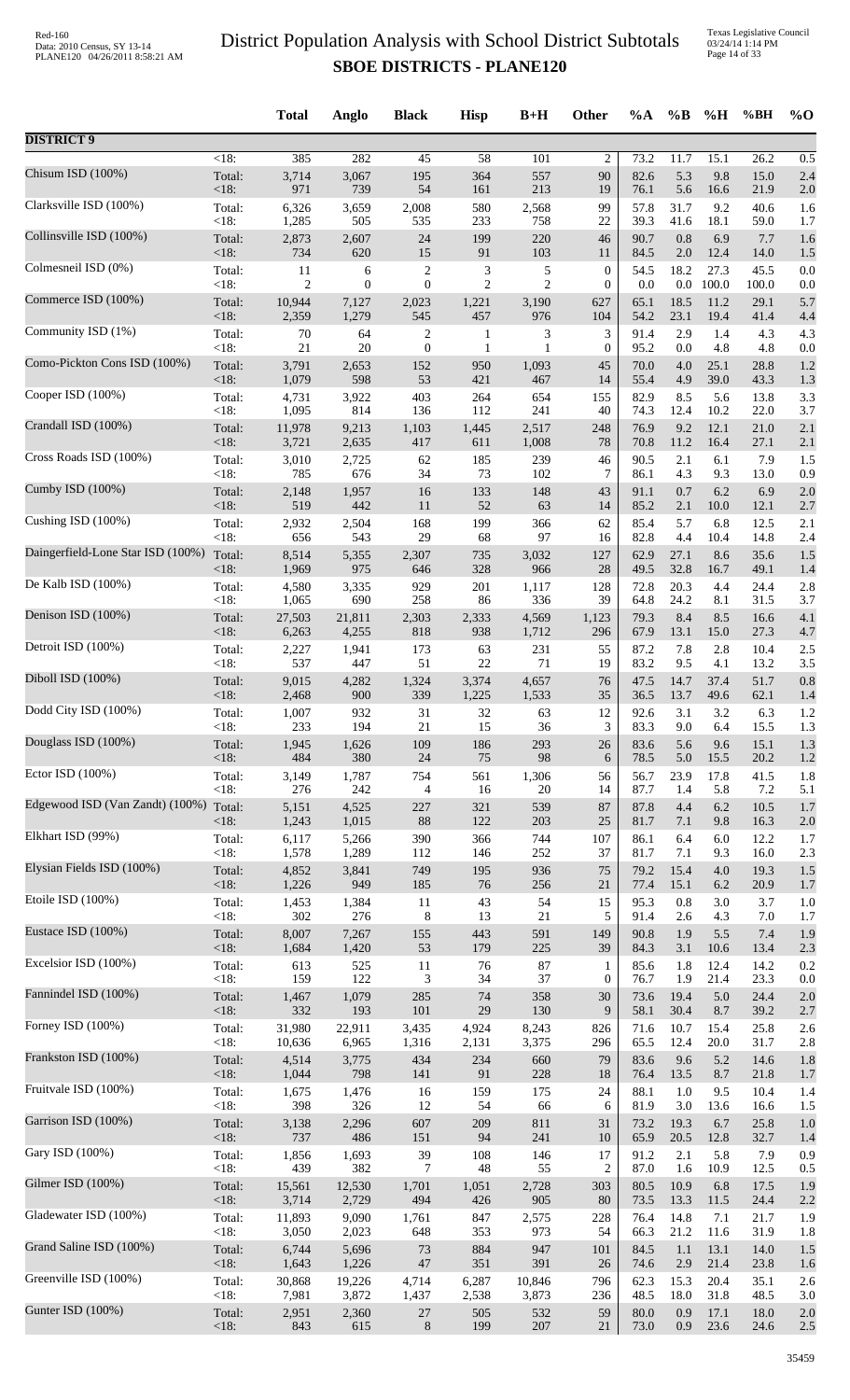|                                |         | <b>Total</b> | Anglo  | <b>Black</b>     | <b>Hisp</b>    | $B+H$  | <b>Other</b>   | $\%A$ | $\%$ B  | %H      | %BH  | $%$ <sup>O</sup> |
|--------------------------------|---------|--------------|--------|------------------|----------------|--------|----------------|-------|---------|---------|------|------------------|
| <b>DISTRICT 9</b>              |         |              |        |                  |                |        |                |       |         |         |      |                  |
| Hallsville ISD (100%)          | Total:  | 19,354       | 16,407 | 1,309            | 1,295          | 2,578  | 369            | 84.8  | 6.8     | 6.7     | 13.3 | 1.9              |
| Harleton ISD (100%)            | <18:    | 5,398        | 4,294  | 416              | 588            | 986    | 118            | 79.5  | 7.7     | 10.9    | 18.3 | 2.2              |
|                                | Total:  | 3,055        | 2,706  | 236              | 85             | 321    | 28             | 88.6  | 7.7     | 2.8     | 10.5 | 0.9              |
| Harmony ISD (100%)             | <18:    | 816          | 710    | 59               | 43             | 102    | $\overline{4}$ | 87.0  | 7.2     | 5.3     | 12.5 | 0.5              |
|                                | Total:  | 6,326        | 5,684  | 63               | 511            | 571    | 71             | 89.9  | 1.0     | 8.1     | 9.0  | 1.1              |
|                                | < 18:   | 1,248        | 1,000  | 16               | 210            | 226    | 22             | 80.1  | 1.3     | 16.8    | 18.1 | 1.8              |
| Harts Bluff ISD (100%)         | Total:  | 2,986        | 1,952  | $71\,$           | 904            | 959    | 75             | 65.4  | 2.4     | 30.3    | 32.1 | 2.5              |
|                                | $<18$ : | 872          | 426    | 25               | 398            | 415    | 31             | 48.9  | 2.9     | 45.6    | 47.6 | 3.6              |
| Hawkins ISD (100%)             | Total:  | 5,433        | 4,211  | 909              | 230            | 1,129  | 93             | 77.5  | 16.7    | 4.2     | 20.8 | 1.7              |
| Henderson ISD (100%)           | $<18$ : | 1,036        | 808    | 136              | 70             | 205    | 23             | 78.0  | 13.1    | 6.8     | 19.8 | 2.2              |
|                                | Total:  | 23,550       | 14,490 | 5,265            | 3,530          | 8,740  | 320            | 61.5  | 22.4    | 15.0    | 37.1 | 1.4              |
|                                | <18:    | 4,960        | 2,659  | 1,069            | 1,169          | 2,214  | 87             | 53.6  | 21.6    | 23.6    | 44.6 | 1.8              |
| Honey Grove ISD (100%)         | Total:  | 3,402        | 2,757  | 315              | 275            | 588    | 57             | 81.0  | 9.3     | 8.1     | 17.3 | 1.7              |
|                                | <18:    | 784          | 560    | 98               | 114            | 210    | 14             | 71.4  | 12.5    | 14.5    | 26.8 | 1.8              |
| Hooks ISD (100%)               | Total:  | 4,559        | 3,462  | 777              | 248            | 1,006  | 91             | 75.9  | 17.0    | 5.4     | 22.1 | 2.0              |
|                                | <18:    | 1,182        | 830    | 233              | 105            | 330    | 22             | 70.2  | 19.7    | 8.9     | 27.9 | 1.9              |
| Howe ISD (100%)                | Total:  | 4,901        | 4,180  | 84               | 491            | 574    | 147            | 85.3  | 1.7     | 10.0    | 11.7 | 3.0              |
| Hubbard ISD (Bowie) (100%)     | <18:    | 1,363        | 1,054  | 50               | 211            | 260    | 49             | 77.3  | 3.7     | 15.5    | 19.1 | 3.6              |
|                                | Total:  | 559          | 506    | 16               | 18             | 34     | 19             | 90.5  | 2.9     | 3.2     | 6.1  | 3.4              |
| Hudson ISD (100%)              | $<18$ : | 127          | 112    | 6                | $\overline{4}$ | 10     | 5              | 88.2  | 4.7     | 3.1     | 7.9  | 3.9              |
|                                | Total:  | 11,571       | 8,653  | 847              | 1,912          | 2,727  | 191            | 74.8  | 7.3     | 16.5    | 23.6 | 1.7              |
|                                | <18:    | 3,448        | 2,310  | 340              | 767            | 1,085  | 53             | 67.0  | 9.9     | 22.2    | 31.5 | 1.5              |
| Hughes Springs ISD (100%)      | Total:  | 4,761        | 3,767  | 751              | 197            | 936    | 58             | 79.1  | 15.8    | 4.1     | 19.7 | 1.2              |
|                                | <18:    | 1,230        | 877    | 257              | 88             | 337    | 16             | 71.3  | 20.9    | 7.2     | 27.4 | 1.3              |
| Huntington ISD (100%)          | Total:  | 8,301        | 7,633  | 252              | 336            | 576    | 92             | 92.0  | 3.0     | 4.0     | 6.9  | 1.1              |
| Jacksonville ISD (100%)        | <18:    | 2,155        | 1,905  | 86               | 148            | 225    | 25             | 88.4  | 4.0     | 6.9     | 10.4 | 1.2              |
|                                | Total:  | 25,684       | 14,027 | 4,350            | 7,054          | 11,289 | 368            | 54.6  | 16.9    | 27.5    | 44.0 | 1.4              |
|                                | <18:    | 7,050        | 2,563  | 1,359            | 3,105          | 4,391  | 96             | 36.4  | 19.3    | 44.0    | 62.3 | 1.4              |
| Jefferson ISD (100%)           | Total:  | 9,875        | 7,009  | 2,354            | 296            | 2,643  | 223            | 71.0  | 23.8    | 3.0     | 26.8 | 2.3              |
|                                | <18:    | 1,876        | 1,141  | 573              | 114            | 685    | 50             | 60.8  | 30.5    | 6.1     | 36.5 | 2.7              |
| Joaquin ISD (100%)             | Total:  | 3,533        | 3,041  | 201              | 250            | 451    | 41             | 86.1  | 5.7     | 7.1     | 12.8 | 1.2              |
| Karnack ISD (100%)             | <18:    | 904          | 736    | 58               | 103            | 161    | $\overline{7}$ | 81.4  | 6.4     | 11.4    | 17.8 | 0.8              |
|                                | Total:  | 2,510        | 1,567  | 785              | 130            | 903    | 40             | 62.4  | 31.3    | 5.2     | 36.0 | 1.6              |
| Kaufman ISD (100%)             | <18:    | 443          | 218    | 171              | 53             | 216    | 9              | 49.2  | 38.6    | 12.0    | 48.8 | 2.0              |
|                                | Total:  | 17,203       | 11,545 | 1,109            | 4,288          | 5,339  | 319            | 67.1  | 6.4     | 24.9    | 31.0 | 1.9              |
|                                | $<18$ : | 4,808        | 2,601  | 346              | 1,809          | 2,118  | 89             | 54.1  | $7.2\,$ | 37.6    | 44.1 | 1.9              |
| Kemp ISD (100%)                | Total:  | 9,450        | 8,254  | 273              | 765            | 1,023  | 173            | 87.3  | 2.9     | 8.1     | 10.8 | 1.8              |
|                                | <18:    | 2,156        | 1,747  | 74               | 298            | 365    | 44             | 81.0  | 3.4     | 13.8    | 16.9 | 2.0              |
| Kilgore ISD (100%)             | Total:  | 21,202       | 14,174 | 3,122            | 3,527          | 6,568  | 460            | 66.9  | 14.7    | 16.6    | 31.0 | 2.2              |
| Laneville ISD (100%)           | <18:    | 5,318        | 2,955  | 870              | 1,426          | 2,251  | 112            | 55.6  | 16.4    | 26.8    | 42.3 | 2.1              |
|                                | Total:  | 1,505        | 928    | 448              | 105            | 553    | 24             | 61.7  | 29.8    | 7.0     | 36.7 | 1.6              |
| Lapoynor ISD (100%)            | <18:    | 339          | 190    | 104              | 37             | 141    | $\,8\,$        | 56.0  | 30.7    | 10.9    | 41.6 | 2.4              |
|                                | Total:  | 2,620        | 2,184  | 289              | 113            | 399    | 37             | 83.4  | 11.0    | 4.3     | 15.2 | 1.4              |
|                                | <18:    | 638          | 481    | 90               | 61             | 149    | 8              | 75.4  | 14.1    | 9.6     | 23.4 | 1.3              |
| Leary ISD (100%)               | Total:  | 979          | 827    | 67               | 55             | 122    | 30             | 84.5  | 6.8     | 5.6     | 12.5 | 3.1              |
|                                | <18:    | 234          | 179    | $22\,$           | $26\,$         | 48     | 7              | 76.5  | 9.4     | 11.1    | 20.5 | 3.0              |
| Leonard ISD (95%)              | Total:  | 3,503        | 2,924  | 153              | 326            | 473    | 106            | 83.5  | 4.4     | 9.3     | 13.5 | 3.0              |
| Leveretts Chapel ISD (100%)    | $<18$ : | 933          | 703    | 60               | 137            | 191    | 39             | 75.3  | 6.4     | 14.7    | 20.5 | 4.2              |
|                                | Total:  | 921          | 589    | 168              | 148            | 311    | 21             | 64.0  | 18.2    | 16.1    | 33.8 | 2.3              |
| Liberty-Eylau ISD (100%)       | <18:    | 273          | 149    | 56               | 65             | 119    | 5              | 54.6  | 20.5    | 23.8    | 43.6 | 1.8              |
|                                | Total:  | 14,674       | 8,793  | 4,560            | 1,092          | 5,589  | 292            | 59.9  | 31.1    | 7.4     | 38.1 | 2.0              |
|                                | <18:    | 3,394        | 1,784  | 1,322            | 242            | 1,544  | 66             | 52.6  | 39.0    | 7.1     | 45.5 | 1.9              |
| Lindale ISD (100%)             | Total:  | 19,279       | 16,236 | 1,336            | 1,348          | 2,656  | 387            | 84.2  | 6.9     | 7.0     | 13.8 | 2.0              |
|                                | <18:    | 5,000        | 3,836  | 464              | 587            | 1,034  | 130            | 76.7  | 9.3     | 11.7    | 20.7 | 2.6              |
| Linden-Kildare Cons ISD (100%) | Total:  | 5,700        | 4,236  | 1,120            | 269            | 1,378  | 86             | 74.3  | 19.6    | 4.7     | 24.2 | 1.5              |
| Lone Oak ISD (100%)            | <18:    | 1,221        | 831    | 261              | 113            | 370    | $20\,$         | 68.1  | 21.4    | 9.3     | 30.3 | 1.6              |
|                                | Total:  | 4,337        | 3,926  | 87               | 226            | 311    | 100            | 90.5  | $2.0\,$ | 5.2     | 7.2  | 2.3              |
| Longview ISD (100%)            | <18:    | 1,102        | 949    | 35               | 96             | 130    | 23             | 86.1  | 3.2     | 8.7     | 11.8 | 2.1              |
|                                | Total:  | 56,371       | 27,205 | 17,562           | 10,795         | 28,033 | 1,133          | 48.3  | 31.2    | 19.1    | 49.7 | 2.0              |
|                                | <18:    | 13,264       | 3,832  | 5,068            | 4,283          | 9,171  | 261            | 28.9  | 38.2    | 32.3    | 69.1 | 2.0              |
| Lufkin ISD $(100\%)$           | Total:  | 46,464       | 24,598 | 10,564           | 10,530         | 20,873 | 993            | 52.9  | 22.7    | 22.7    | 44.9 | 2.1              |
|                                | <18:    | 12,377       | 4,698  | 3,197            | 4,331          | 7,410  | 269            | 38.0  | 25.8    | 35.0    | 59.9 | 2.2              |
| Mabank ISD (100%)              | Total:  | 19,042       | 16,864 | 342              | 1,440          | 1,771  | 407            | 88.6  | 1.8     | 7.6     | 9.3  | 2.1              |
| Malakoff ISD (100%)            | <18:    | 4,392        | 3,578  | 143              | 586            | 721    | 93             | 81.5  | 3.3     | 13.3    | 16.4 | 2.1              |
|                                | Total:  | 9,447        | 7,910  | 605              | 776            | 1,373  | 164            | 83.7  | 6.4     | 8.2     | 14.5 | 1.7              |
| Malta ISD (100%)               | <18:    | 1,703        | 1,205  | 171              | 290            | 458    | 40             | 70.8  | 10.0    | 17.0    | 26.9 | 2.3              |
|                                | Total:  | 667          | 610    | $\boldsymbol{9}$ | 33             | 42     | 15             | 91.5  | 1.3     | 4.9     | 6.3  | 2.2              |
|                                | <18:    | 139          | 121    | 3                | 12             | 15     | 3              | 87.1  | 2.2     | 8.6     | 10.8 | 2.2              |
| Marshall ISD (100%)            | Total:  | 33,531       | 16,835 | 11,298           | 4,984          | 16,185 | 511            | 50.2  | 33.7    | 14.9    | 48.3 | 1.5              |
|                                | <18:    | 8,468        | 3,226  | 2,982            | 2,167          | 5,107  | 135            | 38.1  | 35.2    | 25.6    | 60.3 | 1.6              |
| Martins Mill ISD (100%)        | Total:  | 2,129        | 1,763  | 57               | 279            | 336    | 30             | 82.8  | 2.7     | 13.1    | 15.8 | 1.4              |
| Martinsville ISD (100%)        | <18:    | 610          | 464    | 18               | 119            | 137    | 9              | 76.1  | 3.0     | 19.5    | 22.5 | 1.5              |
|                                | Total:  | 1,180        | 973    | 67               | 133            | 192    | 15             | 82.5  | 5.7     | 11.3    | 16.3 | 1.3              |
| Maud ISD (100%)                | <18:    | 308          | 240    | 19               | 49             | 64     | 4              | 77.9  | 6.2     | 15.9    | 20.8 | 1.3              |
|                                | Total:  | 2,252        | 2,001  | 181              | 46             | 227    | 24             | 88.9  | 8.0     | $2.0\,$ | 10.1 | 1.1              |
|                                |         |              |        |                  |                |        |                |       |         |         |      |                  |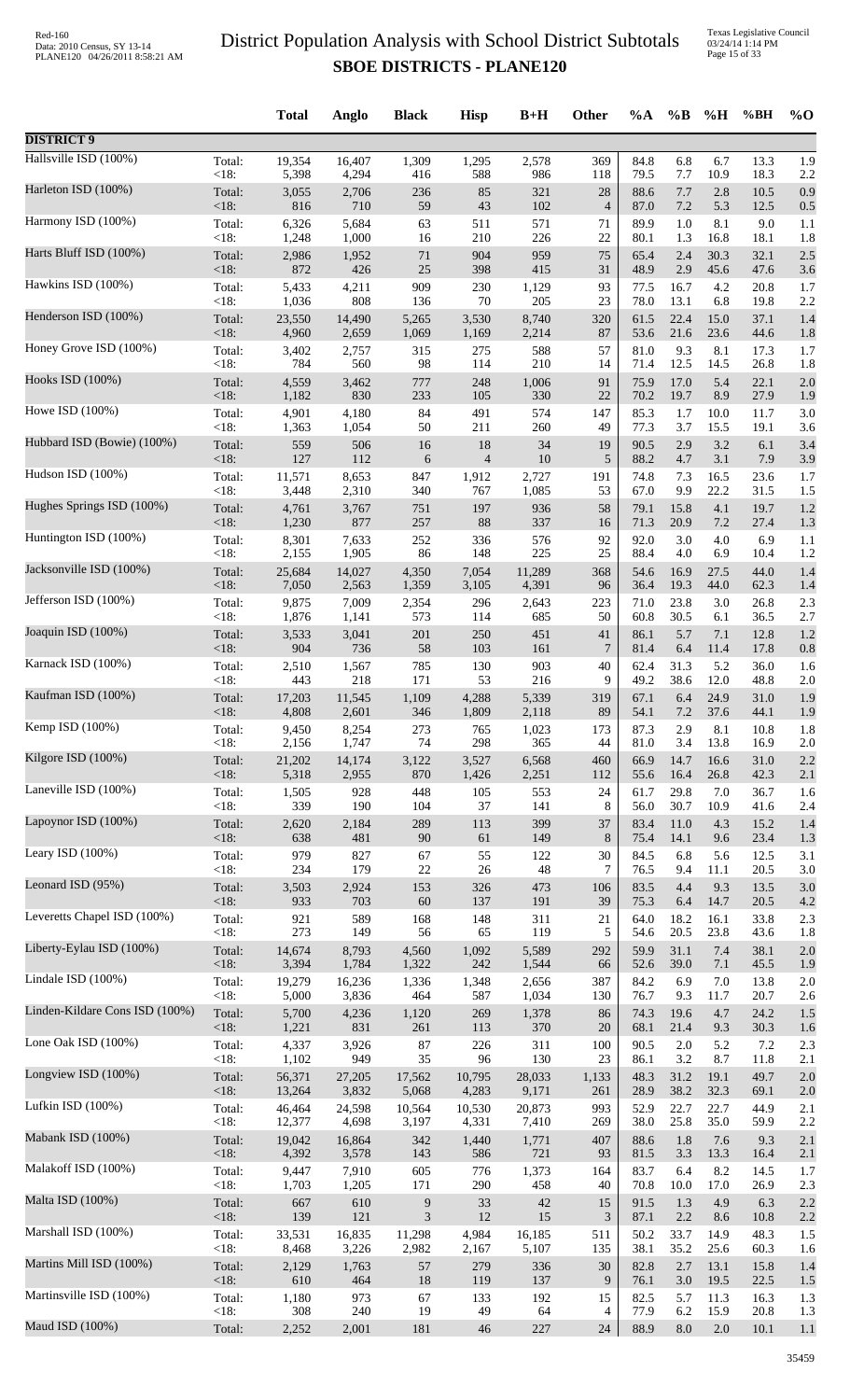Texas Legislative Council 03/24/14 1:14 PM Page 16 of 33

|                             |                   | <b>Total</b>    | Anglo          | <b>Black</b>                         | <b>Hisp</b>     | $B+H$        | Other                       | $\%A$        | $\%$ B         | %H               | %BH          | $\%$ O     |
|-----------------------------|-------------------|-----------------|----------------|--------------------------------------|-----------------|--------------|-----------------------------|--------------|----------------|------------------|--------------|------------|
| <b>DISTRICT 9</b>           |                   |                 |                |                                      |                 |              |                             |              |                |                  |              |            |
|                             | $<18$ :           | 597             | 524            | 49                                   | $\overline{20}$ | 69           | $\overline{4}$              | 87.8         | 8.2            | $\overline{3.4}$ | 11.6         | 0.7        |
| McLeod ISD (100%)           | Total:            | 855             | 805            | 34                                   | 6               | 40           | 10                          | 94.2         | 4.0            | 0.7              | 4.7          | 1.2        |
|                             | < 18:             | 236             | 221            | 10                                   | 3               | 13           | 2                           | 93.6         | 4.2            | 1.3              | 5.5          | 0.8        |
| Miller Grove ISD (100%)     | Total:            | 1,407           | 1,188          | $10\,$                               | 183             | 193          | 26                          | 84.4         | 0.7            | 13.0             | 13.7         | 1.8        |
|                             | <18:              | 326             | 249            | $\sqrt{2}$                           | 72              | 74           | 3                           | 76.4         | 0.6            | 22.1             | 22.7         | 0.9        |
| Mineola ISD (100%)          | Total:            | 9,325           | 7,317          | 607                                  | 1,278           | 1,878        | 130                         | 78.5         | 6.5            | 13.7             | 20.1         | 1.4        |
| Mount Enterprise ISD (100%) | < 18:             | 2,147           | 1,428          | 163                                  | 524             | 682          | 37                          | 66.5         | 7.6            | 24.4             | 31.8         | 1.7        |
|                             | Total:            | 1,765           | 1,360          | 287                                  | 106             | 387          | 18                          | 77.1         | 16.3           | 6.0              | 21.9         | 1.0        |
| Mount Pleasant ISD (100%)   | < 18:             | 349             | 251            | 50                                   | 48              | 95           | 3                           | 71.9         | 14.3           | 13.8             | 27.2         | 0.9        |
|                             | Total:            | 23,640          | 10,039         | 2,846                                | 10,534          | 13,257       | 344                         | 42.5         | 12.0           | 44.6             | 56.1         | 1.5        |
|                             | <18:              | 7,370           | 1,986          | 871                                  | 4,487           | 5,290        | 94                          | 26.9         | 11.8           | 60.9             | 71.8         | 1.3        |
| Mount Vernon ISD (100%)     | Total:            | 9,127           | 7,326          | 454                                  | 1,175           | 1,621        | 180                         | 80.3         | 5.0            | 12.9             | 17.8         | 2.0        |
|                             | < 18:             | 2,244           | 1,537          | 164                                  | 490             | 651          | 56                          | 68.5         | 7.3            | 21.8             | 29.0         | 2.5        |
| Murchison ISD (100%)        | Total:            | 855             | 738            | 11                                   | 103             | 114          | $\ensuremath{\mathfrak{Z}}$ | 86.3         | 1.3            | 12.0             | 13.3         | 0.4        |
|                             | $<18$ :           | 197             | 157            | 3                                    | 37              | 40           | $\boldsymbol{0}$            | 79.7         | 1.5            | 18.8             | 20.3         | 0.0        |
| Nacogdoches ISD (100%)      | Total:            | 46,647          | 24,916         | 10,940                               | 9,780           | 20,534       | 1,197                       | 53.4         | 23.5<br>26.4   | 21.0<br>35.8     | 44.0         | 2.6        |
| Neches ISD (100%)           | $<18$ :<br>Total: | 10,522<br>1,471 | 3,798<br>1,251 | 2,781<br>126                         | 3,772<br>81     | 6,469<br>207 | 255<br>13                   | 36.1<br>85.0 | 8.6            | 5.5              | 61.5<br>14.1 | 2.4<br>0.9 |
| New Boston ISD (100%)       | < 18:             | 348             | 277            | 31                                   | $38\,$          | 69           | $\overline{c}$              | 79.6         | 8.9            | 10.9             | 19.8         | 0.6        |
|                             | Total:            | 7,597           | 5,874          | 1,286                                | 286             | 1,567        | 156                         | 77.3         | 16.9           | 3.8              | 20.6         | 2.1        |
| New Diana ISD (100%)        | < 18:             | 1,872           | 1,300          | 418                                  | 124             | 539          | 33                          | 69.4         | 22.3           | 6.6              | 28.8         | 1.8        |
|                             | Total:            | 4,286           | 3,499          | 485                                  | 206             | 682          | 105                         | 81.6         | 11.3           | 4.8              | 15.9         | 2.4        |
|                             | < 18:             | 1,189           | 926            | 139                                  | 87              | 222          | 41                          | 77.9         | 11.7           | 7.3              | 18.7         | 3.4        |
| New Summerfield ISD (100%)  | Total:            | 2,011           | 760            | 184                                  | 1,055           | 1,229        | 22                          | 37.8         | 9.1            | 52.5             | 61.1         | 1.1        |
|                             | <18:              | 609             | 138            | 59                                   | 412             | 466          | $\sqrt{5}$                  | 22.7         | 9.7            | 67.7             | 76.5         | 0.8        |
| North Hopkins ISD (100%)    | Total:            | 2,150           | 1,700          | 59                                   | 358             | 416          | 34                          | 79.1         | 2.7            | 16.7             | 19.3         | 1.6        |
|                             | < 18:             | 583             | 386            | 19                                   | 168             | 187          | 10                          | 66.2         | 3.3            | 28.8             | 32.1         | 1.7        |
| North Lamar ISD (100%)      | Total:            | 17,014          | 14,686         | 920                                  | 774             | 1,683        | 645                         | 86.3         | 5.4            | 4.5              | 9.9          | 3.8        |
| Ore City ISD (100%)         | <18:              | 4,049           | 3,217          | 317                                  | 322             | 630          | 202                         | 79.5         | 7.8            | 8.0              | 15.6         | 5.0        |
|                             | Total:            | 4,497           | 3,586          | 398                                  | 396             | 792          | 119                         | 79.7         | 8.9            | 8.8              | 17.6         | 2.6        |
| Overton ISD (100%)          | < 18:             | 1,120           | 807            | 102                                  | 173             | 273          | 40                          | 72.1         | 9.1            | 15.4             | 24.4         | 3.6        |
|                             | Total:            | 3,362           | 2,418          | 579                                  | 326             | 897          | 47                          | 71.9         | 17.2           | 9.7              | 26.7         | 1.4        |
| Palestine ISD (100%)        | $<18$ :           | 773             | 570            | 134                                  | 72              | 199          | $\overline{4}$              | 73.7         | 17.3           | 9.3              | 25.7         | 0.5        |
|                             | Total:            | 20,209          | 11,610         | 4,279                                | 4,057           | 8,229        | 370                         | 57.4         | 21.2           | 20.1             | 40.7         | 1.8        |
|                             | <18:              | 5,173           | 2,113          | 1,302                                | 1,734           | 2,961        | 99                          | 40.8         | 25.2           | 33.5             | 57.2         | 1.9        |
| Paris ISD (100%)            | Total:            | 22,145          | 13,924         | 5,763                                | 1,798           | 7,462        | 759                         | 62.9         | 26.0           | 8.1              | 33.7         | 3.4        |
|                             | <18:              | 5,464           | 2,691          | 1,809                                | 830             | 2,585        | 188                         | 49.2         | 33.1           | 15.2             | 47.3         | 3.4        |
| Pewitt Cons ISD (100%)      | Total:            | 5,784           | 4,327          | 1,036                                | 322             | 1,341        | 116                         | 74.8         | 17.9           | 5.6              | 23.2         | 2.0        |
|                             | < 18:             | 1,314           | 916            | 245                                  | 134             | 368          | 30                          | 69.7         | 18.6           | 10.2             | 28.0         | 2.3        |
| Pilot Point ISD (3%)        | Total:<br><18:    | 277<br>97       | 213<br>66      | $\boldsymbol{0}$<br>$\boldsymbol{0}$ | 56<br>$30\,$    | 56<br>30     | $\,$ 8 $\,$<br>$\mathbf{1}$ | 76.9<br>68.0 | 0.0<br>$0.0\,$ | 20.2<br>30.9     | 20.2<br>30.9 | 2.9        |
| Pine Tree ISD (100%)        | Total:            | 24,937          | 16,925         | 3,195                                | 4,218           | 7,326        | 686                         | 67.9         | 12.8           | 16.9             | 29.4         | 1.0<br>2.8 |
| Pittsburg ISD (100%)        | < 18:             | 6,607           | 3,474          | 1,255                                | 1,743           | 2,939        | 194                         | 52.6         | 19.0           | 26.4             | 44.5         | 2.9        |
|                             | Total:            | 12,763          | 7,608          | 2,307                                | 2,689           | 4,948        | 207                         | 59.6         | 18.1           | 21.1             | 38.8         | 1.6        |
| Pleasant Grove ISD (100%)   | < 18:             | 3,430           | 1,524          | 681                                  | 1,183           | 1,836        | 70                          | 44.4         | 19.9           | 34.5             | 53.5         | 2.0        |
|                             | Total:            | 11,867          | 9,838          | 1,086                                | 517             | 1,574        | 455                         | 82.9         | 9.2            | 4.4              | 13.3         | 3.8        |
| Pottsboro ISD (100%)        | < 18:             | 2,965           | 2,251          | 390                                  | 190             | 563          | 151                         | 75.9         | 13.2           | 6.4              | 19.0         | 5.1        |
|                             | Total:            | 8,308           | 7,674          | 58                                   | 279             | 334          | 300                         | 92.4         | 0.7            | 3.4              | 4.0          | 3.6        |
|                             | < 18:             | 1,586           | 1,377          | 29                                   | 95              | 123          | 86                          | 86.8         | 1.8            | 6.0              | 7.8          | 5.4        |
| Prairiland ISD (100%)       | Total:            | 5,909           | 5,444          | 123                                  | 255             | 375          | 90                          | 92.1         | 2.1            | 4.3              | 6.3          | 1.5        |
|                             | < 18:             | 1,375           | 1,211          | 42                                   | 103             | 144          | 20                          | 88.1         | 3.1            | 7.5              | 10.5         | 1.5        |
| Queen City ISD (100%)       | Total:<br><18:    | 5,196<br>1,200  | 4,242<br>929   | 797<br>214                           | 102<br>44       | 893<br>256   | 61<br>15                    | 81.6<br>77.4 | 15.3<br>17.8   | $2.0\,$<br>3.7   | 17.2<br>21.3 | 1.2        |
| Quinlan ISD (100%)          | Total:            | 17,815          | 15,491         | 184                                  | 1,611           | 1,786        | 538                         | 87.0         | $1.0\,$        | 9.0              | 10.0         | 1.3<br>3.0 |
| Quitman ISD (100%)          | < 18:             | 3,973           | 3,097          | 75                                   | 674             | 744          | 132                         | 78.0         | 1.9            | 17.0             | 18.7         | 3.3        |
|                             | Total:            | 7,890           | 6,887          | 312                                  | 588             | 886          | 117                         | 87.3         | 4.0            | 7.5              | 11.2         | 1.5        |
| Rains ISD (100%)            | < 18:             | 1,620           | 1,250<br>9,199 | 89<br>286                            | 263<br>810      | 344<br>1,088 | 26<br>231                   | 77.2<br>87.5 | 5.5<br>2.7     | 16.2<br>7.7      | 21.2         | 1.6<br>2.2 |
|                             | Total:<br>< 18:   | 10,518<br>2,281 | 1,802          | 76                                   | 339             | 413          | 66                          | 79.0         | 3.3            | 14.9             | 10.3<br>18.1 | 2.9        |
| Red Lick ISD (100%)         | Total:            | 2,460           | 2,236          | 87                                   | $88\,$          | 175          | 49                          | 90.9         | 3.5            | 3.6              | 7.1          | 2.0        |
|                             | <18:              | 637             | 565            | 19                                   | 38              | 57           | 15                          | 88.7         | $3.0\,$        | 6.0              | 8.9          | 2.4        |
| Redwater ISD (100%)         | Total:            | 5,044           | 4,612          | 241                                  | 115             | 353          | 79                          | 91.4         | 4.8            | 2.3              | 7.0          | 1.6        |
|                             | < 18:             | 1,376           | 1,238          | 72                                   | 49              | 118          | 20                          | 90.0         | 5.2            | 3.6              | 8.6          | 1.5        |
| Rivercrest ISD (100%)       | Total:            | 3,780           | 3,261          | 154                                  | 297             | 450          | 69                          | 86.3         | 4.1            | 7.9              | 11.9         | 1.8        |
|                             | < 18:             | 833             | 652            | $40\,$                               | 121             | 160          | 21                          | 78.3         | 4.8            | 14.5             | 19.2         | 2.5        |
| Rockwall ISD (100%)         | Total:            | 63,233          | 47,631         | 3,805                                | 9,302           | 12,928       | 2,674                       | 75.3         | 6.0            | 14.7             | 20.4         | 4.2        |
| Roxton ISD (100%)           | < 18:             | 18,631          | 12,607         | 1,461                                | 3,809           | 5,167        | 857                         | 67.7         | 7.8            | 20.4             | 27.7         | 4.6        |
|                             | Total:            | 1,233           | 968            | 185                                  | 44              | 229          | 36                          | 78.5         | 15.0           | 3.6              | 18.6         | 2.9        |
| Royse City ISD (92%)        | < 18:             | 284             | 188            | $70\,$                               | 19              | 89           | 7                           | 66.2         | 24.6           | 6.7              | 31.3         | 2.5        |
|                             | Total:            | 18,668          | 13,080         | 1,242                                | 3,890           | 5,085        | 503                         | 70.1         | 6.7            | 20.8             | 27.2         | 2.7        |
|                             | < 18:             | 5,950           | 3,702          | 456                                  | 1,645           | 2,075        | 173                         | 62.2         | 7.7            | 27.6             | 34.9         | 2.9        |
| Rusk ISD (100%)             | Total:            | 12,208          | 8,596          | 2,095                                | 1,391           | 3,460        | 152                         | 70.4         | 17.2           | 11.4             | 28.3         | 1.2        |
|                             | < 18:             | 2,781           | 1,880          | 443                                  | 442             | 866          | 35                          | 67.6         | 15.9           | 15.9             | 31.1         | 1.3        |
| S and S Cons ISD (100%)     | Total:            | 5,106           | 4,627          | 41                                   | 279             | 312          | 167                         | 90.6         | $0.8\,$        | 5.5              | 6.1          | 3.3        |
|                             | < 18:             | 1,242           | 1,044          | 19                                   | 127             | 142          | 56                          | 84.1         | 1.5            | 10.2             | 11.4         | 4.5        |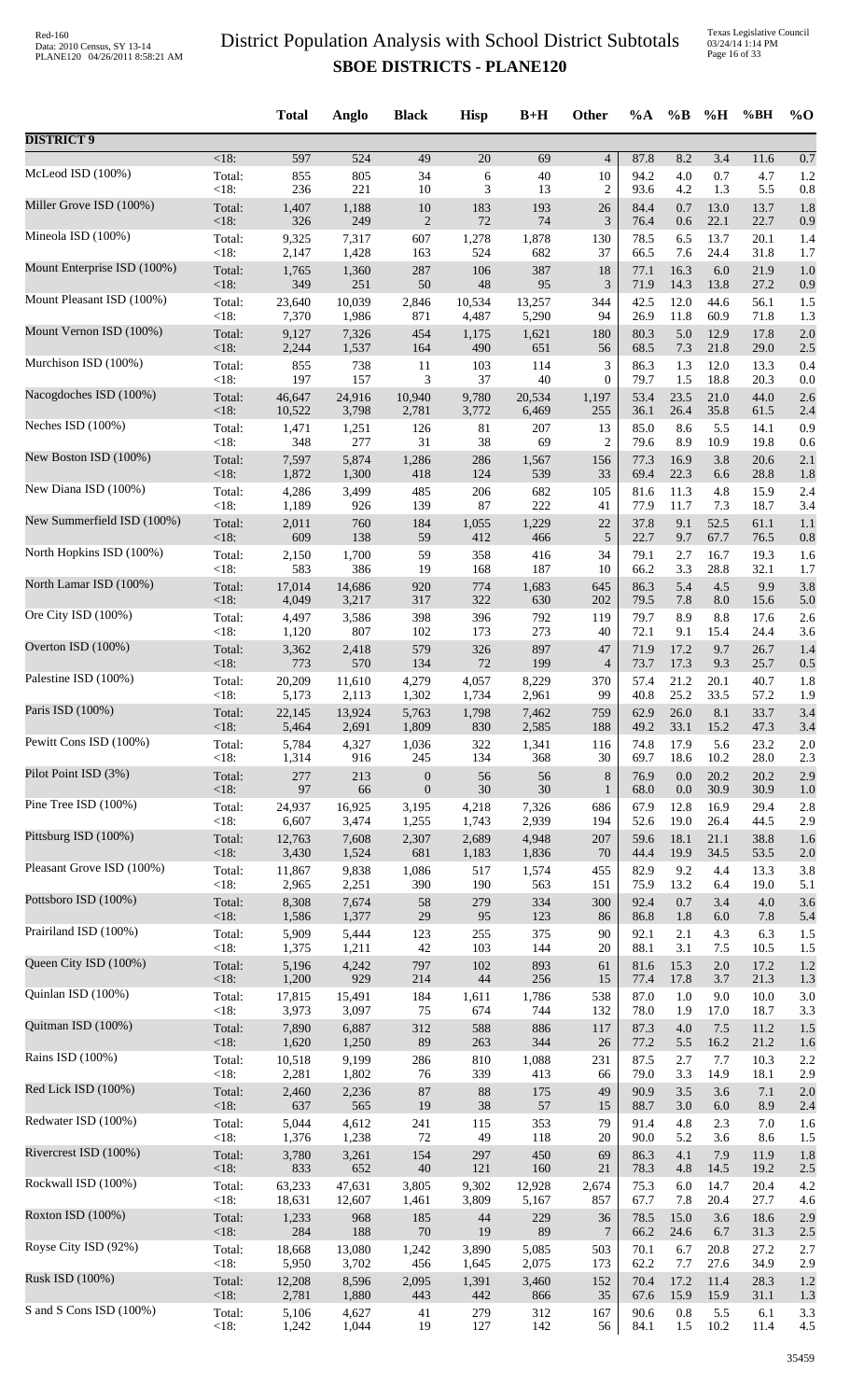|                                         |                   | <b>Total</b>   | Anglo          | <b>Black</b>     | <b>Hisp</b>      | $B+H$            | <b>Other</b>     | $\%A$        | $\%B$       | %H          | %BH         | $\%$ O     |
|-----------------------------------------|-------------------|----------------|----------------|------------------|------------------|------------------|------------------|--------------|-------------|-------------|-------------|------------|
| <b>DISTRICT 9</b>                       |                   |                |                |                  |                  |                  |                  |              |             |             |             |            |
| Sabine ISD (100%)                       | Total:            | 6,615          | 5,114          | 601              | 841              | 1,428            | 73               | 77.3         | 9.1         | 12.7        | 21.6        | 1.1        |
| Saltillo ISD (100%)                     | <18:              | 1,708          | 1,162          | 164              | 378              | 533              | 13               | 68.0         | 9.6         | 22.1        | 31.2        | 0.8        |
|                                         | Total:            | 1,193          | 947            | 56               | 162              | 218              | 28               | 79.4         | 4.7         | 13.6        | 18.3        | 2.3        |
| Sam Rayburn ISD (100%)                  | < 18:             | 312            | 231            | $20\,$           | 56               | 76               | 5                | 74.0         | 6.4         | 17.9        | 24.4        | 1.6        |
|                                         | Total:            | 2,474          | 2,260          | $35\,$           | 106              | 141              | 73               | 91.4         | 1.4         | 4.3         | 5.7         | 3.0        |
|                                         | <18:              | 599            | 528            | 18               | 37               | 55               | 16               | 88.1         | 3.0         | 6.2         | 9.2         | 2.7        |
| San Augustine ISD (1%)                  | Total:            | 48             | 47             | $\mathbf{1}$     | $\boldsymbol{0}$ | $\mathbf{1}$     | $\boldsymbol{0}$ | 97.9         | 2.1         | 0.0         | 2.1         | 0.0        |
|                                         | <18:              | 5              | 5              | $\boldsymbol{0}$ | $\overline{0}$   | $\boldsymbol{0}$ | $\boldsymbol{0}$ | 100.0        | 0.0         | 0.0         | 0.0         | 0.0        |
| Savoy ISD (100%)                        | Total:            | 1,864          | 1,711          | 41               | 66               | 102              | 51               | 91.8         | 2.2         | 3.5         | 5.5         | 2.7        |
|                                         | <18:              | 405            | 346            | 21               | 28               | 46               | 13               | 85.4         | 5.2         | 6.9         | 11.4        | 3.2        |
| Scurry-Rosser ISD (100%)                | Total:            | 4,214          | 3,605          | 190              | 322              | 510              | 99               | 85.5         | 4.5         | 7.6         | 12.1        | 2.3        |
|                                         | < 18:             | 1,097          | 891            | 53               | 138              | 190              | 16               | 81.2         | 4.8         | 12.6        | 17.3        | 1.5        |
| Shelbyville ISD (99%)                   | Total:            | 3,483          | 2,514          | 738              | 207              | 942              | 27               | 72.2         | 21.2        | 5.9         | 27.0        | 0.8        |
|                                         | <18:              | 815            | 530            | 194              | 89               | 282              | 3                | 65.0         | 23.8        | 10.9        | 34.6        | 0.4        |
| Sherman ISD (100%)                      | Total:            | 41,338         | 26,876         | 4,965            | 7,953            | 12,742           | 1,720            | 65.0         | 12.0        | 19.2        | 30.8        | 4.2        |
|                                         | < 18:             | 10,292         | 5,174          | 1,607            | 3,171            | 4,677            | 441              | 50.3         | 15.6        | 30.8        | 45.4        | 4.3        |
| Simms ISD (100%)                        | Total:<br>$<18$ : | 5,689<br>720   | 3,464<br>663   | 1,246<br>10      | 897<br>19        | 2,128<br>29      | 97<br>28         | 60.9<br>92.1 | 21.9<br>1.4 | 15.8        | 37.4        | 1.7        |
| Slocum ISD (100%)                       | Total:            | 2,082          | 1,919          | 57               | 79               | 132              | 31               | 92.2         | 2.7         | 2.6<br>3.8  | 4.0<br>6.3  | 3.9<br>1.5 |
| Spring Hill ISD (100%)                  | < 18:             | 443            | 394            | 14               | 31               | 42               | 7                | 88.9         | 3.2         | 7.0         | 9.5         | 1.6        |
|                                         | Total:            | 8,628          | 6,821          | 844              | 713              | 1,531            | 276              | 79.1         | 9.8         | 8.3         | 17.7        | 3.2        |
|                                         | <18:              | 2,692          | 1,955          | 371              | 284              | 637              | 100              | 72.6         | 13.8        | 10.5        | 23.7        | 3.7        |
| Sulphur Bluff ISD (100%)                | Total:            | 1,164          | 1,031          | $27\,$           | 90               | 112              | 21               | 88.6         | 2.3         | 7.7         | 9.6         | 1.8        |
|                                         | <18:              | 263            | 215            | 12               | 32               | 40               | 8                | 81.7         | 4.6         | 12.2        | 15.2        | 3.0        |
| Sulphur Springs ISD (100%)              | Total:            | 23,084         | 16,829         | 2,436            | 3,449            | 5,839            | 416              | 72.9         | 10.6        | 14.9        | 25.3        | 1.8        |
|                                         | <18:              | 5,846          | 3,600          | 753              | 1,383            | 2,111            | 135              | 61.6         | 12.9        | 23.7        | 36.1        | 2.3        |
| Tatum ISD (100%)                        | Total:            | 5,881          | 3,870          | 982              | 969              | 1,928            | 83               | 65.8         | 16.7        | 16.5        | 32.8        | 1.4        |
| Tenaha ISD (100%)                       | $<18$ :           | 1,454          | 804            | 239              | 396              | 624              | 26               | 55.3         | 16.4        | 27.2        | 42.9        | 1.8        |
|                                         | Total:            | 2,313          | 1,357          | 527              | 414              | 922              | 34               | 58.7         | 22.8        | 17.9        | 39.9        | 1.5        |
| Terrell ISD (100%)                      | < 18:             | 640            | 285            | 185              | 168              | 341              | 14               | 44.5         | 28.9        | 26.3        | 53.3        | 2.2        |
|                                         | Total:            | 24,885         | 13,920         | 5,068            | 5,492            | 10,468           | 497              | 55.9         | 20.4        | 22.1        | 42.1        | 2.0        |
|                                         | $<18$ :           | 6,399          | 2,600          | 1,461            | 2,267            | 3,677            | 122              | 40.6         | 22.8        | 35.4        | 57.5        | 1.9        |
| Texarkana ISD (100%)                    | Total:            | 31,638         | 15,785         | 12,869           | 2,466            | 15,161           | 692              | 49.9         | 40.7        | 7.8         | 47.9        | 2.2        |
|                                         | <18:              | 8,144          | 2,872          | 4,267            | 914              | 5,079            | 193              | 35.3         | 52.4        | 11.2        | 62.4        | 2.4        |
| Timpson ISD (100%)                      | Total:            | 3,906          | 2,889          | 656              | 336              | 979              | 38               | 74.0         | 16.8        | 8.6         | 25.1        | 1.0        |
|                                         | <18:              | 1,007          | 682            | 190              | 138              | 321              | 4                | 67.7         | 18.9        | 13.7        | 31.9        | 0.4        |
| Tioga ISD (100%)                        | Total:            | 1,281          | 1,094          | 15               | 138              | 153              | 34               | 85.4         | 1.2         | 10.8        | 11.9        | 2.7        |
|                                         | $<18$ :           | 302            | 230            | 10               | 55               | 65               | 7                | 76.2         | 3.3         | 18.2        | 21.5        | 2.3        |
| Tom Bean ISD (100%)                     | Total:            | 4,169          | 3,822          | 51               | 173              | 216              | 131              | 91.7         | 1.2         | 4.1         | 5.2         | 3.1        |
| Trenton ISD (96%)                       | < 18:             | 1,052          | 914            | 29               | 71               | 97               | 41               | 86.9         | 2.8         | 6.7         | 9.2         | 3.9        |
|                                         | Total:            | 2,978          | 2,545          | 65               | 303              | 361              | 72               | 85.5         | 2.2         | 10.2        | 12.1        | 2.4        |
|                                         | <18:              | 802            | 640            | $21\,$           | 118              | 133              | 29               | 79.8         | 2.6         | 14.7        | 16.6        | 3.6        |
| Trinidad ISD (100%)                     | Total:            | 891            | 676            | 149              | 48               | 196              | 19               | 75.9         | 16.7        | 5.4         | 22.0        | 2.1        |
|                                         | <18:              | 205            | 131            | 47               | 21               | 67               | 7                | 63.9         | 22.9        | 10.2        | 32.7        | 3.4        |
| Troup ISD (100%)                        | Total:            | 5,001          | 3,939          | 611              | 388              | 990              | 72               | 78.8         | 12.2        | 7.8         | 19.8        | 1.4        |
|                                         | <18:              | 1,316          | 966            | 187              | 153              | 334              | 16               | 73.4         | 14.2        | 11.6        | 25.4        | 1.2        |
| Tyler ISD (100%)                        | Total:            | 118,167        | 59,897         | 28,739           | 27,370           | 55,618           | 2,652            | 50.7         | 24.3        | 23.2        | 47.1        | 2.2        |
|                                         | <18:              | 30,104         | 10,403         | 8,221            | 11,006           | 18,958           | 743              | 34.6         | 27.3        | 36.6        | 63.0        | 2.5        |
| Union Grove ISD (100%)                  | Total:            | 2,873          | 2,672          | $35\,$           | 110              | 145              | 56               | 93.0         | 1.2         | 3.8         | 5.0         | 1.9        |
| Union Hill ISD (100%)                   | <18:              | 753            | 665            | $20\,$           | 49               | 69               | 19               | 88.3         | 2.7         | 6.5         | 9.2         | 2.5        |
|                                         | Total:            | 1,945          | 1,535          | 263              | 127              | 385              | 25               | 78.9         | 13.5        | 6.5         | 19.8        | 1.3        |
| Van Alstyne ISD (94%)                   | <18:              | 436            | 311            | 63               | 62               | 123              | $\overline{c}$   | 71.3         | 14.4        | 14.2        | 28.2        | 0.5        |
|                                         | Total:            | 6,612          | 5,807          | 206              | 445              | 646              | 159              | 87.8         | 3.1         | 6.7         | 9.8         | 2.4        |
|                                         | <18:              | 1,727          | 1,431          | 73               | 168              | 239              | 57               | 82.9         | 4.2         | 9.7         | 13.8        | 3.3        |
| Van ISD (100%)                          | Total:            | 13,590         | 11,578         | 426              | 1,360            | 1,772            | 240              | 85.2         | 3.1         | 10.0        | 13.0        | 1.8        |
|                                         | <18:              | 3,344          | 2,585          | 138              | 575              | 707              | 52               | 77.3         | 4.1         | 17.2        | 21.1        | 1.6        |
| Waskom ISD (100%)                       | Total:            | 4,355          | 2,879          | 805              | 631              | 1,427            | 49               | 66.1         | 18.5        | 14.5        | 32.8        | 1.1        |
|                                         | <18:              | 1,094          | 599            | 227              | 257              | 483              | 12               | 54.8         | 20.7        | 23.5        | 44.1        | 1.1        |
| Wells ISD (100%)                        | Total:            | 1,863          | 1,500          | 235              | 113              | 347              | 16               | 80.5         | 12.6        | 6.1         | 18.6        | 0.9        |
|                                         | $<18$ :           | 495            | 379            | 74               | 39               | 112              | 4                | 76.6         | 14.9        | 7.9         | 22.6        | 0.8        |
| West Rusk County Cons ISD (100%) Total: |                   | 5,689          | 4,042          | 654              | 908              | 1,555            | 92               | 71.0         | 11.5        | 16.0        | 27.3        | 1.6        |
| Westwood ISD (100%)                     | <18:              | 1,479          | 925            | 179              | 354              | 530              | 24               | 62.5         | 12.1        | 23.9        | 35.8        | 1.6        |
|                                         | Total:            | 14,936         | 8,170          | 3,939            | 2,651            | 6,562            | 204              | 54.7         | 26.4        | 17.7        | 43.9        | 1.4        |
| White Oak ISD (100%)                    | <18:<br>Total:    | 2,405<br>6,596 | 1,395<br>5,954 | 477<br>265       | 481<br>276       | 945<br>532       | 65               | 58.0<br>90.3 | 19.8<br>4.0 | 20.0<br>4.2 | 39.3<br>8.1 | 2.7        |
|                                         | $<18$ :           | 1,878          | 1,654          | 91               | 111              | 194              | 110<br>30        | 88.1         | 4.8         | 5.9         | 10.3        | 1.7<br>1.6 |
| Whitehouse ISD (100%)                   | Total:            | 24,984         | 19,995         | 2,405            | 1,735            | 4,098            | 891              | 80.0         | 9.6         | 6.9         | 16.4        | 3.6        |
|                                         | <18:              | 7,129          | 5,269          | 852              | 724              | 1,551            | 309              | 73.9         | 12.0        | 10.2        | 21.8        | 4.3        |
| Whitesboro ISD (89%)                    | Total:            | 8,498          | 7,724          | $45\,$           | 523              | 565              | 209              | 90.9         | 0.5         | 6.2         | 6.6         | 2.5        |
|                                         | <18:              | 1,836          | 1,542          | $27\,$           | 213              | 238              | 56               | 84.0         | 1.5         | 11.6        | 13.0        | 3.1        |
| Whitewright ISD (98%)                   | Total:            | 3,593          | 3,089          | 206              | 227              | 428              | 76               | 86.0         | 5.7         | 6.3         | 11.9        | 2.1        |
| Wills Point ISD (100%)                  | <18:              | 891            | 731            | 64               | 78               | 137              | 23               | 82.0         | 7.2         | 8.8         | 15.4        | 2.6        |
|                                         | Total:            | 13,716         | 11,213         | 857              | 1,351            | 2,193            | 310              | 81.8         | 6.2         | 9.8         | 16.0        | 2.3        |
| Winfield ISD (100%)                     | <18:              | 3,347          | 2,442          | 244              | 575              | 811              | 94               | 73.0         | 7.3         | 17.2        | 24.2        | 2.8        |
|                                         | Total:            | 996            | 483            | 10               | 502              | 506              | $\overline{7}$   | 48.5         | $1.0\,$     | 50.4        | 50.8        | 0.7        |
|                                         |                   |                |                |                  |                  |                  |                  |              |             |             |             |            |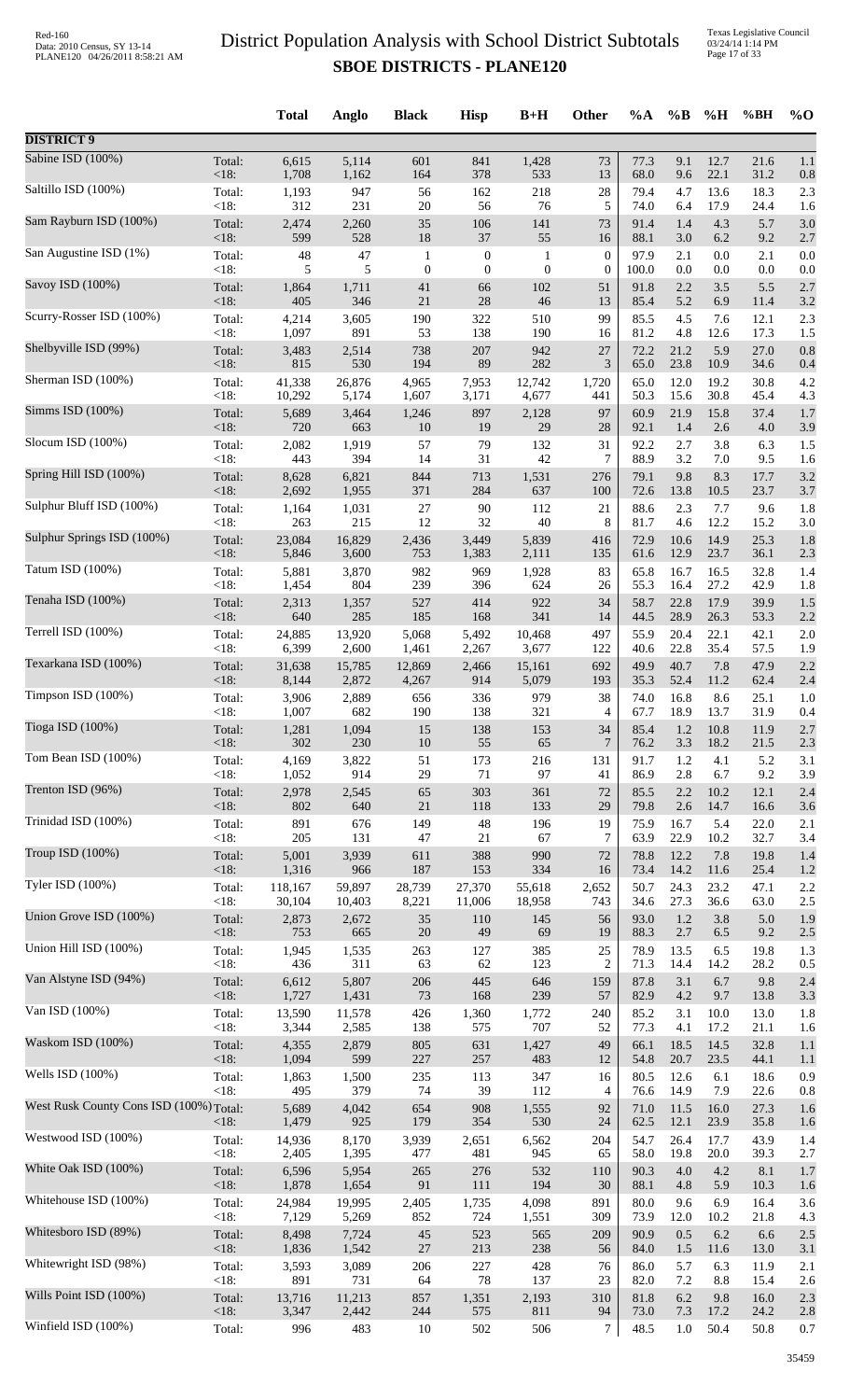Texas Legislative Council 03/24/14 1:14 PM Page 18 of 33

|                               |                 | <b>Total</b>  | Anglo               | <b>Black</b>     | <b>Hisp</b>      | $B+H$            | Other            | %A           | $\%B$        | %H           | %BH          | $%$ <sup>O</sup> |
|-------------------------------|-----------------|---------------|---------------------|------------------|------------------|------------------|------------------|--------------|--------------|--------------|--------------|------------------|
| <b>DISTRICT 9</b>             |                 |               |                     |                  |                  |                  |                  |              |              |              |              |                  |
| Winnsboro ISD (100%)          | $<18$ :         | 334           | 104                 | 3                | 228              | 228              | $\overline{c}$   | 31.1         | 0.9          | 68.3         | 68.3         | 0.6              |
|                               | Total:          | 8,832         | 7,689               | 253              | 751              | 1,003            | 140              | 87.1         | 2.9          | 8.5          | 11.4         | 1.6              |
|                               | <18:            | 1,939         | 1,559               | 67               | 278              | 344              | 36               | 80.4         | 3.5          | 14.3         | 17.7         | 1.9              |
| Winona ISD (100%)             | Total:          | 5,635         | 4,016               | 987              | 567              | 1,545            | 74               | 71.3         | 17.5         | 10.1         | 27.4         | 1.3              |
|                               | < 18:           | 1,360         | 839                 | 285              | 227              | 511              | 10               | 61.7         | 21.0         | 16.7         | 37.6         | 0.7              |
| Woden ISD (100%)              | Total:          | 3,064         | 2,455               | 164              | 408              | 566              | 43               | 80.1         | 5.4          | 13.3         | 18.5         | 1.4              |
| Wolfe City ISD (100%)         | <18:<br>Total:  | 885<br>3,068  | 613<br>2,542<br>573 | 82<br>255        | 178<br>212       | 257<br>462       | 15<br>64         | 69.3<br>82.9 | 9.3<br>8.3   | 20.1<br>6.9  | 29.0<br>15.1 | 1.7<br>2.1       |
| Yantis ISD (100%)             | < 18:<br>Total: | 741<br>3,385  | 2,968               | 78<br>$25\,$     | 79<br>348        | 156<br>373       | 12<br>44         | 77.3<br>87.7 | 10.5<br>0.7  | 10.7<br>10.3 | 21.1<br>11.0 | 1.6<br>1.3       |
| Zavalla ISD (100%)            | $<18$ :         | 532           | 388                 | $\overline{7}$   | 129              | 136              | 8                | 72.9         | 1.3          | 24.2         | 25.6         | 1.5              |
|                               | Total:          | 2,975         | 2,861               | 17               | 61               | 77               | 37               | 96.2         | 0.6          | 2.1          | 2.6          | 1.2              |
| <b>DISTRICT 10</b>            | < 18:           | 615           | 575                 | 8                | 24               | 31               | 9                | 93.5         | 1.3          | 3.9          | 5.0          | 1.5              |
|                               | <b>Total:</b>   | 1,613,000     | 936,537             | 205,969          | 390,553          | 583,685          | 92,778           | 58.1         | 12.8         | 24.2         | 36.2         | 5.8              |
|                               | <18:            | 428,535       | 197,935             | 67,779           | 143,791          | 204,313          | 26,287           | 46.2         | 15.8         | 33.6         | 47.7         | 6.1              |
| Academy ISD (100%)            | Total:          | 5,052         | 3,899               | 211              | 825              | 1,022            | 131              | 77.2         | 4.2          | 16.3         | 20.2         | 2.6              |
|                               | <18:            | 1,408         | 985                 | 75               | 311              | 378              | 45               | 70.0         | 5.3          | 22.1         | 26.8         | 3.2              |
| Austin ISD (28%)              | Total:          | 180,927       | 88,937              | 14,216           | 66,967           | 79,965           | 12,025           | 49.2         | 7.9          | 37.0         | 44.2         | 6.6              |
|                               | < 18:           | 39,873        | 12,063              | 3,950            | 22,128           | 25,524           | 2,286            | 30.3         | 9.9          | 55.5         | 64.0         | 5.7              |
| Axtell ISD (10%)              | Total:          | 301           | 243                 | $\mathfrak{Z}$   | 51               | 54               | $\overline{4}$   | 80.7         | 1.0          | 16.9         | 17.9         | 1.3              |
|                               | $<18$ :         | 83            | 68                  | $\boldsymbol{0}$ | 15               | 15               | $\boldsymbol{0}$ | 81.9         | 0.0          | 18.1         | 18.1         | 0.0              |
| Bartlett ISD (100%)           | Total:          | 3,663         | 1,609               | 345              | 1,659            | 1,998            | 56               | 43.9         | 9.4          | 45.3         | 54.5         | 1.5              |
|                               | < 18:           | 625           | 214                 | 61               | 352              | 408              | 3                | 34.2         | 9.8          | 56.3         | 65.3         | 0.5              |
| Bastrop ISD (100%)            | Total:          | 46,645        | 26,009              | 3,771            | 16,078           | 19,598           | 1,038            | 55.8         | 8.1          | 34.5         | 42.0         | 2.2              |
| Bellville ISD (100%)          | <18:            | 12,384        | 5,090               | 1,040            | 6,136            | 7,034            | 260              | 41.1         | 8.4          | 49.5         | 56.8         | 2.1              |
|                               | Total:          | 12,575        | 9,360               | 1,161            | 1,934            | 3,052            | 163              | 74.4         | 9.2          | 15.4         | 24.3         | 1.3              |
| Belton ISD (100%)             | < 18:           | 2,890         | 1,794               | 324              | 748              | 1,051            | 45               | 62.1         | 11.2         | 25.9         | 36.4         | 1.6              |
|                               | Total:          | 45,167        | 31,234              | 3,225            | 9,461            | 12,470           | 1,463            | 69.2         | 7.1          | 20.9         | 27.6         | 3.2              |
| Brazos ISD (51%)              | <18:            | 12,205        | 7,168               | 1,101            | 3,666            | 4,630            | 407              | 58.7         | 9.0          | 30.0         | 37.9         | 3.3              |
|                               | Total:          | 2,231         | 1,253               | 331              | 630              | 951              | 27               | 56.2         | 14.8         | 28.2         | 42.6         | 1.2              |
| Bremond ISD (100%)            | < 18:           | 562           | 242                 | 116              | 208              | 319              | 1                | 43.1         | 20.6         | 37.0         | 56.8         | 0.2              |
|                               | Total:          | 2,241         | 1,809               | 302              | 102              | 404              | 28               | 80.7         | 13.5         | 4.6          | 18.0         | 1.2              |
|                               | <18:            | 515           | 384                 | 79               | $40\,$           | 119              | 12               | 74.6         | 15.3         | 7.8          | 23.1         | 2.3              |
| Brenham ISD (100%)            | Total:          | 30,678        | 19,992              | 5,854            | 4,372            | 10,075           | 611              | 65.2         | 19.1         | 14.3         | 32.8         | 2.0              |
|                               | < 18:           | 6,837         | 3,480               | 1,640            | 1,666            | 3,214            | 143              | 50.9         | 24.0         | 24.4         | 47.0         | 2.1              |
| Bruceville-Eddy ISD (10%)     | Total:          | 400           | 345                 | 14               | 32               | 46               | 9                | 86.3         | 3.5          | 8.0          | 11.5         | 2.3              |
|                               | < 18:           | 75            | 56                  | $\mathbf{2}$     | $12\,$           | 14               | $\sqrt{5}$       | 74.7         | 2.7          | 16.0         | 18.7         | 6.7              |
| Bryan ISD (0%)                | Total:          | 68            | 65                  | $\boldsymbol{0}$ | 3                | 3                | $\mathbf{0}$     | 95.6         | 0.0          | 4.4          | 4.4          | 0.0              |
|                               | < 18:           | 9             | 8                   | $\boldsymbol{0}$ | 1                | 1                | $\boldsymbol{0}$ | 88.9         | 0.0          | 11.1         | 11.1         | 0.0              |
| Buckholts ISD (100%)          | Total:          | 857           | 527                 | $8\,$            | 307              | 314              | 16               | 61.5         | 0.9          | 35.8         | 36.6         | 1.9              |
| Buffalo ISD (100%)            | <18:            | 251           | 121                 | $\mathbf{1}$     | 124              | 125              | $\sqrt{5}$       | 48.2         | 0.4          | 49.4         | 49.8         | 2.0              |
|                               | Total:          | 5,072         | 3,669               | 413              | 962              | 1,353            | 50               | 72.3         | 8.1          | 19.0         | 26.7         | 1.0              |
| Burnet Cons ISD (89%)         | <18:            | 1,209         | 705                 | 108              | 396              | 490              | 14               | 58.3         | 8.9          | 32.8         | 40.5         | 1.2              |
|                               | Total:          | 19,673        | 15,843              | 440              | 3,106            | 3,509            | 321              | 80.5         | 2.2          | 15.8         | 17.8         | 1.6              |
| Burton ISD (100%)             | <18:            | 4,496         | 3,186               | 92               | 1,155            | 1,226            | 84               | 70.9         | 2.0          | 25.7         | 27.3         | 1.9              |
|                               | Total:          | 2,964         | 2,368               | 315              | 234              | 546              | 50               | 79.9         | 10.6         | 7.9          | 18.4         | 1.7              |
| Caldwell ISD (100%)           | < 18:<br>Total: | 596<br>10,193 | 419<br>6,988        | 68<br>1,033      | $87\,$<br>2,113  | 154              | 23<br>82         | 70.3<br>68.6 | 11.4<br>10.1 | 14.6<br>20.7 | 25.8<br>30.6 | 3.9              |
|                               | $<18$ :         | 2,549         | 1,408               | 295              | 847              | 3,123<br>1,125   | 16               | 55.2         | 11.6         | 33.2         | 44.1         | 0.8<br>0.6       |
| Calvert ISD (100%)            | Total:          | 1,633         | 725                 | 663              | 214              | 871              | 37               | 44.4         | 40.6         | 13.1         | 53.3         | 2.3              |
|                               | < 18:           | 377           | 92                  | 208              | 75               | 279              | 6                | 24.4         | 55.2         | 19.9         | 74.0         | 1.6              |
| Cameron ISD (100%)            | Total:          | 8,522         | 4,877               | 1,276            | 2,301            | 3,537            | 108              | 57.2         | 15.0         | 27.0         | 41.5         | 1.3              |
|                               | <18:            | 2,248         | 926                 | 406              | 908              | 1,286            | 36               | 41.2         | 18.1         | 40.4         | 57.2         | 1.6              |
| Centerville ISD (Leon) (100%) | Total:          | 4,279         | 3,539               | 367              | 310              | 675              | 65               | 82.7         | 8.6          | 7.2          | 15.8         | 1.5              |
|                               | < 18:           | 855           | 660                 | 68               | 114              | 182              | 13               | 77.2         | 8.0          | 13.3         | 21.3         | 1.5              |
| Chilton ISD (100%)            | Total:<br><18:  | 2,140<br>596  | 1,067<br>195        | 269<br>74        | 753<br>304       | 1,018<br>375     | 55<br>26         | 49.9<br>32.7 | 12.6<br>12.4 | 35.2<br>51.0 | 47.6<br>62.9 | 2.6              |
| Columbus ISD (4%)             | Total:          | 404           | 327                 | 32               | 41               | $72\,$           | 5                | 80.9         | 7.9          | 10.1         | 17.8         | 4.4<br>1.2       |
| Coolidge ISD (100%)           | <18:            | 97            | 57                  | 16               | $23\,$           | 38               | $\overline{c}$   | 58.8         | 16.5         | 23.7         | 39.2         | 2.1              |
|                               | Total:          | 1,422         | 643                 | 265              | 495              | 754              | $25\,$           | 45.2         | 18.6         | 34.8         | 53.0         | 1.8              |
| Copperas Cove ISD (4%)        | <18:            | 410           | 122                 | 93               | 190              | 280              | 8                | 29.8         | 22.7         | 46.3         | 68.3         | 2.0              |
|                               | Total:          | 1,568         | 1,154               | 157              | 210              | 339              | 75               | 73.6         | 10.0         | 13.4         | 21.6         | 4.8              |
| Corsicana ISD (0%)            | <18:            | 393           | 266                 | 51               | 77               | 113              | 14               | 67.7         | 13.0         | 19.6         | 28.8         | 3.6              |
|                               | Total:          | 10            | 10                  | $\boldsymbol{0}$ | $\boldsymbol{0}$ | $\boldsymbol{0}$ | $\boldsymbol{0}$ | 100.0        | 0.0          | 0.0          | 0.0          | 0.0              |
| Coupland ISD (100%)           | <18:            | 2             | $\overline{2}$      | $\boldsymbol{0}$ | $\mathbf{0}$     | $\boldsymbol{0}$ | $\boldsymbol{0}$ | 100.0        | 0.0          | 0.0          | 0.0          | 0.0              |
|                               | Total:          | 922           | 753                 | 15               | 136              | 150              | 19               | 81.7         | 1.6          | 14.8         | 16.3         | 2.1              |
| Del Valle ISD (2%)            | < 18:           | 224           | 149                 | 7                | 62               | 69               | 6                | 66.5         | 3.1          | 27.7         | 30.8         | 2.7              |
|                               | Total:          | 912           | 421                 | 66               | 400              | 463              | 28               | 46.2         | 7.2          | 43.9         | 50.8         | 3.1              |
|                               | $<18$ :         | 240           | 58                  | 18               | 159              | 174              | 8                | 24.2         | 7.5          | 66.3         | 72.5         | 3.3              |
| Dew ISD (100%)                | Total:          | 854           | 717                 | 81               | 49               | 129              | 8                | 84.0         | 9.5          | 5.7          | 15.1         | 0.9              |
|                               | <18:            | 200           | 164                 | 19               | 17               | 36               | $\mathbf{0}$     | 82.0         | 9.5          | 8.5          | 18.0         | 0.0              |
| Dime Box ISD (100%)           | Total:          | 1,225         | 713                 | 301              | 208              | 498              | 14               | 58.2         | 24.6         | 17.0         | 40.7         | 1.1              |
|                               | <18:            | 267           | 106                 | $84\,$           | $84\,$           | 160              | 1                | 39.7         | 31.5         | 31.5         | 59.9         | 0.4              |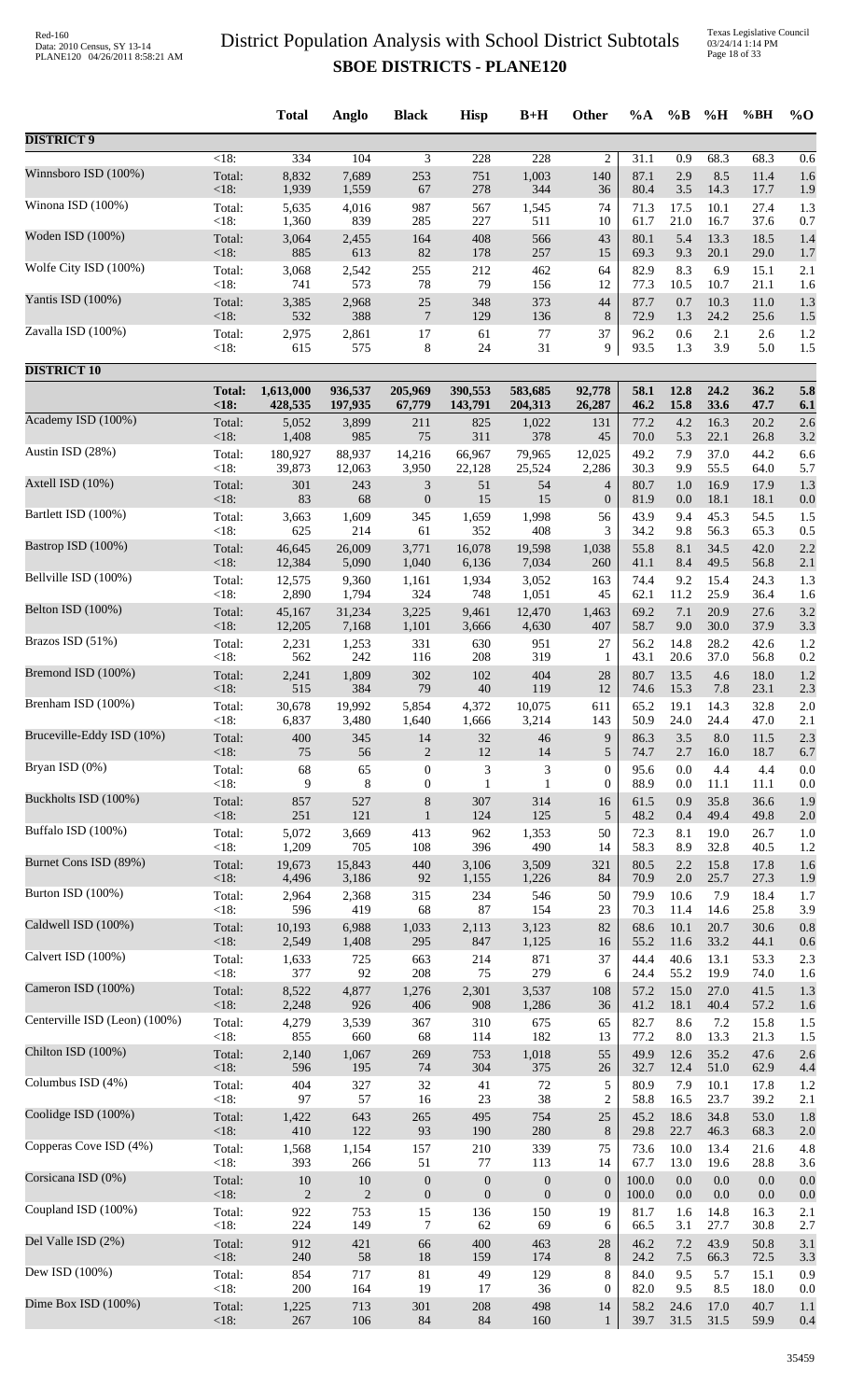Texas Legislative Council 03/24/14 1:14 PM Page 19 of 33

|                             |                | <b>Total</b>         | Anglo          | <b>Black</b>                     | <b>Hisp</b>                      | $B+H$                        | Other                  | %A           | $\%B$          | %H           | %BH          | $%$ <sup>O</sup> |
|-----------------------------|----------------|----------------------|----------------|----------------------------------|----------------------------------|------------------------------|------------------------|--------------|----------------|--------------|--------------|------------------|
| <b>DISTRICT 10</b>          |                |                      |                |                                  |                                  |                              |                        |              |                |              |              |                  |
| Dripping Springs ISD (1%)   | Total:         | 191                  | 168            | $\overline{4}$                   | $\tau$                           | 11                           | 12                     | 88.0         | 2.1            | 3.7          | 5.8          | 6.3              |
|                             | $<18$ :        | 59                   | 49             | 1                                | $\overline{c}$                   | 3                            | 7                      | 83.1         | 1.7            | 3.4          | 5.1          | 11.9             |
| Eanes ISD (0%)              | Total:         | 10                   | 9              | $\boldsymbol{0}$                 | $\mathbf{1}$                     | $\mathbf{1}$                 | $\boldsymbol{0}$       | 90.0         | 0.0            | $10.0\,$     | 10.0         | 0.0              |
|                             | <18:           | $\overline{4}$       | $\overline{4}$ | $\mathbf{0}$                     | $\mathbf{0}$                     | $\boldsymbol{0}$             | $\boldsymbol{0}$       | 100.0        | 0.0            | $0.0\,$      | 0.0          | 0.0              |
| Elgin ISD (100%)            | Total:         | 19,452               | 9,105          | 2,625                            | 7,562                            | 10,020                       | 327                    | 46.8         | 13.5           | 38.9         | 51.5         | 1.7              |
| Fairfield ISD (96%)         | <18:           | 5,676                | 1,913          | 919                              | 2,866                            | 3,681                        | 82                     | 33.7         | 16.2           | 50.5         | 64.9         | 1.4              |
|                             | Total:         | 9,118                | 6,360          | 1,419                            | 1,213                            | 2,603                        | 155                    | 69.8         | 15.6           | 13.3         | 28.5         | 1.7              |
| Fayetteville ISD (100%)     | <18:           | 2,249                | 1,354          | 366                              | 492                              | 845                          | 50                     | 60.2         | 16.3           | 21.9         | 37.6         | 2.2              |
|                             | Total:         | 1,507                | 1,407          | 37                               | 48                               | 85                           | 15                     | 93.4         | 2.5            | 3.2          | 5.6          | 1.0              |
| Flatonia ISD (100%)         | <18:           | 269                  | 249            | 3                                | 17                               | 20                           | $\boldsymbol{0}$       | 92.6         | 1.1            | 6.3          | 7.4          | 0.0              |
|                             | Total:         | 3,517                | 2,295          | 152                              | 1,044                            | 1,194                        | 28                     | 65.3         | 4.3            | 29.7         | 33.9         | 0.8              |
| Florence ISD (100%)         | $<18$ :        | 827                  | 385            | 44                               | 394                              | 436                          | 6                      | 46.6         | 5.3            | 47.6         | 52.7         | 0.7              |
|                             | Total:         | 5,214                | 3,931          | 65                               | 1,113                            | 1,166                        | 117                    | 75.4         | 1.2            | 21.3         | 22.4         | 2.2              |
| Franklin ISD (100%)         | <18:           | 1,371                | 886            | 24                               | 439                              | 458                          | 27                     | 64.6         | 1.8            | 32.0         | 33.4         | 2.0              |
|                             | Total:         | 5,441                | 4,447          | 444                              | 473                              | 897                          | 97                     | 81.7         | 8.2            | 8.7          | 16.5         | 1.8              |
| Gatesville ISD (0%)         | <18:<br>Total: | 1,330                | 1,011<br>23    | 124                              | 175                              | 286                          | 33<br>$\boldsymbol{0}$ | 76.0<br>95.8 | 9.3<br>$0.0\,$ | 13.2<br>4.2  | 21.5<br>4.2  | 2.5<br>0.0       |
| Gause ISD (100%)            | <18:           | 24<br>$\overline{c}$ | $\overline{2}$ | $\boldsymbol{0}$<br>$\mathbf{0}$ | $\mathbf{1}$<br>$\boldsymbol{0}$ | $\mathbf{1}$<br>$\mathbf{0}$ | $\boldsymbol{0}$       | 100.0        | 0.0            | 0.0          | 0.0          | 0.0              |
|                             | Total:         | 870                  | 664            | 116                              | 79                               | 193                          | 13                     | 76.3         | 13.3           | 9.1          | 22.2         | 1.5              |
|                             | < 18:          | 226                  | 152            | 33                               | 41                               | 73                           | $\mathbf{1}$           | 67.3         | 14.6           | 18.1         | 32.3         | 0.4              |
| Georgetown ISD (100%)       | Total:         | 63,164               | 45,814         | 2,400                            | 13,844                           | 15,958                       | 1,392                  | 72.5         | 3.8            | 21.9         | 25.3         | 2.2              |
|                             | <18:           | 15,013               | 8,777          | 798                              | 5,202                            | 5,837                        | 399                    | 58.5         | 5.3            | 34.6         | 38.9         | 2.7              |
| Giddings ISD (100%)         | Total:         | 10,077               | 5,664          | 1,208                            | 3,131                            | 4,305                        | 108                    | 56.2         | 12.0           | 31.1         | 42.7         | 1.1              |
|                             | <18:           | 2,816                | 1,104          | 367                              | 1,340                            | 1,677                        | 35                     | 39.2         | 13.0           | 47.6         | 59.6         | 1.2              |
| Granger ISD (100%)          | Total:         | 2,537                | 1,786          | 133                              | 605                              | 723                          | 28                     | 70.4         | 5.2            | 23.8         | 28.5         | 1.1              |
|                             | <18:           | 526                  | 277            | $26\,$                           | 227                              | 245                          | 4                      | 52.7         | 4.9            | 43.2         | 46.6         | 0.8              |
| Groesbeck ISD (100%)        | Total:         | 9,644                | 7,214          | 1,088                            | 1,251                            | 2,292                        | 138                    | 74.8         | 11.3           | 13.0         | 23.8         | 1.4              |
|                             | <18:           | 2,007                | 1,305          | 275                              | 429                              | 674                          | 28                     | 65.0         | 13.7           | 21.4         | 33.6         | 1.4              |
| Hearne ISD (100%)           | Total:<br><18: | 7,038                | 2,663<br>474   | 2,261<br>727                     | 2,143<br>802                     | 4,305                        | 70<br>18               | 37.8<br>24.2 | 32.1<br>37.2   | 30.4<br>41.0 | 61.2<br>74.8 | 1.0              |
| Hempstead ISD (100%)        | Total:         | 1,955<br>9,010       | 3,389          | 2,625                            | 2,935                            | 1,463<br>5,476               | 145                    | 37.6         | 29.1           | 32.6         | 60.8         | 0.9<br>1.6       |
| Holland ISD (100%)          | $<18$ :        | 2,429                | 564            | 745                              | 1,134                            | 1,830                        | 35                     | 23.2         | 30.7           | 46.7         | 75.3         | 1.4              |
|                             | Total:         | 2,401                | 1,862          | 65                               | 466                              | 512                          | 27                     | 77.6         | 2.7            | 19.4         | 21.3         | 1.1              |
| Hubbard ISD (Hill) (2%)     | <18:           | 649                  | 421            | 29                               | 199                              | 217                          | 11                     | 64.9         | 4.5            | 30.7         | 33.4         | 1.7              |
|                             | Total:         | 33                   | 31             | $\boldsymbol{0}$                 | $\sqrt{2}$                       | $\overline{c}$               | $\boldsymbol{0}$       | 93.9         | $0.0\,$        | 6.1          | 6.1          | 0.0              |
| Hutto ISD (100%)            | $<18$ :        | 6                    | 5              | $\boldsymbol{0}$                 | $\mathbf{1}$                     | $\mathbf{1}$                 | $\boldsymbol{0}$       | 83.3         | 0.0            | 16.7         | 16.7         | 0.0              |
|                             | Total:         | 22,665               | 12,504         | 3,109                            | 6,629                            | 9,538                        | 623                    | 55.2         | 13.7           | 29.2         | 42.1         | 2.7              |
| Jarrell ISD (100%)          | <18:           | 7,842                | 3,622          | 1,256                            | 2,859                            | 3,983                        | 237                    | 46.2         | 16.0           | 36.5         | 50.8         | 3.0              |
|                             | Total:         | 8,265                | 6,396          | 178                              | 1,573                            | 1,733                        | 136                    | 77.4         | 2.2            | 19.0         | 21.0         | 1.6              |
| Johnson City ISD (0%)       | $<18$ :        | 1,486                | 791            | 67                               | 606                              | 665                          | 30                     | 53.2         | 4.5            | 40.8         | 44.8         | 2.0              |
|                             | Total:         | 12                   | 12             | $\boldsymbol{0}$                 | $\boldsymbol{0}$                 | $\boldsymbol{0}$             | $\boldsymbol{0}$       | 100.0        | 0.0            | $0.0\,$      | 0.0          | 0.0              |
|                             | <18:           | 1                    | -1             | $\boldsymbol{0}$                 | $\mathbf{0}$                     | $\mathbf{0}$                 | $\boldsymbol{0}$       | 100.0        | 0.0            | 0.0          | 0.0          | 0.0              |
| Katy ISD (1%)               | Total:         | 2,114                | 1,689          | $24\,$                           | 359                              | 381                          | 44                     | 79.9         | 1.1            | 17.0         | 18.0         | 2.1              |
|                             | <18:           | 592                  | 451            | $12\,$                           | 115                              | 126                          | 15                     | 76.2         | $2.0\,$        | 19.4         | 21.3         | 2.5              |
| Killeen ISD (92%)           | Total:         | 180,559              | 73,720         | 59,241                           | 38,980                           | 93,850                       | 12,989                 | 40.8         | 32.8           | 21.6         | 52.0         | 7.2              |
|                             | < 18:          | 54,670               | 17,192         | 21,669                           | 14,698                           | 33,982                       | 3,496                  | 31.4         | 39.6           | 26.9         | 62.2         | 6.4              |
| La Grange ISD (100%)        | Total:         | 11,989               | 8,574          | 943                              | 2,358                            | 3,269                        | 146                    | 71.5         | 7.9            | 19.7         | 27.3         | 1.2              |
|                             | <18:           | 2,718                | 1,517          | 319                              | 873                              | 1,167                        | 34                     | 55.8         | 11.7           | 32.1         | 42.9         | 1.3              |
| Lago Vista ISD (100%)       | Total:         | 8,457                | 7,158          | 103                              | 1,001                            | 1,096                        | 203                    | 84.6         | 1.2            | 11.8         | 13.0         | 2.4              |
|                             | <18:           | 1,673                | 1,268          | 34                               | 325                              | 358                          | 47                     | 75.8         | $2.0\,$        | 19.4         | 21.4         | 2.8              |
| Lake Travis ISD (100%)      | Total:         | 36,173               | 29,792         | 460                              | 4,293                            | 4,717                        | 1,664                  | 82.4         | 1.3            | 11.9         | 13.0         | 4.6              |
|                             | <18:           | 9,115                | 6,828          | 183                              | 1,563                            | 1,731                        | 556                    | 74.9         | 2.0            | 17.1         | 19.0         | 6.1              |
| Lampasas ISD (6%)           | Total:         | 1,143                | 992            | $26\,$                           | 97                               | 119                          | 32                     | 86.8         | 2.3            | 8.5          | 10.4         | 2.8              |
| Leander ISD (100%)          | <18:           | 260                  | 214            | 12                               | $28\,$                           | $40\,$                       | 6                      | 82.3         | 4.6            | 10.8         | 15.4         | 2.3              |
|                             | Total:         | 146,433              | 105,064        | 6,500                            | 25,087                           | 31,030                       | 10,339                 | 71.7         | 4.4            | 17.1         | 21.2         | 7.1              |
| Leon ISD $(100\%)$          | <18:           | 45,772               | 29,970         | 2,560                            | 10,001                           | 12,223                       | 3,579                  | 65.5         | 5.6            | 21.8         | 26.7         | 7.8              |
|                             | Total:         | 4,337                | 3,286          | 174                              | 818                              | 988                          | 63                     | 75.8         | 4.0            | 18.9         | 22.8         | 1.5              |
| Lexington ISD (100%)        | <18:           | 1,039                | 672            | 38                               | 314                              | 352                          | 15                     | 64.7         | 3.7            | 30.2         | 33.9         | 1.4              |
|                             | Total:         | 5,590                | 4,601          | 445                              | 473                              | 905                          | 84                     | 82.3         | 8.0            | 8.5          | 16.2         | 1.5              |
| Liberty Hill ISD (100%)     | $<18$ :        | 1,349                | 1,027          | 127                              | 182                              | 298                          | 24                     | 76.1         | 9.4            | 13.5         | 22.1         | 1.8              |
|                             | Total:         | 11,321               | 9,435          | 163                              | 1,492                            | 1,641                        | 245                    | 83.3         | 1.4            | 13.2         | 14.5         | 2.2              |
| Lorena ISD (2%)             | <18:           | 3,346                | 2,588          | 76                               | 611                              | 679                          | 79                     | 77.3         | 2.3            | 18.3         | 20.3         | 2.4              |
|                             | Total:         | 148                  | 133            | $\overline{4}$                   | 11                               | 15                           | $\boldsymbol{0}$       | 89.9         | 2.7            | 7.4          | 10.1         | 0.0              |
|                             | <18:           | $38\,$               | 33             | $\mathbf{0}$                     | 5                                | 5                            | $\boldsymbol{0}$       | 86.8         | 0.0            | 13.2         | 13.2         | 0.0              |
| Madisonville Cons ISD (84%) | Total:         | 11,355               | 5,966          | 2,782                            | 2,526                            | 5,255                        | 134                    | 52.5         | 24.5           | 22.2         | 46.3         | 1.2              |
|                             | < 18:          | 2,452                | 1,135          | 601                              | 714                              | 1,285                        | 32                     | 46.3         | 24.5           | 29.1         | 52.4         | 1.3              |
| Manor ISD (75%)             | Total:         | 27,024               | 8,229          | 5,867                            | 10,919                           | 16,441                       | 2,354                  | 30.5         | 21.7           | 40.4         | 60.8         | 8.7              |
|                             | <18:           | 8,122                | 1,485          | 2,045                            | 4,174                            | 6,033                        | 604                    | 18.3         | 25.2           | 51.4         | 74.3         | 7.4              |
| Marble Falls ISD (100%)     | Total:         | 23,414               | 17,017         | 467                              | 5,573                            | 5,975                        | 422                    | 72.7         | $2.0\,$        | 23.8         | 25.5         | 1.8              |
|                             | <18:           | 5,369                | 2,938          | 211                              | 2,162                            | 2,334                        | 97                     | 54.7         | 3.9            | 40.3         | 43.5         | 1.8              |
| Marlin ISD (100%)           | Total:         | 9,304                | 3,630          | 3,681                            | 1,981                            | 5,600                        | 74                     | 39.0         | 39.6           | 21.3         | 60.2         | 0.8              |
|                             | <18:           | 1,809                | 380            | 910                              | 534                              | 1,411                        | 18                     | 21.0         | 50.3           | 29.5         | 78.0         | 1.0              |
| Mart ISD (16%)              | Total:         | 567                  | 474            | 39                               | 51                               | 88                           | 5                      | 83.6         | 6.9            | 9.0          | 15.5         | 0.9              |
|                             | <18:           | 109                  | 85             | 9                                | 17                               | 24                           | $\boldsymbol{0}$       | 78.0         | 8.3            | 15.6         | 22.0         | 0.0              |
| McDade ISD (100%)           | Total:         | 1,542                | 1,079          | 33                               | 419                              | 436                          | 27                     | 70.0         | 2.1            | 27.2         | 28.3         | 1.8              |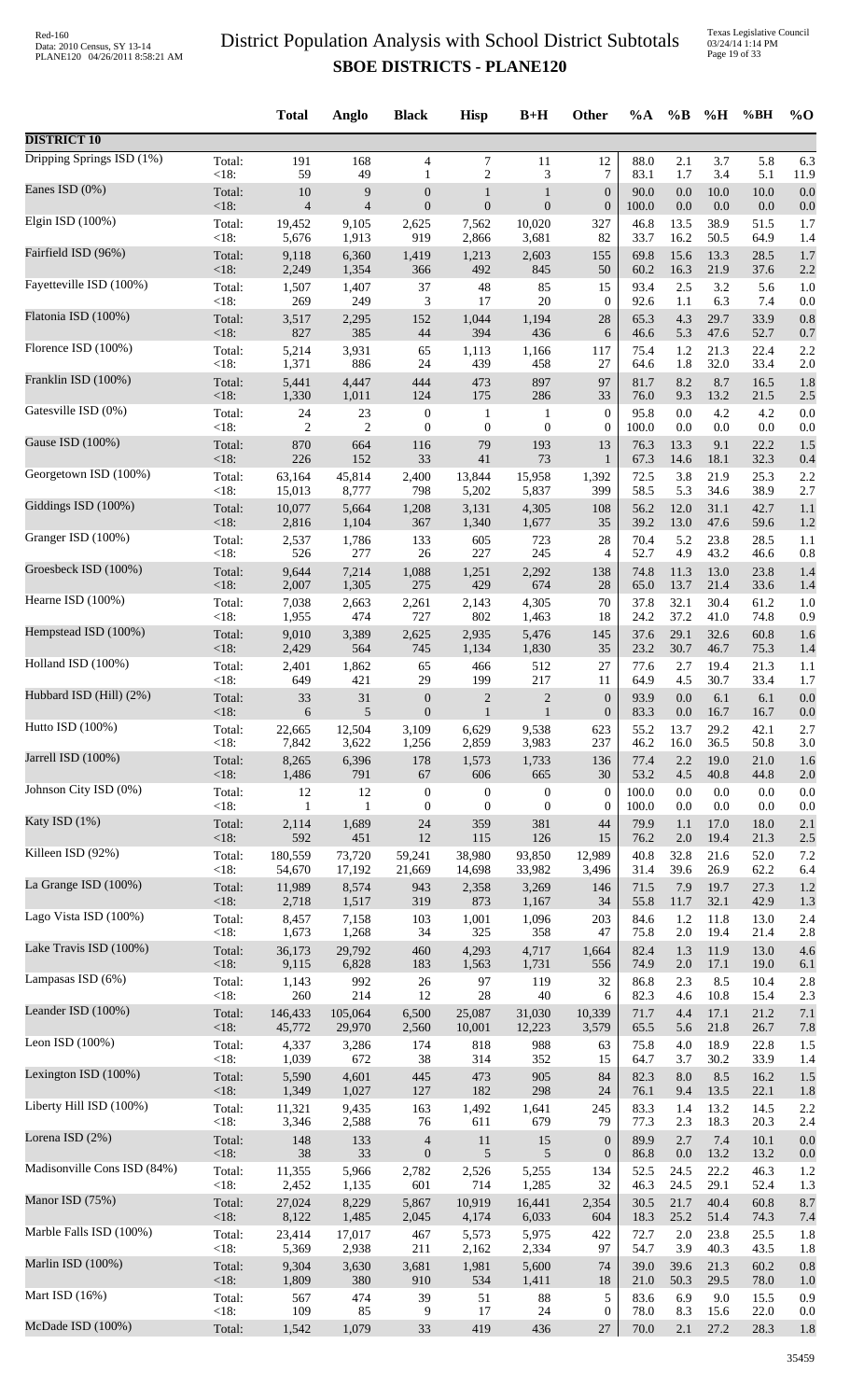| <18:<br>385<br>210<br>$\overline{12}$<br>160<br>164<br>54.5<br>3.1<br>41.6<br>42.6<br>2.9<br>11<br>Mexia ISD (100%)<br>5,480<br>Total:<br>11,516<br>5,921<br>2,916<br>2,615<br>115<br>51.4<br>25.3<br>22.7<br>47.6<br>1.0<br><18:<br>992<br>29.6<br>2,915<br>863<br>1,060<br>1,896<br>27<br>34.0<br>36.4<br>65.0<br>0.9<br>98<br>5.6<br>0.8<br>Total:<br>1,743<br>1,470<br>167<br>259<br>14<br>84.3<br>9.6<br>14.9<br><18:<br>414<br>295<br>43<br>$78\,$<br>116<br>3<br>71.3<br>10.4<br>18.8<br>28.0<br>0.7<br>225<br>16.8<br>Total:<br>1,339<br>1,068<br>36<br>257<br>79.8<br>2.7<br>19.2<br>14<br>1.0<br><18:<br>312<br>224<br>77<br>83<br>9<br>5<br>71.8<br>2.9<br>24.7<br>26.6<br>1.6<br>14<br>Total:<br>87<br>70<br>17<br>$\boldsymbol{0}$<br>80.5<br>4.6<br>16.1<br>19.5<br>0.0<br>4<br><18:<br>19<br>13<br>6<br>31.6<br>$\mathbf{1}$<br>6<br>$\boldsymbol{0}$<br>68.4<br>5.3<br>31.6<br>0.0<br>Mumford ISD (100%)<br>89<br>115<br>$\overline{c}$<br>20.4<br>35.4<br>Total:<br>206<br>42<br>73<br>43.2<br>55.8<br>1.0<br><18:<br>17<br>13<br>19<br>32<br>$\boldsymbol{0}$<br>26.5<br>38.8<br>49<br>34.7<br>65.3<br>0.0<br>Total:<br>154<br>322<br>88.6<br>5.1<br>9.5<br>3,379<br>2,995<br>171<br>62<br>4.6<br>1.8<br>58<br>102<br>$<18$ :<br>669<br>555<br>46<br>12<br>83.0<br>6.9<br>8.7<br>15.2<br>1.8<br>1,809<br>35<br>1.2<br>8.7<br>Total:<br>1,617<br>21<br>136<br>157<br>89.4<br>7.5<br>1.9<br><18:<br>439<br>12<br>50<br>62<br>2.7<br>366<br>83.4<br>11.4<br>14.1<br>2.5<br>11<br>5.4<br>775<br>403<br>68<br>468<br>32.1<br>37.3<br>Total:<br>1,256<br>13<br>61.7<br>1.0<br><18:<br>25<br>94<br>3<br>244<br>147<br>70<br>60.2<br>28.7<br>10.2<br>38.5<br>1.2<br>Total:<br>19,249<br>36,084<br>54,136<br>13,037<br>42.4<br>16.5<br>30.9<br>46.4<br>11.2<br>116,627<br>49,454<br><18:<br>31.2<br>20.7<br>39.7<br>33,605<br>10,470<br>6,961<br>13,352<br>19,590<br>3,545<br>58.3<br>10.5<br>Riesel ISD (7%)<br>2.7<br>7.4<br>Total:<br>148<br>11<br>89.9<br>10.1<br>133<br>$\overline{4}$<br>15<br>$\boldsymbol{0}$<br>0.0<br>$<18$ :<br>39<br>34<br>$\mathbf{2}$<br>3<br>5.1<br>5<br>$\boldsymbol{0}$<br>87.2<br>7.7<br>12.8<br>0.0<br>Robinson ISD (1%)<br>Total:<br>129<br>35<br>20<br>54<br>58.1<br>27.1<br>15.5<br>41.9<br>0.0<br>75<br>$\boldsymbol{0}$<br><18:<br>27<br>15<br>9<br>12<br>33.3<br>4<br>$\boldsymbol{0}$<br>55.6<br>14.8<br>44.4<br>0.0<br>10.2<br>24.8<br>34.2<br>Total:<br>9,036<br>5,843<br>919<br>2,239<br>3,089<br>104<br>64.7<br>1.2<br><18:<br>1,214<br>353<br>929<br>14.3<br>37.6<br>2,471<br>1,233<br>24<br>49.1<br>49.9<br>1.0<br>3,036<br>2.9<br>17.8<br>Total:<br>3,901<br>112<br>693<br>798<br>67<br>77.8<br>20.5<br>1.7<br>$<18$ :<br>40<br>262<br>298<br>3.9<br>1,025<br>707<br>20<br>69.0<br>25.6<br>29.1<br>2.0<br>582<br>904<br>82<br>11.8<br>18.3<br>Total:<br>4,928<br>3,387<br>1,459<br>68.7<br>29.6<br>1.7<br><18:<br>326<br>1,162<br>668<br>163<br>476<br>18<br>57.5<br>14.0<br>28.1<br>41.0<br>1.5<br>Round Rock ISD (100%)<br>Total:<br>135,679<br>20,190<br>69,216<br>58.5<br>8.7<br>21.8<br>232,025<br>50,588<br>27,130<br>29.8<br>11.7<br><18:<br>28.1<br>65,273<br>31,944<br>7,199<br>18,317<br>24,607<br>8,722<br>48.9<br>11.0<br>37.7<br>13.4<br>Round Top-Carmine ISD (100%)<br>Total:<br>6.8<br>9.9<br>1,817<br>1,628<br>123<br>179<br>10<br>89.6<br>3.4<br>0.6<br>61<br><18:<br>288<br>41<br>53<br>5.2<br>232<br>15<br>3<br>80.6<br>14.2<br>18.4<br>1.0<br>47.4<br>Total:<br>10,372<br>3,164<br>2,277<br>4,912<br>7,088<br>30.5<br>22.0<br>68.3<br>120<br>1.2<br><18:<br>714<br>15.3<br>23.4<br>62.3<br>3,049<br>468<br>1,901<br>2,560<br>21<br>84.0<br>0.7<br>976<br>155<br>83.4<br>1.2<br>13.4<br>14.5<br>Total:<br>7,270<br>6,064<br>89<br>1,051<br>2.1<br><18:<br>28<br>370<br>386<br>$\sqrt{48}$<br>73.8<br>1.7<br>22.4<br>23.3<br>1,654<br>1,220<br>2.9<br>Schulenburg ISD (100%)<br>Total:<br>5,168<br>3,658<br>549<br>958<br>1,473<br>37<br>70.8<br>18.5<br>28.5<br>0.7<br>10.6<br>$<18$ :<br>1,190<br>367<br>538<br>9<br>30.8<br>45.2<br>643<br>195<br>54.0<br>16.4<br>0.8<br>Sealy ISD (100%)<br>Total:<br>13,101<br>7,629<br>1,362<br>4,018<br>5,311<br>58.2<br>10.4<br>30.7<br>40.5<br>161<br>1.2<br>$<18$ :<br>3,542<br>1,537<br>1,568<br>442<br>1,934<br>40<br>44.3<br>12.5<br>43.4<br>54.6<br>1.1<br>Smithville ISD (100%)<br>Total:<br>10,748<br>8,108<br>$800\,$<br>235<br>7.4<br>15.3<br>2.2<br>1,643<br>2,405<br>75.4<br>22.4<br><18:<br>64.4<br>10.3<br>2,423<br>1,560<br>250<br>595<br>817<br>24.6<br>33.7<br>1.9<br>46<br>Total:<br>2,986<br>1,896<br>607<br>462<br>1,055<br>35<br>63.5<br>20.3<br>15.5<br>35.3<br>1.2<br><18:<br>733<br>387<br>194<br>151<br>336<br>52.8<br>26.5<br>20.6<br>45.8<br>10<br>1.4<br>14.7<br>Total:<br>2,812<br>562<br>591<br>1,138<br>58<br>70.2<br>14.0<br>28.4<br>4,008<br>1.4<br><18:<br>182<br>332<br>23.9<br>763<br>420<br>160<br>55.0<br>21.0<br>43.5<br>11<br>1.4<br>Taylor ISD (100%)<br>8,253<br>10.6<br>40.9<br>Total:<br>16,411<br>7,867<br>1,732<br>6,714<br>291<br>47.9<br>50.3<br>1.8<br><18:<br>596<br>2,416<br>2,879<br>32.7<br>4,413<br>1,445<br>89<br>13.5<br>54.7<br>65.2<br>2.0<br>Teague ISD (100%)<br>Total:<br>7,220<br>4,640<br>1,249<br>2,520<br>60<br>64.3<br>17.3<br>17.9<br>34.9<br>0.8<br>1,289<br><18:<br>1,576<br>933<br>243<br>402<br>636<br>59.2<br>25.5<br>7<br>15.4<br>40.4<br>0.4<br>29,349<br>11,023<br>53.2<br>20.0<br>24.8<br>Total:<br>55,204<br>13,686<br>24,152<br>1,703<br>43.8<br>3.1<br>$<18$ :<br>13,875<br>8,522<br>37.1<br>4,951<br>3,724<br>5,150<br>402<br>35.7<br>26.8<br>61.4<br>2.9<br>2,971<br>2,346<br>129<br>485<br>604<br>79.0<br>4.3<br>16.3<br>20.3<br>Total:<br>21<br>0.7<br><18:<br>750<br>189<br>228<br>517<br>43<br>5<br>68.9<br>5.7<br>25.2<br>30.4<br>0.7<br>2,408<br>96<br>631<br>722<br>$28\,$<br>20.0<br>0.9<br>Total:<br>3,158<br>76.3<br>3.0<br>22.9<br><18:<br>830<br>552<br>$30\,$<br>237<br>265<br>13<br>66.5<br>3.6<br>28.6<br>31.9<br>1.6<br>4,648<br>Total:<br>5,977<br>1,076<br>1,214<br>77.8<br>2.5<br>18.0<br>20.3<br>150<br>115<br>1.9<br>$<18$ :<br>1,581<br>48<br>387<br>431<br>3.0<br>24.5<br>1,112<br>38<br>70.3<br>27.3<br>2.4<br>Waller ISD (67%)<br>Total:<br>21,709<br>11,018<br>4,330<br>10,409<br>282<br>50.8<br>19.9<br>47.9<br>1.3<br>6,177<br>28.5<br>$<18$ :<br>2,322<br>35.6<br>4,586<br>594<br>1,631<br>2,199<br>65<br>50.6<br>13.0<br>48.0<br>1.4<br>Weimar ISD (6%)<br>0.8<br>8.5<br>Total:<br>248<br>226<br>19<br>21<br>91.1<br>7.7<br>0.4<br>2<br>1<br>< 18:<br>$\,2$<br>$32\,$<br>24<br>$8\phantom{1}$<br>75.0<br>6.3<br>18.8<br>25.0<br>6<br>0<br>0.0<br>$\boldsymbol{7}$<br>Total:<br>376<br>329<br>16<br>$24\,$<br>40<br>87.5<br>4.3<br>6.4<br>10.6<br>1.9<br>$<18$ :<br>$72\,$<br>55<br>9<br>6<br>$\overline{2}$<br>8.3<br>15<br>76.4<br>12.5<br>20.8<br>2.8<br>Total:<br>1,869<br>1,456<br>291<br>114<br>398<br>15<br>77.9<br>15.6<br>6.1<br>21.3<br>0.8<br>< 18:<br>338<br>70.7<br>19.9<br>28.7<br>478<br>95<br>46<br>137<br>3<br>9.6<br>0.6<br><b>DISTRICT 11</b><br><b>Total:</b><br>1,031,288<br>174,794<br>533,657<br>129,142<br>60.9<br>10.3<br>21.6<br>31.5<br>1,694,087<br>366,603<br>7.6<br>30.4<br>42.5<br>< 18:<br>446,627<br>221,077<br>57,962<br>135,847<br>189,669<br>35,881<br>49.5<br><b>13.0</b><br>8.0<br>Aledo ISD (100%)<br>Total:<br>20,512<br>18,299<br>1,781<br>89.2<br>1.1<br>8.7<br>232<br>1,563<br>432<br>7.6<br>2.1<br>5,277<br>97<br>633<br>724<br><18:<br>6,146<br>145<br>85.9<br>1.6<br>10.3<br>11.8<br>2.4<br>Arlington ISD (35%)<br>75,568<br>35,862<br>16.7<br>13.9<br>Total:<br>119,428<br>19,906<br>16,659<br>7,998<br>63.3<br>30.0<br>6.7 |                         |      | <b>Total</b> | Anglo  | <b>Black</b> | <b>Hisp</b> | $B+H$  | Other | %A   | $\%B$ | %H   | %BH  | $\%$ O |
|---------------------------------------------------------------------------------------------------------------------------------------------------------------------------------------------------------------------------------------------------------------------------------------------------------------------------------------------------------------------------------------------------------------------------------------------------------------------------------------------------------------------------------------------------------------------------------------------------------------------------------------------------------------------------------------------------------------------------------------------------------------------------------------------------------------------------------------------------------------------------------------------------------------------------------------------------------------------------------------------------------------------------------------------------------------------------------------------------------------------------------------------------------------------------------------------------------------------------------------------------------------------------------------------------------------------------------------------------------------------------------------------------------------------------------------------------------------------------------------------------------------------------------------------------------------------------------------------------------------------------------------------------------------------------------------------------------------------------------------------------------------------------------------------------------------------------------------------------------------------------------------------------------------------------------------------------------------------------------------------------------------------------------------------------------------------------------------------------------------------------------------------------------------------------------------------------------------------------------------------------------------------------------------------------------------------------------------------------------------------------------------------------------------------------------------------------------------------------------------------------------------------------------------------------------------------------------------------------------------------------------------------------------------------------------------------------------------------------------------------------------------------------------------------------------------------------------------------------------------------------------------------------------------------------------------------------------------------------------------------------------------------------------------------------------------------------------------------------------------------------------------------------------------------------------------------------------------------------------------------------------------------------------------------------------------------------------------------------------------------------------------------------------------------------------------------------------------------------------------------------------------------------------------------------------------------------------------------------------------------------------------------------------------------------------------------------------------------------------------------------------------------------------------------------------------------------------------------------------------------------------------------------------------------------------------------------------------------------------------------------------------------------------------------------------------------------------------------------------------------------------------------------------------------------------------------------------------------------------------------------------------------------------------------------------------------------------------------------------------------------------------------------------------------------------------------------------------------------------------------------------------------------------------------------------------------------------------------------------------------------------------------------------------------------------------------------------------------------------------------------------------------------------------------------------------------------------------------------------------------------------------------------------------------------------------------------------------------------------------------------------------------------------------------------------------------------------------------------------------------------------------------------------------------------------------------------------------------------------------------------------------------------------------------------------------------------------------------------------------------------------------------------------------------------------------------------------------------------------------------------------------------------------------------------------------------------------------------------------------------------------------------------------------------------------------------------------------------------------------------------------------------------------------------------------------------------------------------------------------------------------------------------------------------------------------------------------------------------------------------------------------------------------------------------------------------------------------------------------------------------------------------------------------------------------------------------------------------------------------------------------------------------------------------------------------------------------------------------------------------------------------------------------------------------------------------------------------------------------------------------------------------------------------------------------------------------------------------------------------------------------------------------------------------------------------------------------------------------------------------------------------------------------------------------------------------------------------------------------------------------------------------------------------------------------------------------------------------------------------------------------------------------------------------------------------------------------------------------------------------------------------------------------------------------------------------------------------------------------------------------------------------------------------------------------------------------------------------------------------------------------------------------------------------------------------------------------------------------------------------------------------------------------------------------------------------------------------------------------------|-------------------------|------|--------------|--------|--------------|-------------|--------|-------|------|-------|------|------|--------|
|                                                                                                                                                                                                                                                                                                                                                                                                                                                                                                                                                                                                                                                                                                                                                                                                                                                                                                                                                                                                                                                                                                                                                                                                                                                                                                                                                                                                                                                                                                                                                                                                                                                                                                                                                                                                                                                                                                                                                                                                                                                                                                                                                                                                                                                                                                                                                                                                                                                                                                                                                                                                                                                                                                                                                                                                                                                                                                                                                                                                                                                                                                                                                                                                                                                                                                                                                                                                                                                                                                                                                                                                                                                                                                                                                                                                                                                                                                                                                                                                                                                                                                                                                                                                                                                                                                                                                                                                                                                                                                                                                                                                                                                                                                                                                                                                                                                                                                                                                                                                                                                                                                                                                                                                                                                                                                                                                                                                                                                                                                                                                                                                                                                                                                                                                                                                                                                                                                                                                                                                                                                                                                                                                                                                                                                                                                                                                                                                                                                                                                                                                                                                                                                                                                                                                                                                                                                                                                                                                                                                                                                                                                                                                                                                                                                                                                                                                                                                                                                                                                                                                                                                               | <b>DISTRICT 10</b>      |      |              |        |              |             |        |       |      |       |      |      |        |
|                                                                                                                                                                                                                                                                                                                                                                                                                                                                                                                                                                                                                                                                                                                                                                                                                                                                                                                                                                                                                                                                                                                                                                                                                                                                                                                                                                                                                                                                                                                                                                                                                                                                                                                                                                                                                                                                                                                                                                                                                                                                                                                                                                                                                                                                                                                                                                                                                                                                                                                                                                                                                                                                                                                                                                                                                                                                                                                                                                                                                                                                                                                                                                                                                                                                                                                                                                                                                                                                                                                                                                                                                                                                                                                                                                                                                                                                                                                                                                                                                                                                                                                                                                                                                                                                                                                                                                                                                                                                                                                                                                                                                                                                                                                                                                                                                                                                                                                                                                                                                                                                                                                                                                                                                                                                                                                                                                                                                                                                                                                                                                                                                                                                                                                                                                                                                                                                                                                                                                                                                                                                                                                                                                                                                                                                                                                                                                                                                                                                                                                                                                                                                                                                                                                                                                                                                                                                                                                                                                                                                                                                                                                                                                                                                                                                                                                                                                                                                                                                                                                                                                                                               |                         |      |              |        |              |             |        |       |      |       |      |      |        |
|                                                                                                                                                                                                                                                                                                                                                                                                                                                                                                                                                                                                                                                                                                                                                                                                                                                                                                                                                                                                                                                                                                                                                                                                                                                                                                                                                                                                                                                                                                                                                                                                                                                                                                                                                                                                                                                                                                                                                                                                                                                                                                                                                                                                                                                                                                                                                                                                                                                                                                                                                                                                                                                                                                                                                                                                                                                                                                                                                                                                                                                                                                                                                                                                                                                                                                                                                                                                                                                                                                                                                                                                                                                                                                                                                                                                                                                                                                                                                                                                                                                                                                                                                                                                                                                                                                                                                                                                                                                                                                                                                                                                                                                                                                                                                                                                                                                                                                                                                                                                                                                                                                                                                                                                                                                                                                                                                                                                                                                                                                                                                                                                                                                                                                                                                                                                                                                                                                                                                                                                                                                                                                                                                                                                                                                                                                                                                                                                                                                                                                                                                                                                                                                                                                                                                                                                                                                                                                                                                                                                                                                                                                                                                                                                                                                                                                                                                                                                                                                                                                                                                                                                               |                         |      |              |        |              |             |        |       |      |       |      |      |        |
|                                                                                                                                                                                                                                                                                                                                                                                                                                                                                                                                                                                                                                                                                                                                                                                                                                                                                                                                                                                                                                                                                                                                                                                                                                                                                                                                                                                                                                                                                                                                                                                                                                                                                                                                                                                                                                                                                                                                                                                                                                                                                                                                                                                                                                                                                                                                                                                                                                                                                                                                                                                                                                                                                                                                                                                                                                                                                                                                                                                                                                                                                                                                                                                                                                                                                                                                                                                                                                                                                                                                                                                                                                                                                                                                                                                                                                                                                                                                                                                                                                                                                                                                                                                                                                                                                                                                                                                                                                                                                                                                                                                                                                                                                                                                                                                                                                                                                                                                                                                                                                                                                                                                                                                                                                                                                                                                                                                                                                                                                                                                                                                                                                                                                                                                                                                                                                                                                                                                                                                                                                                                                                                                                                                                                                                                                                                                                                                                                                                                                                                                                                                                                                                                                                                                                                                                                                                                                                                                                                                                                                                                                                                                                                                                                                                                                                                                                                                                                                                                                                                                                                                                               | Milano ISD (100%)       |      |              |        |              |             |        |       |      |       |      |      |        |
|                                                                                                                                                                                                                                                                                                                                                                                                                                                                                                                                                                                                                                                                                                                                                                                                                                                                                                                                                                                                                                                                                                                                                                                                                                                                                                                                                                                                                                                                                                                                                                                                                                                                                                                                                                                                                                                                                                                                                                                                                                                                                                                                                                                                                                                                                                                                                                                                                                                                                                                                                                                                                                                                                                                                                                                                                                                                                                                                                                                                                                                                                                                                                                                                                                                                                                                                                                                                                                                                                                                                                                                                                                                                                                                                                                                                                                                                                                                                                                                                                                                                                                                                                                                                                                                                                                                                                                                                                                                                                                                                                                                                                                                                                                                                                                                                                                                                                                                                                                                                                                                                                                                                                                                                                                                                                                                                                                                                                                                                                                                                                                                                                                                                                                                                                                                                                                                                                                                                                                                                                                                                                                                                                                                                                                                                                                                                                                                                                                                                                                                                                                                                                                                                                                                                                                                                                                                                                                                                                                                                                                                                                                                                                                                                                                                                                                                                                                                                                                                                                                                                                                                                               | Moody ISD (30%)         |      |              |        |              |             |        |       |      |       |      |      |        |
|                                                                                                                                                                                                                                                                                                                                                                                                                                                                                                                                                                                                                                                                                                                                                                                                                                                                                                                                                                                                                                                                                                                                                                                                                                                                                                                                                                                                                                                                                                                                                                                                                                                                                                                                                                                                                                                                                                                                                                                                                                                                                                                                                                                                                                                                                                                                                                                                                                                                                                                                                                                                                                                                                                                                                                                                                                                                                                                                                                                                                                                                                                                                                                                                                                                                                                                                                                                                                                                                                                                                                                                                                                                                                                                                                                                                                                                                                                                                                                                                                                                                                                                                                                                                                                                                                                                                                                                                                                                                                                                                                                                                                                                                                                                                                                                                                                                                                                                                                                                                                                                                                                                                                                                                                                                                                                                                                                                                                                                                                                                                                                                                                                                                                                                                                                                                                                                                                                                                                                                                                                                                                                                                                                                                                                                                                                                                                                                                                                                                                                                                                                                                                                                                                                                                                                                                                                                                                                                                                                                                                                                                                                                                                                                                                                                                                                                                                                                                                                                                                                                                                                                                               | Mount Calm ISD (11%)    |      |              |        |              |             |        |       |      |       |      |      |        |
|                                                                                                                                                                                                                                                                                                                                                                                                                                                                                                                                                                                                                                                                                                                                                                                                                                                                                                                                                                                                                                                                                                                                                                                                                                                                                                                                                                                                                                                                                                                                                                                                                                                                                                                                                                                                                                                                                                                                                                                                                                                                                                                                                                                                                                                                                                                                                                                                                                                                                                                                                                                                                                                                                                                                                                                                                                                                                                                                                                                                                                                                                                                                                                                                                                                                                                                                                                                                                                                                                                                                                                                                                                                                                                                                                                                                                                                                                                                                                                                                                                                                                                                                                                                                                                                                                                                                                                                                                                                                                                                                                                                                                                                                                                                                                                                                                                                                                                                                                                                                                                                                                                                                                                                                                                                                                                                                                                                                                                                                                                                                                                                                                                                                                                                                                                                                                                                                                                                                                                                                                                                                                                                                                                                                                                                                                                                                                                                                                                                                                                                                                                                                                                                                                                                                                                                                                                                                                                                                                                                                                                                                                                                                                                                                                                                                                                                                                                                                                                                                                                                                                                                                               |                         |      |              |        |              |             |        |       |      |       |      |      |        |
|                                                                                                                                                                                                                                                                                                                                                                                                                                                                                                                                                                                                                                                                                                                                                                                                                                                                                                                                                                                                                                                                                                                                                                                                                                                                                                                                                                                                                                                                                                                                                                                                                                                                                                                                                                                                                                                                                                                                                                                                                                                                                                                                                                                                                                                                                                                                                                                                                                                                                                                                                                                                                                                                                                                                                                                                                                                                                                                                                                                                                                                                                                                                                                                                                                                                                                                                                                                                                                                                                                                                                                                                                                                                                                                                                                                                                                                                                                                                                                                                                                                                                                                                                                                                                                                                                                                                                                                                                                                                                                                                                                                                                                                                                                                                                                                                                                                                                                                                                                                                                                                                                                                                                                                                                                                                                                                                                                                                                                                                                                                                                                                                                                                                                                                                                                                                                                                                                                                                                                                                                                                                                                                                                                                                                                                                                                                                                                                                                                                                                                                                                                                                                                                                                                                                                                                                                                                                                                                                                                                                                                                                                                                                                                                                                                                                                                                                                                                                                                                                                                                                                                                                               |                         |      |              |        |              |             |        |       |      |       |      |      |        |
|                                                                                                                                                                                                                                                                                                                                                                                                                                                                                                                                                                                                                                                                                                                                                                                                                                                                                                                                                                                                                                                                                                                                                                                                                                                                                                                                                                                                                                                                                                                                                                                                                                                                                                                                                                                                                                                                                                                                                                                                                                                                                                                                                                                                                                                                                                                                                                                                                                                                                                                                                                                                                                                                                                                                                                                                                                                                                                                                                                                                                                                                                                                                                                                                                                                                                                                                                                                                                                                                                                                                                                                                                                                                                                                                                                                                                                                                                                                                                                                                                                                                                                                                                                                                                                                                                                                                                                                                                                                                                                                                                                                                                                                                                                                                                                                                                                                                                                                                                                                                                                                                                                                                                                                                                                                                                                                                                                                                                                                                                                                                                                                                                                                                                                                                                                                                                                                                                                                                                                                                                                                                                                                                                                                                                                                                                                                                                                                                                                                                                                                                                                                                                                                                                                                                                                                                                                                                                                                                                                                                                                                                                                                                                                                                                                                                                                                                                                                                                                                                                                                                                                                                               | Normangee ISD (100%)    |      |              |        |              |             |        |       |      |       |      |      |        |
|                                                                                                                                                                                                                                                                                                                                                                                                                                                                                                                                                                                                                                                                                                                                                                                                                                                                                                                                                                                                                                                                                                                                                                                                                                                                                                                                                                                                                                                                                                                                                                                                                                                                                                                                                                                                                                                                                                                                                                                                                                                                                                                                                                                                                                                                                                                                                                                                                                                                                                                                                                                                                                                                                                                                                                                                                                                                                                                                                                                                                                                                                                                                                                                                                                                                                                                                                                                                                                                                                                                                                                                                                                                                                                                                                                                                                                                                                                                                                                                                                                                                                                                                                                                                                                                                                                                                                                                                                                                                                                                                                                                                                                                                                                                                                                                                                                                                                                                                                                                                                                                                                                                                                                                                                                                                                                                                                                                                                                                                                                                                                                                                                                                                                                                                                                                                                                                                                                                                                                                                                                                                                                                                                                                                                                                                                                                                                                                                                                                                                                                                                                                                                                                                                                                                                                                                                                                                                                                                                                                                                                                                                                                                                                                                                                                                                                                                                                                                                                                                                                                                                                                                               | North Zulch ISD (100%)  |      |              |        |              |             |        |       |      |       |      |      |        |
|                                                                                                                                                                                                                                                                                                                                                                                                                                                                                                                                                                                                                                                                                                                                                                                                                                                                                                                                                                                                                                                                                                                                                                                                                                                                                                                                                                                                                                                                                                                                                                                                                                                                                                                                                                                                                                                                                                                                                                                                                                                                                                                                                                                                                                                                                                                                                                                                                                                                                                                                                                                                                                                                                                                                                                                                                                                                                                                                                                                                                                                                                                                                                                                                                                                                                                                                                                                                                                                                                                                                                                                                                                                                                                                                                                                                                                                                                                                                                                                                                                                                                                                                                                                                                                                                                                                                                                                                                                                                                                                                                                                                                                                                                                                                                                                                                                                                                                                                                                                                                                                                                                                                                                                                                                                                                                                                                                                                                                                                                                                                                                                                                                                                                                                                                                                                                                                                                                                                                                                                                                                                                                                                                                                                                                                                                                                                                                                                                                                                                                                                                                                                                                                                                                                                                                                                                                                                                                                                                                                                                                                                                                                                                                                                                                                                                                                                                                                                                                                                                                                                                                                                               | Oakwood ISD (100%)      |      |              |        |              |             |        |       |      |       |      |      |        |
|                                                                                                                                                                                                                                                                                                                                                                                                                                                                                                                                                                                                                                                                                                                                                                                                                                                                                                                                                                                                                                                                                                                                                                                                                                                                                                                                                                                                                                                                                                                                                                                                                                                                                                                                                                                                                                                                                                                                                                                                                                                                                                                                                                                                                                                                                                                                                                                                                                                                                                                                                                                                                                                                                                                                                                                                                                                                                                                                                                                                                                                                                                                                                                                                                                                                                                                                                                                                                                                                                                                                                                                                                                                                                                                                                                                                                                                                                                                                                                                                                                                                                                                                                                                                                                                                                                                                                                                                                                                                                                                                                                                                                                                                                                                                                                                                                                                                                                                                                                                                                                                                                                                                                                                                                                                                                                                                                                                                                                                                                                                                                                                                                                                                                                                                                                                                                                                                                                                                                                                                                                                                                                                                                                                                                                                                                                                                                                                                                                                                                                                                                                                                                                                                                                                                                                                                                                                                                                                                                                                                                                                                                                                                                                                                                                                                                                                                                                                                                                                                                                                                                                                                               | Pflugerville ISD (100%) |      |              |        |              |             |        |       |      |       |      |      |        |
|                                                                                                                                                                                                                                                                                                                                                                                                                                                                                                                                                                                                                                                                                                                                                                                                                                                                                                                                                                                                                                                                                                                                                                                                                                                                                                                                                                                                                                                                                                                                                                                                                                                                                                                                                                                                                                                                                                                                                                                                                                                                                                                                                                                                                                                                                                                                                                                                                                                                                                                                                                                                                                                                                                                                                                                                                                                                                                                                                                                                                                                                                                                                                                                                                                                                                                                                                                                                                                                                                                                                                                                                                                                                                                                                                                                                                                                                                                                                                                                                                                                                                                                                                                                                                                                                                                                                                                                                                                                                                                                                                                                                                                                                                                                                                                                                                                                                                                                                                                                                                                                                                                                                                                                                                                                                                                                                                                                                                                                                                                                                                                                                                                                                                                                                                                                                                                                                                                                                                                                                                                                                                                                                                                                                                                                                                                                                                                                                                                                                                                                                                                                                                                                                                                                                                                                                                                                                                                                                                                                                                                                                                                                                                                                                                                                                                                                                                                                                                                                                                                                                                                                                               |                         |      |              |        |              |             |        |       |      |       |      |      |        |
|                                                                                                                                                                                                                                                                                                                                                                                                                                                                                                                                                                                                                                                                                                                                                                                                                                                                                                                                                                                                                                                                                                                                                                                                                                                                                                                                                                                                                                                                                                                                                                                                                                                                                                                                                                                                                                                                                                                                                                                                                                                                                                                                                                                                                                                                                                                                                                                                                                                                                                                                                                                                                                                                                                                                                                                                                                                                                                                                                                                                                                                                                                                                                                                                                                                                                                                                                                                                                                                                                                                                                                                                                                                                                                                                                                                                                                                                                                                                                                                                                                                                                                                                                                                                                                                                                                                                                                                                                                                                                                                                                                                                                                                                                                                                                                                                                                                                                                                                                                                                                                                                                                                                                                                                                                                                                                                                                                                                                                                                                                                                                                                                                                                                                                                                                                                                                                                                                                                                                                                                                                                                                                                                                                                                                                                                                                                                                                                                                                                                                                                                                                                                                                                                                                                                                                                                                                                                                                                                                                                                                                                                                                                                                                                                                                                                                                                                                                                                                                                                                                                                                                                                               |                         |      |              |        |              |             |        |       |      |       |      |      |        |
|                                                                                                                                                                                                                                                                                                                                                                                                                                                                                                                                                                                                                                                                                                                                                                                                                                                                                                                                                                                                                                                                                                                                                                                                                                                                                                                                                                                                                                                                                                                                                                                                                                                                                                                                                                                                                                                                                                                                                                                                                                                                                                                                                                                                                                                                                                                                                                                                                                                                                                                                                                                                                                                                                                                                                                                                                                                                                                                                                                                                                                                                                                                                                                                                                                                                                                                                                                                                                                                                                                                                                                                                                                                                                                                                                                                                                                                                                                                                                                                                                                                                                                                                                                                                                                                                                                                                                                                                                                                                                                                                                                                                                                                                                                                                                                                                                                                                                                                                                                                                                                                                                                                                                                                                                                                                                                                                                                                                                                                                                                                                                                                                                                                                                                                                                                                                                                                                                                                                                                                                                                                                                                                                                                                                                                                                                                                                                                                                                                                                                                                                                                                                                                                                                                                                                                                                                                                                                                                                                                                                                                                                                                                                                                                                                                                                                                                                                                                                                                                                                                                                                                                                               |                         |      |              |        |              |             |        |       |      |       |      |      |        |
|                                                                                                                                                                                                                                                                                                                                                                                                                                                                                                                                                                                                                                                                                                                                                                                                                                                                                                                                                                                                                                                                                                                                                                                                                                                                                                                                                                                                                                                                                                                                                                                                                                                                                                                                                                                                                                                                                                                                                                                                                                                                                                                                                                                                                                                                                                                                                                                                                                                                                                                                                                                                                                                                                                                                                                                                                                                                                                                                                                                                                                                                                                                                                                                                                                                                                                                                                                                                                                                                                                                                                                                                                                                                                                                                                                                                                                                                                                                                                                                                                                                                                                                                                                                                                                                                                                                                                                                                                                                                                                                                                                                                                                                                                                                                                                                                                                                                                                                                                                                                                                                                                                                                                                                                                                                                                                                                                                                                                                                                                                                                                                                                                                                                                                                                                                                                                                                                                                                                                                                                                                                                                                                                                                                                                                                                                                                                                                                                                                                                                                                                                                                                                                                                                                                                                                                                                                                                                                                                                                                                                                                                                                                                                                                                                                                                                                                                                                                                                                                                                                                                                                                                               | Rockdale ISD (100%)     |      |              |        |              |             |        |       |      |       |      |      |        |
|                                                                                                                                                                                                                                                                                                                                                                                                                                                                                                                                                                                                                                                                                                                                                                                                                                                                                                                                                                                                                                                                                                                                                                                                                                                                                                                                                                                                                                                                                                                                                                                                                                                                                                                                                                                                                                                                                                                                                                                                                                                                                                                                                                                                                                                                                                                                                                                                                                                                                                                                                                                                                                                                                                                                                                                                                                                                                                                                                                                                                                                                                                                                                                                                                                                                                                                                                                                                                                                                                                                                                                                                                                                                                                                                                                                                                                                                                                                                                                                                                                                                                                                                                                                                                                                                                                                                                                                                                                                                                                                                                                                                                                                                                                                                                                                                                                                                                                                                                                                                                                                                                                                                                                                                                                                                                                                                                                                                                                                                                                                                                                                                                                                                                                                                                                                                                                                                                                                                                                                                                                                                                                                                                                                                                                                                                                                                                                                                                                                                                                                                                                                                                                                                                                                                                                                                                                                                                                                                                                                                                                                                                                                                                                                                                                                                                                                                                                                                                                                                                                                                                                                                               | Rogers ISD (100%)       |      |              |        |              |             |        |       |      |       |      |      |        |
|                                                                                                                                                                                                                                                                                                                                                                                                                                                                                                                                                                                                                                                                                                                                                                                                                                                                                                                                                                                                                                                                                                                                                                                                                                                                                                                                                                                                                                                                                                                                                                                                                                                                                                                                                                                                                                                                                                                                                                                                                                                                                                                                                                                                                                                                                                                                                                                                                                                                                                                                                                                                                                                                                                                                                                                                                                                                                                                                                                                                                                                                                                                                                                                                                                                                                                                                                                                                                                                                                                                                                                                                                                                                                                                                                                                                                                                                                                                                                                                                                                                                                                                                                                                                                                                                                                                                                                                                                                                                                                                                                                                                                                                                                                                                                                                                                                                                                                                                                                                                                                                                                                                                                                                                                                                                                                                                                                                                                                                                                                                                                                                                                                                                                                                                                                                                                                                                                                                                                                                                                                                                                                                                                                                                                                                                                                                                                                                                                                                                                                                                                                                                                                                                                                                                                                                                                                                                                                                                                                                                                                                                                                                                                                                                                                                                                                                                                                                                                                                                                                                                                                                                               | Rosebud-Lott ISD (100%) |      |              |        |              |             |        |       |      |       |      |      |        |
|                                                                                                                                                                                                                                                                                                                                                                                                                                                                                                                                                                                                                                                                                                                                                                                                                                                                                                                                                                                                                                                                                                                                                                                                                                                                                                                                                                                                                                                                                                                                                                                                                                                                                                                                                                                                                                                                                                                                                                                                                                                                                                                                                                                                                                                                                                                                                                                                                                                                                                                                                                                                                                                                                                                                                                                                                                                                                                                                                                                                                                                                                                                                                                                                                                                                                                                                                                                                                                                                                                                                                                                                                                                                                                                                                                                                                                                                                                                                                                                                                                                                                                                                                                                                                                                                                                                                                                                                                                                                                                                                                                                                                                                                                                                                                                                                                                                                                                                                                                                                                                                                                                                                                                                                                                                                                                                                                                                                                                                                                                                                                                                                                                                                                                                                                                                                                                                                                                                                                                                                                                                                                                                                                                                                                                                                                                                                                                                                                                                                                                                                                                                                                                                                                                                                                                                                                                                                                                                                                                                                                                                                                                                                                                                                                                                                                                                                                                                                                                                                                                                                                                                                               |                         |      |              |        |              |             |        |       |      |       |      |      |        |
|                                                                                                                                                                                                                                                                                                                                                                                                                                                                                                                                                                                                                                                                                                                                                                                                                                                                                                                                                                                                                                                                                                                                                                                                                                                                                                                                                                                                                                                                                                                                                                                                                                                                                                                                                                                                                                                                                                                                                                                                                                                                                                                                                                                                                                                                                                                                                                                                                                                                                                                                                                                                                                                                                                                                                                                                                                                                                                                                                                                                                                                                                                                                                                                                                                                                                                                                                                                                                                                                                                                                                                                                                                                                                                                                                                                                                                                                                                                                                                                                                                                                                                                                                                                                                                                                                                                                                                                                                                                                                                                                                                                                                                                                                                                                                                                                                                                                                                                                                                                                                                                                                                                                                                                                                                                                                                                                                                                                                                                                                                                                                                                                                                                                                                                                                                                                                                                                                                                                                                                                                                                                                                                                                                                                                                                                                                                                                                                                                                                                                                                                                                                                                                                                                                                                                                                                                                                                                                                                                                                                                                                                                                                                                                                                                                                                                                                                                                                                                                                                                                                                                                                                               |                         |      |              |        |              |             |        |       |      |       |      |      |        |
|                                                                                                                                                                                                                                                                                                                                                                                                                                                                                                                                                                                                                                                                                                                                                                                                                                                                                                                                                                                                                                                                                                                                                                                                                                                                                                                                                                                                                                                                                                                                                                                                                                                                                                                                                                                                                                                                                                                                                                                                                                                                                                                                                                                                                                                                                                                                                                                                                                                                                                                                                                                                                                                                                                                                                                                                                                                                                                                                                                                                                                                                                                                                                                                                                                                                                                                                                                                                                                                                                                                                                                                                                                                                                                                                                                                                                                                                                                                                                                                                                                                                                                                                                                                                                                                                                                                                                                                                                                                                                                                                                                                                                                                                                                                                                                                                                                                                                                                                                                                                                                                                                                                                                                                                                                                                                                                                                                                                                                                                                                                                                                                                                                                                                                                                                                                                                                                                                                                                                                                                                                                                                                                                                                                                                                                                                                                                                                                                                                                                                                                                                                                                                                                                                                                                                                                                                                                                                                                                                                                                                                                                                                                                                                                                                                                                                                                                                                                                                                                                                                                                                                                                               |                         |      |              |        |              |             |        |       |      |       |      |      |        |
|                                                                                                                                                                                                                                                                                                                                                                                                                                                                                                                                                                                                                                                                                                                                                                                                                                                                                                                                                                                                                                                                                                                                                                                                                                                                                                                                                                                                                                                                                                                                                                                                                                                                                                                                                                                                                                                                                                                                                                                                                                                                                                                                                                                                                                                                                                                                                                                                                                                                                                                                                                                                                                                                                                                                                                                                                                                                                                                                                                                                                                                                                                                                                                                                                                                                                                                                                                                                                                                                                                                                                                                                                                                                                                                                                                                                                                                                                                                                                                                                                                                                                                                                                                                                                                                                                                                                                                                                                                                                                                                                                                                                                                                                                                                                                                                                                                                                                                                                                                                                                                                                                                                                                                                                                                                                                                                                                                                                                                                                                                                                                                                                                                                                                                                                                                                                                                                                                                                                                                                                                                                                                                                                                                                                                                                                                                                                                                                                                                                                                                                                                                                                                                                                                                                                                                                                                                                                                                                                                                                                                                                                                                                                                                                                                                                                                                                                                                                                                                                                                                                                                                                                               | Royal ISD (100%)        |      |              |        |              |             |        |       |      |       |      |      |        |
|                                                                                                                                                                                                                                                                                                                                                                                                                                                                                                                                                                                                                                                                                                                                                                                                                                                                                                                                                                                                                                                                                                                                                                                                                                                                                                                                                                                                                                                                                                                                                                                                                                                                                                                                                                                                                                                                                                                                                                                                                                                                                                                                                                                                                                                                                                                                                                                                                                                                                                                                                                                                                                                                                                                                                                                                                                                                                                                                                                                                                                                                                                                                                                                                                                                                                                                                                                                                                                                                                                                                                                                                                                                                                                                                                                                                                                                                                                                                                                                                                                                                                                                                                                                                                                                                                                                                                                                                                                                                                                                                                                                                                                                                                                                                                                                                                                                                                                                                                                                                                                                                                                                                                                                                                                                                                                                                                                                                                                                                                                                                                                                                                                                                                                                                                                                                                                                                                                                                                                                                                                                                                                                                                                                                                                                                                                                                                                                                                                                                                                                                                                                                                                                                                                                                                                                                                                                                                                                                                                                                                                                                                                                                                                                                                                                                                                                                                                                                                                                                                                                                                                                                               | Salado ISD (100%)       |      |              |        |              |             |        |       |      |       |      |      |        |
|                                                                                                                                                                                                                                                                                                                                                                                                                                                                                                                                                                                                                                                                                                                                                                                                                                                                                                                                                                                                                                                                                                                                                                                                                                                                                                                                                                                                                                                                                                                                                                                                                                                                                                                                                                                                                                                                                                                                                                                                                                                                                                                                                                                                                                                                                                                                                                                                                                                                                                                                                                                                                                                                                                                                                                                                                                                                                                                                                                                                                                                                                                                                                                                                                                                                                                                                                                                                                                                                                                                                                                                                                                                                                                                                                                                                                                                                                                                                                                                                                                                                                                                                                                                                                                                                                                                                                                                                                                                                                                                                                                                                                                                                                                                                                                                                                                                                                                                                                                                                                                                                                                                                                                                                                                                                                                                                                                                                                                                                                                                                                                                                                                                                                                                                                                                                                                                                                                                                                                                                                                                                                                                                                                                                                                                                                                                                                                                                                                                                                                                                                                                                                                                                                                                                                                                                                                                                                                                                                                                                                                                                                                                                                                                                                                                                                                                                                                                                                                                                                                                                                                                                               |                         |      |              |        |              |             |        |       |      |       |      |      |        |
|                                                                                                                                                                                                                                                                                                                                                                                                                                                                                                                                                                                                                                                                                                                                                                                                                                                                                                                                                                                                                                                                                                                                                                                                                                                                                                                                                                                                                                                                                                                                                                                                                                                                                                                                                                                                                                                                                                                                                                                                                                                                                                                                                                                                                                                                                                                                                                                                                                                                                                                                                                                                                                                                                                                                                                                                                                                                                                                                                                                                                                                                                                                                                                                                                                                                                                                                                                                                                                                                                                                                                                                                                                                                                                                                                                                                                                                                                                                                                                                                                                                                                                                                                                                                                                                                                                                                                                                                                                                                                                                                                                                                                                                                                                                                                                                                                                                                                                                                                                                                                                                                                                                                                                                                                                                                                                                                                                                                                                                                                                                                                                                                                                                                                                                                                                                                                                                                                                                                                                                                                                                                                                                                                                                                                                                                                                                                                                                                                                                                                                                                                                                                                                                                                                                                                                                                                                                                                                                                                                                                                                                                                                                                                                                                                                                                                                                                                                                                                                                                                                                                                                                                               |                         |      |              |        |              |             |        |       |      |       |      |      |        |
|                                                                                                                                                                                                                                                                                                                                                                                                                                                                                                                                                                                                                                                                                                                                                                                                                                                                                                                                                                                                                                                                                                                                                                                                                                                                                                                                                                                                                                                                                                                                                                                                                                                                                                                                                                                                                                                                                                                                                                                                                                                                                                                                                                                                                                                                                                                                                                                                                                                                                                                                                                                                                                                                                                                                                                                                                                                                                                                                                                                                                                                                                                                                                                                                                                                                                                                                                                                                                                                                                                                                                                                                                                                                                                                                                                                                                                                                                                                                                                                                                                                                                                                                                                                                                                                                                                                                                                                                                                                                                                                                                                                                                                                                                                                                                                                                                                                                                                                                                                                                                                                                                                                                                                                                                                                                                                                                                                                                                                                                                                                                                                                                                                                                                                                                                                                                                                                                                                                                                                                                                                                                                                                                                                                                                                                                                                                                                                                                                                                                                                                                                                                                                                                                                                                                                                                                                                                                                                                                                                                                                                                                                                                                                                                                                                                                                                                                                                                                                                                                                                                                                                                                               |                         |      |              |        |              |             |        |       |      |       |      |      |        |
|                                                                                                                                                                                                                                                                                                                                                                                                                                                                                                                                                                                                                                                                                                                                                                                                                                                                                                                                                                                                                                                                                                                                                                                                                                                                                                                                                                                                                                                                                                                                                                                                                                                                                                                                                                                                                                                                                                                                                                                                                                                                                                                                                                                                                                                                                                                                                                                                                                                                                                                                                                                                                                                                                                                                                                                                                                                                                                                                                                                                                                                                                                                                                                                                                                                                                                                                                                                                                                                                                                                                                                                                                                                                                                                                                                                                                                                                                                                                                                                                                                                                                                                                                                                                                                                                                                                                                                                                                                                                                                                                                                                                                                                                                                                                                                                                                                                                                                                                                                                                                                                                                                                                                                                                                                                                                                                                                                                                                                                                                                                                                                                                                                                                                                                                                                                                                                                                                                                                                                                                                                                                                                                                                                                                                                                                                                                                                                                                                                                                                                                                                                                                                                                                                                                                                                                                                                                                                                                                                                                                                                                                                                                                                                                                                                                                                                                                                                                                                                                                                                                                                                                                               |                         |      |              |        |              |             |        |       |      |       |      |      |        |
|                                                                                                                                                                                                                                                                                                                                                                                                                                                                                                                                                                                                                                                                                                                                                                                                                                                                                                                                                                                                                                                                                                                                                                                                                                                                                                                                                                                                                                                                                                                                                                                                                                                                                                                                                                                                                                                                                                                                                                                                                                                                                                                                                                                                                                                                                                                                                                                                                                                                                                                                                                                                                                                                                                                                                                                                                                                                                                                                                                                                                                                                                                                                                                                                                                                                                                                                                                                                                                                                                                                                                                                                                                                                                                                                                                                                                                                                                                                                                                                                                                                                                                                                                                                                                                                                                                                                                                                                                                                                                                                                                                                                                                                                                                                                                                                                                                                                                                                                                                                                                                                                                                                                                                                                                                                                                                                                                                                                                                                                                                                                                                                                                                                                                                                                                                                                                                                                                                                                                                                                                                                                                                                                                                                                                                                                                                                                                                                                                                                                                                                                                                                                                                                                                                                                                                                                                                                                                                                                                                                                                                                                                                                                                                                                                                                                                                                                                                                                                                                                                                                                                                                                               | Snook ISD (100%)        |      |              |        |              |             |        |       |      |       |      |      |        |
|                                                                                                                                                                                                                                                                                                                                                                                                                                                                                                                                                                                                                                                                                                                                                                                                                                                                                                                                                                                                                                                                                                                                                                                                                                                                                                                                                                                                                                                                                                                                                                                                                                                                                                                                                                                                                                                                                                                                                                                                                                                                                                                                                                                                                                                                                                                                                                                                                                                                                                                                                                                                                                                                                                                                                                                                                                                                                                                                                                                                                                                                                                                                                                                                                                                                                                                                                                                                                                                                                                                                                                                                                                                                                                                                                                                                                                                                                                                                                                                                                                                                                                                                                                                                                                                                                                                                                                                                                                                                                                                                                                                                                                                                                                                                                                                                                                                                                                                                                                                                                                                                                                                                                                                                                                                                                                                                                                                                                                                                                                                                                                                                                                                                                                                                                                                                                                                                                                                                                                                                                                                                                                                                                                                                                                                                                                                                                                                                                                                                                                                                                                                                                                                                                                                                                                                                                                                                                                                                                                                                                                                                                                                                                                                                                                                                                                                                                                                                                                                                                                                                                                                                               | Somerville ISD (100%)   |      |              |        |              |             |        |       |      |       |      |      |        |
|                                                                                                                                                                                                                                                                                                                                                                                                                                                                                                                                                                                                                                                                                                                                                                                                                                                                                                                                                                                                                                                                                                                                                                                                                                                                                                                                                                                                                                                                                                                                                                                                                                                                                                                                                                                                                                                                                                                                                                                                                                                                                                                                                                                                                                                                                                                                                                                                                                                                                                                                                                                                                                                                                                                                                                                                                                                                                                                                                                                                                                                                                                                                                                                                                                                                                                                                                                                                                                                                                                                                                                                                                                                                                                                                                                                                                                                                                                                                                                                                                                                                                                                                                                                                                                                                                                                                                                                                                                                                                                                                                                                                                                                                                                                                                                                                                                                                                                                                                                                                                                                                                                                                                                                                                                                                                                                                                                                                                                                                                                                                                                                                                                                                                                                                                                                                                                                                                                                                                                                                                                                                                                                                                                                                                                                                                                                                                                                                                                                                                                                                                                                                                                                                                                                                                                                                                                                                                                                                                                                                                                                                                                                                                                                                                                                                                                                                                                                                                                                                                                                                                                                                               |                         |      |              |        |              |             |        |       |      |       |      |      |        |
|                                                                                                                                                                                                                                                                                                                                                                                                                                                                                                                                                                                                                                                                                                                                                                                                                                                                                                                                                                                                                                                                                                                                                                                                                                                                                                                                                                                                                                                                                                                                                                                                                                                                                                                                                                                                                                                                                                                                                                                                                                                                                                                                                                                                                                                                                                                                                                                                                                                                                                                                                                                                                                                                                                                                                                                                                                                                                                                                                                                                                                                                                                                                                                                                                                                                                                                                                                                                                                                                                                                                                                                                                                                                                                                                                                                                                                                                                                                                                                                                                                                                                                                                                                                                                                                                                                                                                                                                                                                                                                                                                                                                                                                                                                                                                                                                                                                                                                                                                                                                                                                                                                                                                                                                                                                                                                                                                                                                                                                                                                                                                                                                                                                                                                                                                                                                                                                                                                                                                                                                                                                                                                                                                                                                                                                                                                                                                                                                                                                                                                                                                                                                                                                                                                                                                                                                                                                                                                                                                                                                                                                                                                                                                                                                                                                                                                                                                                                                                                                                                                                                                                                                               |                         |      |              |        |              |             |        |       |      |       |      |      |        |
|                                                                                                                                                                                                                                                                                                                                                                                                                                                                                                                                                                                                                                                                                                                                                                                                                                                                                                                                                                                                                                                                                                                                                                                                                                                                                                                                                                                                                                                                                                                                                                                                                                                                                                                                                                                                                                                                                                                                                                                                                                                                                                                                                                                                                                                                                                                                                                                                                                                                                                                                                                                                                                                                                                                                                                                                                                                                                                                                                                                                                                                                                                                                                                                                                                                                                                                                                                                                                                                                                                                                                                                                                                                                                                                                                                                                                                                                                                                                                                                                                                                                                                                                                                                                                                                                                                                                                                                                                                                                                                                                                                                                                                                                                                                                                                                                                                                                                                                                                                                                                                                                                                                                                                                                                                                                                                                                                                                                                                                                                                                                                                                                                                                                                                                                                                                                                                                                                                                                                                                                                                                                                                                                                                                                                                                                                                                                                                                                                                                                                                                                                                                                                                                                                                                                                                                                                                                                                                                                                                                                                                                                                                                                                                                                                                                                                                                                                                                                                                                                                                                                                                                                               |                         |      |              |        |              |             |        |       |      |       |      |      |        |
|                                                                                                                                                                                                                                                                                                                                                                                                                                                                                                                                                                                                                                                                                                                                                                                                                                                                                                                                                                                                                                                                                                                                                                                                                                                                                                                                                                                                                                                                                                                                                                                                                                                                                                                                                                                                                                                                                                                                                                                                                                                                                                                                                                                                                                                                                                                                                                                                                                                                                                                                                                                                                                                                                                                                                                                                                                                                                                                                                                                                                                                                                                                                                                                                                                                                                                                                                                                                                                                                                                                                                                                                                                                                                                                                                                                                                                                                                                                                                                                                                                                                                                                                                                                                                                                                                                                                                                                                                                                                                                                                                                                                                                                                                                                                                                                                                                                                                                                                                                                                                                                                                                                                                                                                                                                                                                                                                                                                                                                                                                                                                                                                                                                                                                                                                                                                                                                                                                                                                                                                                                                                                                                                                                                                                                                                                                                                                                                                                                                                                                                                                                                                                                                                                                                                                                                                                                                                                                                                                                                                                                                                                                                                                                                                                                                                                                                                                                                                                                                                                                                                                                                                               | Temple ISD (100%)       |      |              |        |              |             |        |       |      |       |      |      |        |
|                                                                                                                                                                                                                                                                                                                                                                                                                                                                                                                                                                                                                                                                                                                                                                                                                                                                                                                                                                                                                                                                                                                                                                                                                                                                                                                                                                                                                                                                                                                                                                                                                                                                                                                                                                                                                                                                                                                                                                                                                                                                                                                                                                                                                                                                                                                                                                                                                                                                                                                                                                                                                                                                                                                                                                                                                                                                                                                                                                                                                                                                                                                                                                                                                                                                                                                                                                                                                                                                                                                                                                                                                                                                                                                                                                                                                                                                                                                                                                                                                                                                                                                                                                                                                                                                                                                                                                                                                                                                                                                                                                                                                                                                                                                                                                                                                                                                                                                                                                                                                                                                                                                                                                                                                                                                                                                                                                                                                                                                                                                                                                                                                                                                                                                                                                                                                                                                                                                                                                                                                                                                                                                                                                                                                                                                                                                                                                                                                                                                                                                                                                                                                                                                                                                                                                                                                                                                                                                                                                                                                                                                                                                                                                                                                                                                                                                                                                                                                                                                                                                                                                                                               | Thorndale ISD (100%)    |      |              |        |              |             |        |       |      |       |      |      |        |
|                                                                                                                                                                                                                                                                                                                                                                                                                                                                                                                                                                                                                                                                                                                                                                                                                                                                                                                                                                                                                                                                                                                                                                                                                                                                                                                                                                                                                                                                                                                                                                                                                                                                                                                                                                                                                                                                                                                                                                                                                                                                                                                                                                                                                                                                                                                                                                                                                                                                                                                                                                                                                                                                                                                                                                                                                                                                                                                                                                                                                                                                                                                                                                                                                                                                                                                                                                                                                                                                                                                                                                                                                                                                                                                                                                                                                                                                                                                                                                                                                                                                                                                                                                                                                                                                                                                                                                                                                                                                                                                                                                                                                                                                                                                                                                                                                                                                                                                                                                                                                                                                                                                                                                                                                                                                                                                                                                                                                                                                                                                                                                                                                                                                                                                                                                                                                                                                                                                                                                                                                                                                                                                                                                                                                                                                                                                                                                                                                                                                                                                                                                                                                                                                                                                                                                                                                                                                                                                                                                                                                                                                                                                                                                                                                                                                                                                                                                                                                                                                                                                                                                                                               | Thrall ISD (100%)       |      |              |        |              |             |        |       |      |       |      |      |        |
|                                                                                                                                                                                                                                                                                                                                                                                                                                                                                                                                                                                                                                                                                                                                                                                                                                                                                                                                                                                                                                                                                                                                                                                                                                                                                                                                                                                                                                                                                                                                                                                                                                                                                                                                                                                                                                                                                                                                                                                                                                                                                                                                                                                                                                                                                                                                                                                                                                                                                                                                                                                                                                                                                                                                                                                                                                                                                                                                                                                                                                                                                                                                                                                                                                                                                                                                                                                                                                                                                                                                                                                                                                                                                                                                                                                                                                                                                                                                                                                                                                                                                                                                                                                                                                                                                                                                                                                                                                                                                                                                                                                                                                                                                                                                                                                                                                                                                                                                                                                                                                                                                                                                                                                                                                                                                                                                                                                                                                                                                                                                                                                                                                                                                                                                                                                                                                                                                                                                                                                                                                                                                                                                                                                                                                                                                                                                                                                                                                                                                                                                                                                                                                                                                                                                                                                                                                                                                                                                                                                                                                                                                                                                                                                                                                                                                                                                                                                                                                                                                                                                                                                                               | Troy ISD (100%)         |      |              |        |              |             |        |       |      |       |      |      |        |
|                                                                                                                                                                                                                                                                                                                                                                                                                                                                                                                                                                                                                                                                                                                                                                                                                                                                                                                                                                                                                                                                                                                                                                                                                                                                                                                                                                                                                                                                                                                                                                                                                                                                                                                                                                                                                                                                                                                                                                                                                                                                                                                                                                                                                                                                                                                                                                                                                                                                                                                                                                                                                                                                                                                                                                                                                                                                                                                                                                                                                                                                                                                                                                                                                                                                                                                                                                                                                                                                                                                                                                                                                                                                                                                                                                                                                                                                                                                                                                                                                                                                                                                                                                                                                                                                                                                                                                                                                                                                                                                                                                                                                                                                                                                                                                                                                                                                                                                                                                                                                                                                                                                                                                                                                                                                                                                                                                                                                                                                                                                                                                                                                                                                                                                                                                                                                                                                                                                                                                                                                                                                                                                                                                                                                                                                                                                                                                                                                                                                                                                                                                                                                                                                                                                                                                                                                                                                                                                                                                                                                                                                                                                                                                                                                                                                                                                                                                                                                                                                                                                                                                                                               |                         |      |              |        |              |             |        |       |      |       |      |      |        |
|                                                                                                                                                                                                                                                                                                                                                                                                                                                                                                                                                                                                                                                                                                                                                                                                                                                                                                                                                                                                                                                                                                                                                                                                                                                                                                                                                                                                                                                                                                                                                                                                                                                                                                                                                                                                                                                                                                                                                                                                                                                                                                                                                                                                                                                                                                                                                                                                                                                                                                                                                                                                                                                                                                                                                                                                                                                                                                                                                                                                                                                                                                                                                                                                                                                                                                                                                                                                                                                                                                                                                                                                                                                                                                                                                                                                                                                                                                                                                                                                                                                                                                                                                                                                                                                                                                                                                                                                                                                                                                                                                                                                                                                                                                                                                                                                                                                                                                                                                                                                                                                                                                                                                                                                                                                                                                                                                                                                                                                                                                                                                                                                                                                                                                                                                                                                                                                                                                                                                                                                                                                                                                                                                                                                                                                                                                                                                                                                                                                                                                                                                                                                                                                                                                                                                                                                                                                                                                                                                                                                                                                                                                                                                                                                                                                                                                                                                                                                                                                                                                                                                                                                               |                         |      |              |        |              |             |        |       |      |       |      |      |        |
|                                                                                                                                                                                                                                                                                                                                                                                                                                                                                                                                                                                                                                                                                                                                                                                                                                                                                                                                                                                                                                                                                                                                                                                                                                                                                                                                                                                                                                                                                                                                                                                                                                                                                                                                                                                                                                                                                                                                                                                                                                                                                                                                                                                                                                                                                                                                                                                                                                                                                                                                                                                                                                                                                                                                                                                                                                                                                                                                                                                                                                                                                                                                                                                                                                                                                                                                                                                                                                                                                                                                                                                                                                                                                                                                                                                                                                                                                                                                                                                                                                                                                                                                                                                                                                                                                                                                                                                                                                                                                                                                                                                                                                                                                                                                                                                                                                                                                                                                                                                                                                                                                                                                                                                                                                                                                                                                                                                                                                                                                                                                                                                                                                                                                                                                                                                                                                                                                                                                                                                                                                                                                                                                                                                                                                                                                                                                                                                                                                                                                                                                                                                                                                                                                                                                                                                                                                                                                                                                                                                                                                                                                                                                                                                                                                                                                                                                                                                                                                                                                                                                                                                                               |                         |      |              |        |              |             |        |       |      |       |      |      |        |
|                                                                                                                                                                                                                                                                                                                                                                                                                                                                                                                                                                                                                                                                                                                                                                                                                                                                                                                                                                                                                                                                                                                                                                                                                                                                                                                                                                                                                                                                                                                                                                                                                                                                                                                                                                                                                                                                                                                                                                                                                                                                                                                                                                                                                                                                                                                                                                                                                                                                                                                                                                                                                                                                                                                                                                                                                                                                                                                                                                                                                                                                                                                                                                                                                                                                                                                                                                                                                                                                                                                                                                                                                                                                                                                                                                                                                                                                                                                                                                                                                                                                                                                                                                                                                                                                                                                                                                                                                                                                                                                                                                                                                                                                                                                                                                                                                                                                                                                                                                                                                                                                                                                                                                                                                                                                                                                                                                                                                                                                                                                                                                                                                                                                                                                                                                                                                                                                                                                                                                                                                                                                                                                                                                                                                                                                                                                                                                                                                                                                                                                                                                                                                                                                                                                                                                                                                                                                                                                                                                                                                                                                                                                                                                                                                                                                                                                                                                                                                                                                                                                                                                                                               | Westphalia ISD (100%)   |      |              |        |              |             |        |       |      |       |      |      |        |
|                                                                                                                                                                                                                                                                                                                                                                                                                                                                                                                                                                                                                                                                                                                                                                                                                                                                                                                                                                                                                                                                                                                                                                                                                                                                                                                                                                                                                                                                                                                                                                                                                                                                                                                                                                                                                                                                                                                                                                                                                                                                                                                                                                                                                                                                                                                                                                                                                                                                                                                                                                                                                                                                                                                                                                                                                                                                                                                                                                                                                                                                                                                                                                                                                                                                                                                                                                                                                                                                                                                                                                                                                                                                                                                                                                                                                                                                                                                                                                                                                                                                                                                                                                                                                                                                                                                                                                                                                                                                                                                                                                                                                                                                                                                                                                                                                                                                                                                                                                                                                                                                                                                                                                                                                                                                                                                                                                                                                                                                                                                                                                                                                                                                                                                                                                                                                                                                                                                                                                                                                                                                                                                                                                                                                                                                                                                                                                                                                                                                                                                                                                                                                                                                                                                                                                                                                                                                                                                                                                                                                                                                                                                                                                                                                                                                                                                                                                                                                                                                                                                                                                                                               | Wortham ISD (88%)       |      |              |        |              |             |        |       |      |       |      |      |        |
|                                                                                                                                                                                                                                                                                                                                                                                                                                                                                                                                                                                                                                                                                                                                                                                                                                                                                                                                                                                                                                                                                                                                                                                                                                                                                                                                                                                                                                                                                                                                                                                                                                                                                                                                                                                                                                                                                                                                                                                                                                                                                                                                                                                                                                                                                                                                                                                                                                                                                                                                                                                                                                                                                                                                                                                                                                                                                                                                                                                                                                                                                                                                                                                                                                                                                                                                                                                                                                                                                                                                                                                                                                                                                                                                                                                                                                                                                                                                                                                                                                                                                                                                                                                                                                                                                                                                                                                                                                                                                                                                                                                                                                                                                                                                                                                                                                                                                                                                                                                                                                                                                                                                                                                                                                                                                                                                                                                                                                                                                                                                                                                                                                                                                                                                                                                                                                                                                                                                                                                                                                                                                                                                                                                                                                                                                                                                                                                                                                                                                                                                                                                                                                                                                                                                                                                                                                                                                                                                                                                                                                                                                                                                                                                                                                                                                                                                                                                                                                                                                                                                                                                                               |                         |      |              |        |              |             |        |       |      |       |      |      |        |
|                                                                                                                                                                                                                                                                                                                                                                                                                                                                                                                                                                                                                                                                                                                                                                                                                                                                                                                                                                                                                                                                                                                                                                                                                                                                                                                                                                                                                                                                                                                                                                                                                                                                                                                                                                                                                                                                                                                                                                                                                                                                                                                                                                                                                                                                                                                                                                                                                                                                                                                                                                                                                                                                                                                                                                                                                                                                                                                                                                                                                                                                                                                                                                                                                                                                                                                                                                                                                                                                                                                                                                                                                                                                                                                                                                                                                                                                                                                                                                                                                                                                                                                                                                                                                                                                                                                                                                                                                                                                                                                                                                                                                                                                                                                                                                                                                                                                                                                                                                                                                                                                                                                                                                                                                                                                                                                                                                                                                                                                                                                                                                                                                                                                                                                                                                                                                                                                                                                                                                                                                                                                                                                                                                                                                                                                                                                                                                                                                                                                                                                                                                                                                                                                                                                                                                                                                                                                                                                                                                                                                                                                                                                                                                                                                                                                                                                                                                                                                                                                                                                                                                                                               |                         |      |              |        |              |             |        |       |      |       |      |      |        |
|                                                                                                                                                                                                                                                                                                                                                                                                                                                                                                                                                                                                                                                                                                                                                                                                                                                                                                                                                                                                                                                                                                                                                                                                                                                                                                                                                                                                                                                                                                                                                                                                                                                                                                                                                                                                                                                                                                                                                                                                                                                                                                                                                                                                                                                                                                                                                                                                                                                                                                                                                                                                                                                                                                                                                                                                                                                                                                                                                                                                                                                                                                                                                                                                                                                                                                                                                                                                                                                                                                                                                                                                                                                                                                                                                                                                                                                                                                                                                                                                                                                                                                                                                                                                                                                                                                                                                                                                                                                                                                                                                                                                                                                                                                                                                                                                                                                                                                                                                                                                                                                                                                                                                                                                                                                                                                                                                                                                                                                                                                                                                                                                                                                                                                                                                                                                                                                                                                                                                                                                                                                                                                                                                                                                                                                                                                                                                                                                                                                                                                                                                                                                                                                                                                                                                                                                                                                                                                                                                                                                                                                                                                                                                                                                                                                                                                                                                                                                                                                                                                                                                                                                               |                         |      |              |        |              |             |        |       |      |       |      |      |        |
|                                                                                                                                                                                                                                                                                                                                                                                                                                                                                                                                                                                                                                                                                                                                                                                                                                                                                                                                                                                                                                                                                                                                                                                                                                                                                                                                                                                                                                                                                                                                                                                                                                                                                                                                                                                                                                                                                                                                                                                                                                                                                                                                                                                                                                                                                                                                                                                                                                                                                                                                                                                                                                                                                                                                                                                                                                                                                                                                                                                                                                                                                                                                                                                                                                                                                                                                                                                                                                                                                                                                                                                                                                                                                                                                                                                                                                                                                                                                                                                                                                                                                                                                                                                                                                                                                                                                                                                                                                                                                                                                                                                                                                                                                                                                                                                                                                                                                                                                                                                                                                                                                                                                                                                                                                                                                                                                                                                                                                                                                                                                                                                                                                                                                                                                                                                                                                                                                                                                                                                                                                                                                                                                                                                                                                                                                                                                                                                                                                                                                                                                                                                                                                                                                                                                                                                                                                                                                                                                                                                                                                                                                                                                                                                                                                                                                                                                                                                                                                                                                                                                                                                                               |                         |      |              |        |              |             |        |       |      |       |      |      |        |
|                                                                                                                                                                                                                                                                                                                                                                                                                                                                                                                                                                                                                                                                                                                                                                                                                                                                                                                                                                                                                                                                                                                                                                                                                                                                                                                                                                                                                                                                                                                                                                                                                                                                                                                                                                                                                                                                                                                                                                                                                                                                                                                                                                                                                                                                                                                                                                                                                                                                                                                                                                                                                                                                                                                                                                                                                                                                                                                                                                                                                                                                                                                                                                                                                                                                                                                                                                                                                                                                                                                                                                                                                                                                                                                                                                                                                                                                                                                                                                                                                                                                                                                                                                                                                                                                                                                                                                                                                                                                                                                                                                                                                                                                                                                                                                                                                                                                                                                                                                                                                                                                                                                                                                                                                                                                                                                                                                                                                                                                                                                                                                                                                                                                                                                                                                                                                                                                                                                                                                                                                                                                                                                                                                                                                                                                                                                                                                                                                                                                                                                                                                                                                                                                                                                                                                                                                                                                                                                                                                                                                                                                                                                                                                                                                                                                                                                                                                                                                                                                                                                                                                                                               |                         | <18: | 26,542       | 13,850 | 5,671        | 5,451       | 10,750 | 1,942 | 52.2 | 21.4  | 20.5 | 40.5 | 7.3    |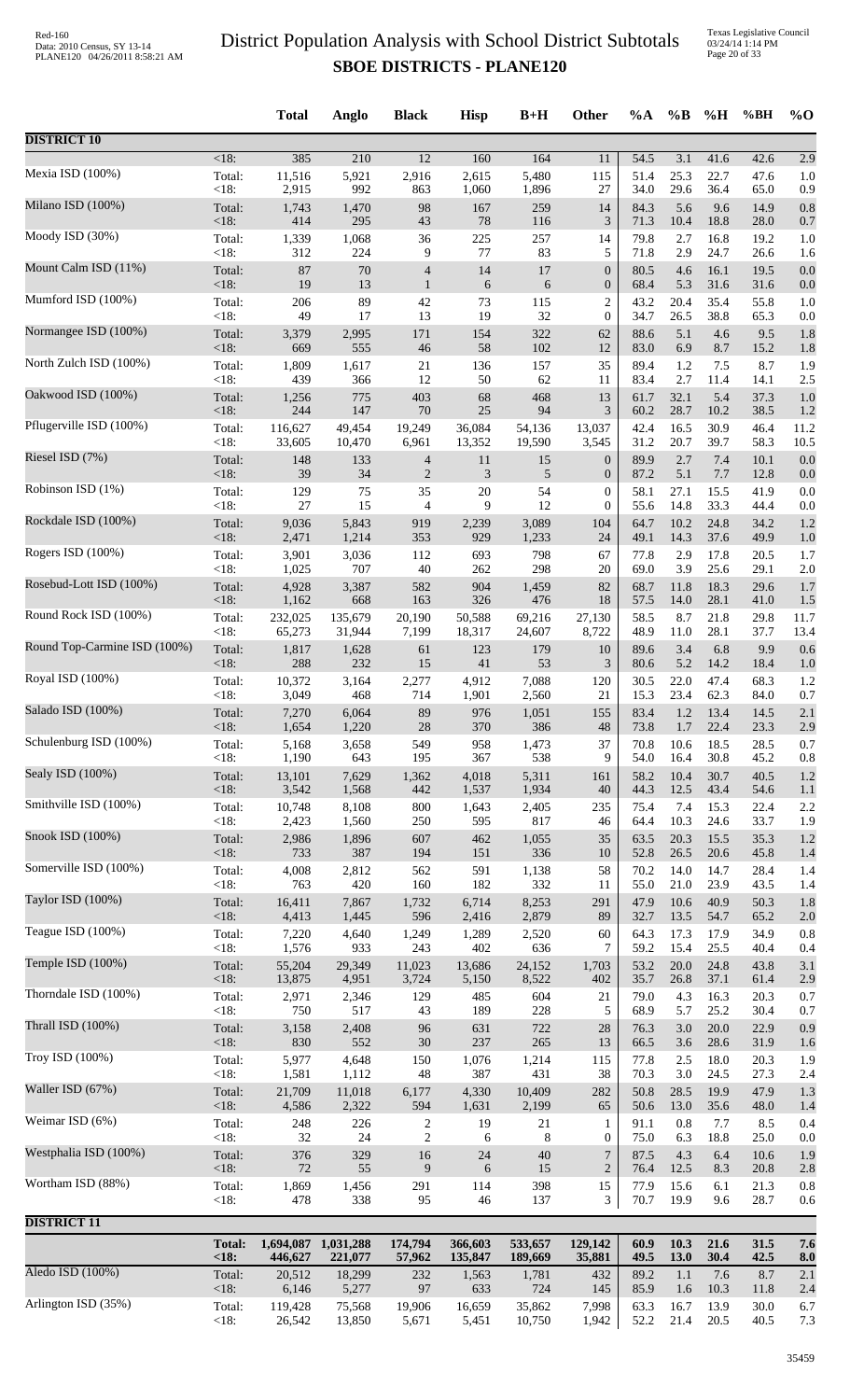Texas Legislative Council 03/24/14 1:14 PM Page 21 of 33

|                                         |                   | <b>Total</b>     | Anglo            | <b>Black</b>     | <b>Hisp</b>      | $B+H$            | Other            | $\%A$        | $\%B$       | %H           | %BH          | $\%$ O      |
|-----------------------------------------|-------------------|------------------|------------------|------------------|------------------|------------------|------------------|--------------|-------------|--------------|--------------|-------------|
| <b>DISTRICT 11</b>                      |                   |                  |                  |                  |                  |                  |                  |              |             |              |              |             |
| Azle ISD (98%)                          | Total:            | 35,728           | 30,875           | 375              | 3,560            | 3,893            | 960              | 86.4         | $1.0\,$     | $10.0\,$     | 10.9         | 2.7         |
|                                         | < 18:             | 8,578            | 6,708            | 159              | 1,447            | 1,585            | 285              | 78.2         | 1.9         | 16.9         | 18.5         | 3.3         |
| Birdville ISD (100%)                    | Total:            | 130,786          | 84,475           | 7,230            | 30,907           | 37,646           | 8,665            | 64.6         | 5.5         | 23.6         | 28.8         | 6.6         |
|                                         | < 18:             | 33,319           | 16,703           | 2,734            | 11,804           | 14,255           | 2,361            | 50.1         | 8.2         | 35.4         | 42.8         | 7.1         |
| <b>Brock ISD (100%)</b>                 | Total:            | 4,215            | 3,872            | 30               | 227              | 256              | 87               | 91.9         | 0.7         | 5.4          | 6.1          | 2.1         |
|                                         | < 18:             | 1,127            | 1,008            | 9                | 76               | 85               | 34               | 89.4         | 0.8         | 6.7          | 7.5          | 3.0         |
| Burleson ISD (29%)                      | Total:            | 15,298           | 11,392           | 1,170            | 2,335            | 3,455            | 451              | 74.5         | 7.6         | 15.3         | 22.6         | 2.9         |
| Carroll ISD (100%)                      | < 18:             | 4,693            | 3,059            | 483              | 1,022            | 1,480            | 154              | 65.2         | 10.3        | 21.8         | 31.5         | 3.3         |
|                                         | Total:            | 28,292           | 23,772           | 642              | 1,559            | 2,173            | 2,347            | 84.0         | 2.3         | 5.5          | 7.7          | 8.3         |
| Carrollton-Farmers Branch ISD           | <18:              | 9,640            | 7,713            | 275              | 687              | 946              | 981              | 80.0         | 2.9         | 7.1          | 9.8          | 10.2        |
|                                         | Total:            | 107,497          | 39,454           | 10,916           | 36,433           | 46,753           | 21,290           | 36.7         | 10.2        | 33.9         | 43.5         | 19.8        |
| (64%)                                   | <18:              | 25,976           | 5,224            | 3,134            | 12,966           | 15,811           | 4,941            | 20.1         | 12.1        | 49.9         | 60.9         | 19.0        |
| Castleberry ISD (100%)                  | Total:            | 19,449           | 8,885            | 375              | 9,937            | 10,247           | 317              | 45.7         | 1.9         | 51.1         | 52.7         | 1.6         |
|                                         | < 18:             | 5,588            | 1,405            | 151              | 4,020            | 4,126            | 57               | 25.1         | 2.7         | 71.9         | 73.8         | 1.0         |
| Coppell ISD (100%)                      | Total:            | 44,419           | 26,146           | 2,307            | 4,478            | 6,687            | 11,586           | 58.9         | 5.2         | 10.1         | 15.1         | 26.1        |
|                                         | < 18:             | 13,993           | 7,311            | 750              | 1,727            | 2,423            | 4,259            | 52.2         | 5.4         | 12.3         | 17.3         | 30.4        |
| Crowley ISD (99%)                       | Total:            | 85,363           | 38,078           | 24,953           | 17,817           | 42,097           | 5,188            | 44.6         | 29.2        | 20.9         | 49.3         | 6.1         |
|                                         | < 18:             | 25,280           | 8,218            | 9,148            | 6,795            | 15,551           | 1,511            | 32.5         | 36.2        | 26.9         | 61.5         | 6.0         |
| Dallas ISD (9%)                         | Total:            | 87,067           | 42,588           | 11,531           | 27,718           | 38,790           | 5,689            | 48.9         | 13.2        | 31.8         | 44.6         | 6.5         |
| Eagle Mountain-Saginaw ISD (99%) Total: | <18:              | 17,345<br>78,932 | 4,957<br>48,782  | 2,714<br>6,315   | 8,978<br>19,492  | 11,485<br>25,399 | 903<br>4,751     | 28.6<br>61.8 | 15.6<br>8.0 | 51.8<br>24.7 | 66.2<br>32.2 | 5.2<br>6.0  |
| Everman ISD (15%)                       | < 18:             | 24,441           | 12,656           | 2,624            | 8,017            | 10,391           | 1,394            | 51.8         | 10.7        | 32.8         | 42.5         | 5.7         |
|                                         | Total:            | 3,350            | 1,225            | 999              | 1,015            | 1,993            | 132              | 36.6         | 29.8        | 30.3         | 59.5         | 3.9         |
| Fort Worth ISD (46%)                    | <18:              | 955              | 192              | 358              | 390              | 738              | 25               | 20.1         | 37.5        | 40.8         | 77.3         | 2.6         |
|                                         | Total:            | 214,026          | 120,163          | 23,226           | 63,537           | 85,703           | 8,160            | 56.1         | 10.9        | 29.7         | 40.0         | 3.8         |
|                                         | <18:              | 51,082           | 18,588           | 7,710            | 23,579           | 30,709           | 1,785            | 36.4         | 15.1        | 46.2         | 60.1         | 3.5         |
| Garner ISD (100%)                       | Total:            | 3,644            | 2,135            | 754              | 724              | 1,475            | 34               | 58.6         | 20.7        | 19.9         | 40.5         | 0.9         |
|                                         | < 18:             | 378              | 338              | 4                | 31               | 34               | 6                | 89.4         | 1.1         | 8.2          | 9.0          | 1.6         |
| Godley ISD (7%)                         | Total:            | 513              | 396              | 21               | 77               | 94               | 23               | 77.2         | 4.1         | 15.0         | 18.3         | 4.5         |
|                                         | < 18:             | 114              | 87               | $\boldsymbol{0}$ | $20\,$           | 20               | $7\phantom{.0}$  | 76.3         | 0.0         | 17.5         | 17.5         | 6.1         |
| Granbury ISD (1%)                       | Total:            | 714              | 644              | 22               | 34               | 55               | 15               | 90.2         | 3.1         | 4.8          | 7.7          | 2.1         |
|                                         | <18:              | 168              | 146              | 8                | 7                | 15               | 7                | 86.9         | 4.8         | 4.2          | 8.9          | 4.2         |
| Grapevine-Colleyville ISD (100%)        | Total:            | 74,315           | 54,952           | 3,013            | 10,481           | 13,322           | 6,041            | 73.9         | 4.1         | 14.1         | 17.9         | 8.1         |
|                                         | <18:              | 18,778           | 12,291           | 967              | 3,653            | 4,536            | 1,951            | 65.5         | 5.1         | 19.5         | 24.2         | 10.4        |
| Hurst-Euless-Bedford ISD (100%)         | Total:            | 137,578          | 84,905           | 16,137           | 24,118           | 39,495           | 13,178           | 61.7         | 11.7        | 17.5         | 28.7         | 9.6         |
| Irving ISD (48%)                        | $<18$ :           | 31,537           | 14,791           | 5,204            | 8,437            | 13,271           | 3,475            | 46.9         | 16.5        | 26.8         | 42.1         | 11.0        |
|                                         | Total:            | 81,993           | 26,770           | 14,023           | 33,517           | 46,853           | 8,370            | 32.6         | 17.1        | 40.9         | 57.1         | 10.2        |
| Keller ISD (100%)                       | $<18$ :           | 20,791           | 3,396            | 4,158            | 11,783           | 15,628           | 1,767            | 16.3         | 20.0        | 56.7         | 75.2         | 8.5         |
|                                         | Total:            | 150,895          | 107,353          | 9,986            | 21,674           | 31,041           | 12,501           | 71.1         | 6.6         | 14.4         | 20.6         | 8.3         |
| Kennedale ISD (100%)                    | $<18$ :           | 48,514           | 31,703           | 3,935            | 8,836            | 12,434           | 4,377            | 65.3         | 8.1         | 18.2         | 25.6         | 9.0         |
|                                         | Total:            | 17,762           | 11,708           | 2,487            | 2,604            | 5,020            | 1,034            | 65.9         | 14.0        | 14.7         | 28.3         | 5.8         |
| Lake Worth ISD (73%)                    | < 18:             | 4,804            | 2,712            | 860              | 954              | 1,777            | 315              | 56.5         | 17.9        | 19.9         | 37.0         | 6.6         |
|                                         | Total:            | 11,433           | 6,461            | 728              | 3,922            | 4,610            | 362              | 56.5         | 6.4         | 34.3         | 40.3         | 3.2         |
| Lewisville ISD (0%)                     | < 18:             | 3,289            | 1,342            | 308              | 1,563            | 1,846            | 101              | 40.8         | 9.4         | 47.5         | 56.1         | 3.1         |
|                                         | Total:            | 188              | 157              | $\mathbf{1}$     | 28               | 29               | $\sqrt{2}$       | 83.5         | 0.5         | 14.9         | 15.4         | 1.1         |
|                                         | < 18:             | $40\,$           | $24\,$           | $\boldsymbol{0}$ | 16               | 16               | $\boldsymbol{0}$ | 60.0         | 0.0         | 40.0         | 40.0         | 0.0         |
| Lipan ISD (4%)                          | Total:            | $70\,$           | 52               | $\boldsymbol{0}$ | 14               | 14               | $\overline{4}$   | 74.3         | 0.0         | 20.0         | 20.0         | 5.7         |
|                                         | <18:              | 25               | 13               | $\boldsymbol{0}$ | 9                | 9                | 3                | 52.0         | $0.0\,$     | 36.0         | 36.0         | 12.0        |
| Mansfield ISD (58%)                     | Total:            | 80,211           | 52,016           | 11,763           | 11,940           | 23,401           | 4,794            | 64.8         | 14.7        | 14.9         | 29.2         | 6.0         |
|                                         | <18:              | 24,631           | 14,039           | 4,324            | 4,757            | 8,890            | 1,702            | 57.0         | 17.6        | 19.3         | 36.1         | 6.9         |
| Millsap ISD (98%)                       | Total:            | 3,851            | 3,373            | 39               | 396              | 428              | 50               | 87.6         | 1.0         | 10.3         | 11.1         | 1.3         |
|                                         | <18:              | 860              | 681              | $22\,$           | 152              | 171              | 8                | 79.2         | 2.6         | 17.7         | 19.9         | 0.9         |
| Mineral Wells ISD (0%)                  | Total:            | 48               | $42\,$           | $\mathbf{1}$     | $\sqrt{5}$       | 6                | $\boldsymbol{0}$ | 87.5         | 2.1         | 10.4         | 12.5         | 0.0         |
|                                         | <18:              | 14               | $10\,$           | $\mathbf{1}$     | $\mathfrak{Z}$   | $\overline{4}$   | $\mathbf{0}$     | 71.4         | 7.1         | 21.4         | 28.6         | 0.0         |
| Northwest ISD (46%)                     | Total:<br>$<18$ : | 34,484           | 25,504           | 2,323            | 5,027            | 7,201            | 1,779            | 74.0         | 6.7<br>8.1  | 14.6         | 20.9         | 5.2         |
| Peaster ISD (100%)                      | Total:            | 11,478<br>4,449  | 7,923<br>3,897   | 932<br>63        | 2,097<br>402     | 2,937<br>461     | 618<br>91        | 69.0<br>87.6 | 1.4         | 18.3<br>9.0  | 25.6<br>10.4 | 5.4<br>2.0  |
| Perrin-Whitt Cons ISD (31%)             | <18:              | 1,288            | 1,040            | 35               | 190              | 224              | 24               | 80.7         | 2.7         | 14.8         | 17.4         | 1.9         |
|                                         | Total:            | 654              | 574              | $\boldsymbol{0}$ | 68               | 68               | 12               | 87.8         | 0.0         | 10.4         | 10.4         | 1.8         |
| Poolville ISD (62%)                     | $<18$ :           | 147              | 111              | $\boldsymbol{0}$ | 32               | 32               | 4                | 75.5         | 0.0         | 21.8         | 21.8         | 2.7         |
|                                         | Total:            | 1,847            | 1,671            | $12\,$           | 141              | 153              | $23\,$           | 90.5         | 0.6         | 7.6          | 8.3          | 1.2         |
| Richardson ISD (0%)                     | <18:              | 469              | 404              | 5                | 56               | 61               | $\overline{4}$   | 86.1         | 1.1         | 11.9         | 13.0         | 0.9         |
|                                         | Total:            | $\mathbf{0}$     | $\boldsymbol{0}$ | $\boldsymbol{0}$ | $\boldsymbol{0}$ | $\boldsymbol{0}$ | $\boldsymbol{0}$ | 0.0          | 0.0         | 0.0          | $0.0\,$      | 0.0         |
| Springtown ISD (88%)                    | < 18:             | $\boldsymbol{0}$ | $\theta$         | $\mathbf{0}$     | $\mathbf{0}$     | $\overline{0}$   | $\mathbf{0}$     | 0.0          | 0.0         | $0.0\,$      | 0.0          | 0.0         |
|                                         | Total:            | 16,279           | 14,176           | 138              | 1,588            | 1,698            | 405              | 87.1         | 0.8         | 9.8          | 10.4         | 2.5         |
|                                         | < 18:             | 4,284            | 3,497            | 65               | 633              | 687              | 100              | 81.6         | 1.5         | 14.8         | 16.0         | 2.3         |
| Weatherford ISD (100%)                  | Total:            | 47,338           | 39,518           | 927              | 5,834            | 6,708            | 1,112            | 83.5         | 2.0         | 12.3         | 14.2         | 2.3         |
|                                         | $<18$ :           | 11,610           | 8,655            | 352              | 2,324            | 2,637            | 318              | 74.5         | 3.0         | 20.0         | 22.7         | 2.7         |
| White Settlement ISD (100%)             | Total:            | 31,459           | 21,410           | 2,149            | 6,772            | 8,790            | 1,259            | 68.1         | 6.8         | 21.5         | 27.9         | 4.0         |
|                                         | $<18$ :           | 8,703            | 5,005            | 765              | 2,702            | 3,381            | 317              | 57.5         | 8.8         | 31.0         | 38.8         | 3.6         |
| <b>DISTRICT 12</b>                      |                   |                  |                  |                  |                  |                  |                  |              |             |              |              |             |
|                                         | <b>Total:</b>     | 1,704,879        | 959,191          | 211,785          | 368,688          | 573,084          | 172,604          | 56.3         | 12.4        | 21.6         | 33.6         | 10.1        |
|                                         | < 18:             | 460,586          | 207,489          | 70,365           | 137,135          | 203,546          | 49,551           | 45.0         | 15.3        | 29.8         | 44.2         | <b>10.8</b> |
| Allen ISD (100%)                        | Total:            | 81,836           | 53,418           | 7,699            | 9,317            | 16,720           | 11,698           | 65.3         | 9.4         | 11.4         | 20.4         | 14.3        |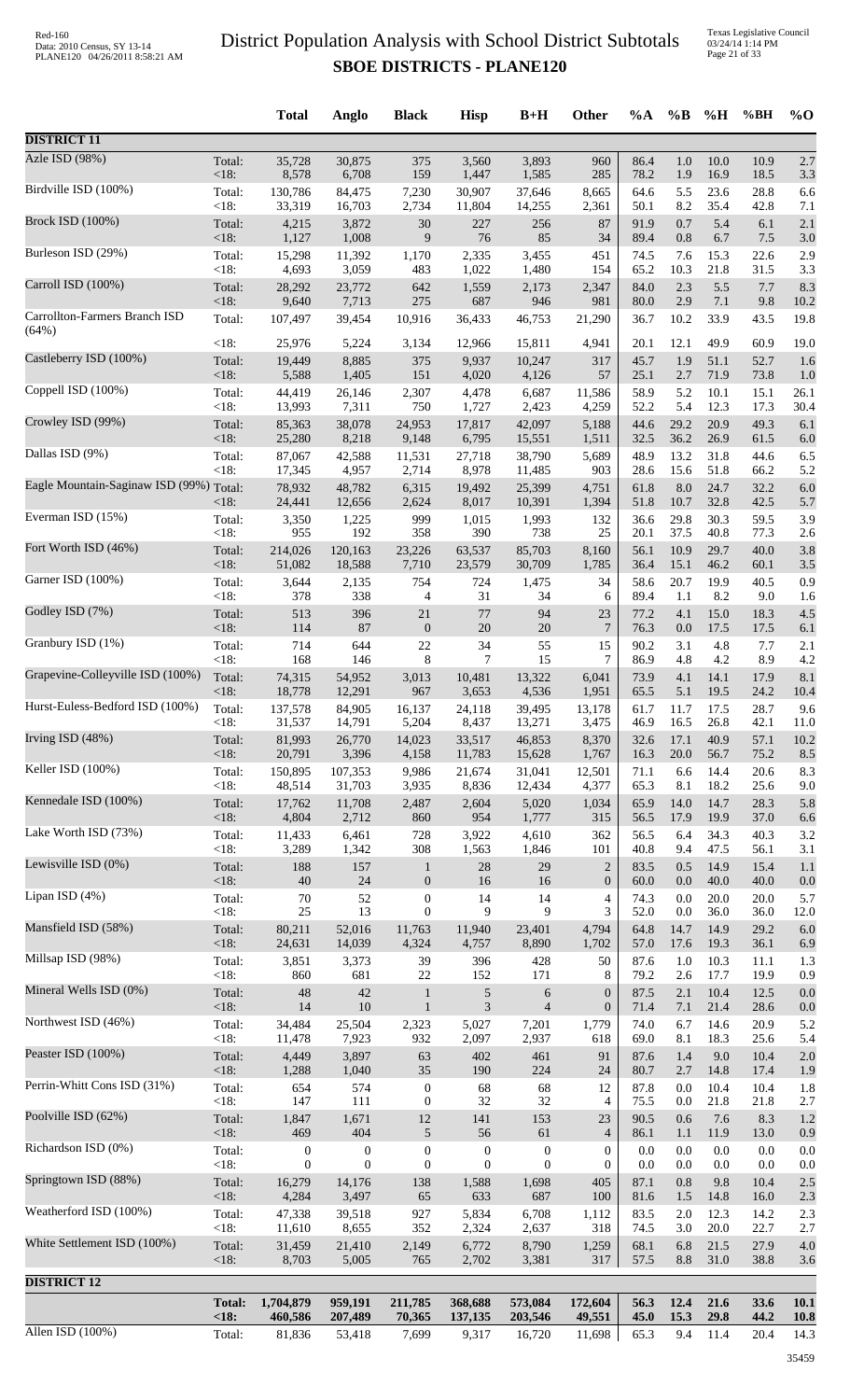|                                           |                   | <b>Total</b>         | Anglo            | <b>Black</b>                         | <b>Hisp</b>                      | $B+H$                                | Other               | %A           | $\%$ B      | %H          | %BH        | $\%$ O       |
|-------------------------------------------|-------------------|----------------------|------------------|--------------------------------------|----------------------------------|--------------------------------------|---------------------|--------------|-------------|-------------|------------|--------------|
| <b>DISTRICT 12</b>                        |                   |                      |                  |                                      |                                  |                                      |                     |              |             |             |            |              |
| Anna ISD (100%)                           | $<18$ :           | 26,282               | 15,550           | 2,961                                | 3,752                            | 6,535                                | 4,197               | 59.2         | 11.3        | 14.3        | 24.9       | 16.0         |
|                                           | Total:            | 11,205               | 8,033            | 739                                  | 2,154                            | 2,849                                | 323                 | 71.7         | 6.6         | 19.2        | 25.4       | 2.9          |
| Bland ISD (7%)                            | <18:              | 3,551                | 2,244            | 321                                  | 905                              | 1,193                                | 114                 | 63.2         | 9.0         | 25.5        | 33.6       | 3.2          |
|                                           | Total:            | 211                  | 179              | $\boldsymbol{0}$                     | 18                               | 18                                   | 14                  | 84.8         | 0.0         | 8.5         | 8.5        | 6.6          |
|                                           | $<18$ :           | 64                   | 54               | $\boldsymbol{0}$                     | 3                                | 3                                    | 7                   | 84.4         | 0.0         | 4.7         | 4.7        | 10.9         |
| Blue Ridge ISD (100%)                     | Total:            | 3,195                | 2,837            | 23                                   | 279                              | 295                                  | 63                  | 88.8         | 0.7         | 8.7         | 9.2        | 2.0          |
|                                           | $<18$ :           | 786                  | 657              | 13                                   | 106                              | 116                                  | 13                  | 83.6         | 1.7         | 13.5        | 14.8       | 1.7          |
| Celina ISD (95%)                          | Total:            | 8,367                | 6,410            | 299                                  | 1,490                            | 1,778                                | 179                 | 76.6         | 3.6         | 17.8        | 21.3       | 2.1          |
|                                           | <18:              | 2,594                | 1,823            | 115                                  | 606                              | 716                                  | 55                  | 70.3         | 4.4         | 23.4        | 27.6       | 2.1          |
| Community ISD (99%)                       | Total:            | 8,948                | 7,133            | 300                                  | 1,305                            | 1,597                                | 218                 | 79.7         | 3.4         | 14.6        | 17.8       | 2.4          |
|                                           | <18:              | 2,456                | 1,774            | 107                                  | 521                              | 623                                  | 59                  | 72.2         | 4.4         | 21.2        | 25.4       | 2.4          |
| Dallas ISD (24%)                          | Total:            | 240,770              | 150,294          | 22,840                               | 55,986                           | 78,022                               | 12,454              | 62.4         | 9.5         | 23.3        | 32.4       | 5.2          |
|                                           | <18:              | 45,109               | 19,601           | 5,456                                | 17,930                           | 23,063                               | 2,445               | 43.5         | 12.1        | 39.7        | 51.1       | 5.4          |
| Farmersville ISD (100%)                   | Total:            | 7,529                | 5,550            | 414                                  | 1,408                            | 1,806                                | 173                 | 73.7         | 5.5         | 18.7        | 24.0       | 2.3          |
| Frisco ISD (72%)                          | <18:              | 2,014                | 1,307            | 132                                  | 540                              | 661                                  | 46                  | 64.9         | 6.6         | 26.8        | 32.8       | 2.3          |
|                                           | Total:            | 117,985              | 72,718           | 12,384                               | 15,190                           | 27,093                               | 18,174              | 61.6         | 10.5        | 12.9        | 23.0       | 15.4         |
| Garland ISD (100%)                        | <18:              | 36,769               | 20,731           | 4,424                                | 5,634                            | 9,788                                | 6,250               | 56.4         | 12.0        | 15.3        | 26.6       | 17.0         |
|                                           | Total:            | 275,568              | 114,766          | 41,623                               | 92,603                           | 132,695                              | 28,107              | 41.6         | 15.1        | 33.6        | 48.2       | 10.2         |
| Gunter ISD (0%)                           | $<18$ :           | 79,574               | 22,300           | 14,576                               | 36,116                           | 49,799                               | 7,475               | 28.0         | 18.3        | 45.4        | 62.6       | 9.4          |
|                                           | Total:            | 4                    | 4                | $\boldsymbol{0}$                     | $\boldsymbol{0}$                 | 0                                    | $\boldsymbol{0}$    | 100.0        | 0.0         | 0.0         | 0.0        | 0.0          |
| Highland Park ISD (Dallas) (100%)         | <18:              | $\mathbf{0}$         | $\overline{0}$   | $\boldsymbol{0}$                     | $\mathbf{0}$                     | $\mathbf{0}$                         | $\boldsymbol{0}$    | 0.0          | 0.0         | 0.0         | 0.0        | 0.0          |
|                                           | Total:            | 32,945               | 29,989           | 344                                  | 1,329                            | 1,643                                | 1,313               | 91.0         | 1.0         | 4.0         | 5.0        | 4.0          |
|                                           | $<18$ :           | 9,684                | 8,707            | 74                                   | 447                              | 506                                  | 471                 | 89.9         | 0.8         | 4.6         | 5.2        | 4.9          |
| Leonard ISD (5%)                          | Total:            | 198                  | 190              | $\boldsymbol{0}$                     | $\overline{4}$                   | 4                                    | 4                   | 96.0         | 0.0         | 2.0         | 2.0        | 2.0          |
|                                           | <18:              | 42                   | 42               | $\boldsymbol{0}$                     | $\boldsymbol{0}$                 | $\boldsymbol{0}$                     | $\overline{0}$      | 100.0        | 0.0         | 0.0         | 0.0        | 0.0          |
| Lovejoy ISD (100%)                        | Total:            | 12,723               | 11,142           | 311                                  | 624                              | 913                                  | 668                 | 87.6         | 2.4         | 4.9         | 7.2        | 5.3          |
|                                           | <18:              | 3,766                | 3,130            | 119                                  | 264                              | 375                                  | 261                 | 83.1         | 3.2         | 7.0         | 10.0       | 6.9          |
| McKinney ISD (100%)                       | Total:            | 111,017              | 72,687           | 11,664                               | 21,683                           | 32,851                               | 5,479               | 65.5         | 10.5        | 19.5        | 29.6       | 4.9          |
|                                           | <18:              | 34,610               | 20,192           | 4,379                                | 8,437                            | 12,532                               | 1,886               | 58.3         | 12.7        | 24.4        | 36.2       | 5.4          |
| Melissa ISD (100%)                        | Total:            | 6,343                | 5,024            | 317                                  | 863                              | 1,163                                | 156                 | 79.2         | 5.0         | 13.6        | 18.3       | 2.5          |
|                                           | <18:              | 2,053                | 1,521            | 133                                  | 364                              | 488                                  | 44                  | 74.1         | 6.5         | 17.7        | 23.8       | 2.1          |
| Mesquite ISD (91%)                        | Total:            | 152,455              | 62,922           | 32,681                               | 51,302                           | 82,991                               | 6,542               | 41.3         | 21.4        | 33.7        | 54.4       | 4.3          |
|                                           | <18:              | 46,273               | 12,188           | 12,259                               | 20,732                           | 32,407                               | 1,678               | 26.3         | 26.5        | 44.8        | 70.0       | 3.6          |
| Plano ISD (100%)                          | Total:            | 323,965              | 189,411          | 29,801                               | 46,113                           | 74,781                               | 59,773              | 58.5         | 9.2         | 14.2        | 23.1       | 18.5         |
| Princeton ISD (100%)                      | <18:              | 80,914               | 39,349           | 8,872                                | 15,668                           | 23,998                               | 17,567              | 48.6         | 11.0        | 19.4        | 29.7       | 21.7         |
|                                           | Total:            | 14,529               | 10,063           | 638                                  | 3,502                            | 4,088                                | 378                 | 69.3         | 4.4         | 24.1        | 28.1       | 2.6          |
| Prosper ISD (96%)                         | $<18$ :           | 4,256                | 2,422            | 269                                  | 1,500                            | 1,740                                | 94                  | 56.9         | 6.3         | 35.2        | 40.9       | 2.2          |
|                                           | Total:            | 15,358               | 11,615           | 1,249                                | 1,892                            | 3,083                                | 660                 | 75.6         | 8.1         | 12.3        | 20.1       | 4.3          |
| Richardson ISD (100%)                     | $<18$ :           | 5,259                | 3,751            | 498                                  | 782                              | 1,244                                | 264                 | 71.3         | 9.5         | 14.9        | 23.7       | 5.0          |
|                                           | Total:            | 215,669              | 104,539          | 41,209                               | 51,666                           | 91,742                               | 19,388              | 48.5         | 19.1        | 24.0        | 42.5       | 9.0          |
| Rockwall ISD (0%)                         | <18:              | 53,911               | 18,641           | 12,719                               | 18,776                           | 30,928                               | 4,342               | 34.6<br>60.0 | 23.6<br>0.0 | 34.8<br>0.0 | 57.4       | 8.1          |
|                                           | Total:<br>$<18$ : | 10<br>$\overline{4}$ | 6<br>$\sqrt{2}$  | $\boldsymbol{0}$<br>$\boldsymbol{0}$ | $\mathbf{0}$<br>$\boldsymbol{0}$ | $\boldsymbol{0}$<br>$\boldsymbol{0}$ | 4<br>$\overline{2}$ | 50.0         | 0.0         | 0.0         | 0.0<br>0.0 | 40.0<br>50.0 |
| Royse City ISD (8%)                       | Total:            | 1,522                | 1,010            | 59                                   | 401                              | 456                                  | 56                  | 66.4         | 3.9         | 26.3        | 30.0       | 3.7          |
|                                           | <18:              | 508                  | 302              | 20                                   | 160                              | 177                                  | 29                  | 59.4         | 3.9         | 31.5        | 34.8       | 5.7          |
| Sunnyvale ISD (100%)                      | Total:            | 5,131                | 3,189            | 337                                  | 448                              | 770                                  | 1,172               | 62.2         | 6.6         | 8.7         | 15.0       | 22.8         |
|                                           | $<18$ :           | 1,358                | 696              | 123                                  | 150                              | 264                                  | 398                 | 51.3         | 9.1         | 11.0        | 19.4       | 29.3         |
| Trenton ISD (4%)                          | Total:            | 135                  | 104              | $\mathbf{1}$                         | 29                               | 29                                   | 2                   | 77.0         | 0.7         | 21.5        | 21.5       | 1.5          |
|                                           | <18:              | 34                   | 23               | 1                                    | 11                               | 11                                   | 0                   | 67.6         | 2.9         | 32.4        | 32.4       | 0.0          |
| Van Alstyne ISD (6%)                      | Total:            | 440                  | 372              | $\boldsymbol{0}$                     | 63                               | 63                                   | 5                   | 84.5         | 0.0         | 14.3        | 14.3       | 1.1          |
| Whitewright ISD (2%)                      | <18:              | 116                  | 89               | $\boldsymbol{0}$                     | $26\,$                           | 26                                   | $\mathbf{1}$        | 76.7         | 0.0         | 22.4        | 22.4       | 0.9          |
|                                           | Total:            | 76                   | 67               | $\boldsymbol{0}$                     | 7                                | 7                                    | $\overline{2}$      | 88.2         | 0.0         | 9.2         | 9.2        | 2.6          |
| Wylie ISD (Collin) (100%)                 | $<18$ :           | 18                   | 13               | $\boldsymbol{0}$                     | $\overline{4}$                   | $\overline{4}$                       | 1                   | 72.2         | 0.0         | 22.2        | 22.2       | 5.6          |
|                                           | Total:            | 56,745               | 35,519           | 6,853                                | 9,012                            | 15,627                               | 5,599               | 62.6         | 12.1        | 15.9        | 27.5       | 9.9          |
|                                           | <18:              | 18,581               | 10,380           | 2,794                                | 3,701                            | 6,349                                | 1,852               | 55.9         | 15.0        | 19.9        | 34.2       | 10.0         |
| <b>DISTRICT 13</b>                        | <b>Total:</b>     | 1,677,475            | 324,539          | 523,043                              |                                  | 781,390 1,290,916                    | 62,020              | 19.3         | 31.2        | 46.6        | 77.0       | 3.7          |
|                                           | < 18:             | 508,657              | 47,579           | 157,145                              | 295,645                          | 445,543                              | 15,535              | 9.4          | 30.9        | 58.1        | 87.6       | 3.1          |
| Arlington ISD (65%)                       | Total:            | 222,060              | 73,802           | 47,764                               | 81,743                           | 127,564                              | 20,694              | 33.2         | 21.5        | 36.8        | 57.4       | 9.3          |
|                                           | $<18$ :           | 65,763               | 13,109           | 16,609                               | 31,986                           | 47,515                               | 5,139               | 19.9         | 25.3        | 48.6        | 72.3       | 7.8          |
| Birdville ISD (0%)                        | Total:            | 164                  | 108              | 17                                   | 31                               | 48                                   | $\,8$               | 65.9         | 10.4        | 18.9        | 29.3       | 4.9          |
|                                           | <18:              | 29                   | 15               | $\mathbf{1}$                         | 13                               | 14                                   | $\boldsymbol{0}$    | 51.7         | 3.4         | 44.8        | 48.3       | 0.0          |
| Burleson ISD (1%)                         | Total:            | 744                  | 382              | 183                                  | 173                              | 352                                  | 10                  | 51.3         | 24.6        | 23.3        | 47.3       | 1.3          |
|                                           | <18:              | 241                  | 109              | 68                                   | 61                               | 129                                  | 3                   | 45.2         | 28.2        | 25.3        | 53.5       | 1.2          |
| Carrollton-Farmers Branch ISD (0%) Total: |                   | 774                  | 355              | 139                                  | 108                              | 241                                  | 178                 | 45.9         | 18.0        | 14.0        | 31.1       | 23.0         |
| Castleberry ISD (0%)                      | $<18$ :           | 56                   | $\overline{9}$   | 16                                   | 11                               | 26                                   | 21                  | 16.1         | 28.6        | 19.6        | 46.4       | 37.5         |
|                                           | Total:            | $\boldsymbol{0}$     | $\boldsymbol{0}$ | $\boldsymbol{0}$                     | $\boldsymbol{0}$                 | $\boldsymbol{0}$                     | $\boldsymbol{0}$    | 0.0          | 0.0         | 0.0         | $0.0\,$    | 0.0          |
| Cedar Hill ISD (100%)                     | <18:              | $\mathbf{0}$         | $\overline{0}$   | $\mathbf{0}$                         | $\theta$                         | $\overline{0}$                       | $\overline{0}$      | 0.0          | 0.0         | 0.0         | 0.0        | 0.0          |
|                                           | Total:            | 45,362               | 11,495           | 24,159                               | 8,794                            | 32,528                               | 1,339               | 25.3         | 53.3        | 19.4        | 71.7       | 3.0          |
| Crowley ISD (0%)                          | <18:              | 13,633               | 1,854            | 8,311                                | 3,344                            | 11,410                               | 369                 | 13.6         | 61.0        | 24.5        | 83.7       | 2.7          |
|                                           | Total:            | $\boldsymbol{0}$     | $\boldsymbol{0}$ | $\boldsymbol{0}$                     | $\boldsymbol{0}$                 | $\boldsymbol{0}$                     | $\boldsymbol{0}$    | $0.0\,$      | 0.0         | 0.0         | 0.0        | 0.0          |
| Dallas ISD (68%)                          | <18:              | $\boldsymbol{0}$     | $\mathbf{0}$     | $\boldsymbol{0}$                     | $\mathbf{0}$                     | $\boldsymbol{0}$                     | $\boldsymbol{0}$    | 0.0          | 0.0         | 0.0         | 0.0        | 0.0          |
|                                           | Total:            | 693,009              | 77,860           | 222,919                              | 385,588                          | 603,370                              | 11,779              | 11.2         | 32.2        | 55.6        | 87.1       | 1.7          |
|                                           | <18:              | 208,941              | 7,030            | 59,187                               | 142,804                          | 199,466                              | 2,445               | 3.4          | 28.3        | 68.3        | 95.5       | 1.2          |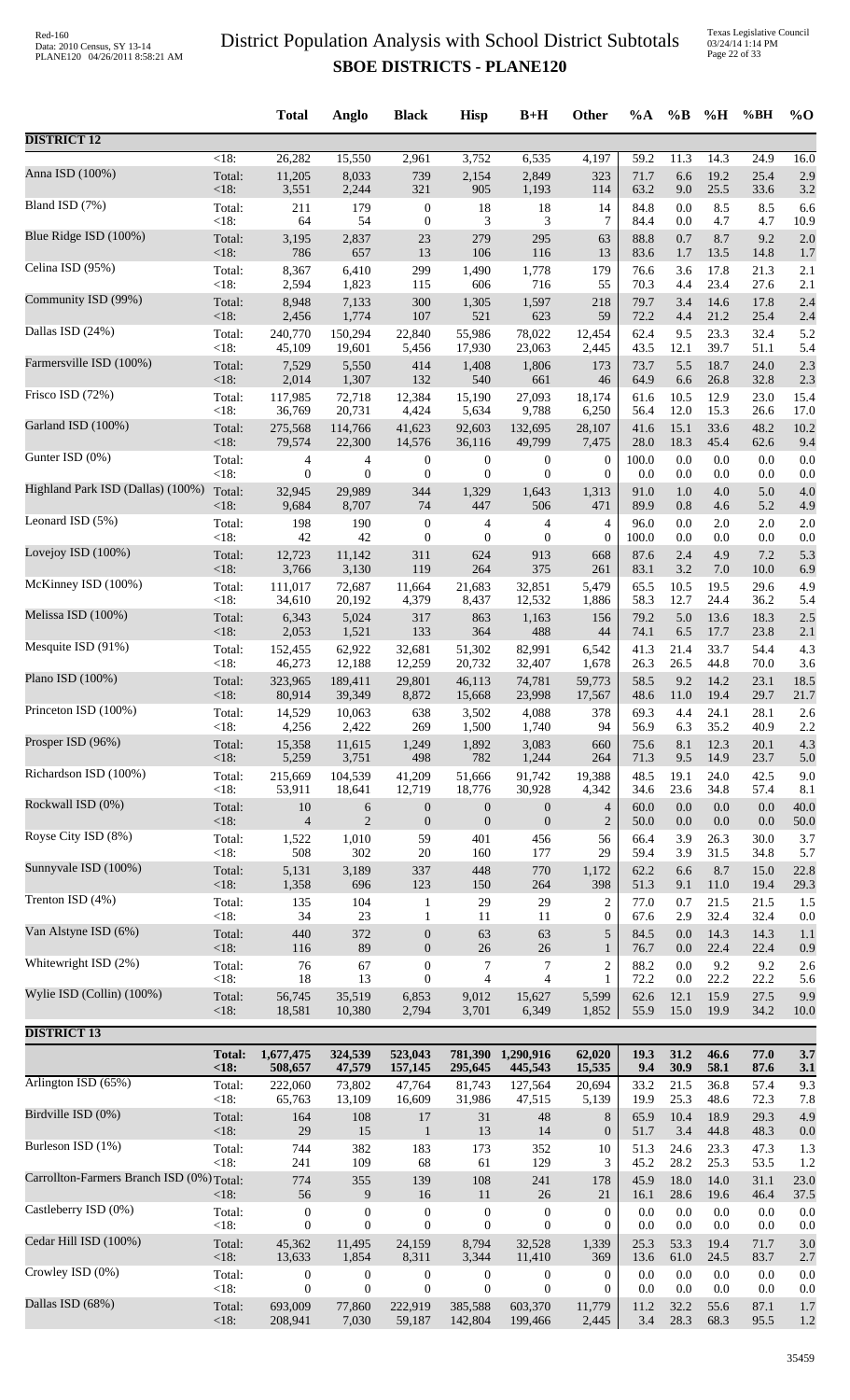Texas Legislative Council 03/24/14 1:14 PM Page 23 of 33

|                                 |                 | <b>Total</b>     | Anglo                | <b>Black</b>                     | <b>Hisp</b>           | $B+H$                 | Other                  | $\%A$        | $\%B$      | %H          | %BH         | $\%$ O     |
|---------------------------------|-----------------|------------------|----------------------|----------------------------------|-----------------------|-----------------------|------------------------|--------------|------------|-------------|-------------|------------|
| <b>DISTRICT 13</b>              |                 |                  |                      |                                  |                       |                       |                        |              |            |             |             |            |
| DeSoto ISD (100%)               | Total:          | 52,891           | 8,942                | 36,223                           | 7,467                 | 43,182                | 767                    | 16.9         | 68.5       | 14.1        | 81.6        | 1.5        |
|                                 | < 18:           | 15,570           | 1,228                | 11,492                           | 2,958                 | 14,142                | 200                    | 7.9          | 73.8       | 19.0        | 90.8        | 1.3        |
| Duncanville ISD (100%)          | Total:          | 69,065           | 17,099               | 27,993                           | 22,409                | 49,819                | 2,147                  | 24.8         | 40.5       | 32.4        | 72.1        | 3.1        |
| Eagle Mountain-Saginaw ISD (1%) | < 18:           | 20,185           | 2,358                | 8,828                            | 8,802                 | 17,307                | 520                    | 11.7         | 43.7       | 43.6        | 85.7        | 2.6        |
|                                 | Total:          | 422              | 106                  | 193                              | 124                   | 315                   | $\mathbf{1}$           | 25.1         | 45.7       | 29.4        | 74.6        | 0.2        |
|                                 | < 18:           | $\mathbf{0}$     | $\boldsymbol{0}$     | $\boldsymbol{0}$                 | $\mathbf{0}$          | $\boldsymbol{0}$      | $\boldsymbol{0}$       | 0.0          | 0.0        | 0.0         | 0.0         | 0.0        |
| Everman ISD (85%)               | Total:          | 19,076           | 3,449                | 7,844                            | 7,590                 | 15,279                | 348                    | 18.1         | 41.1       | 39.8        | 80.1        | 1.8        |
|                                 | <18:            | 6,353            | 462                  | 2,692                            | 3,185                 | 5,790                 | 101                    | 7.3          | 42.4       | 50.1        | 91.1        | 1.6        |
| Ferris ISD (1%)                 | Total:          | 121              | 40                   | 16                               | 63                    | 78                    | 3                      | 33.1         | 13.2       | 52.1        | 64.5        | 2.5        |
| Fort Worth ISD (54%)            | < 18:           | 31               | 4                    | 6                                | 21                    | 27                    | $\overline{0}$         | 12.9         | 19.4       | 67.7        | 87.1        | 0.0        |
|                                 | Total:          | 252,831          | 43,564               | 77,655                           | 127,529               | 203,098               | 6,169                  | 17.2         | 30.7       | 50.4        | 80.3        | 2.4        |
|                                 | < 18:           | 76,343           | 5,154                | 22,314                           | 48,337                | 69,549                | 1,640                  | 6.8          | 29.2       | 63.3        | 91.1        | 2.1        |
| Garland ISD (0%)                | Total:          | 869              | 303                  | 197                              | 360                   | 552                   | 14                     | 34.9         | 22.7       | 41.4        | 63.5        | 1.6        |
|                                 | < 18:           | 200              | 34                   | 54                               | 112                   | 165                   | 1                      | 17.0         | 27.0       | 56.0        | 82.5        | 0.5        |
| Grand Prairie ISD (100%)        | Total:          | 121,843          | 34,538               | 20,344                           | 61,208                | 80,476                | 6,829                  | 28.3         | 16.7       | 50.2        | 66.0        | 5.6        |
|                                 | < 18:           | 38,500           | 6,167                | 7,241                            | 23,862                | 30,455                | 1,878                  | 16.0         | 18.8       | 62.0        | 79.1        | 4.9        |
| Hurst-Euless-Bedford ISD (0%)   | Total:          | 0                | $\boldsymbol{0}$     | $\boldsymbol{0}$                 | $\boldsymbol{0}$      | $\boldsymbol{0}$      | $\boldsymbol{0}$       | 0.0          | 0.0        | 0.0         | 0.0         | 0.0        |
|                                 | < 18:           | $\boldsymbol{0}$ | $\mathbf{0}$         | $\mathbf{0}$                     | $\mathbf{0}$          | $\boldsymbol{0}$      | $\mathbf{0}$           | 0.0          | 0.0        | 0.0         | 0.0         | 0.0        |
| Irving ISD (52%)                | Total:          | 88,891           | 24,483               | 7,863                            | 52,279                | 59,504                | 4,904                  | 27.5         | 8.8        | 58.8        | 66.9        | 5.5        |
| Kennedale ISD (0%)              | < 18:           | 26,646           | 3,767                | 2,481                            | 19,646                | 21,795                | 1,084                  | 14.1         | 9.3        | 73.7        | 81.8        | 4.1        |
|                                 | Total:          | $\boldsymbol{0}$ | $\boldsymbol{0}$     | $\boldsymbol{0}$                 | $\boldsymbol{0}$      | $\boldsymbol{0}$      | $\boldsymbol{0}$       | 0.0          | 0.0        | 0.0         | 0.0         | 0.0        |
|                                 | < 18:           | $\boldsymbol{0}$ | $\boldsymbol{0}$     | $\mathbf{0}$                     | $\boldsymbol{0}$      | $\theta$              | $\boldsymbol{0}$       | 0.0          | 0.0        | 0.0         | 0.0         | 0.0        |
| Lake Worth ISD (27%)            | Total:          | 4,318            | 1,270                | 689                              | 2,363                 | 2,997                 | 51                     | 29.4         | 16.0       | 54.7        | 69.4        | 1.2        |
|                                 | < 18:           | 1,535            | 230                  | 326                              | 999                   | 1,291                 | 14                     | 15.0         | 21.2       | 65.1        | 84.1        | 0.9        |
| Lancaster ISD (100%)            | Total:          | 36,347           | 4,904                | 26,043                           | 5,381                 | 31,148                | 295                    | 13.5         | 71.7       | 14.8        | 85.7        | 0.8        |
|                                 | < 18:           | 11,306           | 610                  | 8,651                            | 2,155                 | 10,629                | 67                     | 5.4          | 76.5       | 19.1        | 94.0        | 0.6        |
| Mansfield ISD (38%)             | Total:          | 53,235           | 17,822               | 18,368                           | 11,377                | 29,251                | 6,162                  | 33.5         | 34.5       | 21.4        | 54.9        | 11.6       |
| Mesquite ISD (9%)               | < 18:           | 18,144           | 4,717                | 7,189                            | 4,561                 | 11,452                | 1,975                  | 26.0         | 39.6       | 25.1        | 63.1        | 10.9       |
|                                 | Total:          | 15,453           | 4,017                | 4,434                            | 6,803                 | 11,114                | 322                    | 26.0         | 28.7       | 44.0        | 71.9        | 2.1        |
|                                 | <18:            | 5,181            | 722                  | 1,679                            | 2,788                 | 4,381                 | 78                     | 13.9         | 32.4       | 53.8        | 84.6        | 1.5        |
| <b>DISTRICT 14</b>              |                 |                  |                      |                                  |                       |                       |                        |              |            |             |             |            |
|                                 | <b>Total:</b>   | 1,681,755        | 1,139,086            | 147,291                          | 322,843               | 463,384               | 79,285                 | 67.7         | 8.8        | 19.2        | 27.6        | 4.7        |
|                                 | <18             | 445,967          | 256,583              | 47,570                           | 122,878               | 166,496               | 22,888                 | 57.5         | 10.7       | 27.6        | 37.3        | 5.1        |
| Abbott ISD (100%)               | Total:          | 1,085            | 988                  | 10                               | 79                    | 88                    | 9                      | 91.1         | 0.9        | 7.3         | 8.1         | 0.8        |
|                                 | < 18:           | 277              | 255                  | 5                                | 17                    | 21                    | $\mathbf{1}$           | 92.1         | 1.8        | 6.1         | 7.6         | 0.4        |
| Albany ISD (1%)                 | Total:          | 14               | 14                   | $\boldsymbol{0}$                 | $\boldsymbol{0}$      | $\boldsymbol{0}$      | $\boldsymbol{0}$       | 100.0        | 0.0        | 0.0         | $0.0\,$     | 0.0        |
|                                 | < 18:           | 3                | 3                    | $\mathbf{0}$                     | $\mathbf{0}$          | $\overline{0}$        | $\boldsymbol{0}$       | 100.0        | 0.0        | 0.0         | 0.0         | 0.0        |
| Alvarado ISD (100%)             | Total:          | 17,611           | 13,379               | 529                              | 3,366                 | 3,858                 | 374                    | 76.0         | 3.0        | 19.1        | 21.9        | 2.1        |
| Alvord ISD (97%)                | < 18:           | 4,650            | 3,036                | 211                              | 1,319                 | 1,507                 | 107                    | 65.3         | 4.5        | 28.4        | 32.4        | 2.3        |
|                                 | Total:          | 3,545            | 3,178                | 29                               | 290                   | 318                   | 49                     | 89.6         | 0.8        | 8.2         | 9.0         | 1.4        |
|                                 | <18:            | 916              | 780                  | 14                               | 109                   | 123                   | 13                     | 85.2         | 1.5        | 11.9        | 13.4        | 1.4        |
| Aquilla ISD (100%)              | Total:          | 1,310            | 1,138                | 37                               | 126                   | 157                   | 15                     | 86.9         | 2.8        | 9.6         | 12.0        | 1.1        |
|                                 | < 18:           | 278              | 209                  | 13                               | 57                    | 64                    | 5                      | 75.2         | 4.7        | 20.5        | 23.0        | 1.8        |
| Argyle ISD (100%)               | Total:          | 7,829            | 6,997                | 49                               | 611                   | 657                   | 175                    | 89.4         | 0.6        | 7.8         | 8.4         | 2.2        |
| Aubrey ISD (100%)               | < 18:           | 2,326            | 2,002                | $21\,$                           | 250                   | 268                   | 56                     | 86.1         | 0.9        | 10.7        | 11.5        | 2.4        |
|                                 | Total:          | 8,770            | 7,278                | 239                              | 1,068                 | 1,288                 | 204                    | 83.0         | 2.7        | 12.2        | 14.7        | 2.3        |
| Avalon ISD (100%)               | <18:            | 2,589            | 1,952                | 117                              | 470                   | 574                   | 63                     | 75.4         | 4.5        | 18.2        | 22.2        | 2.4        |
|                                 | Total:          | 817              | 537                  | 35                               | 230                   | 265                   | 15                     | 65.7         | 4.3        | 28.2        | 32.4        | 1.8        |
|                                 | <18:            | 210              | 114                  | 12                               | 81                    | 93                    | 3                      | 54.3         | 5.7        | 38.6        | 44.3        | 1.4        |
| Axtell ISD (90%)                | Total:          | 2,833            | 2,376                | $108\,$                          | 308                   | 413                   | 44                     | 83.9         | 3.8        | 10.9        | 14.6        | 1.6        |
|                                 | < 18:           | 732              | 551                  | 36                               | 135                   | 168                   | 13                     | 75.3         | 4.9        | 18.4        | 23.0        | 1.8        |
| Azle ISD $(2%)$                 | Total:          | 738              | 664                  | 9                                | 59                    | 64                    | 10                     | 90.0         | 1.2        | 8.0         | 8.7         | 1.4        |
| <b>Bangs ISD</b> (100%)         | < 18:           | 194              | 172                  | $\overline{4}$                   | 18                    | 20                    | $\overline{c}$         | 88.7         | 2.1        | 9.3         | 10.3        | 1.0        |
|                                 | Total:          | 6,146            | 4,990                | 238                              | 825                   | 1,052                 | 104                    | 81.2         | 3.9        | 13.4        | 17.1        | 1.7        |
| Blanket ISD (100%)              | < 18:           | 1,328            | 922                  | $88\,$                           | 304                   | 383                   | 23                     | 69.4         | 6.6        | 22.9        | 28.8        | 1.7        |
|                                 | Total:          | 1,250            | 1,049                | $\sqrt{5}$                       | 165                   | 170                   | 31                     | 83.9         | 0.4        | 13.2        | 13.6        | 2.5        |
|                                 | <18:            | 293              | 206                  | 3                                | 77                    | 80                    | $\tau$                 | 70.3         | 1.0        | 26.3        | 27.3        | 2.4        |
| Blooming Grove ISD (100%)       | Total:          | 4,320            | 3,468                | 162                              | 623                   | 779                   | 73                     | 80.3         | 3.8        | 14.4        | 18.0        | 1.7        |
|                                 | $<18$ :         | 1,103            | 771                  | 65                               | 242                   | 307                   | 25                     | 69.9         | 5.9        | 21.9        | 27.8        | 2.3        |
| Bluff Dale ISD (100%)           | Total:          | 845              | 786                  | $\overline{c}$                   | 45                    | $47\,$                | 12                     | 93.0         | 0.2        | 5.3         | 5.6         | 1.4        |
|                                 | <18:            | 173              | 157                  | $\boldsymbol{0}$                 | 15                    | 15                    | 1                      | 90.8         | 0.0        | 8.7         | 8.7         | 0.6        |
| Blum ISD (100%)                 | Total:          | 1,790            | 1,634                | 11                               | 122                   | 130                   | 26                     | 91.3         | 0.6        | 6.8         | 7.3         | 1.5        |
| Bosqueville ISD (100%)          | < 18:           | 457              | 400                  | $\sqrt{5}$                       | $47\,$                | 51                    | 6                      | 87.5         | 1.1        | 10.3        | 11.2        | 1.3        |
|                                 | Total:          | 2,185            | 1,712                | 111                              | 315                   | 422                   | 51                     | 78.4         | 5.1        | 14.4        | 19.3        | 2.3        |
| Bowie ISD (1%)                  | <18:            | 556<br>89        | 394                  | 36                               | 105<br>$\overline{7}$ | 137<br>$\overline{7}$ | 25<br>$\boldsymbol{0}$ | 70.9<br>92.1 | 6.5<br>0.0 | 18.9<br>7.9 | 24.6<br>7.9 | 4.5        |
|                                 | Total:<br>< 18: | $10\,$           | 82<br>$\overline{7}$ | $\boldsymbol{0}$<br>$\mathbf{0}$ | $\mathfrak{Z}$        | 3                     | $\boldsymbol{0}$       | 70.0         | 0.0        | 30.0        | 30.0        | 0.0<br>0.0 |
| Boyd ISD (100%)                 | Total:          | 5,766            | 5,037                | 40                               | 547                   | 586                   | 143                    | 87.4         | 0.7        | 9.5         | 10.2        | 2.5        |
|                                 | <18:            | 1,366            | 1,099                | $22\,$                           | 197                   | 218                   | 49                     | 80.5         | 1.6        | 14.4        | 16.0        | 3.6        |
| Breckenridge ISD (100%)         | Total:          | 9,515            | 7,179                | 225                              | 2,007                 | 2,224                 | 112                    | 75.4         | 2.4        | 21.1        | 23.4        | 1.2        |
| Bridgeport ISD (100%)           | < 18:           | 2,290            | 1,445                | 65                               | 758                   | 816                   | 29                     | 63.1         | 2.8        | 33.1        | 35.6        | 1.3        |
|                                 | Total:          | 12,063           | 8,291                | 315                              | 3,278                 | 3,570                 | 202                    | 68.7         | 2.6        | 27.2        | 29.6        | 1.7        |
| Brookesmith ISD (100%)          | < 18:           | 3,138            | 1,805                | 38                               | 1,250                 | 1,274                 | 59                     | 57.5         | $1.2\,$    | 39.8        | 40.6        | 1.9        |
|                                 | Total:          | 923              | 834                  | $\,8\,$                          | 74                    | 82                    | $\tau$                 | 90.4         | 0.9        | 8.0         | 8.9         | 0.8        |
|                                 |                 |                  |                      |                                  |                       |                       |                        |              |            |             |             |            |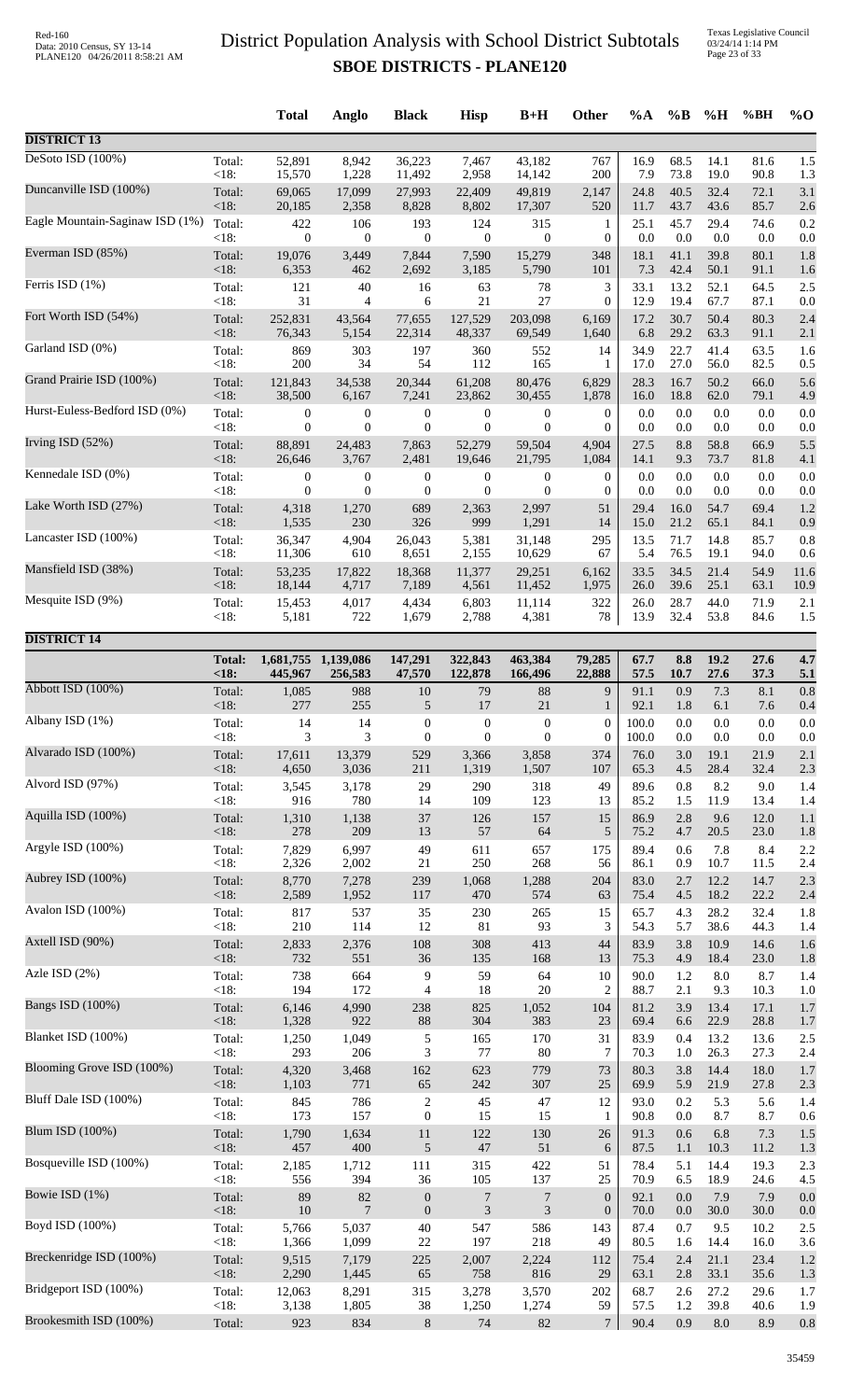|                                        |                   | <b>Total</b>     | Anglo            | <b>Black</b>     | <b>Hisp</b>      | $B+H$            | Other            | $\%A$        | $\%B$       | %H           | %BH          | $\%$ O      |
|----------------------------------------|-------------------|------------------|------------------|------------------|------------------|------------------|------------------|--------------|-------------|--------------|--------------|-------------|
| <b>DISTRICT 14</b>                     |                   |                  |                  |                  |                  |                  |                  |              |             |              |              |             |
| Brownwood ISD (100%)                   | $<18$ :           | 170              | 144              | $\overline{4}$   | $\overline{22}$  | $\overline{26}$  | $\mathbf{0}$     | 84.7         | 2.4         | 12.9         | 15.3         | 0.0         |
|                                        | Total:            | 21,707           | 14,696           | 1,293            | 5,466            | 6,663            | 348              | 67.7         | 6.0         | 25.2         | 30.7         | 1.6         |
|                                        | <18:              | 5,465            | 2,976            | 440              | 2,018            | 2,410            | 79               | 54.5         | 8.1         | 36.9         | 44.1         | 1.4         |
| Bruceville-Eddy ISD (90%)              | Total:            | 3,659            | 2,851            | 79               | 671              | 748              | 60               | 77.9         | 2.2         | 18.3         | 20.4         | 1.6         |
|                                        | <18:              | 975              | 678              | 27               | 266              | 291              | 6                | 69.5         | 2.8         | 27.3         | 29.8         | 0.6         |
| Bryson ISD (95%)                       | Total:            | 1,187            | 1,054            | 10               | 96               | 106              | 27               | 88.8         | 0.8         | 8.1          | 8.9          | 2.3         |
|                                        | <18:              | 302              | 239              | 7                | 48               | 55               | 8                | 79.1         | 2.3         | 15.9         | 18.2         | 2.6         |
| Burleson ISD (69%)                     | Total:            | 36,089           | 31,000           | 710              | 3,683            | 4,340            | 749              | 85.9         | 2.0         | 10.2         | 12.0         | 2.1         |
|                                        | $<18$ :           | 9,850            | 7,849            | 322              | 1,480            | 1,765            | 236              | 79.7         | 3.3         | 15.0         | 17.9         | 2.4         |
| Bynum ISD (100%)                       | Total:<br><18:    | 1,028<br>284     | 843<br>213       | 19               | 135              | 149              | 36<br>10         | 82.0<br>75.0 | 1.8<br>1.8  | 13.1<br>21.1 | 14.5<br>21.5 | 3.5<br>3.5  |
| Carrollton-Farmers Branch ISD<br>(35%) | Total:            | 59,285           | 26,481           | 5<br>10,824      | 60<br>15,879     | 61<br>26,317     | 6,487            | 44.7         | 18.3        | 26.8         | 44.4         | 10.9        |
| Celina ISD (5%)                        | <18:              | 13,714           | 4,144            | 3,069            | 5,246            | 8,133            | 1,437            | 30.2         | 22.4        | 38.3         | 59.3         | 10.5        |
|                                        | Total:            | 455              | 304              | 25               | 124              | 146              | 5                | 66.8         | 5.5         | 27.3         | 32.1         | 1.1         |
| Chico ISD (100%)                       | <18:              | 149              | 84               | 9                | 55               | 62               | 3                | 56.4         | 6.0         | 36.9         | 41.6         | 2.0         |
|                                        | Total:            | 3,547            | 3,025            | $10\,$           | 466              | 473              | 49               | 85.3         | 0.3         | 13.1         | 13.3         | 1.4         |
|                                        | <18:              | 850              | 632              | $8\,$            | 203              | 209              | 9                | 74.4         | 0.9         | 23.9         | 24.6         | 1.1         |
| China Spring ISD (100%)                | Total:            | 10,962           | 9,435            | 351              | 1,038            | 1,351            | 176              | 86.1         | 3.2         | 9.5          | 12.3         | 1.6         |
|                                        | <18:              | 3,119            | 2,516            | 156              | 423              | 555              | 48               | 80.7         | 5.0         | 13.6         | 17.8         | 1.5         |
| Cisco ISD (100%)                       | Total:            | 5,198            | 4,399            | 160              | 563              | 718              | 81               | 84.6         | 3.1         | 10.8         | 13.8         | 1.6         |
|                                        | $<18$ :           | 1,164            | 921              | 27               | 209              | 233              | 10               | 79.1         | 2.3         | 18.0         | 20.0         | 0.9         |
| Cleburne ISD (100%)                    | Total:            | 37,533           | 25,953           | 1,643            | 9,274            | 10,812           | 768              | 69.1         | 4.4         | 24.7         | 28.8         | 2.0         |
|                                        | <18:              | 10,219           | 5,718            | 601              | 3,749            | 4,285            | 216              | 56.0         | 5.9         | 36.7         | 41.9         | 2.1         |
| Clifton ISD (100%)                     | Total:            | 6,677            | 5,304            | 178              | 1,135            | 1,293            | 80               | 79.4         | 2.7         | 17.0         | 19.4         | 1.2         |
|                                        | $<18$ :           | 1,471            | 924              | 84               | 462              | 533              | 14               | 62.8         | 5.7         | 31.4         | 36.2         | 1.0         |
| Comanche ISD (100%)                    | Total:<br>< 18:   | 7,342            | 5,115<br>892     | $40\,$<br>17     | 2,107            | 2,121<br>867     | 106<br>25        | 69.7<br>50.0 | 0.5         | 28.7         | 28.9         | 1.4         |
| Connally ISD (100%)                    | Total:            | 1,784<br>14,898  | 9,136            | 3,038            | 863<br>2,583     | 5,498            | 264              | 61.3         | 1.0<br>20.4 | 48.4<br>17.3 | 48.6<br>36.9 | 1.4<br>1.8  |
| Copperas Cove ISD (96%)                | <18:              | 4,049            | 1,933            | 1,145            | 1,005            | 2,062            | 54               | 47.7         | 28.3        | 24.8         | 50.9         | 1.3         |
|                                        | Total:            | 34,153           | 20,346           | 7,006            | 5,087            | 11,586           | 2,221            | 59.6         | 20.5        | 14.9         | 33.9         | 6.5         |
| Corsicana ISD (100%)                   | <18:              | 9,991            | 5,011            | 2,670            | 2,003            | 4,386            | 594              | 50.2         | 26.7        | 20.0         | 43.9         | 5.9         |
|                                        | Total:            | 29,018           | 14,601           | 5,446            | 8,346            | 13,612           | 805              | 50.3         | 18.8        | 28.8         | 46.9         | 2.8         |
| Covington ISD (100%)                   | $<18$ :           | 8,148            | 2,912            | 1,641            | 3,442            | 4,970            | 266              | 35.7         | 20.1        | 42.2         | 61.0         | 3.3         |
|                                        | Total:            | 1,446            | 1,313            | 13               | 98               | 110              | 23               | 90.8         | 0.9         | 6.8          | 7.6          | 1.6         |
| Cranfills Gap ISD (100%)               | <18:              | 322              | 276              | 5                | 36               | 40               | 6                | 85.7         | 1.6         | 11.2         | 12.4         | 1.9         |
|                                        | Total:            | 879              | 798              | 5                | 69               | 74               | 7                | 90.8         | 0.6         | 7.8          | 8.4          | 0.8         |
| Crawford ISD (100%)                    | <18:              | 168              | 139              | $\boldsymbol{0}$ | 28               | 28               | $\mathbf{1}$     | 82.7         | 0.0         | 16.7         | 16.7         | 0.6         |
|                                        | Total:            | 2,506            | 2,255            | 43               | 175              | 216              | 35               | 90.0         | 1.7         | 7.0          | 8.6          | 1.4         |
| Cross Plains ISD (23%)                 | <18:              | 675              | 589              | 10               | 63               | 73               | 13               | 87.3         | 1.5         | 9.3          | 10.8         | 1.9         |
|                                        | Total:            | 621              | 566              | $\mathbf{1}$     | 47               | 48               | 7                | 91.1         | 0.2         | 7.6          | 7.7          | 1.1         |
|                                        | $<18$ :           | 118              | 99               | $\boldsymbol{0}$ | 19               | 19               | $\boldsymbol{0}$ | 83.9         | $0.0\,$     | 16.1         | 16.1         | 0.0         |
| Crowley ISD (1%)                       | Total:            | 861              | 735              | 14               | 93               | 107              | 19               | 85.4         | 1.6         | 10.8         | 12.4         | 2.2         |
|                                        | $<18$ :           | 155              | 122              | $\boldsymbol{2}$ | 24               | 26               | 7                | 78.7         | 1.3         | 15.5         | 16.8         | 4.5         |
| Dawson ISD (Navarro) (100%)            | Total:            | 2,752            | 2,275            | 229              | 215              | 438              | 39               | 82.7         | 8.3         | 7.8          | 15.9         | 1.4         |
|                                        | $<18$ :           | 633              | 464              | 68               | 97               | 160              | 9                | 73.3         | 10.7        | 15.3         | 25.3         | 1.4         |
| De Leon ISD (100%)                     | Total:            | 4,314            | 3,318            | $25\,$           | 938              | 955              | 41               | 76.9         | 0.6         | 21.7         | 22.1         | 1.0         |
|                                        | < 18:             | 1,028            | 664              | 17               | 344              | 356              | 8                | 64.6         | 1.7         | 33.5         | 34.6         | 0.8         |
| Decatur ISD (100%)                     | Total:            | 14,614           | 10,989           | 208              | 3,175            | 3,362            | 263              | 75.2         | 1.4         | 21.7         | 23.0         | 1.8         |
| Denton ISD (100%)                      | $<18$ :           | 3,934            | 2,545            | 91               | 1,239            | 1,315            | 74               | 64.7         | 2.3         | 31.5         | 33.4         | 1.9         |
|                                        | Total:            | 157,965          | 102,830          | 16,218           | 31,014           | 46,460           | 8,675            | 65.1         | 10.3        | 19.6         | 29.4         | 5.5         |
| Dublin ISD (100%)                      | <18:              | 37,177           | 20,382           | 4,479            | 10,779           | 14,865           | 1,930            | 54.8         | 12.0        | 29.0         | 40.0         | 5.2         |
|                                        | Total:            | 7,141            | 4,517            | $73\,$           | 2,483            | 2,538            | 86               | 63.3         | 1.0         | 34.8         | 35.5         | 1.2         |
| Early ISD (100%)                       | $<18$ :           | 2,020            | 975              | $30\,$           | 997              | 1,020            | 25               | 48.3         | 1.5         | 49.4         | 50.5         | 1.2         |
|                                        | Total:            | 5,221            | 4,332            | 59               | 715              | 773              | 116              | 83.0         | 1.1         | 13.7         | 14.8         | 2.2         |
| Eastland ISD (100%)                    | <18:              | 1,293            | 927              | 31               | 304              | 334              | 32               | 71.7         | 2.4         | 23.5         | 25.8         | 2.5         |
|                                        | Total:            | 6,593            | 5,390            | 118              | 1,001            | 1,113            | 90               | 81.8         | 1.8         | 15.2         | 16.9         | 1.4         |
|                                        | <18:              | 1,515            | 1,065            | 45               | 388              | 428              | 22               | 70.3         | $3.0\,$     | 25.6         | 28.3         | 1.5         |
| Ennis ISD (100%)                       | Total:            | 26,542           | 13,581           | 3,045            | 9,714            | 12,642           | 319              | 51.2         | 11.5        | 36.6         | 47.6         | 1.2         |
|                                        | <18:              | 7,735            | 2,894            | 976              | 3,847            | 4,751            | 90               | 37.4         | 12.6        | 49.7         | 61.4         | 1.2         |
| Era ISD (0%)                           | Total:            | $\mathbf{0}$     | $\boldsymbol{0}$ | $\boldsymbol{0}$ | $\mathbf{0}$     | $\boldsymbol{0}$ | $\boldsymbol{0}$ | 0.0          | 0.0         | 0.0          | 0.0          | 0.0         |
|                                        | $<18$ :           | $\boldsymbol{0}$ | $\boldsymbol{0}$ | $\boldsymbol{0}$ | $\boldsymbol{0}$ | $\boldsymbol{0}$ | $\boldsymbol{0}$ | 0.0          | 0.0         | $0.0\,$      | 0.0          | 0.0         |
| Evant ISD (100%)                       | Total:            | 1,416            | 1,210            | 9                | 175              | 184              | 22               | 85.5         | 0.6         | 12.4         | 13.0         | 1.6         |
|                                        | < 18:             | 292              | 210              | 5                | 71               | 76               | 6                | 71.9         | 1.7         | 24.3         | 26.0         | 2.1         |
| Fairfield ISD (4%)                     | Total:            | 332              | 321              | $\mathfrak s$    | 5                | 10               | $\mathbf{1}$     | 96.7         | 1.5         | 1.5          | 3.0          | 0.3         |
|                                        | <18:              | 41               | 40               | $\mathbf{1}$     | $\mathbf{0}$     | $\mathbf{1}$     | $\boldsymbol{0}$ | 97.6         | 2.4         | 0.0          | 2.4          | 0.0         |
| Ferris ISD (99%)                       | Total:            | 9,441            | 4,652            | 817              | 3,881            | 4,654            | 135              | 49.3         | 8.7         | 41.1         | 49.3         | 1.4         |
|                                        | < 18:             | 2,831            | 987              | 274              | 1,575            | 1,817            | 27               | 34.9         | 9.7         | 55.6         | 64.2         | 1.0         |
| Frisco ISD (28%)                       | Total:<br>$<18$ : | 45,078<br>16,898 | 31,548<br>11,434 | 4,185<br>1,687   | 4,415<br>1,930   | 8,425<br>3,510   | 5,105            | 70.0<br>67.7 | 9.3<br>10.0 | 9.8<br>11.4  | 18.7<br>20.8 | 11.3        |
| Frost ISD (100%)                       | Total:            | 1,730            | 1,283            | 77               | 352              | 428              | 1,954<br>19      | 74.2         | 4.5         | 20.3         | 24.7         | 11.6<br>1.1 |
| Gatesville ISD (100%)                  | <18:              | 446              | 288              | $17\,$           | 136              | 153              | 5                | 64.6         | 3.8         | 30.5         | 34.3         | 1.1         |
|                                        | Total:            | 23,005           | 15,981           | 3,344            | 3,332            | 6,623            | 401              | 69.5         | 14.5        | 14.5         | 28.8         | 1.7         |
| Gholson ISD (100%)                     | <18:              | 3,842            | 2,852            | 202              | 738              | 915              | 75               | 74.2         | 5.3         | 19.2         | 23.8         | 2.0         |
|                                        | Total:            | 1,342            | 1,100            | $73\,$           | 156              | 224              | 18               | 82.0         | 5.4         | 11.6         | 16.7         | 1.3         |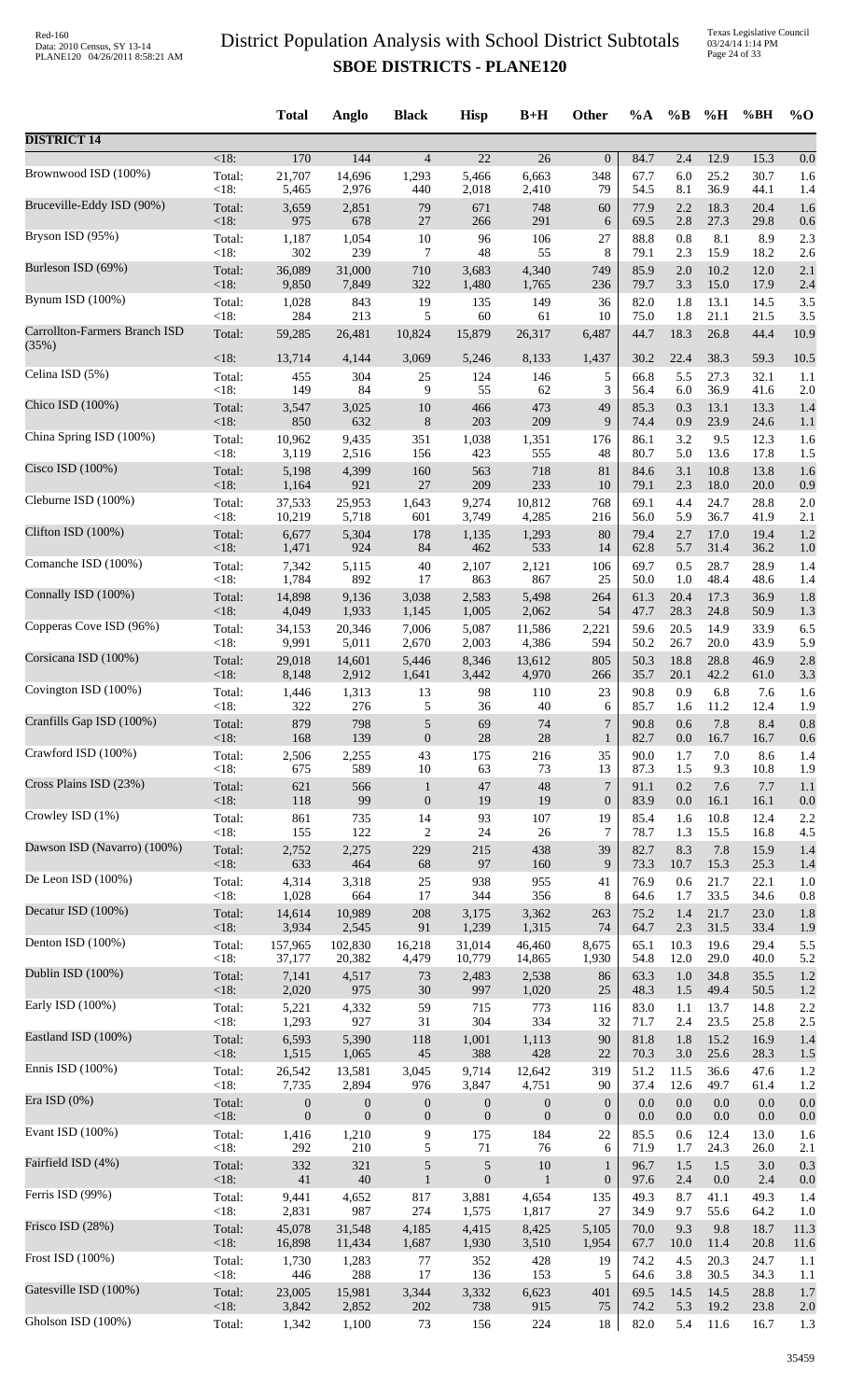|                          |                    | <b>Total</b>     | Anglo            | <b>Black</b>            | <b>Hisp</b>      | $B+H$            | Other                 | %A           | $\%$ B      | %H              | %BH          | $\%$ O     |
|--------------------------|--------------------|------------------|------------------|-------------------------|------------------|------------------|-----------------------|--------------|-------------|-----------------|--------------|------------|
| <b>DISTRICT 14</b>       |                    |                  |                  |                         |                  |                  |                       |              |             |                 |              |            |
|                          | $\overline{<}18$ : | $\overline{316}$ | $\overline{225}$ | $\overline{19}$         | $\overline{72}$  | 89               | $\overline{2}$        | 71.2         | 6.0         | 22.8            | 28.2         | 0.6        |
| Glen Rose ISD (100%)     | Total:             | 8,417            | 6,533            | $81\,$                  | 1,619            | 1,688            | 196                   | 77.6         | 1.0         | 19.2            | 20.1         | 2.3        |
|                          | $<18$ :            | 2,231            | 1,473            | 51                      | 639              | 684              | 74                    | 66.0         | 2.3         | 28.6            | 30.7         | 3.3        |
| Godley ISD (93%)         | Total:             | 6,542            | 5,453            | 100                     | 879              | 971              | 118                   | 83.4         | 1.5         | 13.4            | 14.8         | 1.8        |
|                          | <18:               | 1,984            | 1,547            | 38                      | 372              | 406              | 31                    | 78.0         | 1.9         | 18.8            | 20.5         | 1.6        |
| Goldthwaite ISD (100%)   | Total:             | 3,164            | 2,454            | $28\,$                  | 637              | 665              | 45                    | 77.6         | 0.9         | 20.1            | 21.0         | 1.4        |
| Gordon ISD (100%)        | <18:               | 798              | 541              | $22\,$                  | 224              | 246              | 11                    | 67.8         | 2.8         | 28.1            | 30.8         | 1.4        |
|                          | Total:             | 1,157            | 1,029            | $\mathfrak{Z}$          | 102              | 103              | 25                    | 88.9         | 0.3         | 8.8             | 8.9          | 2.2        |
| Gorman ISD (100%)        | <18:               | 258              | 211              | $\overline{c}$          | 40               | 40               | $\tau$                | 81.8         | $0.8\,$     | 15.5            | 15.5         | 2.7        |
|                          | Total:             | 1,851            | 1,403            | 6                       | 425              | 430              | 18                    | 75.8         | 0.3         | 23.0            | 23.2         | 1.0        |
| Graford ISD (100%)       | <18:               | 390              | 225              | $\sqrt{2}$              | 161              | 163              | $\overline{c}$        | 57.7         | 0.5         | 41.3            | 41.8         | 0.5        |
|                          | Total:             | 2,323            | 2,145            | 9                       | 131              | 136              | 42                    | 92.3         | 0.4         | 5.6             | 5.9          | 1.8        |
| Graham ISD (0%)          | $<18$ :            | 455              | 388              | 3                       | $\sqrt{48}$      | 49               | 18                    | 85.3         | 0.7         | 10.5            | 10.8         | 4.0        |
|                          | Total:             | $\overline{c}$   | $\overline{c}$   | $\boldsymbol{0}$        | $\boldsymbol{0}$ | $\boldsymbol{0}$ | $\boldsymbol{0}$      | 100.0        | 0.0         | $0.0\,$         | 0.0          | 0.0        |
| Granbury ISD (99%)       | <18:<br>Total:     | $\overline{0}$   | $\boldsymbol{0}$ | $\boldsymbol{0}$<br>358 | $\boldsymbol{0}$ | $\boldsymbol{0}$ | $\mathbf{0}$          | 0.0<br>86.6  | 0.0<br>0.8  | $0.0\,$<br>10.7 | 0.0          | 0.0<br>2.0 |
|                          | $<18$ :            | 47,515<br>9,974  | 41,166<br>7,709  | 156                     | 5,066<br>1,905   | 5,380<br>2,042   | 969<br>223            | 77.3         | 1.6         | 19.1            | 11.3<br>20.5 | 2.2        |
| Grandview ISD (100%)     | Total:             | 4,685            | 3,954            | 118                     | 554              | 667              | 64                    | 84.4         | 2.5         | 11.8            | 14.2         | 1.4        |
|                          | <18:               | 1,295            | 1,008            | $41\,$                  | 226              | 265              | 22                    | 77.8         | 3.2         | 17.5            | 20.5         | 1.7        |
| Gustine ISD (100%)       | Total:             | 1,203            | 759              | 14                      | 429              | 434              | 10                    | 63.1         | 1.2         | 35.7            | 36.1         | 0.8        |
|                          | <18:               | 334              | 137              | 9                       | 189              | 193              | $\overline{4}$        | 41.0         | 2.7         | 56.6            | 57.8         | 1.2        |
| Hallsburg ISD (100%)     | Total:             | 1,063            | 908              | 63                      | 83               | 142              | 13                    | 85.4         | 5.9         | 7.8             | 13.4         | 1.2        |
|                          | <18:               | 231              | 190              | 13                      | $22\,$           | 35               | 6                     | 82.3         | 5.6         | 9.5             | 15.2         | 2.6        |
| Hamilton ISD (100%)      | Total:             | 5,370            | 4,838            | 33                      | 424              | 455              | 77                    | 90.1         | 0.6         | 7.9             | 8.5          | 1.4        |
|                          | < 18:              | 1,089            | 896              | 11                      | 162              | 173              | 20                    | 82.3         | 1.0         | 14.9            | 15.9         | 1.8        |
| Hico ISD (100%)          | Total:<br><18:     | 3,247<br>762     | 2,748<br>574     | 29<br>16                | 442<br>172       | 462<br>181       | 37                    | 84.6         | 0.9         | 13.6<br>22.6    | 14.2<br>23.8 | 1.1        |
| Hillsboro ISD (100%)     | Total:             | 10,634           | 5,581            | 1,373                   | 3,603            | 4,933            | $\overline{7}$<br>120 | 75.3<br>52.5 | 2.1<br>12.9 | 33.9            | 46.4         | 0.9<br>1.1 |
| Hubbard ISD (Hill) (98%) | <18:               | 2,740            | 934              | 414                     | 1,399            | 1,785            | 21                    | 34.1         | 15.1        | 51.1            | 65.1         | 0.8        |
|                          | Total:             | 1,927            | 1,497            | 258                     | 147              | 402              | 28                    | 77.7         | 13.4        | 7.6             | 20.9         | 1.5        |
| Huckabay ISD (100%)      | <18:               | 437              | 283              | 77                      | 72               | 147              | 7                     | 64.8         | 17.6        | 16.5            | 33.6         | 1.6        |
|                          | Total:             | 1,399            | 1,177            | $\mathbf{1}$            | 179              | 180              | 42                    | 84.1         | 0.1         | 12.8            | 12.9         | 3.0        |
| Iredell ISD (100%)       | $<18$ :            | 304              | 236              | $\mathbf{1}$            | 57               | 58               | 10                    | 77.6         | 0.3         | 18.8            | 19.1         | 3.3        |
|                          | Total:             | 952              | 827              | $\mathbf{1}$            | 102              | 103              | 22                    | 86.9         | 0.1         | 10.7            | 10.8         | 2.3        |
| Italy ISD $(100\%)$      | <18:               | 186              | 133              | $\boldsymbol{0}$        | 50               | 50               | $\mathfrak{Z}$        | 71.5         | $0.0\,$     | 26.9            | 26.9         | 1.6        |
|                          | Total:             | 2,853            | 1,770            | 499                     | 541              | 1,032            | 51                    | 62.0         | 17.5        | 19.0            | 36.2         | 1.8        |
| Itasca ISD (100%)        | < 18:              | 765              | 404              | 146                     | $207\,$          | 348              | 13<br>44              | 52.8<br>66.7 | 19.1<br>9.7 | 27.1<br>22.9    | 45.5<br>32.0 | 1.7        |
|                          | Total:<br>< 18:    | 3,635<br>1,046   | 2,426<br>597     | 354<br>133              | 833<br>315       | 1,165<br>434     | 15                    | 57.1         | 12.7        | 30.1            | 41.5         | 1.2<br>1.4 |
| Jacksboro ISD (100%)     | Total:             | 6,524            | 5,020            | 355                     | 1,089            | 1,434            | 70                    | 76.9         | 5.4         | 16.7            | 22.0         | 1.1        |
|                          | <18:               | 1,351            | 988              | 32                      | 326              | 356              | 7                     | 73.1         | 2.4         | 24.1            | 26.4         | 0.5        |
| Jonesboro ISD (100%)     | Total:             | 1,095            | 999              | 12                      | 68               | $80\,$           | 16                    | 91.2         | 1.1         | 6.2             | 7.3          | 1.5        |
|                          | <18:               | 257              | 217              | 6                       | 31               | 37               | 3                     | 84.4         | 2.3         | 12.1            | 14.4         | 1.2        |
| Joshua ISD (100%)        | Total:             | 23,803           | 19,653           | 357                     | 3,285            | 3,617            | 533                   | 82.6         | 1.5         | 13.8            | 15.2         | 2.2        |
|                          | <18:               | 6,612            | 4,975            | 147                     | 1,347            | 1,480            | 157                   | 75.2         | 2.2         | 20.4            | 22.4         | 2.4        |
| Keene ISD (100%)         | Total:             | 5,002            | 2,682            | 362                     | 1,507            | 1,824            | 496                   | 53.6         | $7.2\,$     | 30.1            | 36.5         | 9.9        |
|                          | < 18:              | 1,289            | 571              | 89                      | 467              | 542              | 176                   | 44.3         | 6.9         | 36.2            | 42.0         | 13.7       |
| Kerens ISD (100%)        | Total:             | 3,652            | 2,349            | 796                     | 479              | 1,266            | 37                    | 64.3         | 21.8        | 13.1            | 34.7         | 1.0        |
|                          | < 18:              | 865              | 418              | 235                     | 214              | 441              | 6                     | 48.3         | 27.2        | 24.7            | 51.0         | 0.7        |
| Killeen ISD (8%)         | Total:             | 14,887           | 7,588            | 3,429                   | 3,164            | 6,223            | 1,076                 | 51.0         | 23.0        | 21.3            | 41.8         | 7.2        |
| Kopperl ISD (100%)       | < 18:              | 6,380            | 2,900            | 1,662                   | 1,606            | 3,025            | 455                   | 45.5         | 26.1        | 25.2            | 47.4         | 7.1        |
|                          | Total:             | 1,877            | 1,743            | 5                       | 98               | 102              | 32                    | 92.9         | 0.3         | 5.2             | 5.4          | 1.7        |
| Krum ISD (100%)          | <18:               | 336              | 294              | $\overline{c}$          | 32               | 34               | 8                     | 87.5         | 0.6         | 9.5             | 10.1         | 2.4        |
|                          | Total:             | 8,072            | 6,543            | 123                     | 1,232            | 1,343            | 186                   | 81.1         | 1.5         | 15.3            | 16.6         | 2.3        |
| La Vega ISD (100%)       | <18:               | 2,309            | 1,736            | $47\,$                  | 481              | 520              | 53                    | 75.2         | 2.0         | 20.8            | 22.5         | 2.3        |
|                          | Total:             | 13,273           | 5,734            | 2,803                   | 4,610            | 7,324            | 215                   | 43.2         | 21.1        | 34.7            | 55.2         | 1.6        |
| Lake Dallas ISD (100%)   | <18:               | 3,659            | 1,037            | 806                     | 1,823            | 2,569            | 53                    | 28.3         | 22.0        | 49.8            | 70.2         | 1.4        |
|                          | Total:             | 21,212           | 15,763           | 1,361                   | 3,229            | 4,545            | 904                   | 74.3         | 6.4         | 15.2            | 21.4         | 4.3        |
| Lampasas ISD (94%)       | < 18:              | 6,050            | 4,020            | 521                     | 1,264            | 1,756            | 274                   | 66.4         | 8.6         | 20.9            | 29.0         | 4.5        |
|                          | Total:             | 18,098           | 13,721           | 762                     | 3,043            | 3,723            | 654                   | 75.8         | 4.2         | 16.8            | 20.6         | 3.6        |
|                          | <18:               | 4,458            | 2,975            | 241                     | 1,099            | 1,295            | 188                   | 66.7         | 5.4         | 24.7            | 29.0         | 4.2        |
| Lewisville ISD (100%)    | Total:             | 267,795          | 167,584          | 22,844                  | 47,330           | 69,157           | 31,054                | 62.6         | 8.5         | 17.7            | 25.8         | 11.6       |
|                          | <18:               | 75,211           | 40,931           | 7,417                   | 17,682           | 24,506           | 9,774                 | 54.4         | 9.9         | 23.5            | 32.6         | 13.0       |
| Lingleville ISD (100%)   | Total:             | 1,289            | 916              | 6                       | 356              | 362              | 11                    | 71.1         | 0.5         | 27.6            | 28.1         | 0.9        |
|                          | <18:               | 364              | 208              | 4                       | 147              | 151              | 5                     | 57.1         | 1.1         | 40.4            | 41.5         | 1.4        |
| Lipan ISD (96%)          | Total:             | 1,873            | 1,724            | 15                      | 102              | 117              | 32                    | 92.0         | 0.8         | 5.4             | 6.2          | 1.7        |
|                          | <18:               | 399              | 347              | 9                       | 35               | 44               | 8                     | 87.0         | 2.3         | 8.8             | 11.0         | 2.0        |
| Little Elm ISD (100%)    | Total:             | 28,471           | 15,997           | 3,546                   | 7,792            | 11,214           | 1,260                 | 56.2         | 12.5        | 27.4            | 39.4         | 4.4        |
|                          | <18:               | 9,251            | 4,277            | 1,381                   | 3,248            | 4,570            | 404                   | 46.2         | 14.9        | 35.1            | 49.4         | 4.4        |
| Lometa ISD (100%)        | Total:             | 1,580<br>421     | 1,121<br>238     | $22\,$<br>16            | 396              | 417              | 42<br>17              | 70.9         | 1.4         | 25.1            | 26.4         | 2.7        |
| Lorena ISD (98%)         | <18:<br>Total:     | 7,129            | 6,225            | 96                      | 151<br>678       | 166<br>771       | 133                   | 56.5<br>87.3 | 3.8<br>1.3  | 35.9<br>9.5     | 39.4<br>10.8 | 4.0<br>1.9 |
| Malone ISD (100%)        | <18:               | 1,988            | 1,639            | $47\,$                  | 260              | 305              | 44                    | 82.4         | 2.4         | 13.1            | 15.3         | 2.2        |
|                          | Total:             | 542              | 405              | 52                      | 91               | 136              | $\mathbf{1}$          | 74.7         | 9.6         | 16.8            | 25.1         | 0.2        |
|                          | <18:               | 121              | 74               | 13                      | 37               | $47\,$           | $\mathbf{0}$          | 61.2         | 10.7        | $30.6\,$        | 38.8         | 0.0        |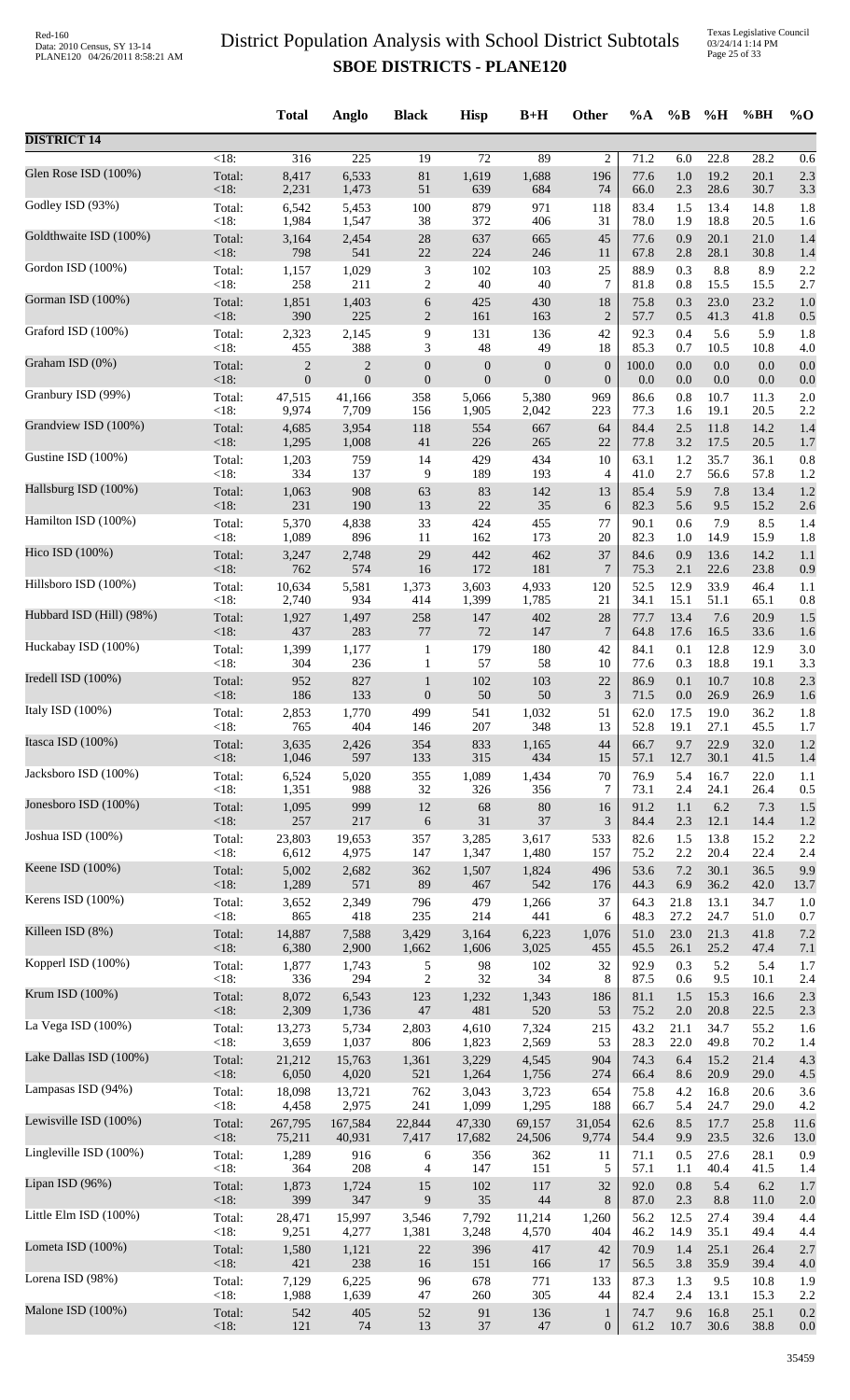Texas Legislative Council 03/24/14 1:14 PM Page 26 of 33

|                              |                | <b>Total</b> | Anglo            | <b>Black</b>     | <b>Hisp</b>      | $B+H$            | Other            | $\%A$        | $\%$ B      | %H           | %BH          | $\%$ O     |
|------------------------------|----------------|--------------|------------------|------------------|------------------|------------------|------------------|--------------|-------------|--------------|--------------|------------|
| <b>DISTRICT 14</b>           |                |              |                  |                  |                  |                  |                  |              |             |              |              |            |
| Mansfield ISD (4%)           | Total:         | 5,040        | 3,622            | 328              | 1,001            | 1,317            | 101              | 71.9         | 6.5         | 19.9         | 26.1         | 2.0        |
|                              | $<18$ :        | 1,445        | 894              | 139              | 400              | 532              | 19               | 61.9         | 9.6         | 27.7         | 36.8         | 1.3        |
| Mart ISD (84%)               | Total:         | 2,900        | 1,844            | 705              | 319              | 1,019            | 37               | 63.6         | 24.3        | 11.0         | 35.1         | 1.3        |
| May ISD (100%)               | $<18$ :        | 923          | 445              | 281              | 191              | 467              | 11               | 48.2         | 30.4        | 20.7         | 50.6         | 1.2        |
|                              | Total:         | 2,155        | 1,922            | $\tau$           | 176              | 183              | 50               | 89.2         | 0.3         | 8.2          | 8.5          | 2.3        |
| Maypearl ISD (100%)          | <18:           | 393          | 317              | 3                | 64               | 67               | 9                | 80.7         | 0.8         | 16.3         | 17.0         | 2.3        |
|                              | Total:         | 4,608        | 3,734            | 155              | 623              | 772              | 102              | 81.0         | 3.4         | 13.5         | 16.8         | 2.2        |
| McGregor ISD (100%)          | <18:           | 1,383        | 1,053            | 55               | 249              | 300              | 30               | 76.1         | 4.0         | 18.0         | 21.7         | 2.2        |
|                              | Total:         | 5,949        | 3,437            | 491              | 1,977            | 2,451            | 61               | 57.8         | 8.3         | 33.2         | 41.2         | 1.0        |
| Meridian ISD (100%)          | <18:           | 1,665        | 741              | 118              | 794              | 902              | 22               | 44.5         | 7.1         | 47.7         | 54.2         | 1.3        |
|                              | Total:         | 2,597        | 1,922            | 91               | 562              | 649              | 26               | 74.0         | 3.5         | 21.6         | 25.0         | 1.0        |
| Midlothian ISD (100%)        | <18:           | 638          | 368              | 32               | 237              | 265              | $\sqrt{5}$       | 57.7         | 5.0         | 37.1         | 41.5         | 0.8        |
|                              | Total:         | 32,577       | 26,092           | 1,538            | 4,274            | 5,742            | 743              | 80.1         | 4.7         | 13.1         | 17.6         | 2.3        |
| Midway ISD (Clay) (7%)       | <18:           | 9,901        | 7,315            | 577              | 1,780            | 2,312            | 274              | 73.9         | 5.8         | 18.0         | 23.4         | 2.8        |
|                              | Total:         | 51           | 48               | $\boldsymbol{0}$ | $\mathbf{1}$     | 1                | $\overline{c}$   | 94.1         | 0.0         | 2.0          | 2.0          | 3.9        |
| Midway ISD (McLennan) (100%) | <18:           | $\mathbf{1}$ | $\boldsymbol{0}$ | $\boldsymbol{0}$ | $\mathbf{1}$     | $\mathbf{1}$     | $\boldsymbol{0}$ | 0.0          | $0.0\,$     | 100.0        | 100.0        | 0.0        |
|                              | Total:         | 40,155       | 30,505           | 3,177            | 4,784            | 7,849            | 1,801            | 76.0         | 7.9         | 11.9         | 19.5         | 4.5        |
| Mildred ISD (100%)           | <18:           | 10,254       | 6,817            | 1,146            | 1,778            | 2,855            | 582<br>59        | 66.5<br>86.7 | 11.2<br>4.1 | 17.3<br>7.2  | 27.8<br>11.2 | 5.7<br>2.1 |
|                              | Total:<br><18: | 2,830<br>682 | 2,455<br>554     | 115<br>42        | 203<br>75        | 316<br>116       | 12               | 81.2         | 6.2         | 11.0         | 17.0         | 1.8        |
| Milford ISD (100%)           | Total:         | 1,287        | 845              | 219              | 216              | 424              | 18               | 65.7         | 17.0        | 16.8         | 32.9         | 1.4        |
|                              | <18:           | 351          | 194              | 78               | 81               | 151              | 6                | 55.3         | 22.2        | 23.1         | 43.0         | 1.7        |
| Millsap ISD (2%)             | Total:         | 98           | 90               | $\boldsymbol{0}$ | 6                | 6                | $\overline{c}$   | 91.8         | 0.0         | 6.1          | 6.1          | 2.0        |
|                              | $<18$ :        | 15           | 12               | $\boldsymbol{0}$ | 3                | 3                | $\boldsymbol{0}$ | 80.0         | 0.0         | 20.0         | 20.0         | 0.0        |
| Mineral Wells ISD (100%)     | Total:         | 19,446       | 14,192           | 707              | 4,249            | 4,915            | 339              | 73.0         | 3.6         | 21.9         | 25.3         | 1.7        |
|                              | <18:           | 5,228        | 3,122            | 282              | 1,773            | 2,025            | 81               | 59.7         | 5.4         | 33.9         | 38.7         | 1.5        |
| Moody ISD (70%)              | Total:         | 3,069        | 2,407            | 156              | 470              | 622              | 40               | 78.4         | 5.1         | 15.3         | 20.3         | 1.3        |
|                              | <18:           | 774          | 559              | 43               | 168              | 208              | $\overline{7}$   | 72.2         | 5.6         | 21.7         | 26.9         | 0.9        |
| Moran ISD (6%)               | Total:         | $26\,$       | 25               | $\boldsymbol{0}$ | $\boldsymbol{0}$ | $\boldsymbol{0}$ | 1                | 96.2         | 0.0         | 0.0          | 0.0          | 3.8        |
|                              | < 18:          | 3            | $\overline{2}$   | $\boldsymbol{0}$ | $\boldsymbol{0}$ | $\boldsymbol{0}$ | 1                | 66.7         | 0.0         | 0.0          | 0.0          | 33.3       |
| Morgan ISD (100%)            | Total:         | 968          | 719              | $\overline{4}$   | 231              | 234              | 15               | 74.3         | 0.4         | 23.9         | 24.2         | 1.5        |
|                              | <18:           | 226          | 127              | 3                | 93               | 96               | 3                | 56.2         | 1.3         | 41.2         | 42.5         | 1.3        |
| Morgan Mill ISD (100%)       | Total:         | 929          | 865              | $\mathfrak{Z}$   | 48               | 51               | 13               | 93.1         | 0.3         | 5.2          | 5.5          | 1.4        |
| Mount Calm ISD (89%)         | <18:           | 196          | 172              | $\overline{2}$   | 17               | 19               | 5                | 87.8         | 1.0         | 8.7          | 9.7          | 2.6        |
|                              | Total:         | 682          | 536              | 42               | 93               | 135              | 11               | 78.6         | 6.2         | 13.6         | 19.8         | 1.6        |
| Mullin ISD (100%)            | $<18$ :        | 187          | 125              | 15               | 47               | 62               | $\boldsymbol{0}$ | 66.8         | 8.0         | 25.1         | 33.2         | 0.0        |
|                              | Total:         | 933          | 844              | $\boldsymbol{0}$ | 81               | $81\,$           | 8                | 90.5         | 0.0         | 8.7          | 8.7          | 0.9        |
| Northwest ISD (54%)          | <18:           | 223          | 187              | $\mathbf{0}$     | 35               | 35               | 1                | 83.9         | 0.0         | 15.7         | 15.7         | 0.4        |
|                              | Total:         | 41,253       | 32,803           | 1,547            | 5,364            | 6,828            | 1,622            | 79.5         | 3.8         | 13.0         | 16.6         | 3.9        |
| Oglesby ISD (100%)           | <18:           | 12,066       | 8,746            | 617              | 2,214            | 2,779            | 541              | 72.5         | 5.1         | 18.3         | 23.0         | 4.5        |
|                              | Total:         | 1,137        | 939              | 17               | 158              | 173              | 25               | 82.6         | 1.5         | 13.9         | 15.2         | 2.2        |
| Palmer ISD (100%)            | <18:           | 269<br>5,484 | 191<br>3,842     | 10<br>149        | 63<br>1,410      | 72<br>1,542      | 6                | 71.0<br>70.1 | 3.7<br>2.7  | 23.4         | 26.8<br>28.1 | 2.2<br>1.8 |
| Palo Pinto ISD (100%)        | Total:<br><18: | 1,635        | 954              | 52               | 597              | 642              | 100<br>39        | 58.3         | 3.2         | 25.7<br>36.5 | 39.3         | 2.4        |
|                              | Total:         | 1,072        | 962              | 14               | $80\,$           | 94               | 16               | 89.7         | 1.3         | 7.5          | 8.8          | 1.5        |
|                              | <18:           | 168          | 142              | $\boldsymbol{0}$ | $26\,$           | $26\,$           | $\boldsymbol{0}$ | 84.5         | $0.0\,$     | 15.5         | 15.5         | 0.0        |
| Paradise ISD (100%)          | Total:         | 4,840        | 4,270            | 37               | 450              | 481              | 89               | 88.2         | 0.8         | 9.3          | 9.9          | 1.8        |
|                              | <18:           | 1,303        | 1,092            | 15               | 173              | 183              | $28\,$           | 83.8         | 1.2         | 13.3         | 14.0         | 2.1        |
| Penelope ISD (100%)          | Total:         | 628          | 498              | 25               | 98               | 122              | $\,$ 8 $\,$      | 79.3         | 4.0         | 15.6         | 19.4         | 1.3        |
|                              | <18:           | 164          | 122              | 9                | 32               | 40               | $\overline{c}$   | 74.4         | 5.5         | 19.5         | 24.4         | 1.2        |
| Perrin-Whitt Cons ISD (69%)  | Total:         | 1,487        | 1,327            | $\sqrt{5}$       | 138              | 143              | 17               | 89.2         | 0.3         | 9.3          | 9.6          | 1.1        |
|                              | $<18$ :        | 399          | 330              | $\overline{4}$   | 63               | 67               | $\overline{2}$   | 82.7         | 1.0         | 15.8         | 16.8         | 0.5        |
| Pilot Point ISD (77%)        | Total:         | 6,173        | 4,420            | 216              | 1,413            | 1,620            | 133              | 71.6         | 3.5         | 22.9         | 26.2         | 2.2        |
|                              | <18:           | 1,674        | 1,009            | 63               | 570              | 630              | 35               | 60.3         | 3.8         | 34.1         | 37.6         | 2.1        |
| Ponder ISD (100%)            | Total:         | 5,417        | 4,577            | 123              | 594              | 705              | 135              | 84.5         | 2.3         | 11.0         | 13.0         | 2.5        |
|                              | < 18:          | 1,535        | 1,190            | 59               | 249              | 297              | 48               | 77.5         | 3.8         | 16.2         | 19.3         | 3.1        |
| Poolville ISD (38%)          | Total:         | 1,121        | 945              | $\mathfrak{Z}$   | 141              | 144              | 32               | 84.3         | 0.3         | 12.6         | 12.8         | 2.9        |
| Priddy ISD (100%)            | <18:           | 286          | 218              | $\mathbf{1}$     | 55               | 56               | 12               | 76.2         | 0.3         | 19.2         | 19.6         | 4.2        |
|                              | Total:         | 415          | 365              | $\mathfrak{Z}$   | 45               | 48               | $\sqrt{2}$       | 88.0         | 0.7         | 10.8         | 11.6         | 0.5        |
| Prosper ISD (4%)             | <18:           | 94           | 69               | $\mathfrak{Z}$   | 22               | 25               | $\boldsymbol{0}$ | 73.4         | 3.2         | 23.4         | 26.6         | 0.0        |
|                              | Total:         | 593          | 388              | 44               | 139              | 181              | 24               | 65.4         | 7.4         | 23.4         | 30.5         | 4.0        |
| Ranger ISD (100%)            | <18:           | 170          | 105              | $10\,$           | 44               | 54               | 11               | 61.8         | 5.9         | 25.9         | 31.8         | 6.5        |
|                              | Total:         | 3,047        | 2,417            | 103              | 469              | 563              | 67               | 79.3         | 3.4         | 15.4         | 18.5         | 2.2        |
| Red Oak ISD (100%)           | < 18:          | 692          | 510              | 19               | 160              | 172              | 10               | 73.7         | 2.7         | 23.1         | 24.9         | 1.4        |
|                              | Total:         | 25,231       | 16,301           | 3,375            | 5,123            | 8,434            | 496              | 64.6         | 13.4        | 20.3         | 33.4         | 2.0        |
| Rice ISD (100%)              | <18:           | 7,255        | 3,881            | 1,173            | 2,076            | 3,204            | 170              | 53.5         | 16.2        | 28.6         | 44.2         | 2.3        |
|                              | Total:         | 2,938        | 1,713            | 120              | 1,094            | 1,203            | $22\,$           | 58.3         | 4.1         | 37.2         | 40.9         | 0.7        |
|                              | <18:           | 945          | 436              | 34               | 478              | 504              | $\sqrt{5}$       | 46.1         | 3.6         | 50.6         | 53.3         | 0.5        |
| Riesel ISD (93%)             | Total:         | 2,117        | 1,726            | 128              | 229              | 357              | 34               | 81.5         | 6.0         | 10.8         | 16.9         | 1.6        |
|                              | <18:           | 541          | 407              | 37               | 86               | 123              | 11               | 75.2         | 6.8         | 15.9         | 22.7         | 2.0        |
| Rio Vista ISD (100%)         | Total:         | 4,018        | 3,525            | 28               | 403              | 431              | 62               | 87.7         | 0.7         | 10.0         | 10.7         | 1.5        |
|                              | <18:           | 1,017        | 828              | 13               | 155              | 168              | 21               | 81.4         | 1.3         | 15.2         | 16.5         | 2.1        |
| Rising Star ISD (100%)       | Total:         | 1,398        | 1,246            | 18               | 132              | 136              | 16               | 89.1         | 1.3         | 9.4          | 9.7          | 1.1        |
|                              | <18:           | 308          | 244              | 14               | 61               | 62               | $\overline{c}$   | 79.2         | 4.5         | 19.8         | 20.1         | 0.6        |
| Robinson ISD (99%)           | Total:         | 10,367       | 8,337            | 465              | 1,413            | 1,862            | 168              | 80.4         | 4.5         | 13.6         | 18.0         | 1.6        |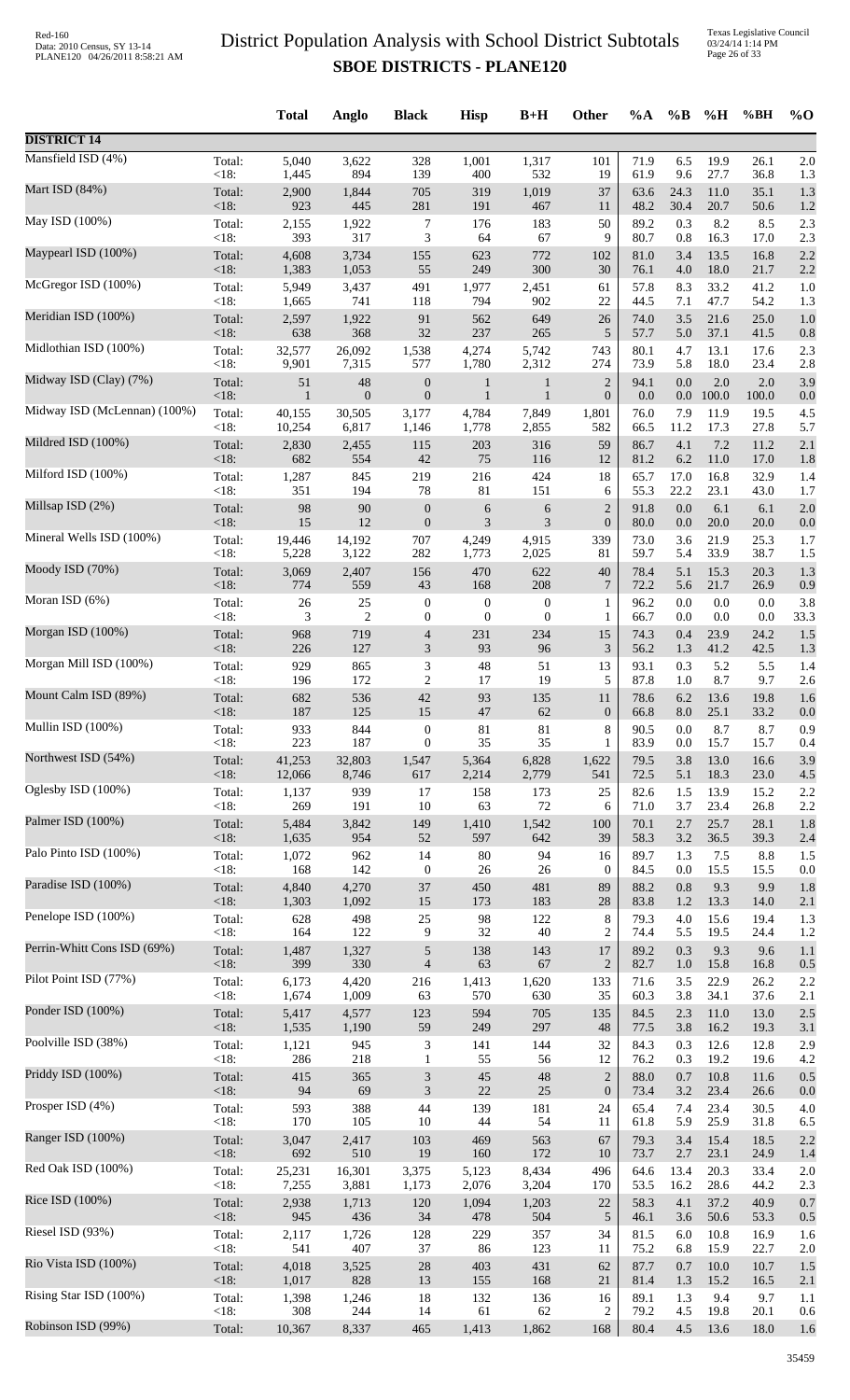|                           |                   | <b>Total</b>   | <b>Anglo</b>        | <b>Black</b>             | <b>Hisp</b>      | $B+H$            | Other            | %A           | $\%B$      | %H           | %BH          | $%$ <sup>O</sup> |
|---------------------------|-------------------|----------------|---------------------|--------------------------|------------------|------------------|------------------|--------------|------------|--------------|--------------|------------------|
| <b>DISTRICT 14</b>        |                   |                |                     |                          |                  |                  |                  |              |            |              |              |                  |
| Sanger ISD (100%)         | $<18$ :           | 2,673          | 1,960               | 158                      | 523              | 667              | 46               | 73.3         | 5.9        | 19.6         | 25.0         | 1.7              |
|                           | Total:            | 12,886         | 10,384              | 373                      | 1,899            | 2,242            | 260              | 80.6         | 2.9        | 14.7         | 17.4         | 2.0              |
|                           | $<18$ :           | 3,572          | 2,558               | 160                      | 789              | 928              | 86               | 71.6         | 4.5        | 22.1         | 26.0         | 2.4              |
| Santo ISD (100%)          | Total:            | 3,201          | 2,894               | 9                        | 259              | 262              | 45               | 90.4         | 0.3        | 8.1          | 8.2          | 1.4              |
|                           | <18:              | 686            | 577                 | $\overline{7}$           | 96               | 98               | 11               | 84.1         | 1.0        | 14.0         | 14.3         | 1.6              |
| Sidney ISD (100%)         | Total:            | 577            | 496                 | $\mathbf{1}$             | 66               | 67               | 14               | 86.0         | 0.2        | 11.4         | 11.6         | 2.4              |
| Slidell ISD (100%)        | <18:              | 130            | 98                  | $\boldsymbol{0}$         | 27               | 27               | 5                | 75.4         | 0.0        | 20.8         | 20.8         | 3.8              |
|                           | Total:            | 1,906          | 1,598               | $8\,$                    | 258              | 266              | 42               | 83.8         | 0.4        | 13.5         | 14.0         | 2.2              |
| Springtown ISD (12%)      | $<18$ :           | 465            | 357                 | 3                        | 96               | 99               | 9                | 76.8         | 0.6        | 20.6         | 21.3         | 1.9              |
|                           | Total:            | 2,189          | 1,984               | $\overline{\mathcal{A}}$ | 156              | 160              | 45               | 90.6         | 0.2        | 7.1          | 7.3          | 2.1              |
|                           | <18:              | 485            | 407                 | $\mathbf{1}$             | 62               | 63               | 15               | 83.9         | $0.2\,$    | 12.8         | 13.0         | 3.1              |
| Star ISD (100%)           | Total:            | 428            | 346                 | 6                        | $70\,$           | 76               | $\sqrt{6}$       | 80.8         | 1.4        | 16.4         | 17.8         | 1.4              |
|                           | $<18$ :           | 86             | 59                  | $\overline{4}$           | 22               | 26               | $\mathbf{1}$     | 68.6         | 4.7        | 25.6         | 30.2         | 1.2              |
| Stephenville ISD (100%)   | Total:            | 24,507         | 19,579              | 456                      | 3,988            | 4,416            | 512              | 79.9         | 1.9        | 16.3         | 18.0         | 2.1              |
|                           | < 18:             | 5,006          | 3,377               | 99                       | 1,433            | 1,522            | 107              | 67.5         | 2.0        | 28.6         | 30.4         | 2.1              |
| Strawn ISD (100%)         | Total:            | 791            | 591                 | $\overline{4}$           | 180              | 184              | 16               | 74.7         | 0.5        | 22.8         | 23.3         | 2.0              |
|                           | $<18$ :           | 205            | 130                 | $\sqrt{2}$               | 69               | 71               | $\overline{4}$   | 63.4         | 1.0        | 33.7         | 34.6         | 2.0              |
| Three Way ISD (100%)      | Total:            | 555            | 429                 | $\boldsymbol{0}$         | 112              | 112              | 14               | 77.3         | 0.0        | 20.2         | 20.2         | 2.5              |
| Tolar ISD (100%)          | <18:              | 129            | 77                  | $\boldsymbol{0}$         | 50               | 50               | $\overline{c}$   | 59.7         | 0.0        | 38.8         | 38.8         | 1.6              |
|                           | Total:            | 2,611          | 2,449               | 8                        | 109              | 117              | 45               | 93.8         | 0.3        | 4.2          | 4.5          | 1.7              |
| Valley Mills ISD (100%)   | $<18$ :           | 706            | 644                 | $\overline{7}$           | 42               | 49               | 13               | 91.2         | $1.0\,$    | 5.9          | 6.9          | 1.8              |
|                           | Total:            | 3,390          | 2,844               | 101                      | 413              | 508              | 38               | 83.9         | 3.0        | 12.2         | 15.0         | 1.1              |
| Venus ISD $(100\%)$       | $<18$ :           | 847            | 634                 | 35                       | 169              | 201              | 12               | 74.9         | 4.1        | 20.0         | 23.7         | 1.4              |
|                           | Total:            | 9,565          | 5,397               | 547                      | 3,287            | 3,811            | 357              | 56.4         | 5.7        | 34.4         | 39.8         | 3.7              |
|                           | < 18:             | 2,605          | 1,308               | 96                       | 1,120            | 1,205            | 92               | 50.2         | 3.7        | 43.0         | 46.3         | 3.5              |
| Waco ISD (100%)           | Total:            | 102,757        | 41,585              | 24,791                   | 34,953           | 58,760           | 2,412            | 40.5         | 24.1       | 34.0         | 57.2         | 2.3              |
|                           | <18:              | 24,756         | 4,629               | 7,595                    | 12,827           | 19,836           | 291              | 18.7         | 30.7       | 51.8         | 80.1         | 1.2              |
| Walnut Springs ISD (100%) | Total:            | 1,298          | 934                 | 13                       | 333              | 343              | 21               | 72.0         | 1.0        | 25.7         | 26.4         | 1.6              |
|                           | $<18$ :           | 324            | 189                 | $\,8\,$                  | 126              | 132              | $\mathfrak{Z}$   | 58.3         | 2.5        | 38.9         | 40.7         | 0.9              |
| Waxahachie ISD (100%)     | Total:            | 41,128         | 26,865              | 4,481                    | 9,261            | 13,558           | 705              | 65.3         | 10.9       | 22.5         | 33.0         | 1.7              |
| West ISD (100%)           | $<18$ :           | 11,356         | 6,142               | 1,488                    | 3,629            | 4,990            | 224              | 54.1         | 13.1       | 32.0         | 43.9         | 2.0              |
|                           | Total:            | 7,992          | 6,926               | 214                      | 761              | 969              | 97               | 86.7         | 2.7        | 9.5          | 12.1         | 1.2              |
| Whitney ISD (100%)        | <18:              | 1,991          | 1,588               | 71                       | 321              | 387              | 16               | 79.8         | 3.6        | 16.1         | 19.4         | 0.8              |
|                           | Total:            | 9,739          | 8,508               | 281                      | 839              | 1,099            | 132              | 87.4         | 2.9        | 8.6          | 11.3         | 1.4              |
| Woodson ISD (7%)          | <18:              | 2,046          | 1,589               | 128                      | 323              | 439              | 18               | 77.7         | 6.3        | 15.8         | 21.5         | 0.9              |
|                           | Total:            | 35             | 35                  | $\boldsymbol{0}$         | $\boldsymbol{0}$ | $\boldsymbol{0}$ | $\boldsymbol{0}$ | 100.0        | 0.0        | 0.0          | 0.0          | 0.0              |
|                           | $<18$ :           | 3              | 3                   | $\boldsymbol{0}$         | $\boldsymbol{0}$ | $\boldsymbol{0}$ | $\overline{0}$   | 100.0        | 0.0        | 0.0          | 0.0          | 0.0              |
| Wortham ISD (12%)         | Total:            | 256            | 205                 | 2                        | 45               | 47               | $\overline{4}$   | 80.1         | 0.8        | 17.6         | 18.4         | 1.6              |
|                           | < 18:             | 71             | 49                  | $\boldsymbol{0}$         | 19               | 19               | 3                | 69.0         | 0.0        | 26.8         | 26.8         | 4.2              |
| Zephyr ISD (100%)         | Total:            | 814            | 747                 | 5                        | 51               | 56               | 11               | 91.8         | 0.6        | 6.3          | 6.9          | 1.4              |
|                           | < 18:             | 184            | 156                 | 3                        | 20               | 23               | 5                | 84.8         | 1.6        | 10.9         | 12.5         | 2.7              |
| <b>DISTRICT 15</b>        |                   |                |                     |                          |                  |                  |                  |              |            |              |              |                  |
|                           | <b>Total:</b>     |                | 1,677,092 1,016,673 | 108,406                  | 515,819          | 615,624          | 44,795           | 60.6         | 6.5        | 30.8         | 36.7         | 2.7              |
| Abernathy ISD (100%)      | < 18:             | 426,947        | 201,764             | 34,699                   | 184,726          | 213,893          | 11,290           | 47.3         | 8.1        | 43.3         | 50.1         | 2.6              |
|                           | Total:            | 3,446          | 1,838               | 85                       | 1,506            | 1,572            | 36               | 53.3         | 2.5        | 43.7         | 45.6         | 1.0              |
| Abilene ISD (100%)        | <18:              | 1,012          | 411                 | 28                       | 577              | 595              | 6                | 40.6         | 2.8        | 57.0         | 58.8         | 0.6              |
|                           | Total:            | 102,266        | 63,383              | 10,567                   | 26,046           | 35,684           | 3,199            | 62.0         | 10.3       | 25.5         | 34.9         | 3.1              |
|                           | $<18$ :           | 24,493         | 11,072              | 3,761                    | 9,534            | 12,703           | 718              | 45.2         | 15.4       | 38.9         | 51.9         | 2.9              |
| Adrian ISD (100%)         | Total:            | 277            | 239                 | 8                        | 24               | 32               | 6                | 86.3         | 2.9        | 8.7          | 11.6         | 2.2              |
|                           | $<18$ :           | 56             | 41                  | 6                        | 7                | 13               | 2                | 73.2         | 10.7       | 12.5         | 23.2         | 3.6              |
| Albany ISD (99%)          | Total:            | 2,575          | 2,246               | 47                       | 260              | 293              | 36               | 87.2         | 1.8        | 10.1         | 11.4         | 1.4              |
|                           | $<18$ :           | 672            | 540                 | $27\,$                   | 104              | 123              | 9                | 80.4         | 4.0        | 15.5         | 18.3         | 1.3              |
| Alvord ISD (3%)           | Total:            | 96             | 95                  | $\boldsymbol{0}$         | $\boldsymbol{0}$ | $\boldsymbol{0}$ | 1                | 99.0         | 0.0        | $0.0\,$      | $0.0\,$      | 1.0              |
| Amarillo ISD (100%)       | <18:              | 15             | 15                  | $\boldsymbol{0}$         | $\boldsymbol{0}$ | $\mathbf{0}$     | $\boldsymbol{0}$ | 100.0        | 0.0        | 0.0          | 0.0          | 0.0              |
|                           | Total:            | 169,532        | 96,969              | 13,935                   | 51,927           | 64,724           | 7,839            | 57.2         | 8.2        | 30.6         | 38.2         | 4.6              |
| Amherst ISD (100%)        | $<18$ :           | 46,515         | 19,049              | 5,593                    | 20,351           | 25,149           | 2,317            | 41.0         | 12.0       | 43.8         | 54.1         | 5.0              |
|                           | Total:            | 966            | 447                 | 51                       | 451              | 496              | 23               | 46.3         | 5.3        | 46.7         | 51.3         | 2.4              |
| Andrews ISD (100%)        | <18:              | 258            | 78                  | 12                       | 172              | 179              | 1                | 30.2         | 4.7        | 66.7         | 69.4         | 0.4              |
|                           | Total:            | 14,786         | 7,083               | 285                      | 7,195            | 7,436            | 267              | 47.9         | 1.9        | 48.7         | 50.3         | 1.8              |
| Anson ISD (100%)          | $<18$ :           | 4,312          | 1,490               | 120                      | 2,653            | 2,750            | 72               | 34.6         | 2.8        | 61.5         | 63.8         | 1.7              |
|                           | Total:            | 3,639          | 2,424               | 100                      | 1,058            | 1,147            | 68               | 66.6         | 2.7        | 29.1         | 31.5         | 1.9              |
|                           | $<18$ :           | 934            | 491                 | 43                       | 386              | 423              | 20               | 52.6         | 4.6        | 41.3         | 45.3         | 2.1              |
| Anton ISD (100%)          | Total:            | 1,460          | 780                 | 59                       | 617              | 666              | 14               | 53.4         | 4.0        | 42.3         | 45.6         | 1.0              |
|                           | <18:              | 395            | 159                 | 25                       | 215              | 231              | $\sqrt{5}$       | 40.3         | 6.3        | 54.4         | 58.5         | 1.3              |
| Archer City ISD (100%)    | Total:            | 3,018          | 2,707               | 29                       | 229              | 249              | 62               | 89.7         | 1.0        | 7.6          | 8.3          | 2.1              |
|                           | <18:              | 727            | 605                 | 18                       | 95               | 107              | 15               | 83.2         | 2.5        | 13.1         | 14.7         | 2.1              |
| Aspermont ISD (100%)      | Total:<br>$<18$ : | 1,441<br>332   | 1,174<br>232        | 45<br>16                 | 196<br>76        | 240<br>91        | 27<br>9          | 81.5<br>69.9 | 3.1<br>4.8 | 13.6<br>22.9 | 16.7<br>27.4 | 1.9              |
| Baird ISD (100%)          | Total:            | 2,421          | 2,093               | 13                       | 272              | 285              | 43               | 86.5         | 0.5        | 11.2         | 11.8         | 2.7<br>1.8       |
| Ballinger ISD (100%)      | <18:              | 508            | 407                 | 8                        | 88               | 96               | 5                | 80.1         | 1.6        | 17.3         | 18.9         | 1.0              |
|                           | Total:            | 5,468          | 3,625               | 124                      | 1,667            | 1,776            | 67               | 66.3         | 2.3        | 30.5         | 32.5         | 1.2              |
| Bangs ISD (0%)            | $<18$ :           | 1,378          | 729                 | 36                       | 607              | 635              | 14               | 52.9         | 2.6        | 44.0         | 46.1         | 1.0              |
|                           | Total:            | 26             | 23                  | $\boldsymbol{0}$         | $\boldsymbol{0}$ | $\boldsymbol{0}$ | $\mathfrak{Z}$   | 88.5         | 0.0        | $0.0\,$      | 0.0          | 11.5             |
|                           | < 18:             | $\overline{4}$ | $\overline{2}$      | $\boldsymbol{0}$         | $\mathbf{0}$     | $\boldsymbol{0}$ | $\overline{c}$   | 50.0         | 0.0        | $0.0\,$      | 0.0          | 50.0             |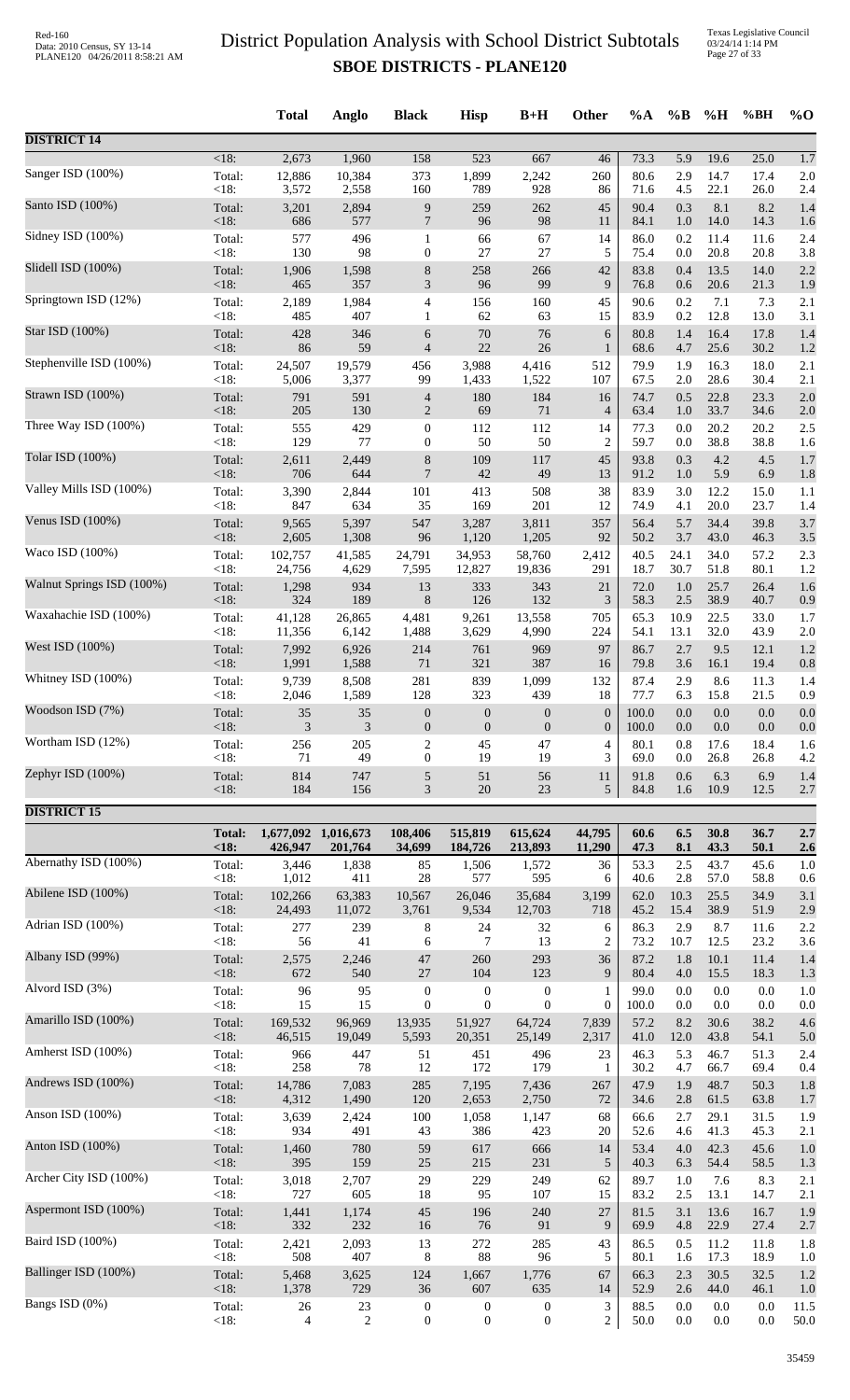Texas Legislative Council 03/24/14 1:14 PM Page 28 of 33

|                            |                        | <b>Total</b>                   | Anglo                        | <b>Black</b>                           | <b>Hisp</b>                               | $B+H$                                       | Other                                      | $\%A$                | $\%$ B            | %H                   | %BH                  | $\%$ O            |
|----------------------------|------------------------|--------------------------------|------------------------------|----------------------------------------|-------------------------------------------|---------------------------------------------|--------------------------------------------|----------------------|-------------------|----------------------|----------------------|-------------------|
| <b>DISTRICT 15</b>         |                        |                                |                              |                                        |                                           |                                             |                                            |                      |                   |                      |                      |                   |
| Bellevue ISD (100%)        | Total:                 | 830                            | 786                          | $\sqrt{2}$                             | 30                                        | 32                                          | 12                                         | 94.7                 | 0.2               | 3.6                  | 3.9                  | 1.4               |
|                            | <18:                   | 201                            | 188                          | $\mathbf{1}$                           | 12                                        | 13                                          | $\boldsymbol{0}$                           | 93.5                 | 0.5               | 6.0                  | 6.5                  | 0.0               |
| Benjamin ISD (100%)        | Total:                 | 344                            | 268                          | 7                                      | 66                                        | 72                                          | $\overline{4}$                             | 77.9                 | 2.0               | 19.2                 | 20.9                 | 1.2               |
| Big Spring ISD (100%)      | $<18$ :                | 85                             | 55                           | $\overline{2}$                         | 25                                        | 27                                          | 3                                          | 64.7                 | 2.4               | 29.4                 | 31.8                 | 3.5               |
|                            | Total:                 | 29,015                         | 14,031                       | 2,350                                  | 12,156                                    | 14,328                                      | 656                                        | 48.4                 | 8.1               | 41.9                 | 49.4                 | 2.3               |
|                            | $<18$ :                | 6,428                          | 2,224                        | 578                                    | 3,643                                     | 4,088                                       | 116                                        | 34.6                 | 9.0               | 56.7                 | 63.6                 | 1.8               |
| Blackwell Cons ISD (100%)  | Total:                 | 1,036                          | 899                          | 6                                      | 124                                       | 126                                         | 11                                         | 86.8                 | 0.6               | 12.0                 | 12.2                 | 1.1               |
|                            | < 18:                  | 225                            | 169                          | 4                                      | 53                                        | 54                                          | $\overline{c}$                             | 75.1                 | 1.8               | 23.6                 | 24.0                 | 0.9               |
| Booker ISD (100%)          | Total:                 | 1,718                          | 850                          | 24                                     | 824                                       | 829                                         | 39                                         | 49.5                 | 1.4               | 48.0                 | 48.3                 | 2.3               |
|                            | <18:                   | 518                            | 185                          | 5                                      | 318                                       | 321                                         | 12                                         | 35.7                 | 1.0               | 61.4                 | 62.0                 | 2.3               |
| Borden County ISD (100%)   | Total:                 | 661                            | 553                          | $\mathbf{1}$                           | 98                                        | 99                                          | 9                                          | 83.7                 | 0.2               | 14.8                 | 15.0                 | 1.4               |
|                            | $<18$ :                | 143                            | 105                          | $\mathbf{1}$                           | 37                                        | 38                                          | $\boldsymbol{0}$                           | 73.4                 | 0.7               | 25.9                 | 26.6                 | 0.0               |
| Borger ISD (100%)          | Total:                 | 14,493                         | 9,674                        | 605                                    | 3,817                                     | 4,360                                       | 459                                        | 66.7                 | 4.2               | 26.3                 | 30.1                 | 3.2               |
|                            | <18:                   | 3,984                          | 2,136                        | 228                                    | 1,552                                     | 1,733                                       | 115                                        | 53.6                 | 5.7               | 39.0                 | 43.5                 | 2.9               |
| Bovina ISD (100%)          | Total:                 | 2,284                          | 541                          | 19                                     | 1,720                                     | 1,734                                       | 9                                          | 23.7                 | 0.8               | 75.3                 | 75.9                 | 0.4               |
|                            | <18:                   | 764                            | 123                          | 4                                      | 635                                       | 639                                         | $\overline{2}$                             | 16.1                 | 0.5               | 83.1                 | 83.6                 | 0.3               |
| Bowie ISD (99%)            | Total:                 | 10,377                         | 9,226                        | 45                                     | 924                                       | 958                                         | 193                                        | 88.9                 | 0.4               | 8.9                  | 9.2                  | 1.9               |
|                            | <18:                   | 2,377                          | 1,906                        | 32                                     | 397                                       | 422                                         | 49                                         | 80.2                 | 1.3               | 16.7                 | 17.8                 | 2.1               |
| Boys Ranch ISD (100%)      | Total:                 | 282                            | 229                          | 19                                     | $30\,$                                    | 48                                          | 5                                          | 81.2                 | 6.7               | 10.6                 | 17.0                 | 1.8               |
|                            | <18:                   | 162                            | 121                          | 16                                     | $22\,$                                    | 37                                          | 4                                          | 74.7                 | 9.9               | 13.6                 | 22.8                 | 2.5               |
| Bronte ISD (100%)          | Total:                 | 1,565                          | 1,266                        | $8\,$                                  | 270                                       | 277                                         | 22                                         | 80.9                 | 0.5               | 17.3                 | 17.7                 | 1.4               |
|                            | <18:                   | 370                            | 252                          | $\mathbf{1}$                           | 105                                       | 106                                         | 12                                         | 68.1                 | 0.3               | 28.4                 | 28.6                 | 3.2               |
| Brownfield ISD (100%)      | Total:                 | 11,009                         | 4,857                        | 651                                    | 5,475                                     | 6,065                                       | 87                                         | 44.1                 | 5.9               | 49.7                 | 55.1                 | 0.8               |
|                            | $<18$ :                | 2,826                          | 874                          | 164                                    | 1,808                                     | 1,933                                       | 19                                         | 30.9                 | 5.8               | 64.0                 | 68.4                 | 0.7               |
| Bryson ISD (5%)            | Total:                 | 61                             | 31                           | $\mathbf{1}$                           | 27                                        | 28                                          | $\overline{2}$                             | 50.8                 | 1.6               | 44.3                 | 45.9                 | 3.3               |
|                            | < 18:                  | 11                             | $\overline{4}$               | $\mathbf{0}$                           | $\overline{7}$                            | $\overline{7}$                              | $\boldsymbol{0}$                           | 36.4                 | 0.0               | 63.6                 | 63.6                 | 0.0               |
| Burkburnett ISD (100%)     | Total:                 | 22,237                         | 17,269                       | 1,860                                  | 2,130                                     | 3,911                                       | 1,057                                      | 77.7                 | 8.4               | 9.6                  | 17.6                 | 4.8               |
|                            | <18:                   | 4,751                          | 3,506                        | 399                                    | 676                                       | 1,038                                       | 207                                        | 73.8                 | 8.4               | 14.2                 | 21.8                 | 4.4               |
| Bushland ISD (100%)        | Total:                 | 5,269                          | 4,664                        | 64                                     | 400                                       | 461                                         | 144                                        | 88.5                 | 1.2               | 7.6                  | 8.7                  | 2.7               |
|                            | <18:                   | 1,396                          | 1,205                        | 28                                     | 132                                       | 159                                         | 32                                         | 86.3                 | 2.0               | 9.5                  | 11.4                 | 2.3               |
| Callisburg ISD (100%)      | Total:                 | 6,892                          | 6,430                        | 44                                     | 296                                       | 339                                         | 123                                        | 93.3                 | 0.6               | 4.3                  | 4.9                  | 1.8               |
|                            | <18:                   | 1,422                          | 1,260                        | 24                                     | 116                                       | 139                                         | 23                                         | 88.6                 | 1.7               | 8.2                  | 9.8                  | 1.6               |
| Canadian ISD (100%)        | Total:                 | 3,643                          | 2,514                        | 14                                     | 1,070                                     | 1,079                                       | 50                                         | 69.0                 | 0.4               | 29.4                 | 29.6                 | 1.4               |
|                            | $<18$ :                | 1,081                          | 604                          | 9                                      | 460                                       | 466                                         | 11                                         | 55.9                 | 0.8               | 42.6                 | 43.1                 | 1.0               |
| Canyon ISD (100%)          | Total:                 | 51,224                         | 41,943                       | 1,077                                  | 6,929                                     | 7,907                                       | 1,374                                      | 81.9                 | 2.1               | 13.5                 | 15.4                 | 2.7               |
|                            | <18:                   | 12,988                         | 9,699                        | 428                                    | 2,565                                     | 2,929                                       | 360                                        | 74.7                 | 3.3               | 19.7                 | 22.6                 | 2.8               |
| Channing ISD (100%)        | Total:                 | 817                            | 605                          | 22                                     | 165                                       | 186                                         | 26                                         | 74.1                 | 2.7               | 20.2                 | 22.8                 | 3.2               |
|                            | $<18$ :                | 303                            | 199                          | 18                                     | $80\,$                                    | 97                                          | $7\phantom{.0}$                            | 65.7                 | 5.9               | 26.4                 | 32.0                 | 2.3               |
| Childress ISD (100%)       | Total:                 | 7,011                          | 4,300                        | 723                                    | 1,881                                     | 2,582                                       | 129                                        | 61.3                 | 10.3              | 26.8                 | 36.8                 | 1.8               |
|                            | <18:                   | 1,497                          | 878                          | 106                                    | 491                                       | 585                                         | 34                                         | 58.7                 | 7.1               | 32.8                 | 39.1                 | 2.3               |
| Chillicothe ISD (100%)     | Total:                 | 1,185                          | 839                          | 51                                     | 287                                       | 325                                         | 21                                         | 70.8                 | 4.3               | 24.2                 | 27.4                 | 1.8               |
|                            | <18:                   | 287                            | 153                          | 19                                     | 116                                       | 127                                         | 7                                          | 53.3                 | 6.6               | 40.4                 | 44.3                 | 2.4               |
| Christoval ISD (100%)      | Total:                 | 2,300                          | 1,932                        | 18                                     | 322                                       | 338                                         | 30                                         | 84.0                 | 0.8               | 14.0                 | 14.7                 | 1.3               |
|                            | <18:                   | 510                            | 396                          | 8                                      | 98                                        | 104                                         | 10                                         | 77.6                 | 1.6               | 19.2                 | 20.4                 | 2.0               |
| Cisco ISD $(0%)$           | Total:                 | 9                              | 9                            | $\mathbf{0}$                           | $\mathbf{0}$                              | $\mathbf{0}$                                | $\boldsymbol{0}$                           | 100.0                | 0.0               | $0.0\,$              | 0.0                  | 0.0               |
|                            | <18:                   | 3                              | $\mathfrak{Z}$               | $\boldsymbol{0}$                       | $\boldsymbol{0}$                          | $\mathbf{0}$                                | $\boldsymbol{0}$                           | 100.0                | $0.0\,$           | $0.0\,$              | 0.0                  | 0.0               |
| City View ISD (100%)       | Total:                 | 4,775                          | 3,413                        | 470                                    | 698                                       | 1,140                                       | 222                                        | 71.5                 | 9.8               | 14.6                 | 23.9                 | 4.6               |
|                            | <18:                   | 1,176                          | 703                          | 187                                    | 258                                       | 422                                         | 51                                         | 59.8                 | 15.9              | 21.9                 | 35.9                 | 4.3               |
| Clarendon ISD (100%)       | Total:<br><18:         | 3,187<br>636                   | 2,694<br>475                 | 180<br>68                              | 264<br>84                                 | 441<br>152                                  | 52<br>9                                    | 84.5<br>74.7         | 5.6<br>10.7       | 8.3<br>13.2          | 13.8<br>23.9         | 1.6               |
| Claude ISD (100%)          | Total:<br><18:         | 1,830                          | 1,658                        | 14                                     | 121<br>51                                 | 135<br>60                                   | 37                                         | 90.6                 | 0.8<br>2.2        | 6.6                  | 7.4                  | 1.4<br>2.0        |
| Clyde Cons ISD (100%)      | Total:<br><18:         | 414<br>12,567<br>1,953         | 346<br>8,321<br>1,667        | 9<br>1,845<br>39                       | 2,262<br>217                              | 4,082<br>247                                | 8<br>164<br>39                             | 83.6<br>66.2<br>85.4 | 14.7<br>2.0       | 12.3<br>18.0<br>11.1 | 14.5<br>32.5<br>12.6 | 1.9<br>1.3<br>2.0 |
| Coahoma ISD (100%)         | Total:<br>< 18:        | 3,513<br>823                   | 2,752<br>560                 | 31                                     | 686                                       | 715<br>255                                  | 46<br>8                                    | 78.3                 | 0.9               | 19.5<br>29.2         | 20.4                 | 1.3               |
| Coleman ISD (100%)         | Total:                 | 5,932                          | 4,707                        | 17<br>178                              | 240<br>975                                | 1,132                                       | 93                                         | 68.0<br>79.3         | 2.1<br>3.0        | 16.4                 | 31.0<br>19.1         | 1.0<br>1.6        |
| Collinsville ISD (0%)      | <18:<br>Total:<br><18: | 1,351<br>9<br>$\boldsymbol{0}$ | 938<br>9<br>$\boldsymbol{0}$ | 65<br>$\boldsymbol{0}$<br>$\mathbf{0}$ | 345<br>$\boldsymbol{0}$<br>$\overline{0}$ | 395<br>$\boldsymbol{0}$<br>$\boldsymbol{0}$ | 18<br>$\boldsymbol{0}$<br>$\boldsymbol{0}$ | 69.4<br>100.0<br>0.0 | 4.8<br>0.0<br>0.0 | 25.5<br>0.0<br>0.0   | 29.2<br>0.0<br>0.0   | 1.3<br>0.0        |
| Colorado ISD (100%)        | Total:<br><18:         | 7,498<br>1,361                 | 3,407<br>580                 | 1,042<br>93                            | 2,991<br>692                              | 4,011<br>770                                | 80<br>11                                   | 45.4<br>42.6         | 13.9<br>6.8       | 39.9<br>50.8         | 53.5<br>56.6         | 0.0<br>1.1<br>0.8 |
| Cotton Center ISD (100%)   | Total:<br>< 18:        | 388                            | 230<br>56                    | 14                                     | 143                                       | 156<br>48                                   | $\overline{c}$                             | 59.3                 | 3.6               | 36.9                 | 40.2                 | 0.5               |
| Crosbyton Cons ISD (100%)  | Total:<br><18:         | 104<br>2,248<br>589            | 1,064<br>191                 | 5<br>111<br>41                         | 44<br>1,072<br>360                        | 1,172<br>395                                | $\boldsymbol{0}$<br>12<br>$\mathfrak{Z}$   | 53.8<br>47.3<br>32.4 | 4.8<br>4.9<br>7.0 | 42.3<br>47.7<br>61.1 | 46.2<br>52.1<br>67.1 | 0.0<br>0.5<br>0.5 |
| Cross Plains ISD (77%)     | Total:                 | 2,046                          | 1,913                        | 5                                      | 93                                        | 98                                          | 35                                         | 93.5                 | 0.2               | 4.5                  | 4.8                  | 1.7               |
| Crowell ISD (100%)         | <18:                   | 422                            | 375                          | 4                                      | 37                                        | 41                                          | 6                                          | 88.9                 | 0.9               | 8.8                  | 9.7                  | 1.4               |
|                            | Total:                 | 1,372                          | 1,117                        | 54                                     | 190                                       | 244                                         | 11                                         | 81.4                 | 3.9               | 13.8                 | 17.8                 | 0.8               |
| Dalhart ISD (100%)         | <18:<br>Total:<br><18: | 281<br>10,237                  | 196<br>6,162<br>1,379        | 23<br>538                              | 59<br>3,377                               | 82<br>3,893                                 | 3<br>182<br>59                             | 69.8<br>60.2<br>53.5 | 8.2<br>5.3        | 21.0<br>33.0<br>42.4 | 29.2<br>38.0         | 1.1<br>1.8        |
| Darrouzett ISD (100%)      | Total:                 | 2,576<br>471                   | 382<br>87                    | 60<br>$\overline{c}$                   | 1,092<br>79                               | 1,138<br>81                                 | 8                                          | 81.1                 | 2.3<br>0.4        | 16.8                 | 44.2<br>17.2         | 2.3<br>1.7        |
| Dawson ISD (Dawson) (100%) | <18:<br>Total:         | 135<br>398                     | 238                          | $\overline{2}$<br>$\,8\,$              | 43<br>159                                 | 45<br>160                                   | 3<br>$\mathbf{0}$                          | 64.4<br>59.8         | 1.5<br>$2.0\,$    | 31.9<br>39.9         | 33.3<br>40.2         | 2.2<br>0.0        |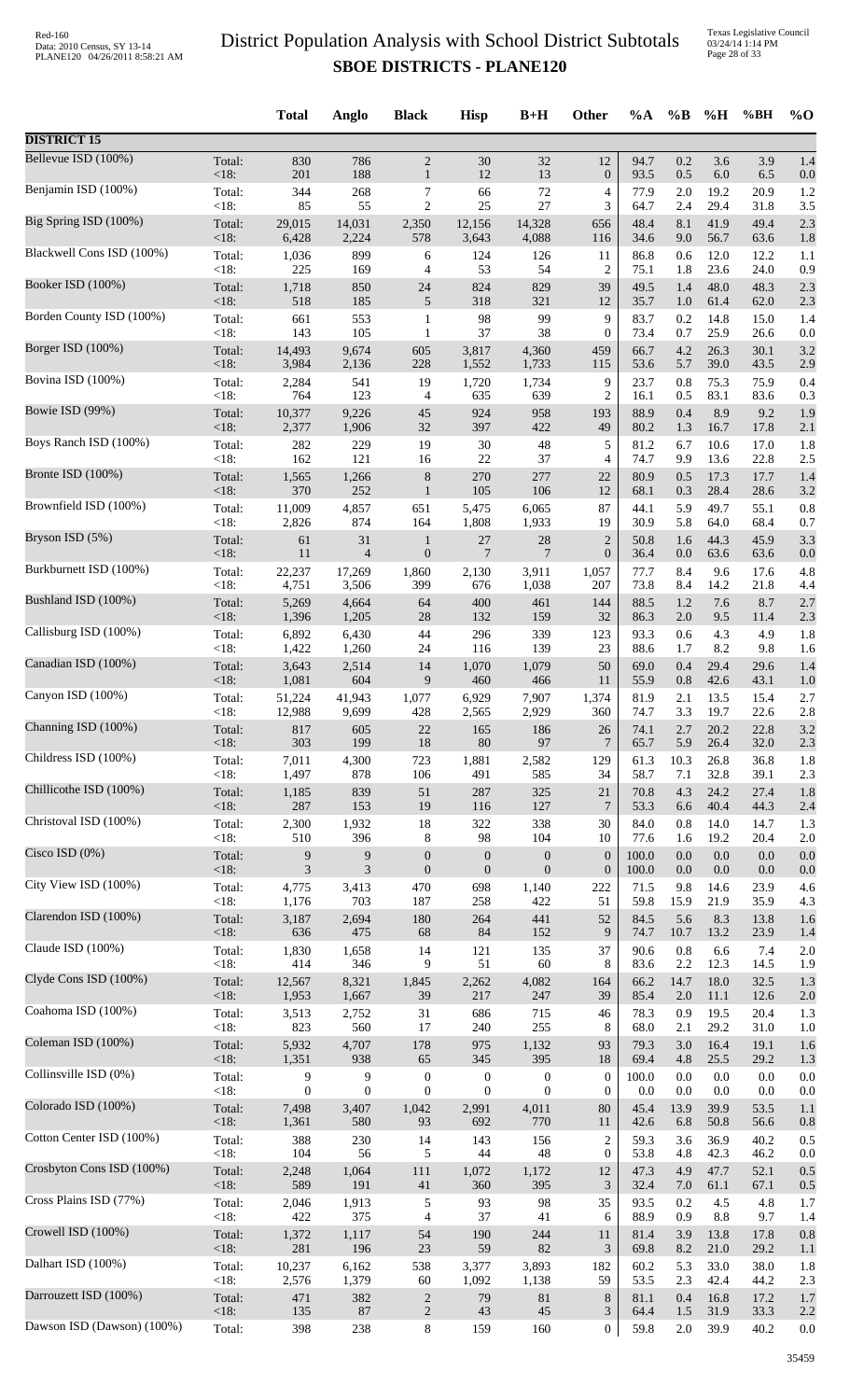|                              |                    | <b>Total</b>    | Anglo           | <b>Black</b>             | <b>Hisp</b>                    | $B+H$             | Other                                | %A           | $\%B$      | %H             | %BH          | $%$ <sup>O</sup> |
|------------------------------|--------------------|-----------------|-----------------|--------------------------|--------------------------------|-------------------|--------------------------------------|--------------|------------|----------------|--------------|------------------|
| <b>DISTRICT 15</b>           |                    |                 |                 |                          |                                |                   |                                      |              |            |                |              |                  |
| Denver City ISD (100%)       | $\overline{<}18$ : | 120             | $\overline{53}$ | 5                        | 66                             | 67                | $\mathbf{0}$                         | 44.2         | 4.2        | 55.0           | 55.8         | 0.0              |
|                              | Total:             | 5,798           | 2,112           | 96                       | 3,542                          | 3,612             | 74                                   | 36.4         | 1.7        | 61.1           | 62.3         | 1.3              |
| Dimmitt ISD (100%)           | <18:               | 1,838           | 442             | 37                       | 1,360                          | 1,381             | 15                                   | 24.0         | $2.0\,$    | 74.0           | 75.1         | 0.8              |
|                              | Total:             | 5,518           | 1,752           | 127                      | 3,588                          | 3,703             | 63                                   | 31.8         | 2.3        | 65.0           | 67.1         | 1.1              |
|                              | <18:               | 1,762           | 323             | 47                       | 1,377                          | 1,419             | 20                                   | 18.3         | 2.7        | 78.1           | 80.5         | 1.1              |
| Dumas ISD (100%)             | Total:             | 19,719          | 7,192           | 380                      | 10,592                         | 10,899            | 1,628                                | 36.5         | 1.9        | 53.7           | 55.3         | 8.3              |
|                              | $<18$ :            | 6,317           | 1,486           | 119                      | 4,130                          | 4,214             | 617                                  | 23.5         | 1.9        | 65.4           | 66.7         | 9.8              |
| Electra ISD (100%)           | Total:             | 3,174           | 2,541           | 204                      | 388                            | 582               | 51                                   | 80.1         | 6.4        | 12.2           | 18.3         | 1.6              |
|                              | <18:               | 765             | 505             | $88\,$                   | 166                            | 249               | 11                                   | 66.0         | 11.5       | 21.7           | 32.5         | 1.4              |
| Era ISD (100%)               | Total:             | 1,764           | 1,589           | 9                        | 106                            | 115               | 60                                   | 90.1         | 0.5        | $6.0\,$        | 6.5          | 3.4              |
| Eula ISD (100%)              | < 18:              | 435             | 373             | $\overline{7}$           | 37                             | 44                | 18                                   | 85.7         | 1.6        | 8.5            | 10.1         | 4.1              |
|                              | Total:             | 2,586           | 2,185           | 108                      | 244                            | 347               | 54                                   | 84.5         | 4.2        | 9.4            | 13.4         | 2.1              |
| Farwell ISD (100%)           | < 18:              | 597             | 435             | 53                       | 94                             | 144               | 18                                   | 72.9         | 8.9        | 15.7           | 24.1         | 3.0              |
|                              | Total:             | 2,328           | 1,351           | 36                       | 929                            | 962               | 15                                   | 58.0         | 1.5        | 39.9           | 41.3         | 0.6              |
|                              | <18:               | 688             | 312             | $10\,$                   | 364                            | 372               | $\overline{4}$                       | 45.3         | 1.5        | 52.9           | 54.1         | 0.6              |
| Floydada ISD (100%)          | Total:             | 3,955           | 1,654           | 180                      | 2,119                          | 2,283             | 18                                   | 41.8         | 4.6        | 53.6           | 57.7         | 0.5              |
|                              | <18:               | 1,135           | 260             | 56                       | 828                            | 875               | $\boldsymbol{0}$                     | 22.9         | 4.9        | 73.0           | 77.1         | 0.0              |
| Follett ISD (100%)           | Total:             | 614             | 520             | $\mathfrak s$            | 79                             | 84                | 10                                   | 84.7         | 0.8        | 12.9           | 13.7         | 1.6              |
|                              | $<18$ :            | 161             | 125             | $\overline{4}$           | 28                             | 32                | $\overline{4}$                       | 77.6         | 2.5        | 17.4           | 19.9         | 2.5              |
| Forestburg ISD (100%)        | Total:             | 1,033           | 954             | $\overline{\mathbf{c}}$  | 65                             | 67                | 12                                   | 92.4         | 0.2        | 6.3            | 6.5          | 1.2              |
| Forsan ISD (100%)            | $<18$ :            | 213             | 183             | $\mathbf{1}$             | 24                             | 25                | 5                                    | 85.9         | 0.5        | 11.3           | 11.7         | 2.3              |
|                              | Total:             | 2,198           | 1,823           | 31                       | 325                            | 339               | 36                                   | 82.9         | 1.4        | 14.8           | 15.4         | 1.6              |
| Fort Elliott Cons ISD (100%) | $<18$ :            | 547             | 424             | 15                       | 116                            | 120               | $\mathfrak{Z}$                       | 77.5         | 2.7        | 21.2           | 21.9         | 0.5              |
|                              | Total:             | 841             | 736             | 9                        | 84                             | 88                | 17                                   | 87.5         | 1.1        | 10.0           | 10.5         | 2.0              |
|                              | < 18:              | 196             | 147             | 7                        | 43                             | 47                | $\overline{c}$                       | 75.0         | 3.6        | 21.9           | 24.0         | 1.0              |
| Frenship ISD (100%)          | Total:             | 42,332          | 28,607          | 1,890                    | 10,199                         | 11,884            | 1,841                                | 67.6         | 4.5        | 24.1           | 28.1         | 4.3              |
|                              | $<18$ :            | 11,378          | 6,576           | 713                      | 3,681                          | 4,246             | 556                                  | 57.8         | 6.3        | 32.4           | 37.3         | 4.9              |
| Friona ISD (100%)            | Total:             | 5,085           | 1,678           | 81                       | 3,314                          | 3,367             | 40                                   | 33.0         | 1.6        | 65.2           | 66.2         | 0.8              |
|                              | <18:               | 1,586           | 321             | $25\,$                   | 1,246                          | 1,258             | 7                                    | 20.2         | 1.6        | 78.6           | 79.3         | 0.4              |
| Gainesville ISD (100%)       | Total:<br>$<18$ :  | 18,333<br>5,079 | 11,951<br>2,393 | 1,181<br>490             | 4,734                          | 5,858             | 524                                  | 65.2         | 6.4        | 25.8<br>41.0   | 32.0         | 2.9              |
| Gold-Burg ISD (100%)         | Total:             | 728             | 647             | 2                        | 2,081<br>60                    | 2,536<br>61       | 150<br>20                            | 47.1<br>88.9 | 9.6<br>0.3 | 8.2            | 49.9<br>8.4  | 3.0<br>2.7       |
| Grady ISD (100%)             | <18:               | 153             | 124             | 1                        | $22\,$                         | 23                | 6                                    | 81.0         | 0.7        | 14.4           | 15.0         | 3.9              |
|                              | Total:             | 553             | 368             | 9                        | 170                            | 179               | 6                                    | 66.5         | 1.6        | 30.7           | 32.4         | 1.1              |
| Graham ISD (100%)            | $<18$ :            | 171             | 105             | $\overline{\mathcal{A}}$ | 61                             | 65                | $\mathbf{1}$                         | 61.4         | 2.3        | 35.7           | 38.0         | 0.6              |
|                              | Total:             | 13,557          | 10,970          | 195                      | 2,226                          | 2,395             | 192                                  | 80.9         | 1.4        | 16.4           | 17.7         | 1.4              |
| Grandview-Hopkins ISD (100%) | $<18$ :<br>Total:  | 3.255           | 2,282           | 73                       | 860                            | 919               | 54                                   | 70.1<br>97.3 | 2.2<br>2.7 | 26.4           | 28.2         | 1.7              |
|                              | $<18$ :            | 111<br>18       | 108<br>18       | 3<br>$\boldsymbol{0}$    | $\mathbf{0}$<br>$\overline{0}$ | 3<br>$\mathbf{0}$ | $\boldsymbol{0}$<br>$\boldsymbol{0}$ | 100.0        | $0.0\,$    | 0.0<br>$0.0\,$ | 2.7<br>0.0   | 0.0<br>0.0       |
| Grape Creek ISD (100%)       | Total:             | 5,842           | 4,143           | $78\,$                   | 1,549                          | 1,599             | 100                                  | 70.9         | 1.3        | 26.5           | 27.4         | 1.7              |
|                              | < 18:              | 1,492           | 900             | 44                       | 542                            | 572               | 20                                   | 60.3         | 2.9        | 36.3           | 38.3         | 1.3              |
| Greenwood ISD (100%)         | Total:             | 7,217           | 5,098           | $60\,$                   | 1,979                          | 2,017             | 102                                  | 70.6         | 0.8        | 27.4           | 27.9         | 1.4              |
|                              | <18:               | 2,176           | 1,362           | 30                       | 771                            | 787               | 27                                   | 62.6         | 1.4        | 35.4           | 36.2         | 1.2              |
| Groom ISD (100%)             | Total:<br>< 18:    | 743<br>156      | 671<br>129      | 7<br>5                   | $48\,$<br>18                   | 55<br>23          | 17                                   | 90.3<br>82.7 | 0.9<br>3.2 | 6.5<br>11.5    | 7.4          | 2.3              |
| Gruver ISD (100%)            | Total:             | 1,767           | 1,077           | $22\,$                   | 662                            | 684               | 4<br>6                               | 61.0         | 1.2        | 37.5           | 14.7<br>38.7 | 2.6<br>0.3       |
| Guthrie CSD (100%)           | $<18$ :            | 528             | 276             | $\overline{7}$           | 244                            | 251               | $\mathbf{1}$                         | 52.3         | 1.3        | 46.2           | 47.5         | 0.2              |
|                              | Total:             | 274             | 237             | $\boldsymbol{0}$         | 32                             | 32                | 5                                    | 86.5         | 0.0        | 11.7           | 11.7         | 1.8              |
| Hale Center ISD (100%)       | $<18$ :            | 64              | 52              | $\boldsymbol{0}$         | 11                             | 11                | 1                                    | 81.3         | 0.0        | 17.2           | 17.2         | 1.6              |
|                              | Total:             | 2,869           | 1,088           | 127                      | 1,647                          | 1,760             | 21                                   | 37.9         | 4.4        | 57.4           | 61.3         | 0.7              |
|                              | $<18$ :            | 854             | 194             | $52\,$                   | 613                            | 656               | $\overline{4}$                       | 22.7         | 6.1        | 71.8           | 76.8         | 0.5              |
| Hamlin ISD (100%)            | Total:             | 2,499           | 1,622           | 217                      | 660                            | 855               | 22                                   | 64.9         | 8.7        | 26.4           | 34.2         | 0.9              |
|                              | <18:               | 646             | 361             | 62                       | 233                            | 281               | $\overline{4}$                       | 55.9         | 9.6        | 36.1           | 43.5         | 0.6              |
| Happy ISD (100%)             | Total:             | 1,073           | 873             | 11                       | 178                            | 187               | 13                                   | 81.4         | 1.0        | 16.6           | 17.4         | 1.2              |
|                              | $<18$ :            | 293             | 219             | $\overline{4}$           | 65                             | 68                | 6                                    | 74.7         | 1.4        | 22.2           | 23.2         | 2.0              |
| Harrold ISD (100%)           | Total:             | 129             | 113             | 4                        | 6                              | 10                | 6                                    | 87.6         | 3.1        | 4.7            | 7.8          | 4.7              |
| Hart ISD (100%)              | <18:               | 25              | 19              | 2                        | $\overline{c}$                 | $\overline{4}$    | $\overline{c}$                       | 76.0         | $8.0\,$    | 8.0            | 16.0         | 8.0              |
|                              | Total:             | 1,496           | 401             | $40\,$                   | 1,054                          | 1,087             | $8\,$                                | 26.8         | 2.7        | 70.5           | 72.7         | 0.5              |
| Hartley ISD (100%)           | $<18$ :            | 459             | 74              | 19                       | 370                            | 383               | $\overline{2}$                       | 16.1         | 4.1        | 80.6           | 83.4         | 0.4              |
|                              | Total:             | 877             | 506             | 4                        | 358                            | 362               | 9                                    | 57.7         | 0.5        | 40.8           | 41.3         | 1.0              |
| Haskell Cons ISD (100%)      | <18:               | 314             | 157             | $\boldsymbol{0}$         | 153                            | 153               | 4                                    | 50.0         | 0.0        | 48.7           | 48.7         | 1.3              |
|                              | Total:             | 4,356           | 2,966           | $220\,$                  | 1,104                          | 1,303             | 87                                   | 68.1         | 5.1        | 25.3           | 29.9         | 2.0              |
| Hawley ISD (100%)            | < 18:              | 935             | 509             | 67                       | 356                            | 406               | 20                                   | 54.4         | $7.2\,$    | 38.1           | 43.4         | 2.1              |
|                              | Total:             | 3,220           | 2,827           | 31                       | 311                            | 337               | 56                                   | 87.8         | 1.0        | 9.7            | 10.5         | 1.7              |
|                              | <18:               | 816             | 666             | 17                       | 126                            | 139               | 11                                   | 81.6         | 2.1        | 15.4           | 17.0         | 1.3              |
| Hedley ISD (100%)            | Total:             | 584             | 525             | $\boldsymbol{2}$         | 51                             | 53                | $\sqrt{6}$                           | 89.9         | 0.3        | 8.7            | 9.1          | 1.0              |
|                              | $<18$ :            | 131             | 110             | $\boldsymbol{0}$         | $21\,$                         | $21\,$            | $\boldsymbol{0}$                     | 84.0         | 0.0        | 16.0           | 16.0         | 0.0              |
| Henrietta ISD (100%)         | Total:             | 5,658           | 5,249           | 37                       | 223                            | 257               | 152                                  | 92.8         | 0.7        | 3.9            | 4.5          | 2.7              |
|                              | $<18$ :            | 1,273           | 1,126           | 15                       | 91                             | 104               | 43                                   | 88.5         | 1.2        | 7.1            | 8.2          | 3.4              |
| Hereford ISD (100%)          | Total:<br>$<18$ :  | 19,135<br>6,186 | 5,724           | 296                      | 13,024                         | 13,219            | 192<br>47                            | 29.9         | 1.5        | 68.1           | 69.1         | 1.0              |
| Hermleigh ISD (100%)         | Total:             | 751             | 1,132<br>555    | 118<br>15                | 4,954<br>173                   | 5,007<br>186      | 10                                   | 18.3<br>73.9 | 1.9<br>2.0 | 80.1<br>23.0   | 80.9<br>24.8 | 0.8<br>1.3       |
| Higgins ISD (100%)           | < 18:              | 186             | 118             | 4                        | 63                             | 66                | $\overline{c}$                       | 63.4         | 2.2        | 33.9           | 35.5         | 1.1              |
|                              | Total:             | 549             | 497             | $\mathbf{1}$             | 38                             | 39                | 13                                   | 90.5         | 0.2        | 6.9            | 7.1          | 2.4              |
|                              | <18:               | 106             | 91              | $\mathbf{1}$             | 11                             | 12                | $\mathfrak{Z}$                       | 85.8         | 0.9        | 10.4           | 11.3         | 2.8              |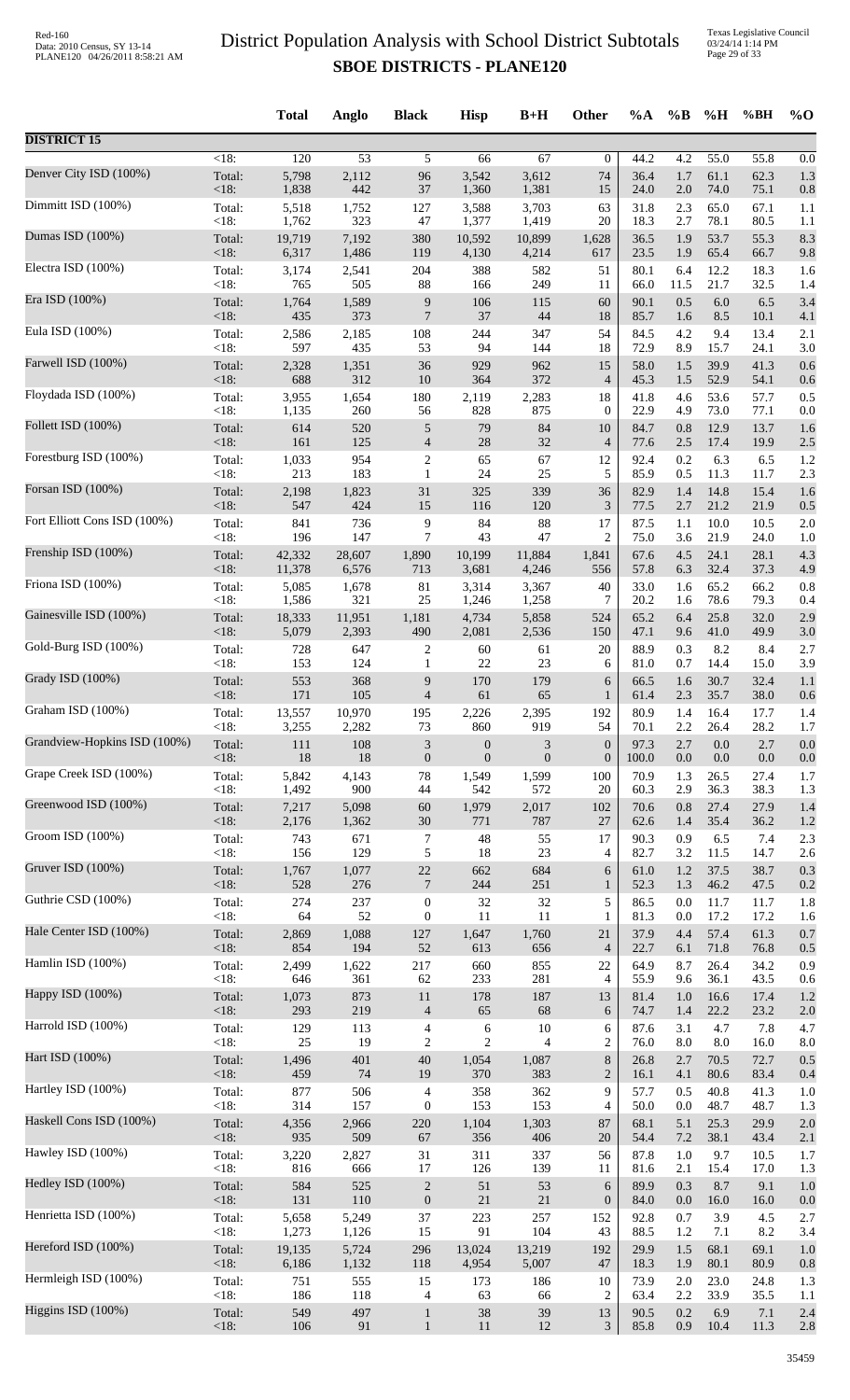|                                         |                | <b>Total</b> | Anglo            | <b>Black</b>             | <b>Hisp</b>      | $B+H$            | Other            | $\%A$        | $\%$ B     | %H           | %BH          | $\%$ O     |
|-----------------------------------------|----------------|--------------|------------------|--------------------------|------------------|------------------|------------------|--------------|------------|--------------|--------------|------------|
| <b>DISTRICT 15</b>                      |                |              |                  |                          |                  |                  |                  |              |            |              |              |            |
| Highland ISD (100%)                     | Total:         | 362          | 329              | $\boldsymbol{0}$         | 33               | 33               | $\theta$         | 90.9         | 0.0        | 9.1          | 9.1          | 0.0        |
| Highland Park ISD (Potter) (100%)       | <18:           | 91           | 83               | $\boldsymbol{0}$         | 8                | 8                | $\mathbf{0}$     | 91.2         | 0.0        | $8.8\,$      | 8.8          | 0.0        |
|                                         | Total:         | 8,463        | 3,866            | 2,135                    | 2,369            | 4,493            | 104              | 45.7         | 25.2       | 28.0         | 53.1         | 1.2        |
|                                         | <18:           | 988          | 632              | 49                       | 293              | 338              | 18               | 64.0         | 5.0        | 29.7         | 34.2         | 1.8        |
| Holliday ISD (100%)                     | Total:         | 4,553        | 4,261            | 38                       | 196              | 229              | 63               | 93.6         | 0.8        | 4.3          | 5.0          | 1.4        |
|                                         | <18:           | 1,048        | 947              | 21                       | 70               | 88               | 13               | 90.4         | 2.0        | 6.7          | 8.4          | 1.2        |
| Idalou ISD (100%)                       | Total:         | 3,852        | 2,267            | 56                       | 1,510            | 1,555            | 30               | 58.9         | 1.5        | 39.2         | 40.4         | 0.8        |
|                                         | <18:           | 1,071        | 544              | 27                       | 503              | 520              | $7\phantom{.0}$  | 50.8         | $2.5\,$    | 47.0         | 48.6         | 0.7        |
| Iowa Park Cons ISD (100%)               | Total:         | 13,494       | 10,020           | 1,464                    | 1,751            | 3,193            | 281              | 74.3         | 10.8       | 13.0         | 23.7         | 2.1        |
|                                         | $<18$ :        | 2,318        | 1,988            | 39                       | 231              | 260              | 70               | 85.8         | 1.7        | 10.0         | 11.2         | 3.0        |
| Ira ISD (100%)                          | Total:         | 579          | 469              | $\sqrt{5}$               | 104              | 108              | $\sqrt{2}$       | 81.0         | 0.9        | 18.0         | 18.7         | 0.3        |
|                                         | <18:           | 141          | 98               | 2                        | 40               | 42               | 1                | 69.5         | 1.4        | 28.4         | 29.8         | 0.7        |
| Jacksboro ISD (0%)                      | Total:         | 8            | 8                | $\boldsymbol{0}$         | $\boldsymbol{0}$ | $\boldsymbol{0}$ | $\mathbf{0}$     | 100.0        | 0.0        | 0.0          | 0.0          | 0.0        |
| Jayton-Girard ISD (100%)                | <18:           | $\mathbf{0}$ | $\boldsymbol{0}$ | $\boldsymbol{0}$         | $\boldsymbol{0}$ | $\boldsymbol{0}$ | $\boldsymbol{0}$ | 0.0          | 0.0        | 0.0          | 0.0          | 0.0        |
|                                         | Total:         | 770          | 637              | $10\,$                   | 117              | 123              | 10               | 82.7         | 1.3        | 15.2         | 16.0         | 1.3        |
|                                         | <18:           | 175          | 119              | 5                        | $50\,$           | 53               | 3                | 68.0         | 2.9        | 28.6         | 30.3         | 1.7        |
| Jim Ned Cons ISD (100%)                 | Total:<br><18: | 5,629        | 5,086            | 46                       | 412<br>153       | 454<br>170       | 89<br>24         | 90.4         | 0.8<br>1.5 | 7.3<br>11.2  | 8.1<br>12.4  | 1.6        |
| Kelton ISD (100%)                       | Total:         | 1,367<br>155 | 1,173<br>133     | 20<br>$\boldsymbol{0}$   | 22               | 22               | $\mathbf{0}$     | 85.8<br>85.8 | 0.0        | 14.2         | 14.2         | 1.8<br>0.0 |
| Klondike ISD (100%)                     | <18:           | 44           | 33               | $\boldsymbol{0}$         | $11\,$           | 11               | $\mathbf{0}$     | 75.0         | 0.0        | 25.0         | 25.0         | 0.0        |
|                                         | Total:         | 721          | 479              | 4                        | 233              | 237              | 5                | 66.4         | 0.6        | 32.3         | 32.9         | 0.7        |
| Knox City-O'Brien Cons ISD (100%)Total: | <18:           | 231<br>1,557 | 132<br>1,007     | 1<br>100                 | 98<br>435        | 99<br>527        | $\theta$<br>23   | 57.1<br>64.7 | 0.4<br>6.4 | 42.4<br>27.9 | 42.9<br>33.8 | 0.0<br>1.5 |
| Kress ISD (100%)                        | $<18$ :        | 374          | 200              | 36                       | 138              | 169              | 5                | 53.5         | 9.6        | 36.9         | 45.2         | 1.3        |
|                                         | Total:         | 1,256        | 619              | 55                       | 580              | 631              | 6                | 49.3         | 4.4        | 46.2         | 50.2         | 0.5        |
| Lamesa ISD (100%)                       | <18:           | 311          | 101              | 19                       | 193              | 210              | $\mathbf{0}$     | 32.5         | 6.1        | 62.1         | 67.5         | 0.0        |
|                                         | Total:         | 12,585       | 4,689            | 969                      | 6,874            | 7,776            | 120              | 37.3         | 7.7        | 54.6         | 61.8         | 1.0        |
| Lazbuddie ISD (100%)                    | <18:           | 3,027        | 743              | 192                      | 2,106            | 2,256            | 28               | 24.5         | 6.3        | 69.6         | 74.5         | 0.9        |
|                                         | Total:         | 685          | 442              | 10                       | 240              | 242              | $\mathbf{1}$     | 64.5         | 1.5        | 35.0         | 35.3         | 0.1        |
|                                         | $<18$ :        | 208          | 112              | 4                        | 96               | 96               | $\theta$         | 53.8         | 1.9        | 46.2         | 46.2         | 0.0        |
| Lefors ISD $(100\%)$                    | Total:         | 621          | 573              | 5                        | 32               | 35               | 13               | 92.3         | 0.8        | 5.2          | 5.6          | 2.1        |
|                                         | <18:           | 140          | 121              | 2                        | 17               | 18               | $\mathbf{1}$     | 86.4         | 1.4        | 12.1         | 12.9         | 0.7        |
| Levelland ISD (100%)                    | Total:         | 16,422       | 7,918            | 801                      | 7,552            | 8,295            | 209              | 48.2         | 4.9        | 46.0         | 50.5         | 1.3        |
|                                         | <18:           | 4,397        | 1,473            | 235                      | 2,681            | 2,874            | 50               | 33.5         | 5.3        | 61.0         | 65.4         | 1.1        |
| Lindsay ISD (100%)                      | Total:         | 1,937        | 1,780            | 18                       | 100              | 114              | 43               | 91.9         | 0.9        | 5.2          | 5.9          | 2.2        |
|                                         | $<18$ :        | 569          | 507              | 6                        | 45               | 51               | 11               | 89.1         | 1.1        | 7.9          | 9.0          | 1.9        |
| Littlefield ISD (100%)                  | Total:         | 7,067        | 2,977            | 457                      | 3,633            | 4,033            | 57               | 42.1         | 6.5        | 51.4         | 57.1         | 0.8        |
|                                         | <18:           | 2,040        | 593              | 173                      | 1,298            | 1,436            | 11               | 29.1         | 8.5        | 63.6         | 70.4         | 0.5        |
| Lockney ISD (100%)                      | Total:         | 2,405        | 1,063            | 68                       | 1,267            | 1,323            | 19               | 44.2         | 2.8        | 52.7         | 55.0         | 0.8        |
|                                         | <18:           | 709          | 187              | 31                       | 494              | 516              | 6                | 26.4         | 4.4        | 69.7         | 72.8         | 0.8        |
| Loop ISD (100%)                         | Total:         | 421          | 255              | 16                       | 149              | 163              | 3                | 60.6         | 3.8        | 35.4         | 38.7         | 0.7        |
|                                         | <18:           | 121          | 63               | 6                        | 52               | 57               | $\mathbf{1}$     | 52.1         | 5.0        | 43.0         | 47.1         | 0.8        |
| Loraine ISD (100%)                      | Total:         | 997          | 582              | 32                       | 368              | 396              | 19               | 58.4         | 3.2        | 36.9         | 39.7         | 1.9        |
|                                         | <18:           | 256          | 120              | 15                       | 124              | 135              | $\mathbf{1}$     | 46.9         | 5.9        | 48.4         | 52.7         | 0.4        |
| Lorenzo ISD (100%)                      | Total:         | 1,575        | 650              | 77                       | 831              | 904              | 21               | 41.3         | 4.9        | 52.8         | 57.4         | 1.3        |
| Lubbock ISD (100%)                      | <18:           | 478          | 125              | 31                       | 321              | 348              | 5                | 26.2         | 6.5        | 67.2         | 72.8         | 1.0        |
|                                         | Total:         | 187,067      | 98,486           | 19,337                   | 64,389           | 82,416           | 6,165            | 52.6         | 10.3       | 34.4         | 44.1         | 3.3        |
| Lubbock-Cooper ISD (100%)               | <18:           | 42,811       | 14,295           | 6,456                    | 21,823           | 27,473           | 1,043            | 33.4         | 15.1       | 51.0         | 64.2         | 2.4        |
|                                         | Total:         | 22,352       | 16,383           | 713                      | 4,696            | 5,351            | 618              | 73.3         | 3.2        | 21.0         | 23.9         | 2.8        |
| Lueders-Avoca ISD (100%)                | <18:           | 6,166        | 4,174            | 164                      | 1,679            | 1,807            | 185              | 67.7         | 2.7        | 27.2         | 29.3         | 3.0        |
|                                         | Total:         | 787          | 685              | $\overline{7}$           | 77               | 84               | 18               | 87.0         | 0.9        | 9.8          | 10.7         | 2.3        |
| McLean ISD (100%)                       | <18:           | 158          | 142              | $\mathfrak{Z}$           | 13               | 16               | $\mathbf{0}$     | 89.9         | 1.9        | 8.2          | 10.1         | 0.0        |
|                                         | Total:         | 1,177        | 1,034            | 11                       | 103              | 114              | 29               | 87.9         | 0.9        | 8.8          | 9.7          | 2.5        |
|                                         | <18:           | 271          | 218              | 8                        | 41               | 49               | $\overline{4}$   | 80.4         | 3.0        | 15.1         | 18.1         | 1.5        |
| Meadow ISD (100%)                       | Total:         | 922          | 414              | $\boldsymbol{0}$         | 504              | 504              | $\overline{4}$   | 44.9         | 0.0        | 54.7         | 54.7         | 0.4        |
|                                         | <18:           | 264          | 106              | $\boldsymbol{0}$         | 156              | 156              | $\overline{2}$   | 40.2         | 0.0        | 59.1         | 59.1         | 0.8        |
| Memphis ISD (100%)                      | Total:         | 2,862        | 1,680            | 233                      | 935              | 1,159            | 23               | 58.7         | 8.1        | 32.7         | 40.5         | 0.8        |
|                                         | <18:           | 759          | 312              | 75                       | 372              | 443              | $\overline{4}$   | 41.1         | 9.9        | 49.0         | 58.4         | 0.5        |
| Merkel ISD (100%)                       | Total:         | 6,324        | 5,234            | 127                      | 862              | 980              | 110              | 82.8         | 2.0        | 13.6         | 15.5         | 1.7        |
|                                         | <18:           | 1,551        | 1,162            | 74                       | 297              | 362              | 27               | 74.9         | 4.8        | 19.1         | 23.3         | 1.7        |
| Miami ISD (100%)                        | Total:         | 842          | 756              | $\overline{\mathcal{A}}$ | 73               | 73               | 13               | 89.8         | 0.5        | 8.7          | 8.7          | 1.5        |
|                                         | < 18:          | 212          | 183              | 3                        | $27\,$           | 27               | $\overline{2}$   | 86.3         | 1.4        | 12.7         | 12.7         | 0.9        |
| Midland ISD (100%)                      | Total:         | 129,655      | 67,724           | 9,931                    | 49,621           | 58,807           | 3,124            | 52.2         | 7.7        | 38.3         | 45.4         | 2.4        |
|                                         | <18:           | 35,353       | 13,651           | 3,282                    | 18,083           | 20,884           | 818              | 38.6         | 9.3        | 51.1         | 59.1         | 2.3        |
| Midway ISD (Clay) (93%)                 | Total:         | 732          | 696              | 1                        | 17               | 18               | 18               | 95.1         | 0.1        | 2.3          | 2.5          | 2.5        |
|                                         | <18:           | 137          | 128              | $\boldsymbol{0}$         | 3                | 3                | 6                | 93.4         | 0.0        | 2.2          | 2.2          | 4.4        |
| Miles ISD (100%)                        | Total:         | 1,724        | 1,202            | $10\,$                   | 491              | 501              | 21               | 69.7         | 0.6        | 28.5         | 29.1         | 1.2        |
|                                         | <18:           | 464          | 285              | 5                        | 168              | 173              | 6                | 61.4         | 1.1        | 36.2         | 37.3         | 1.3        |
| Montague ISD (100%)                     | Total:         | 584          | 531              | $\boldsymbol{7}$         | 37               | 44               | 9                | 90.9         | 1.2        | 6.3          | 7.5          | 1.5        |
| Moran ISD (94%)                         | <18:           | 125          | 108              | 5                        | 11               | 16               | $\mathbf{1}$     | 86.4         | 4.0        | 8.8          | 12.8         | 0.8        |
|                                         | Total:         | 440          | 390              | $\overline{4}$           | $47\,$           | $\sqrt{48}$      | $\overline{2}$   | 88.6         | 0.9        | 10.7         | 10.9         | 0.5        |
| Morton ISD (100%)                       | <18:           | 89           | $72\,$           | $\mathfrak{Z}$           | 16               | 16               | $\mathbf{1}$     | 80.9         | 3.4        | 18.0         | 18.0         | 1.1        |
|                                         | Total:         | 2,280        | 866              | 100                      | 1,301            | 1,396            | 18               | 38.0         | 4.4        | 57.1         | 61.2         | 0.8        |
| Motley County ISD (100%)                | <18:           | 690          | 167              | 23                       | 498              | 519              | 4                | 24.2         | 3.3        | 72.2         | 75.2         | 0.6        |
|                                         | Total:         | 1,216        | 1,018            | 24                       | 163              | 187              | 11               | 83.7         | 2.0        | 13.4         | 15.4         | 0.9        |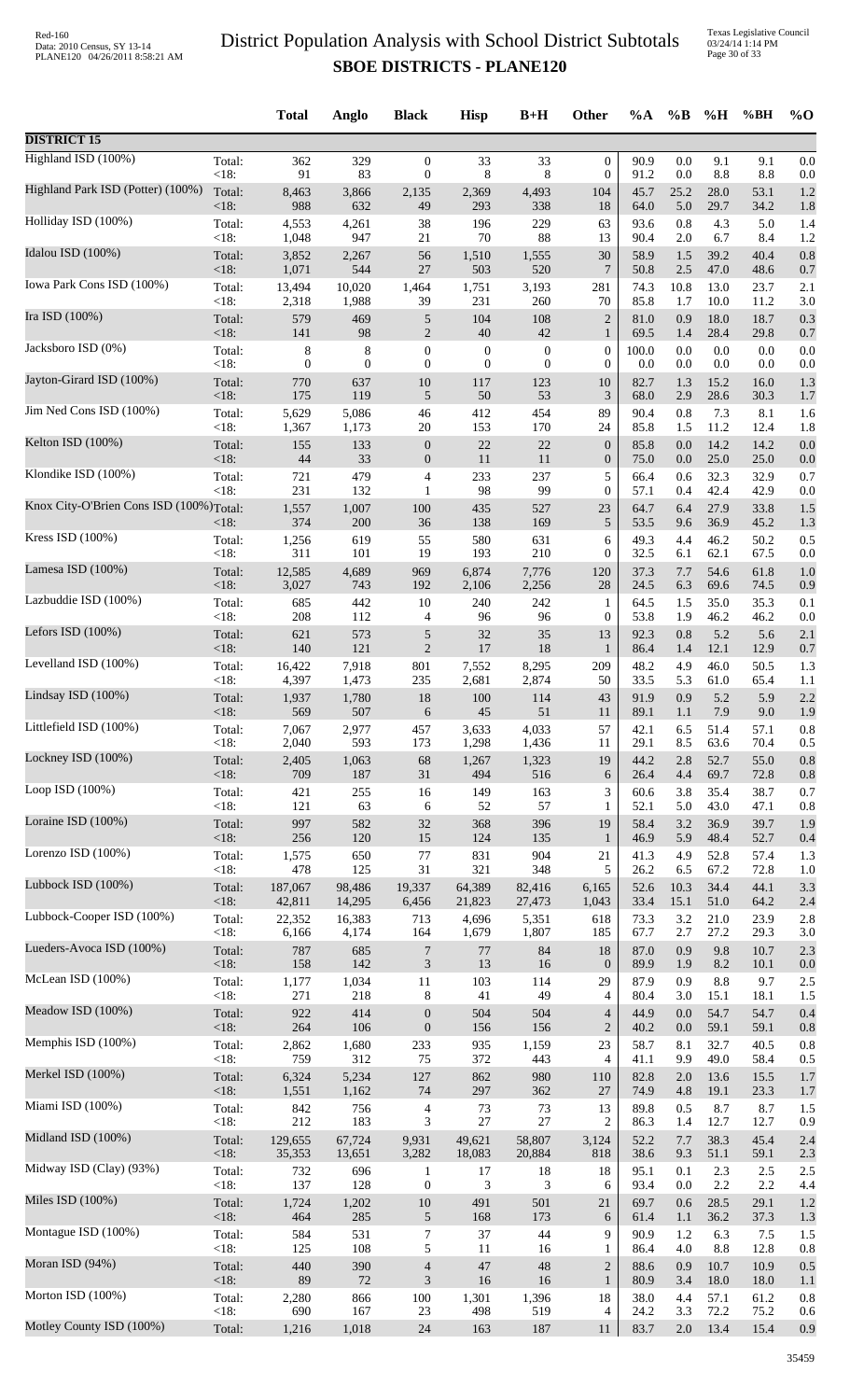Texas Legislative Council 03/24/14 1:14 PM Page 31 of 33

|                                                 |         | <b>Total</b> | Anglo  | <b>Black</b>                | <b>Hisp</b> | $B+H$  | Other            | $\%A$ | $\%B$ | %H   | %BH  | $%$ <sup>O</sup> |
|-------------------------------------------------|---------|--------------|--------|-----------------------------|-------------|--------|------------------|-------|-------|------|------|------------------|
| <b>DISTRICT 15</b>                              |         |              |        |                             |             |        |                  |       |       |      |      |                  |
| Muenster ISD (100%)                             | $<18$ : | 262          | 186    | $\overline{4}$              | 69          | 73     | 3                | 71.0  | 1.5   | 26.3 | 27.9 | 1.1              |
|                                                 | Total:  | 2,925        | 2,766  | 6                           | 101         | 107    | 52               | 94.6  | 0.2   | 3.5  | 3.7  | 1.8              |
|                                                 | <18:    | 809          | 739    | $\overline{c}$              | 48          | 50     | 20               | 91.3  | 0.2   | 5.9  | 6.2  | 2.5              |
| Muleshoe ISD (100%)                             | Total:  | 6,864        | 2,576  | 103                         | 4,160       | 4,231  | 57               | 37.5  | 1.5   | 60.6 | 61.6 | 0.8              |
|                                                 | <18:    | 2,136        | 465    | 28                          | 1,641       | 1,653  | 18               | 21.8  | 1.3   | 76.8 | 77.4 | 0.8              |
| Munday Cons ISD (100%)                          | Total:  | 1,870        | 1,101  | 140                         | 624         | 756    | 13               | 58.9  | 7.5   | 33.4 | 40.4 | 0.7              |
| Nazareth ISD (100%)                             | <18:    | 494          | 194    | 59                          | 242         | 296    | 4                | 39.3  | 11.9  | 49.0 | 59.9 | 0.8              |
|                                                 | Total:  | 738          | 662    | $\mathfrak{Z}$              | 70          | 73     | 3                | 89.7  | 0.4   | 9.5  | 9.9  | 0.4              |
|                                                 | < 18:   | 219          | 188    | $\ensuremath{\mathfrak{Z}}$ | $28\,$      | 31     | $\boldsymbol{0}$ | 85.8  | 1.4   | 12.8 | 14.2 | 0.0              |
| New Deal ISD (100%)                             | Total:  | 3,548        | 2,396  | 58                          | 1,047       | 1,099  | 53               | 67.5  | 1.6   | 29.5 | 31.0 | 1.5              |
|                                                 | <18:    | 961          | 517    | 29                          | 407         | 430    | 14               | 53.8  | 3.0   | 42.4 | 44.7 | 1.5              |
| New Home ISD (100%)                             | Total:  | 794          | 518    | $\mathbf{1}$                | 272         | 273    | 3                | 65.2  | 0.1   | 34.3 | 34.4 | 0.4              |
| Newcastle ISD (100%)                            | <18:    | 205          | 109    | $\mathbf{1}$                | 95          | 96     | $\boldsymbol{0}$ | 53.2  | 0.5   | 46.3 | 46.8 | 0.0              |
|                                                 | Total:  | 1,084        | 1,021  | 10                          | 43          | 53     | 10               | 94.2  | 0.9   | 4.0  | 4.9  | 0.9              |
| Nocona ISD (100%)                               | <18:    | 255          | 228    | 7                           | 20          | 27     | $\boldsymbol{0}$ | 89.4  | 2.7   | 7.8  | 10.6 | 0.0              |
|                                                 | Total:  | 4,681        | 3,907  | 43                          | 667         | 699    | 75               | 83.5  | 0.9   | 14.2 | 14.9 | 1.6              |
|                                                 | <18:    | 1,127        | 817    | 27                          | 268         | 289    | 21               | 72.5  | 2.4   | 23.8 | 25.6 | 1.9              |
| Northside ISD (Wilbarger) (100%)                | Total:  | 259          | 215    | $\mathbf{1}$                | 40          | 41     | 3                | 83.0  | 0.4   | 15.4 | 15.8 | 1.2              |
|                                                 | <18:    | 58           | 42     | $\boldsymbol{0}$            | 16          | 16     | $\boldsymbol{0}$ | 72.4  | 0.0   | 27.6 | 27.6 | 0.0              |
| O'Donnell ISD (100%)                            | Total:  | 1,277        | 576    | 27                          | 662         | 680    | 21               | 45.1  | 2.1   | 51.8 | 53.2 | 1.6              |
| Olfen ISD (100%)                                | <18:    | 386          | 135    | 11                          | 234         | 242    | 9                | 35.0  | 2.8   | 60.6 | 62.7 | 2.3              |
|                                                 | Total:  | 110          | 85     | $\boldsymbol{0}$            | $25\,$      | 25     | 0                | 77.3  | 0.0   | 22.7 | 22.7 | 0.0              |
| Olney ISD (100%)                                | <18:    | 28           | 15     | $\boldsymbol{0}$            | 13          | 13     | $\boldsymbol{0}$ | 53.6  | 0.0   | 46.4 | 46.4 | 0.0              |
|                                                 | Total:  | 4,260        | 3,325  | 102                         | 761         | 858    | 77               | 78.1  | 2.4   | 17.9 | 20.1 | 1.8              |
|                                                 | <18:    | 1,018        | 669    | 34                          | 301         | 332    | 17               | 65.7  | 3.3   | 29.6 | 32.6 | 1.7              |
| Olton ISD (100%)                                | Total:  | 3,193        | 1,250  | 58                          | 1,865       | 1,916  | 27               | 39.1  | 1.8   | 58.4 | 60.0 | 0.8              |
|                                                 | <18:    | 948          | 216    | 26                          | 701         | 722    | 10               | 22.8  | 2.7   | 73.9 | 76.2 | 1.1              |
| Paducah ISD (100%)                              | Total:  | 1,488        | 1,026  | 142                         | 316         | 450    | 12               | 69.0  | 9.5   | 21.2 | 30.2 | 0.8              |
| Paint Creek ISD (100%)                          | $<18$ : | 350          | 195    | 46                          | 113         | 152    | 3                | 55.7  | 13.1  | 32.3 | 43.4 | 0.9              |
|                                                 | Total:  | 424          | 377    | 4                           | 41          | 44     | 3                | 88.9  | 0.9   | 9.7  | 10.4 | 0.7              |
| Pampa ISD (100%)                                | <18:    | $72\,$       | 54     | $\mathbf{1}$                | 17          | 18     | 0                | 75.0  | 1.4   | 23.6 | 25.0 | 0.0              |
|                                                 | Total:  | 20,728       | 13,945 | 1,199                       | 5,238       | 6,377  | 406              | 67.3  | 5.8   | 25.3 | 30.8 | 2.0              |
|                                                 | <18:    | 5,170        | 2,841  | 274                         | 1,999       | 2,234  | 95               | 55.0  | 5.3   | 38.7 | 43.2 | 1.8              |
| Panhandle ISD (100%)                            | Total:  | 3,465        | 3,021  | 38                          | 346         | 384    | 60               | 87.2  | 1.1   | 10.0 | 11.1 | 1.7              |
|                                                 | <18:    | 965          | 805    | 19                          | 122         | 141    | 19               | 83.4  | 2.0   | 12.6 | 14.6 | 2.0              |
| Panther Creek Cons ISD (100%)                   | Total:  | 1,162        | 1,010  | 3                           | 132         | 135    | 17               | 86.9  | 0.3   | 11.4 | 11.6 | 1.5              |
| Patton Springs ISD (100%)                       | <18:    | 217          | 159    | 1                           | 50          | 51     | 7                | 73.3  | 0.5   | 23.0 | 23.5 | 3.2              |
|                                                 | Total:  | 363          | 275    | 12                          | 78          | 83     | 5                | 75.8  | 3.3   | 21.5 | 22.9 | 1.4              |
| Perryton ISD (100%)                             | <18:    | 70           | 34     | 5                           | 34          | 34     | $\overline{c}$   | 48.6  | 7.1   | 48.6 | 48.6 | 2.9              |
|                                                 | Total:  | 10,118       | 4,983  | 67                          | 4,957       | 4,990  | 145              | 49.2  | 0.7   | 49.0 | 49.3 | 1.4              |
|                                                 | <18:    | 3,210        | 1,098  | 36                          | 2,053       | 2,072  | 40               | 34.2  | 1.1   | 64.0 | 64.5 | 1.2              |
| Petersburg ISD (100%)                           | Total:  | 1,431        | 564    | 33                          | 840         | 865    | 2                | 39.4  | 2.3   | 58.7 | 60.4 | 0.1              |
|                                                 | <18:    | 390          | 109    | 17                          | 271         | 281    | $\overline{0}$   | 27.9  | 4.4   | 69.5 | 72.1 | 0.0              |
| Petrolia Cons ISD (100%)                        | Total:  | 3,008        | 2,726  | 33                          | 176         | 205    | 77               | 90.6  | 1.1   | 5.9  | 6.8  | 2.6              |
| Pilot Point ISD (20%)                           | $<18$ : | 711          | 602    | 15                          | 75          | 87     | 22               | 84.7  | 2.1   | 10.5 | 12.2 | 3.1              |
|                                                 | Total:  | 1,598        | 1,341  | 14                          | 213         | 226    | 31               | 83.9  | 0.9   | 13.3 | 14.1 | 1.9              |
| Plains ISD (100%)                               | <18:    | 352          | 259    | 3                           | 83          | 86     | 7                | 73.6  | 0.9   | 23.6 | 24.4 | 2.0              |
|                                                 | Total:  | 2,033        | 953    | 6                           | 1,057       | 1,062  | $18\,$           | 46.9  | 0.3   | 52.0 | 52.2 | 0.9              |
|                                                 | <18:    | 648          | 257    | 6                           | 382         | 387    | $\overline{4}$   | 39.7  | 0.9   | 59.0 | 59.7 | 0.6              |
| Plainview ISD (100%)                            | Total:  | 28,985       | 10,378 | 1,923                       | 16,499      | 18,237 | 370              | 35.8  | 6.6   | 56.9 | 62.9 | 1.3              |
|                                                 | < 18:   | 8,308        | 1,748  | 515                         | 6,065       | 6,468  | 92               | 21.0  | 6.2   | 73.0 | 77.9 | 1.1              |
| Plemons-Stinnett-Phillips Cons ISD<br>$(100\%)$ | Total:  | 2,678        | 2,300  | 33                          | 269         | 302    | 76               | 85.9  | 1.2   | 10.0 | 11.3 | 2.8              |
|                                                 | <18:    | 674          | 558    | 11                          | 91          | 102    | 14               | 82.8  | 1.6   | 13.5 | 15.1 | 2.1              |
| Post ISD (100%)                                 | Total:  | 6,246        | 2,829  | 435                         | 2,973       | 3,371  | 46               | 45.3  | 7.0   | 47.6 | 54.0 | 0.7              |
|                                                 | <18:    | 1,225        | 488    | 103                         | 639         | 721    | 16               | 39.8  | 8.4   | 52.2 | 58.9 | 1.3              |
| Prairie Valley ISD (100%)                       | Total:  | 695          | 643    | $\ensuremath{\mathfrak{Z}}$ | $38\,$      | 41     | 11               | 92.5  | 0.4   | 5.5  | 5.9  | 1.6              |
| Pringle-Morse Cons ISD (100%)                   | <18:    | 141          | 113    | $\mathbf{2}$                | $22\,$      | 24     | $\overline{4}$   | 80.1  | 1.4   | 15.6 | 17.0 | 2.8              |
|                                                 | Total:  | 407          | 288    | $\mathbf{1}$                | 113         | 114    | 5                | 70.8  | 0.2   | 27.8 | 28.0 | 1.2              |
| Quanah ISD (100%)                               | <18:    | 115          | 68     | $\mathbf{1}$                | 44          | 45     | $\overline{c}$   | 59.1  | 0.9   | 38.3 | 39.1 | 1.7              |
|                                                 | Total:  | 3,169        | 2,291  | 221                         | 621         | 826    | 52               | 72.3  | 7.0   | 19.6 | 26.1 | 1.6              |
|                                                 | <18:    | 772          | 432    | 76                          | 263         | 327    | 13               | 56.0  | 9.8   | 34.1 | 42.4 | 1.7              |
| Ralls ISD (100%)                                | Total:  | 2,334        | 987    | 57                          | 1,287       | 1,333  | 14               | 42.3  | 2.4   | 55.1 | 57.1 | 0.6              |
|                                                 | < 18:   | 694          | 201    | 18                          | 483         | 491    | 2                | 29.0  | 2.6   | 69.6 | 70.7 | 0.3              |
| River Road ISD (100%)                           | Total:  | 7,025        | 5,975  | 101                         | 830         | 914    | 136              | 85.1  | 1.4   | 11.8 | 13.0 | 1.9              |
| Robert Lee ISD (100%)                           | <18:    | 1,782        | 1,382  | 57                          | 317         | 364    | 36               | 77.6  | 3.2   | 17.8 | 20.4 | 2.0              |
|                                                 | Total:  | 1,628        | 1,265  | 5                           | 327         | 331    | 32               | 77.7  | 0.3   | 20.1 | 20.3 | 2.0              |
| Roby Cons ISD (100%)                            | <18:    | 313          | 217    | $\boldsymbol{2}$            | 90          | 91     | 5                | 69.3  | 0.6   | 28.8 | 29.1 | 1.6              |
|                                                 | Total:  | 1,430        | 1,052  | 35                          | 345         | 373    | 5                | 73.6  | 2.4   | 24.1 | 26.1 | 0.3              |
|                                                 | <18:    | 354          | 225    | 12                          | 123         | 129    | $\boldsymbol{0}$ | 63.6  | 3.4   | 34.7 | 36.4 | 0.0              |
| Roosevelt ISD (100%)                            | Total:  | 5,584        | 3,415  | 228                         | 1,866       | 2,080  | 89               | 61.2  | 4.1   | 33.4 | 37.2 | 1.6              |
|                                                 | <18:    | 1,474        | 696    | 70                          | 690         | 752    | 26               | 47.2  | 4.7   | 46.8 | 51.0 | 1.8              |
| Ropes ISD (100%)                                | Total:  | 1,243        | 805    | 12                          | 416         | 427    | 11               | 64.8  | 1.0   | 33.5 | 34.4 | 0.9              |
| Roscoe Collegiate ISD (100%)                    | <18:    | 337          | 207    | $\ensuremath{\mathfrak{Z}}$ | 125         | 128    | $\overline{c}$   | 61.4  | 0.9   | 37.1 | 38.0 | 0.6              |
|                                                 | Total:  | 1,866        | 1,125  | 47                          | 682         | 720    | 21               | 60.3  | 2.5   | 36.5 | 38.6 | 1.1              |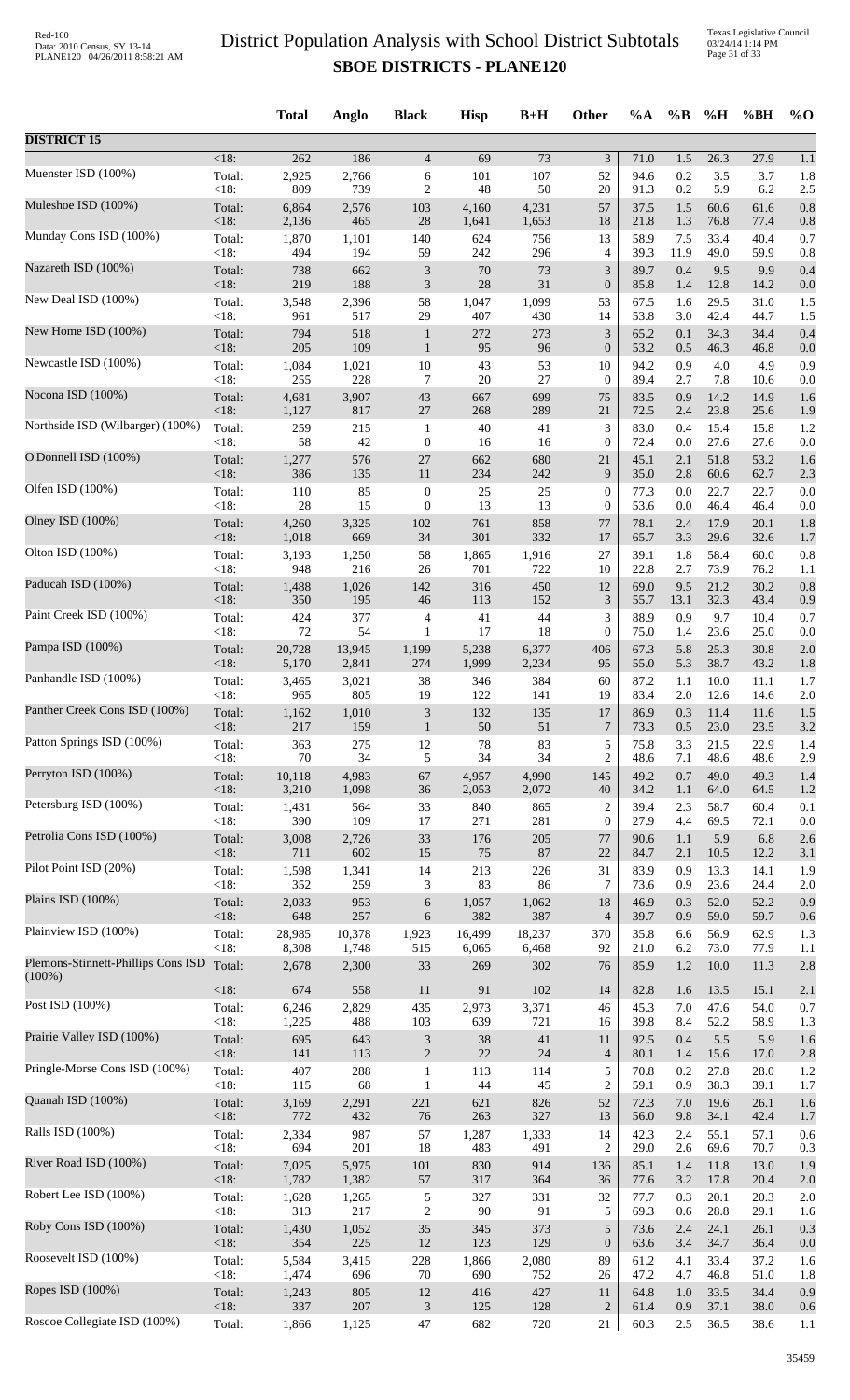Texas Legislative Council 03/24/14 1:14 PM Page 32 of 33

|                               |                 | <b>Total</b>   | Anglo          | <b>Black</b>                | <b>Hisp</b>      | $B+H$            | Other            | %A           | $\%B$      | %H           | %BH          | $\%$ O                  |
|-------------------------------|-----------------|----------------|----------------|-----------------------------|------------------|------------------|------------------|--------------|------------|--------------|--------------|-------------------------|
| <b>DISTRICT 15</b>            |                 |                |                |                             |                  |                  |                  |              |            |              |              |                         |
| Rotan ISD (100%)              | $<18$ :         | 437            | 218            | 23                          | 200<br>590       | 215<br>690       | 4<br>34          | 49.9<br>62.9 | 5.3<br>5.9 | 45.8<br>30.2 | 49.2<br>35.3 | $\overline{0.9}$<br>1.7 |
|                               | Total:<br>< 18: | 1,954<br>433   | 1,230<br>224   | 115<br>36                   | 171              | 198              | 11               | 51.7         | 8.3        | 39.5         | 45.7         | 2.5                     |
| Rule ISD (100%)               | Total:          | 899            | 646            | 32                          | 215              | 242              | 11               | 71.9         | 3.6        | 23.9         | 26.9         | 1.2                     |
|                               | < 18:           | 176            | 104            | 12                          | 61               | 70               | $\overline{c}$   | 59.1         | 6.8        | 34.7         | 39.8         | 1.1                     |
| Saint Jo ISD (100%)           | Total:          | 1,746          | 1,556          | 10                          | 142              | 144              | 46               | 89.1         | 0.6        | 8.1          | 8.2          | 2.6                     |
|                               | <18:            | 414            | 343            | 6                           | 57               | 57               | 14               | 82.9         | 1.4        | 13.8         | 13.8         | 3.4                     |
| San Angelo ISD (100%)         | Total:          | 94,460         | 51,919         | 5,086                       | 35,826           | 40,216           | 2,325            | 55.0         | 5.4        | 37.9         | 42.6         | 2.5                     |
| Sands Consolidated ISD (100%) | < 18:           | 21,973         | 8,729          | 1,510                       | 11,654           | 12,722           | 522              | 39.7         | 6.9        | 53.0         | 57.9         | 2.4                     |
|                               | Total:          | 697            | 438            | 13                          | 244              | 256              | $\mathfrak{Z}$   | 62.8         | 1.9        | 35.0         | 36.7         | 0.4                     |
| Sanford-Fritch ISD (100%)     | <18:            | 211            | 124            | 11                          | 76               | 86               | $\mathbf{1}$     | 58.8         | 5.2        | 36.0         | 40.8         | 0.5                     |
|                               | Total:          | 5,111          | 4,596          | 45                          | 336              | 376              | 139              | 89.9         | 0.9        | 6.6          | 7.4          | 2.7                     |
|                               | < 18:           | 1,196          | 990            | 29                          | 148              | 172              | 34               | 82.8         | 2.4        | 12.4         | 14.4         | 2.8                     |
| Santa Anna ISD (100%)         | Total:          | 1,747          | 1,345          | 66                          | 321              | 380              | 22               | 77.0         | 3.8        | 18.4         | 21.8         | 1.3                     |
|                               | <18:            | 395            | 258            | 21                          | 116              | 133              | $\overline{4}$   | 65.3         | 5.3        | 29.4         | 33.7         | 1.0                     |
| Seagraves ISD (100%)          | Total:          | 2,776          | 933            | 151                         | 1,684            | 1,826            | 17               | 33.6         | 5.4        | 60.7         | 65.8         | 0.6                     |
|                               | < 18:           | 857            | 212            | 53                          | 589              | 638              | 7                | 24.7         | 6.2        | 68.7         | 74.4         | 0.8                     |
| Seminole ISD (100%)           | Total:          | 14,399         | 9,491          | 185                         | 4,593            | 4,734            | 174              | 65.9         | 1.3        | 31.9         | 32.9         | 1.2                     |
| Seymour ISD (100%)            | < 18:           | 5,148          | 3,298          | 83                          | 1,728            | 1,786            | 64               | 64.1         | 1.6        | 33.6         | 34.7         | 1.2                     |
|                               | Total:          | 3,798          | 3,199          | 99                          | 475              | 562              | 37               | 84.2         | 2.6        | 12.5         | 14.8         | 1.0                     |
| Shallowater ISD (100%)        | < 18:           | 786            | 575            | 36                          | 180              | 208              | 3                | 73.2         | 4.6        | 22.9         | 26.5         | 0.4                     |
|                               | Total:          | 5,445          | 3,940          | 62                          | 1,404            | 1,452            | 53               | 72.4         | 1.1        | 25.8         | 26.7         | 1.0                     |
|                               | < 18:           | 1,655          | 1,046          | 30                          | 574              | 596              | 13               | 63.2         | 1.8        | 34.7         | 36.0         | 0.8                     |
| Shamrock ISD (100%)           | Total:          | 2,437          | 1,804          | 127                         | 467              | 587              | 46               | 74.0         | 5.2        | 19.2         | 24.1         | 1.9                     |
|                               | < 18:           | 580            | 325            | 51                          | 202              | 249              | 6                | 56.0         | 8.8        | 34.8         | 42.9         | 1.0                     |
| Silverton ISD (100%)          | Total:          | 1,100          | 789            | $21\,$                      | 283              | 303              | 8                | 71.7         | 1.9        | 25.7         | 27.5         | 0.7                     |
|                               | < 18:           | 243            | 135            | $\,8\,$                     | 97               | 104              | $\overline{4}$   | 55.6         | 3.3        | 39.9         | 42.8         | 1.6                     |
| Sivells Bend ISD (100%)       | Total:          | 533            | 496            | $\boldsymbol{0}$            | 30               | 30               | 7                | 93.1         | 0.0        | 5.6          | 5.6          | 1.3                     |
| Slaton ISD (100%)             | < 18:           | 97             | 84             | $\boldsymbol{0}$            | 12               | 12               | $\mathbf{1}$     | 86.6         | 0.0        | 12.4         | 12.4         | 1.0                     |
|                               | Total:          | 7,657          | 3,757          | 461                         | 3,416            | 3,816            | 84               | 49.1         | 6.0        | 44.6         | 49.8         | 1.1                     |
| Slidell ISD (0%)              | <18:            | 2,079          | 677            | 160                         | 1,267            | 1,387            | 15               | 32.6         | 7.7        | 60.9         | 66.7         | 0.7                     |
|                               | Total:          | 6              | 6              | $\boldsymbol{0}$            | 0                | $\boldsymbol{0}$ | $\boldsymbol{0}$ | 100.0        | 0.0        | 0.0          | 0.0          | 0.0                     |
|                               | < 18:           | $\overline{0}$ | $\overline{0}$ | $\boldsymbol{0}$            | $\boldsymbol{0}$ | $\theta$         | $\theta$         | 0.0          | 0.0        | 0.0          | 0.0          | 0.0                     |
| Smyer ISD (100%)              | Total:          | 1,666          | 1,077          | 38                          | 530              | 563              | 26               | 64.6         | 2.3        | 31.8         | 33.8         | 1.6                     |
|                               | $<18$ :         | 439            | 219            | 23                          | 197              | 215              | 5                | 49.9         | 5.2        | 44.9         | 49.0         | 1.1                     |
| Snyder ISD (100%)             | Total:          | 15,627         | 8,778          | 891<br>209                  | 5,875            | 6,689            | 160<br>42        | 56.2<br>42.1 | 5.7<br>5.3 | 37.6         | 42.8<br>56.8 | 1.0<br>1.1              |
| Southland ISD (100%)          | <18:<br>Total:  | 3,921<br>289   | 1,650<br>177   | $8\,$                       | 2,082<br>104     | 2,229<br>112     | $\boldsymbol{0}$ | 61.2         | 2.8        | 53.1<br>36.0 | 38.8         | 0.0                     |
| Spearman ISD (100%)           | < 18:           | 68             | 36             | $\mathfrak{2}$              | 30               | 32               | $\boldsymbol{0}$ | 52.9         | 2.9        | 44.1         | 47.1         | 0.0                     |
|                               | Total:          | 3,791          | 2,004          | 32                          | 1,716            | 1,734            | 53               | 52.9         | 0.8        | 45.3         | 45.7         | 1.4                     |
| Spring Creek ISD (100%)       | < 18:           | 1,140          | 426            | 13                          | 690              | 697              | 17               | 37.4         | 1.1        | 60.5         | 61.1         | 1.5                     |
|                               | Total:          | 158            | 146            | $\sqrt{2}$                  | 9                | 11               | $\mathbf{1}$     | 92.4         | 1.3        | 5.7          | 7.0          | 0.6                     |
|                               | <18:            | $42\,$         | 38             | $\mathbf{1}$                | 3                | $\overline{4}$   | $\boldsymbol{0}$ | 90.5         | 2.4        | 7.1          | 9.5          | 0.0                     |
| Springlake-Earth ISD (100%)   | Total:          | 1,714          | 735            | 51                          | 916              | 966              | 13               | 42.9         | 3.0        | 53.4         | 56.4         | 0.8                     |
|                               | < 18:           | 529            | 154            | 26                          | 345              | 370              | 5                | 29.1         | 4.9        | 65.2         | 69.9         | 0.9                     |
| Spur ISD (100%)               | Total:          | 2,083          | 1,317          | 95                          | 630              | 718              | 48               | 63.2         | 4.6        | 30.2         | 34.5         | 2.3                     |
|                               | <18:            | 422            | 227            | $\overline{7}$              | 180              | 184              | 11               | 53.8         | 1.7        | 42.7         | 43.6         | 2.6                     |
| Stamford ISD (100%)           | Total:          | 3,429          | 2,036          | 315                         | 1,062            | 1,355            | 38               | 59.4         | 9.2        | 31.0         | 39.5         | 1.1                     |
|                               | < 18:           | 823            | 332            | 118                         | 380              | 484              | 7                | 40.3         | 14.3       | 46.2         | 58.8         | 0.9                     |
| Stanton ISD (100%)            | Total:          | 3,806          | 1,913          | 89                          | 1,778            | 1,849            | 44               | 50.3         | 2.3        | 46.7         | 48.6         | 1.2                     |
| Sterling City ISD (100%)      | < 18:           | 1,123          | 447            | 39                          | 632              | 663              | 13               | 39.8         | 3.5        | 56.3         | 59.0         | 1.2                     |
|                               | Total:          | 1,143          | 733            | 22                          | 365              | 386              | 24               | 64.1         | 1.9        | 31.9         | 33.8         | 2.1                     |
| Stratford ISD (100%)          | < 18:           | 279            | 154            | 8                           | 107              | 115              | 10               | 55.2         | 2.9        | 38.4         | 41.2         | 3.6                     |
|                               | Total:          | 2,495          | 1,369          | 11                          | 1,096            | 1,104            | 22               | 54.9         | 0.4        | 43.9         | 44.2         | 0.9                     |
|                               | < 18:           | 757            | 285            | $\mathbf{1}$                | 466              | 467              | $\sqrt{5}$       | 37.6         | 0.1        | 61.6         | 61.7         | 0.7                     |
| Sudan ISD (100%)              | Total:          | 1,503          | 862            | 53                          | 575              | 626              | 15               | 57.4         | 3.5        | 38.3         | 41.7         | 1.0                     |
|                               | < 18:           | 454            | 195            | 25                          | 231              | 255              | 4                | 43.0         | 5.5        | 50.9         | 56.2         | 0.9                     |
| Sundown ISD (100%)            | Total:          | 1,596          | 867            | 27                          | 690              | 715              | 14               | 54.3         | 1.7        | 43.2         | 44.8         | 0.9                     |
|                               | < 18:           | 506            | 216            | 16                          | 272              | 287              | 3                | 42.7         | 3.2        | 53.8         | 56.7         | 0.6                     |
| Sunray ISD (100%)             | Total:<br>< 18: | 2,116<br>661   | 1,138<br>260   | $\,8\,$                     | 928<br>386       | 935<br>391       | 43<br>10         | 53.8<br>39.3 | 0.4        | 43.9<br>58.4 | 44.2         | 2.0                     |
| Sweetwater ISD (100%)         | Total:          | 12,696         | 7,487          | 5<br>788                    | 4,348            | 5,061            | 148              | 59.0         | 0.8<br>6.2 | 34.2         | 59.2<br>39.9 | 1.5<br>1.2              |
| Tahoka ISD (100%)             | < 18:           | 3,310          | 1,466          | 313                         | 1,552            | 1,810            | 34               | 44.3         | 9.5        | 46.9         | 54.7         | 1.0                     |
|                               | Total:          | 3,042          | 1,427          | 114                         | 1,479            | 1,584            | 31               | 46.9         | 3.7        | 48.6         | 52.1         | 1.0                     |
| Texhoma ISD (100%)            | < 18:           | 856            | 295            | 37                          | 519              | 548              | 13               | 34.5         | 4.3        | 60.6         | 64.0         | 1.5                     |
|                               | Total:          | 542            | 379            | $\sqrt{5}$                  | 147              | 152              | 11               | 69.9         | 0.9        | 27.1         | 28.0         | 2.0                     |
|                               | <18:            | 157            | 102            | $\mathfrak{Z}$              | $47\,$           | 50               | 5                | 65.0         | 1.9        | 29.9         | 31.8         | 3.2                     |
| Texline ISD (100%)            | Total:          | 961            | 650            | $\boldsymbol{0}$            | 276              | 276              | 35               | 67.6         | 0.0        | 28.7         | 28.7         | 3.6                     |
|                               | < 18:           | 298            | 165            | $\boldsymbol{0}$            | 119              | 119              | 14               | 55.4         | 0.0        | 39.9         | 39.9         | 4.7                     |
| Throckmorton ISD (100%)       | Total:          | 1,165          | 1,049          | $\ensuremath{\mathfrak{Z}}$ | 95               | 98               | $18\,$           | 90.0         | 0.3        | 8.2          | 8.4          | 1.5                     |
|                               | < 18:           | 259            | 215            | $\sqrt{2}$                  | $37\,$           | 39               | $\sqrt{5}$       | 83.0         | 0.8        | 14.3         | 15.1         | 1.9                     |
| Trent ISD (100%)              | Total:          | 736            | 637            | $11\,$                      | 76               | 87               | 12               | 86.5         | 1.5        | 10.3         | 11.8         | 1.6                     |
| Tulia ISD (100%)              | < 18:           | 168            | 131            | $\sqrt{2}$                  | 30               | 32               | 5                | 78.0         | 1.2        | 17.9         | 19.0         | 3.0                     |
|                               | Total:          | 5,817          | 2,804          | 569                         | 2,404            | 2,940            | 73               | 48.2         | 9.8        | 41.3         | 50.5         | 1.3                     |
|                               | < 18:           | 1,533          | 526            | 159                         | 848              | 984              | 23               | 34.3         | 10.4       | 55.3         | 64.2         | 1.5                     |